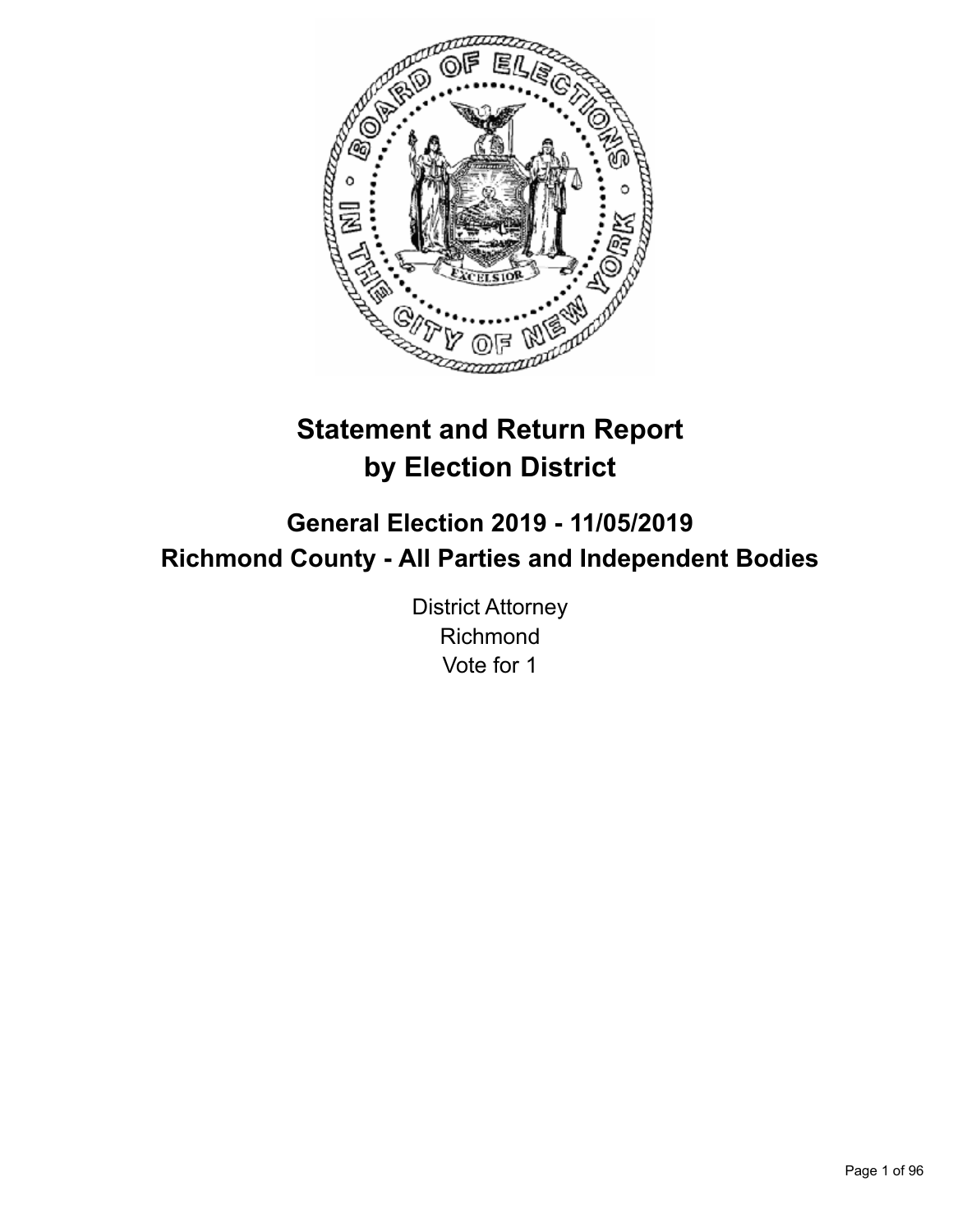

| <b>PUBLIC COUNTER</b>                                    | 255 |
|----------------------------------------------------------|-----|
| <b>MANUALLY COUNTED EMERGENCY</b>                        | 0   |
| ABSENTEE / MILITARY                                      | 8   |
| <b>AFFIDAVIT</b>                                         | 0   |
| <b>Total Ballots</b>                                     | 263 |
| Less - Inapplicable Federal/Special Presidential Ballots | 0   |
| <b>Total Applicable Ballots</b>                          | 263 |
| MICHAEL E. MCMAHON (DEMOCRATIC)                          | 227 |
| MICHAEL E. MCMAHON (INDEPENDENCE)                        | 9   |
| GENA MIMOZA (WRITE-IN)                                   |     |
| UNATTRIBUTABLE WRITE-IN (WRITE-IN)                       |     |
| <b>Total Votes</b>                                       | 238 |
| Unrecorded                                               | 25  |

### **002/61**

| <b>PUBLIC COUNTER</b>                                    | 268 |
|----------------------------------------------------------|-----|
| MANUALLY COUNTED EMERGENCY                               | 0   |
| ABSENTEE / MILITARY                                      | 9   |
| AFFIDAVIT                                                | 0   |
| <b>Total Ballots</b>                                     | 277 |
| Less - Inapplicable Federal/Special Presidential Ballots | 0   |
| <b>Total Applicable Ballots</b>                          | 277 |
| MICHAEL E. MCMAHON (DEMOCRATIC)                          | 241 |
| MICHAEL E. MCMAHON (INDEPENDENCE)                        | 11  |
| CHRISTOPHER PISCIOTTA (WRITE-IN)                         |     |
| MARCUS A. MARINO (WRITE-IN)                              |     |
| <b>Total Votes</b>                                       | 254 |
| Unrecorded                                               | 23  |

| PUBLIC COUNTER                                           | 308          |
|----------------------------------------------------------|--------------|
| MANUALLY COUNTED EMERGENCY                               | 0            |
| ABSENTEE / MILITARY                                      | 6            |
| AFFIDAVIT                                                | $\mathbf{0}$ |
| <b>Total Ballots</b>                                     | 314          |
| Less - Inapplicable Federal/Special Presidential Ballots | 0            |
| <b>Total Applicable Ballots</b>                          | 314          |
| MICHAEL E. MCMAHON (DEMOCRATIC)                          | 257          |
| MICHAEL E. MCMAHON (INDEPENDENCE)                        | 11           |
| JEFFEREY SALHEL (WRITE-IN)                               | 1            |
| <b>MARK MACRON (WRITE-IN)</b>                            | 1            |
| UNATTRIBUTABLE WRITE-IN (WRITE-IN)                       | 1            |
| <b>Total Votes</b>                                       | 271          |
| Unrecorded                                               | 43           |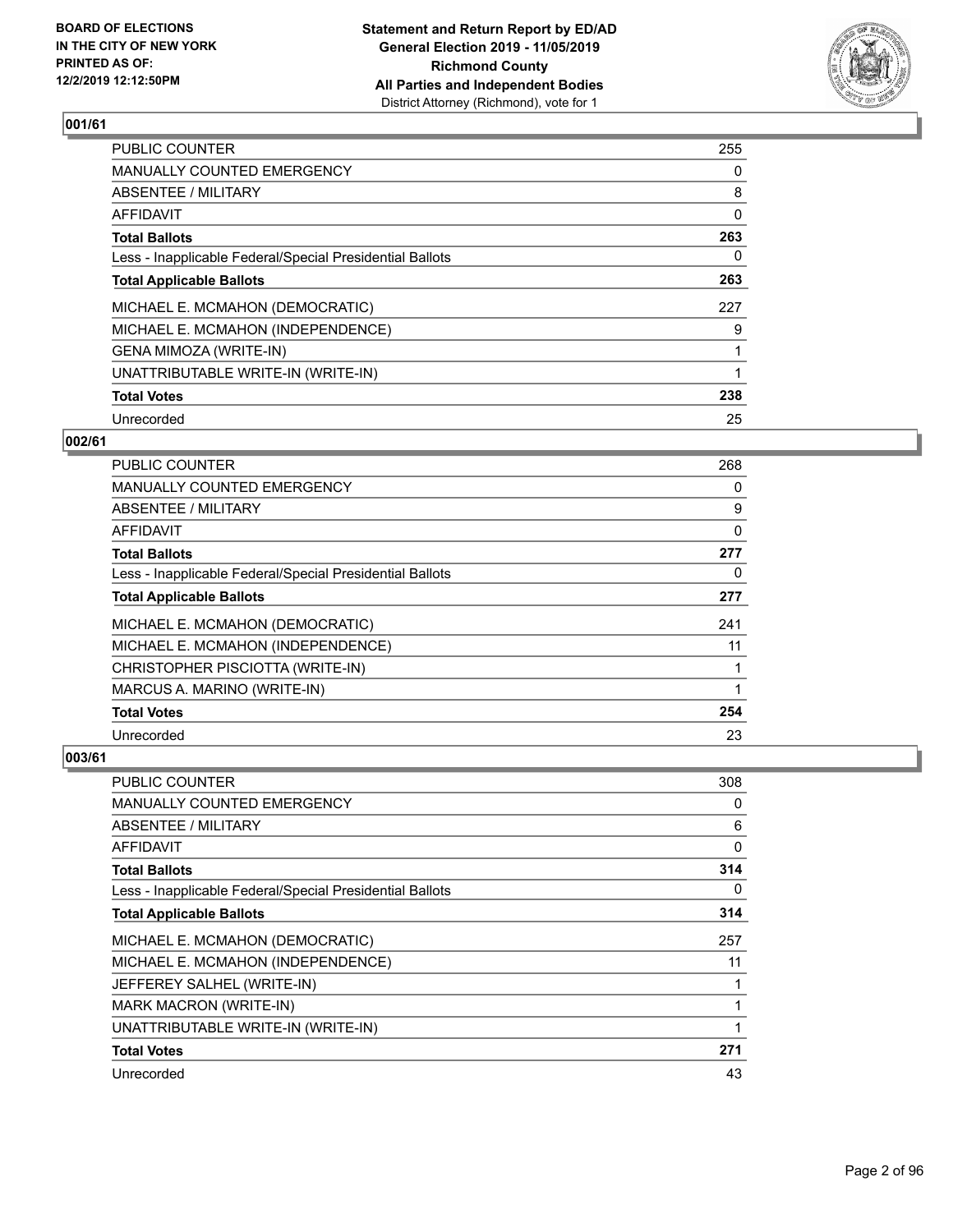

| <b>PUBLIC COUNTER</b>                                    | 319      |
|----------------------------------------------------------|----------|
| <b>MANUALLY COUNTED EMERGENCY</b>                        | 0        |
| ABSENTEE / MILITARY                                      | 11       |
| AFFIDAVIT                                                |          |
| <b>Total Ballots</b>                                     | 331      |
| Less - Inapplicable Federal/Special Presidential Ballots | $\Omega$ |
| <b>Total Applicable Ballots</b>                          | 331      |
| MICHAEL E. MCMAHON (DEMOCRATIC)                          | 276      |
| MICHAEL E. MCMAHON (INDEPENDENCE)                        | 20       |
| DANA M. KOENIGSBERG (WRITE-IN)                           |          |
| DANIEL M. DONOVAN, JR. (WRITE-IN)                        |          |
| JULIE MOODY LEWIS (WRITE-IN)                             |          |
| <b>Total Votes</b>                                       | 299      |
| Unrecorded                                               | 32       |
| 005/61 COMBINED into: 004/61                             |          |

#### **006/61**

| <b>PUBLIC COUNTER</b>                                    | 172 |
|----------------------------------------------------------|-----|
| <b>MANUALLY COUNTED EMERGENCY</b>                        | 0   |
| ABSENTEE / MILITARY                                      | 31  |
| AFFIDAVIT                                                | 3   |
| <b>Total Ballots</b>                                     | 206 |
| Less - Inapplicable Federal/Special Presidential Ballots | 0   |
| <b>Total Applicable Ballots</b>                          | 206 |
| MICHAEL E. MCMAHON (DEMOCRATIC)                          | 160 |
| MICHAEL E. MCMAHON (INDEPENDENCE)                        | 23  |
| DANIEL M. DONOVAN, JR. (WRITE-IN)                        |     |
| JOHN LEGEND (WRITE-IN)                                   | 1   |
| UNATTRIBUTABLE WRITE-IN (WRITE-IN)                       | 1   |
| <b>Total Votes</b>                                       | 186 |
| Unrecorded                                               | 20  |

| PUBLIC COUNTER                                           | 157 |
|----------------------------------------------------------|-----|
| <b>MANUALLY COUNTED EMERGENCY</b>                        | 0   |
| ABSENTEE / MILITARY                                      | 4   |
| AFFIDAVIT                                                | 0   |
| <b>Total Ballots</b>                                     | 161 |
| Less - Inapplicable Federal/Special Presidential Ballots | 0   |
| <b>Total Applicable Ballots</b>                          | 161 |
| MICHAEL E. MCMAHON (DEMOCRATIC)                          | 146 |
| MICHAEL E. MCMAHON (INDEPENDENCE)                        | 4   |
| JATT DREDDZ (WRITE-IN)                                   |     |
| <b>Total Votes</b>                                       | 151 |
| Unrecorded                                               | 10  |
|                                                          |     |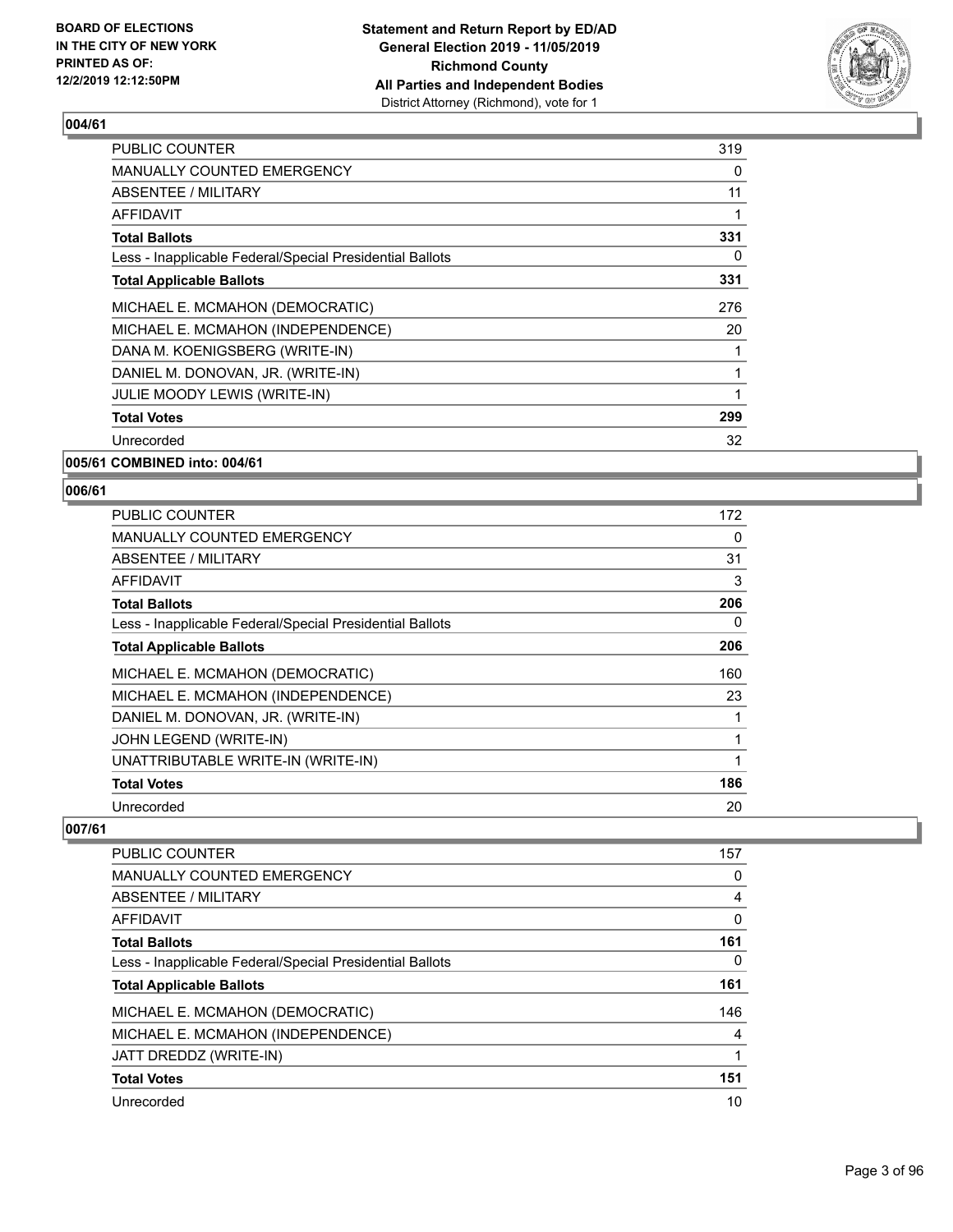

| <b>PUBLIC COUNTER</b>                                    | 227 |
|----------------------------------------------------------|-----|
| <b>MANUALLY COUNTED EMERGENCY</b>                        | 0   |
| ABSENTEE / MILITARY                                      | 7   |
| <b>AFFIDAVIT</b>                                         | 0   |
| <b>Total Ballots</b>                                     | 234 |
| Less - Inapplicable Federal/Special Presidential Ballots | 0   |
| <b>Total Applicable Ballots</b>                          | 234 |
| MICHAEL E. MCMAHON (DEMOCRATIC)                          | 202 |
| MICHAEL E. MCMAHON (INDEPENDENCE)                        | 7   |
| ERIC GARNER (WRITE-IN)                                   | 1   |
| JEN CAVELLI-SMITH (WRITE-IN)                             | 1   |
| JOSEPH C. BORELLI (WRITE-IN)                             | 1   |
| MAHALIAH R. DUNCAN (WRITE-IN)                            | 1   |
| THOMAS VAZZANA (WRITE-IN)                                | 1   |
| UNATTRIBUTABLE WRITE-IN (WRITE-IN)                       | 1   |
| <b>Total Votes</b>                                       | 215 |
| Unrecorded                                               | 19  |

| <b>PUBLIC COUNTER</b>                                    | 505 |
|----------------------------------------------------------|-----|
| MANUALLY COUNTED EMERGENCY                               | 0   |
| ABSENTEE / MILITARY                                      | 26  |
| <b>AFFIDAVIT</b>                                         | 0   |
| <b>Total Ballots</b>                                     | 531 |
| Less - Inapplicable Federal/Special Presidential Ballots | 0   |
| <b>Total Applicable Ballots</b>                          | 531 |
| MICHAEL E. MCMAHON (DEMOCRATIC)                          | 437 |
| MICHAEL E. MCMAHON (INDEPENDENCE)                        | 35  |
| DONALD J. TRUMP, JR. (WRITE-IN)                          | 1   |
| <b>JEANINE PIRRO (WRITE-IN)</b>                          | 1   |
| JULIETTE MOORE (WRITE-IN)                                | 1   |
| MICHAEL P. O'BRIEN (WRITE-IN)                            | 1   |
| <b>ODIN GOLIATH (WRITE-IN)</b>                           | 1   |
| RUDOLPH W. GIULIANI (WRITE-IN)                           | 1   |
| UNATTRIBUTABLE WRITE-IN (WRITE-IN)                       | 1   |
| <b>Total Votes</b>                                       | 479 |
| Unrecorded                                               | 52  |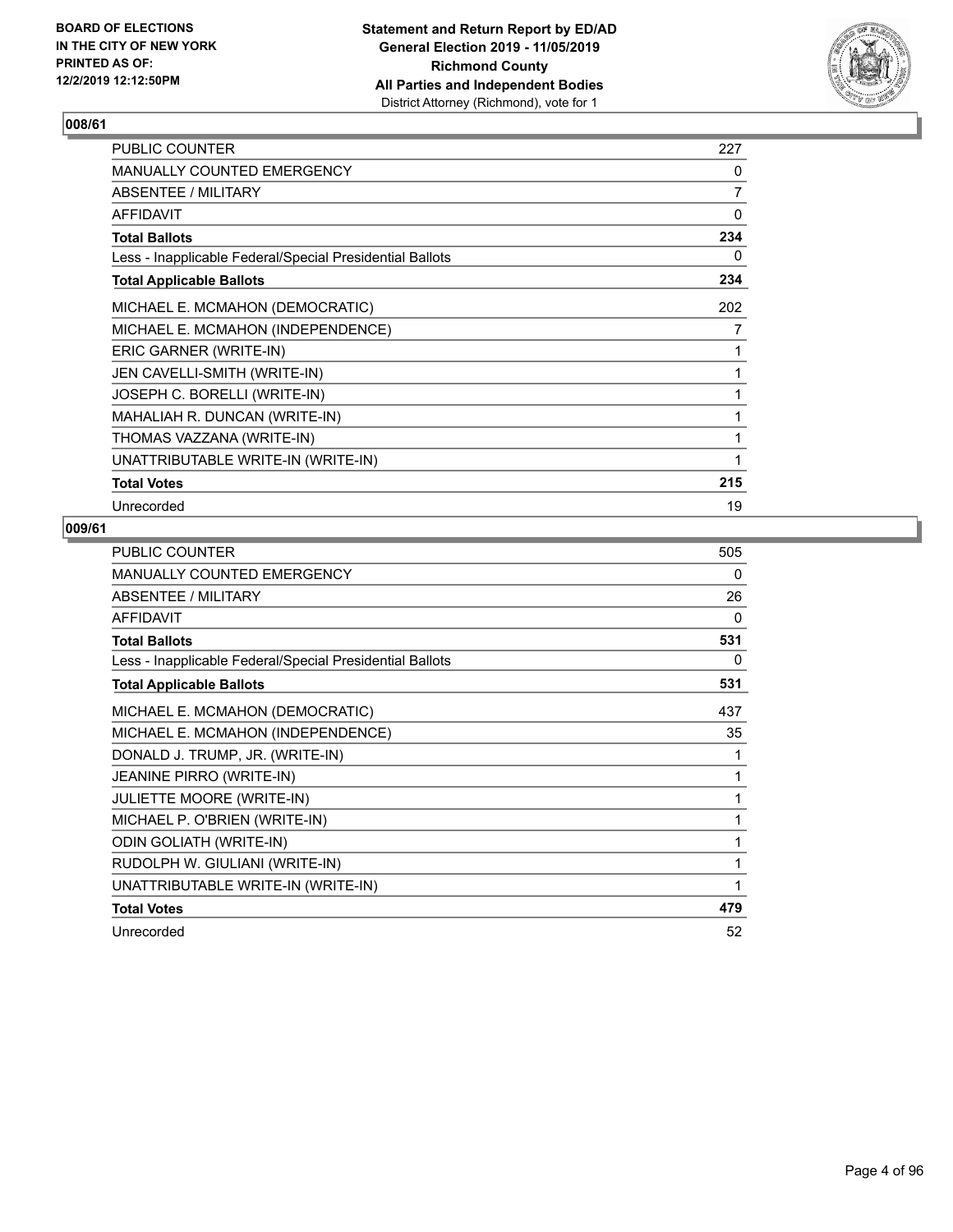

| <b>PUBLIC COUNTER</b>                                    | 230 |
|----------------------------------------------------------|-----|
| <b>MANUALLY COUNTED EMERGENCY</b>                        | 0   |
| ABSENTEE / MILITARY                                      | 9   |
| AFFIDAVIT                                                | 0   |
| <b>Total Ballots</b>                                     | 239 |
| Less - Inapplicable Federal/Special Presidential Ballots | 0   |
| <b>Total Applicable Ballots</b>                          | 239 |
| MICHAEL E. MCMAHON (DEMOCRATIC)                          | 184 |
| MICHAEL E. MCMAHON (INDEPENDENCE)                        | 14  |
| MANUEL ORTEGA (WRITE-IN)                                 |     |
| NICOLE NEGRON (WRITE-IN)                                 |     |
| UNATTRIBUTABLE WRITE-IN (WRITE-IN)                       | 1   |
| <b>Total Votes</b>                                       | 201 |
| Unrecorded                                               | 38  |
|                                                          |     |

**011/61 COMBINED into: 009/61**

#### **012/61**

| <b>PUBLIC COUNTER</b>                                    | 417 |
|----------------------------------------------------------|-----|
| <b>MANUALLY COUNTED EMERGENCY</b>                        | 0   |
| ABSENTEE / MILITARY                                      | 8   |
| AFFIDAVIT                                                |     |
| <b>Total Ballots</b>                                     | 426 |
| Less - Inapplicable Federal/Special Presidential Ballots | 0   |
| <b>Total Applicable Ballots</b>                          | 426 |
| MICHAEL E. MCMAHON (DEMOCRATIC)                          | 325 |
| MICHAEL E. MCMAHON (INDEPENDENCE)                        | 37  |
| CESAR VARGAS (WRITE-IN)                                  |     |
| KENNETH C. MITCHELL (WRITE-IN)                           |     |
| UNATTRIBUTABLE WRITE-IN (WRITE-IN)                       |     |
| <b>Total Votes</b>                                       | 365 |
| Unrecorded                                               | 61  |

| <b>PUBLIC COUNTER</b>                                    | 201 |
|----------------------------------------------------------|-----|
| MANUALLY COUNTED EMERGENCY                               | 0   |
| ABSENTEE / MILITARY                                      | 8   |
| AFFIDAVIT                                                | 0   |
| <b>Total Ballots</b>                                     | 209 |
| Less - Inapplicable Federal/Special Presidential Ballots | 0   |
| <b>Total Applicable Ballots</b>                          | 209 |
| MICHAEL E. MCMAHON (DEMOCRATIC)                          | 176 |
| MICHAEL E. MCMAHON (INDEPENDENCE)                        | 17  |
| <b>Total Votes</b>                                       | 193 |
| Unrecorded                                               | 16  |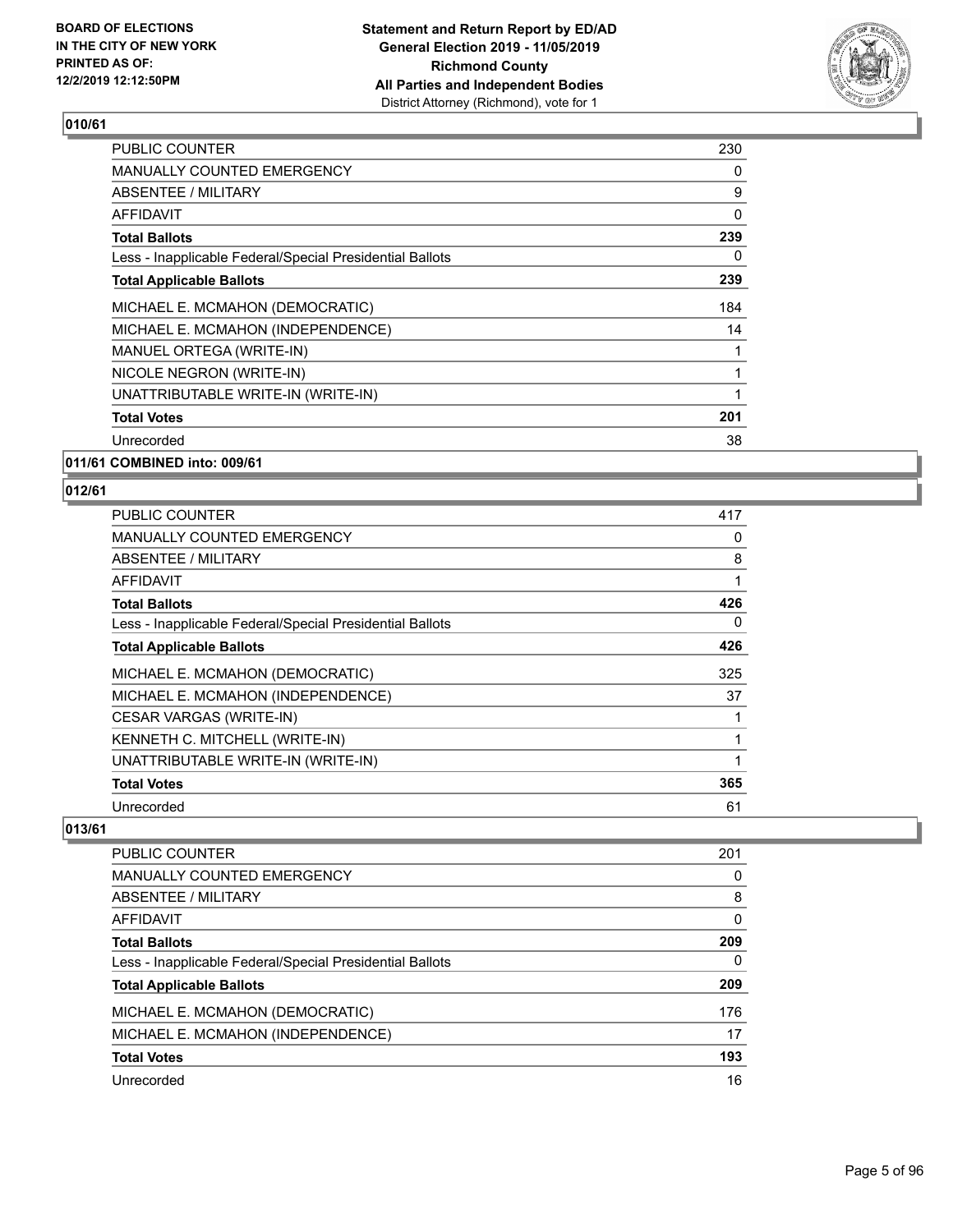

| <b>PUBLIC COUNTER</b>                                    | 242 |
|----------------------------------------------------------|-----|
| <b>MANUALLY COUNTED EMERGENCY</b>                        | 0   |
| ABSENTEE / MILITARY                                      | 10  |
| AFFIDAVIT                                                |     |
| <b>Total Ballots</b>                                     | 253 |
| Less - Inapplicable Federal/Special Presidential Ballots | 0   |
| <b>Total Applicable Ballots</b>                          | 253 |
| MICHAEL E. MCMAHON (DEMOCRATIC)                          | 186 |
| MICHAEL E. MCMAHON (INDEPENDENCE)                        | 25  |
| LARS SULLIVAN (WRITE-IN)                                 |     |
| UNATTRIBUTABLE WRITE-IN (WRITE-IN)                       |     |
| <b>Total Votes</b>                                       | 213 |
| Unrecorded                                               | 40  |

### **015/61**

| <b>PUBLIC COUNTER</b>                                    | 179      |
|----------------------------------------------------------|----------|
| <b>MANUALLY COUNTED EMERGENCY</b>                        | $\Omega$ |
| ABSENTEE / MILITARY                                      | 5        |
| AFFIDAVIT                                                | 0        |
| <b>Total Ballots</b>                                     | 184      |
| Less - Inapplicable Federal/Special Presidential Ballots | $\Omega$ |
| <b>Total Applicable Ballots</b>                          | 184      |
| MICHAEL E. MCMAHON (DEMOCRATIC)                          | 131      |
| MICHAEL E. MCMAHON (INDEPENDENCE)                        | 27       |
| STAVIOS HALKIUS (WRITE-IN)                               |          |
| UNATTRIBUTABLE WRITE-IN (WRITE-IN)                       | 2        |
| <b>Total Votes</b>                                       | 161      |
| Unrecorded                                               | 23       |

| PUBLIC COUNTER                                           | 164            |
|----------------------------------------------------------|----------------|
| <b>MANUALLY COUNTED EMERGENCY</b>                        | 0              |
| ABSENTEE / MILITARY                                      | 11             |
| AFFIDAVIT                                                |                |
| <b>Total Ballots</b>                                     | 176            |
| Less - Inapplicable Federal/Special Presidential Ballots | 0              |
| <b>Total Applicable Ballots</b>                          | 176            |
| MICHAEL E. MCMAHON (DEMOCRATIC)                          | 149            |
| MICHAEL E. MCMAHON (INDEPENDENCE)                        | $\overline{2}$ |
| NUBIA BRAITH WAITE (WRITE-IN)                            | 1              |
| VITO FOSSELLA (WRITE-IN)                                 | 1              |
| <b>Total Votes</b>                                       | 153            |
| Unrecorded                                               | 23             |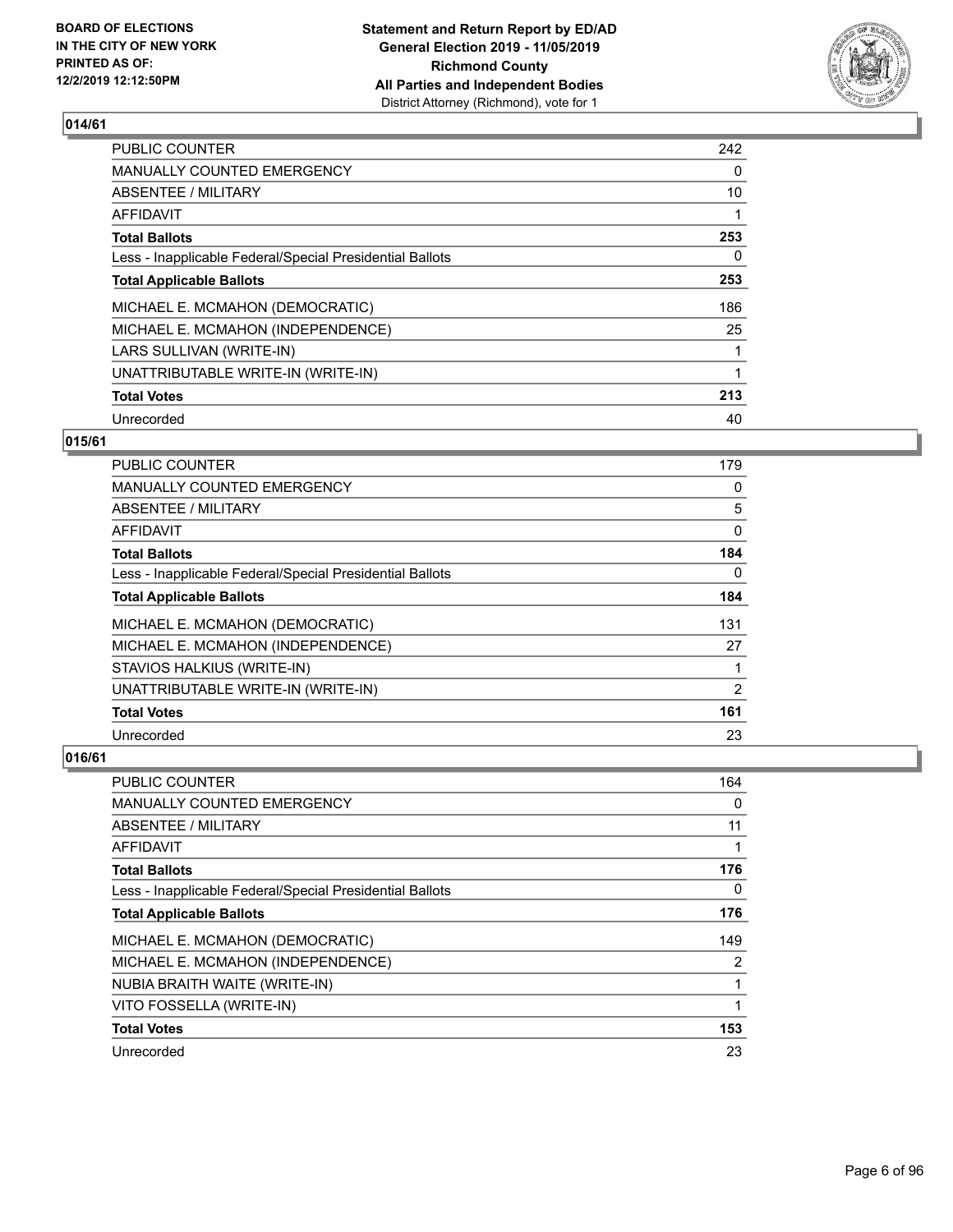

| PUBLIC COUNTER                                           | 149 |
|----------------------------------------------------------|-----|
| <b>MANUALLY COUNTED EMERGENCY</b>                        | 0   |
| ABSENTEE / MILITARY                                      | 10  |
| AFFIDAVIT                                                | 3   |
| <b>Total Ballots</b>                                     | 162 |
| Less - Inapplicable Federal/Special Presidential Ballots | 0   |
| <b>Total Applicable Ballots</b>                          | 162 |
| MICHAEL E. MCMAHON (DEMOCRATIC)                          | 136 |
| MICHAEL E. MCMAHON (INDEPENDENCE)                        | 10  |
| <b>VERNON LONG (WRITE-IN)</b>                            |     |
| <b>Total Votes</b>                                       | 147 |
| Unrecorded                                               | 15  |

#### **018/61**

| <b>PUBLIC COUNTER</b>                                    | 445 |
|----------------------------------------------------------|-----|
| MANUALLY COUNTED EMERGENCY                               | 0   |
| ABSENTEE / MILITARY                                      | 17  |
| <b>AFFIDAVIT</b>                                         | 1   |
| <b>Total Ballots</b>                                     | 463 |
| Less - Inapplicable Federal/Special Presidential Ballots | 0   |
| <b>Total Applicable Ballots</b>                          | 463 |
| MICHAEL E. MCMAHON (DEMOCRATIC)                          | 296 |
| MICHAEL E. MCMAHON (INDEPENDENCE)                        | 65  |
| DONNA GARAMBONE (WRITE-IN)                               | 1   |
| KATHERINE BUCHANAN (WRITE-IN)                            | 1   |
| RAYMOND RODRIGUEZ (WRITE-IN)                             | 1   |
| RICHARD A. LUTHMANN, JR. (WRITE-IN)                      | 1   |
| RICK KATULA (WRITE-IN)                                   | 1   |
| UNATTRIBUTABLE WRITE-IN (WRITE-IN)                       | 2   |
| <b>Total Votes</b>                                       | 368 |
| Unrecorded                                               | 95  |

| <b>PUBLIC COUNTER</b>                                    | 216 |
|----------------------------------------------------------|-----|
| <b>MANUALLY COUNTED EMERGENCY</b>                        | 0   |
| ABSENTEE / MILITARY                                      | 11  |
| <b>AFFIDAVIT</b>                                         | 0   |
| <b>Total Ballots</b>                                     | 227 |
| Less - Inapplicable Federal/Special Presidential Ballots | 0   |
| <b>Total Applicable Ballots</b>                          | 227 |
| MICHAEL E. MCMAHON (DEMOCRATIC)                          | 185 |
| MICHAEL E. MCMAHON (INDEPENDENCE)                        | 19  |
| CHARLES HARGROVE (WRITE-IN)                              | 2   |
| HEATHER L. O'NEILL (WRITE-IN)                            |     |
| <b>Total Votes</b>                                       | 207 |
| Unrecorded                                               | 20  |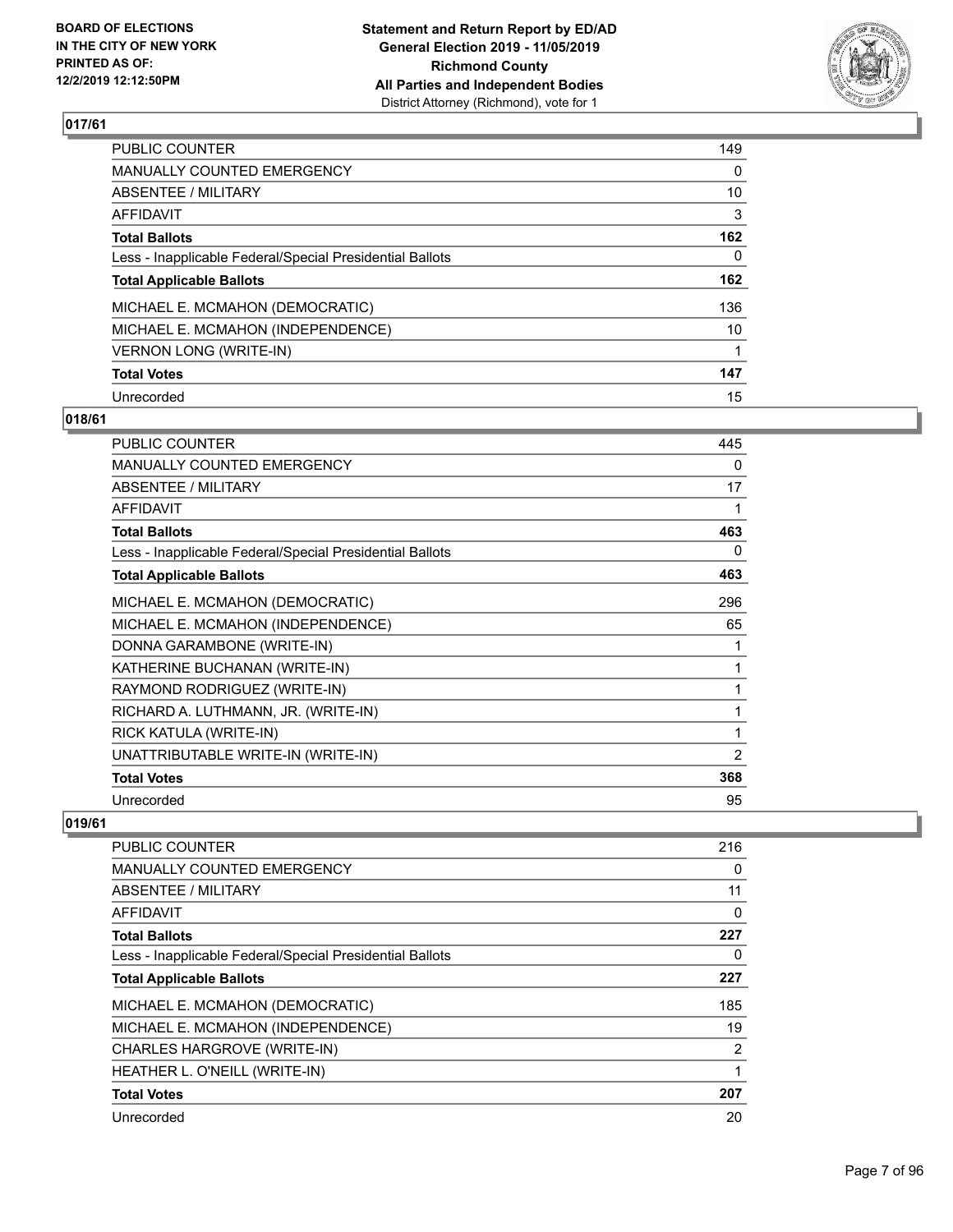

| <b>PUBLIC COUNTER</b>                                    | 205 |
|----------------------------------------------------------|-----|
| MANUALLY COUNTED EMERGENCY                               | 0   |
| ABSENTEE / MILITARY                                      | 5   |
| AFFIDAVIT                                                |     |
| <b>Total Ballots</b>                                     | 211 |
| Less - Inapplicable Federal/Special Presidential Ballots | 0   |
| <b>Total Applicable Ballots</b>                          | 211 |
| MICHAEL E. MCMAHON (DEMOCRATIC)                          | 147 |
| MICHAEL E. MCMAHON (INDEPENDENCE)                        | 24  |
| ANGELO CONTINO (WRITE-IN)                                |     |
| GEORGE ESPOSITO, JR. (WRITE-IN)                          |     |
| PAUL RADENBERG (WRITE-IN)                                |     |
| <b>Total Votes</b>                                       | 174 |
| Unrecorded                                               | 37  |

### **021/61**

| <b>PUBLIC COUNTER</b>                                    | 185      |
|----------------------------------------------------------|----------|
| MANUALLY COUNTED EMERGENCY                               | $\Omega$ |
| ABSENTEE / MILITARY                                      | 3        |
| AFFIDAVIT                                                | $\Omega$ |
| <b>Total Ballots</b>                                     | 188      |
| Less - Inapplicable Federal/Special Presidential Ballots | 0        |
| <b>Total Applicable Ballots</b>                          | 188      |
| MICHAEL E. MCMAHON (DEMOCRATIC)                          | 164      |
| MICHAEL E. MCMAHON (INDEPENDENCE)                        | 6        |
| <b>Total Votes</b>                                       | 170      |
| Unrecorded                                               | 18       |

| PUBLIC COUNTER                                           | 189 |
|----------------------------------------------------------|-----|
| <b>MANUALLY COUNTED EMERGENCY</b>                        | 0   |
| ABSENTEE / MILITARY                                      | 5   |
| AFFIDAVIT                                                | 0   |
| <b>Total Ballots</b>                                     | 194 |
| Less - Inapplicable Federal/Special Presidential Ballots | 0   |
| <b>Total Applicable Ballots</b>                          | 194 |
| MICHAEL E. MCMAHON (DEMOCRATIC)                          | 163 |
| MICHAEL E. MCMAHON (INDEPENDENCE)                        | 10  |
| <b>GLENN YOST (WRITE-IN)</b>                             |     |
| <b>Total Votes</b>                                       | 174 |
| Unrecorded                                               | 20  |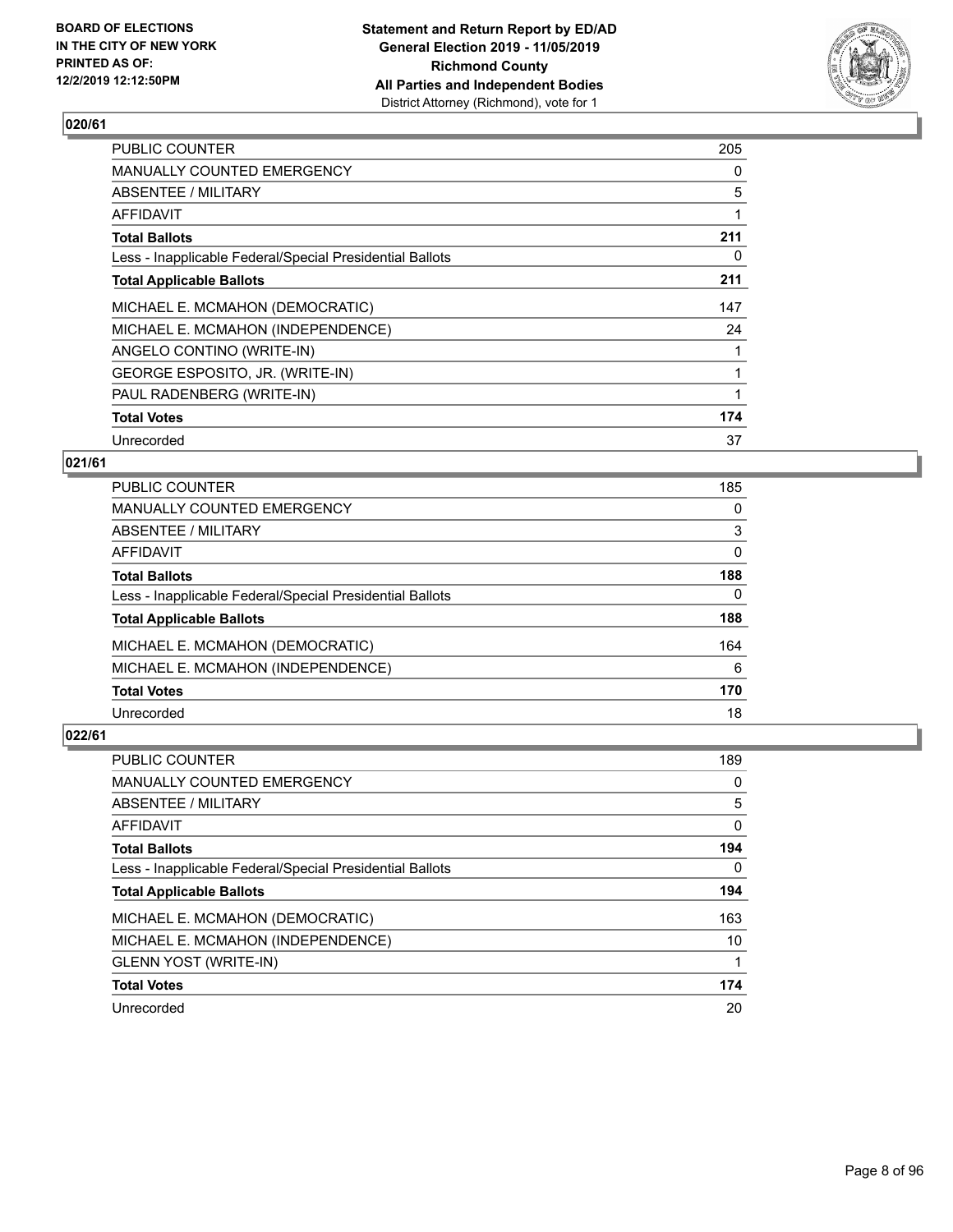

| PUBLIC COUNTER                                           | 157 |
|----------------------------------------------------------|-----|
| MANUALLY COUNTED EMERGENCY                               | 0   |
| ABSENTEE / MILITARY                                      | 6   |
| AFFIDAVIT                                                | 0   |
| <b>Total Ballots</b>                                     | 163 |
| Less - Inapplicable Federal/Special Presidential Ballots | 0   |
| <b>Total Applicable Ballots</b>                          | 163 |
| MICHAEL E. MCMAHON (DEMOCRATIC)                          | 128 |
| MICHAEL E. MCMAHON (INDEPENDENCE)                        | 11  |
| <b>Total Votes</b>                                       | 139 |
| Unrecorded                                               | 24  |

#### **024/61**

| <b>PUBLIC COUNTER</b>                                    | 201 |
|----------------------------------------------------------|-----|
| <b>MANUALLY COUNTED EMERGENCY</b>                        | 0   |
| ABSENTEE / MILITARY                                      | 5   |
| <b>AFFIDAVIT</b>                                         |     |
| <b>Total Ballots</b>                                     | 207 |
| Less - Inapplicable Federal/Special Presidential Ballots | 0   |
| <b>Total Applicable Ballots</b>                          | 207 |
| MICHAEL E. MCMAHON (DEMOCRATIC)                          | 137 |
| MICHAEL E. MCMAHON (INDEPENDENCE)                        | 22  |
| ANTHONY FIDELE (WRITE-IN)                                |     |
| <b>Total Votes</b>                                       | 160 |
| Unrecorded                                               | 47  |

| <b>PUBLIC COUNTER</b>                                    | 187 |
|----------------------------------------------------------|-----|
| <b>MANUALLY COUNTED EMERGENCY</b>                        | 0   |
| ABSENTEE / MILITARY                                      | 3   |
| AFFIDAVIT                                                | 3   |
| <b>Total Ballots</b>                                     | 193 |
| Less - Inapplicable Federal/Special Presidential Ballots | 0   |
| <b>Total Applicable Ballots</b>                          | 193 |
| MICHAEL E. MCMAHON (DEMOCRATIC)                          | 143 |
| MICHAEL E. MCMAHON (INDEPENDENCE)                        | 16  |
| <b>BOB HELBOCK (WRITE-IN)</b>                            |     |
| JADE NELSON (WRITE-IN)                                   |     |
| <b>Total Votes</b>                                       | 161 |
| Unrecorded                                               | 32  |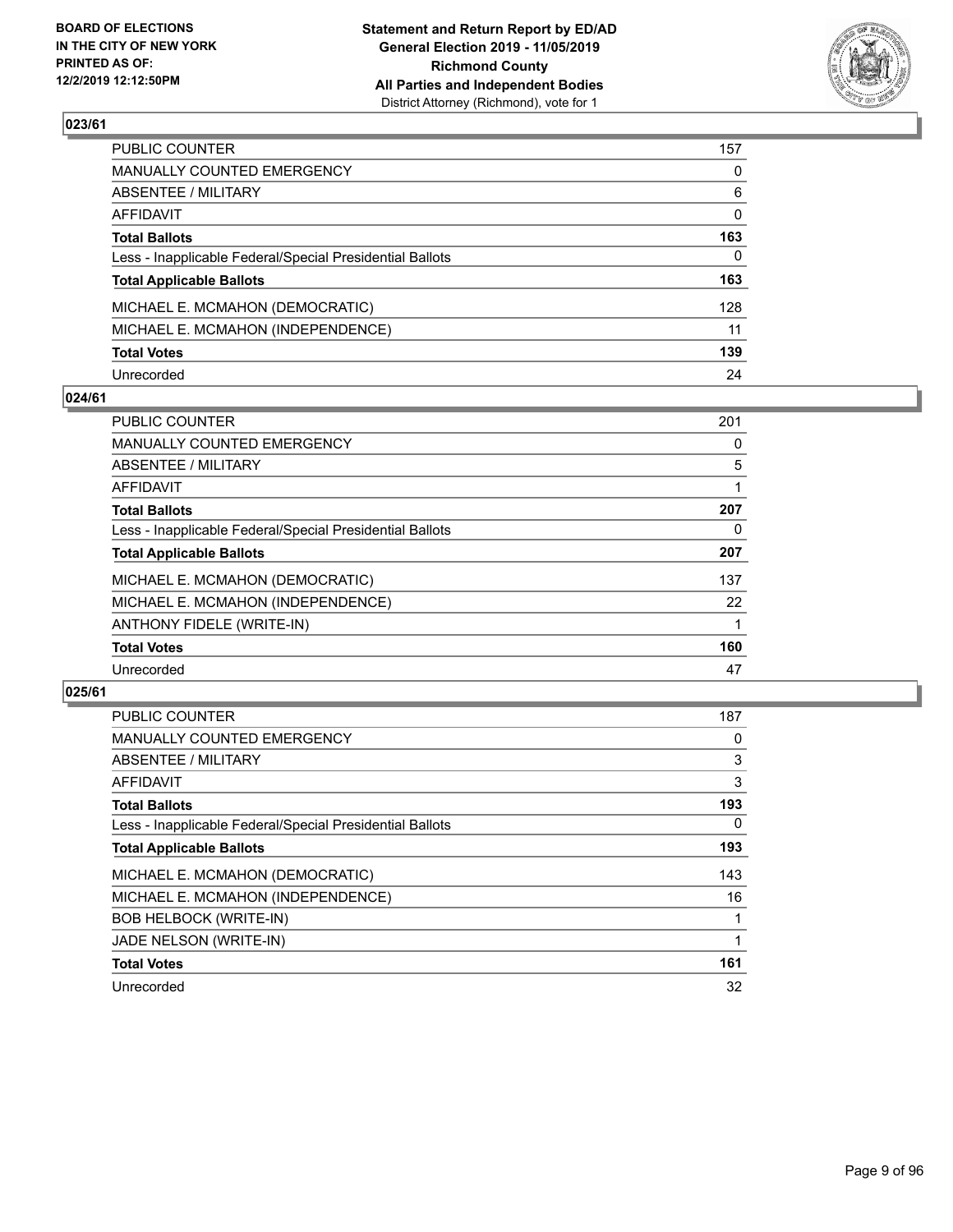

| <b>PUBLIC COUNTER</b>                                    | 161            |
|----------------------------------------------------------|----------------|
| <b>MANUALLY COUNTED EMERGENCY</b>                        | 0              |
| <b>ABSENTEE / MILITARY</b>                               | 8              |
| <b>AFFIDAVIT</b>                                         | $\overline{2}$ |
| <b>Total Ballots</b>                                     | 171            |
| Less - Inapplicable Federal/Special Presidential Ballots | 0              |
| <b>Total Applicable Ballots</b>                          | 171            |
| MICHAEL E. MCMAHON (DEMOCRATIC)                          | 142            |
| MICHAEL E. MCMAHON (INDEPENDENCE)                        | 11             |
| DUDLEY E. WALD (WRITE-IN)                                |                |
| <b>Total Votes</b>                                       | 154            |
| Unrecorded                                               | 17             |

#### **027/61**

| <b>PUBLIC COUNTER</b>                                    | 155 |
|----------------------------------------------------------|-----|
| <b>MANUALLY COUNTED EMERGENCY</b>                        | 0   |
| ABSENTEE / MILITARY                                      | 6   |
| AFFIDAVIT                                                |     |
| <b>Total Ballots</b>                                     | 162 |
| Less - Inapplicable Federal/Special Presidential Ballots | 0   |
| <b>Total Applicable Ballots</b>                          | 162 |
| MICHAEL E. MCMAHON (DEMOCRATIC)                          | 140 |
| MICHAEL E. MCMAHON (INDEPENDENCE)                        | 6   |
| KEVIN FURMAN (WRITE-IN)                                  |     |
| VALERIE ROXANNE BARTOLOMAY (WRITE-IN)                    |     |
| <b>Total Votes</b>                                       | 148 |
| Unrecorded                                               | 14  |

| <b>PUBLIC COUNTER</b>                                    | 283            |
|----------------------------------------------------------|----------------|
| MANUALLY COUNTED EMERGENCY                               | $\Omega$       |
| <b>ABSENTEE / MILITARY</b>                               | $\overline{7}$ |
| <b>AFFIDAVIT</b>                                         | 0              |
| <b>Total Ballots</b>                                     | 290            |
| Less - Inapplicable Federal/Special Presidential Ballots | 0              |
| <b>Total Applicable Ballots</b>                          | 290            |
| MICHAEL E. MCMAHON (DEMOCRATIC)                          | 201            |
| MICHAEL E. MCMAHON (INDEPENDENCE)                        | 34             |
| <b>BOB HELBOCK (WRITE-IN)</b>                            | $\mathbf{1}$   |
| ELIZABETH SARAH BAILEY (WRITE-IN)                        | 1              |
| <b>GEROGE CODD (WRITE-IN)</b>                            | 1              |
| MATTHEW P. BLUM (WRITE-IN)                               | 1              |
| OLIVIA DIAZ (WRITE-IN)                                   | 2              |
| <b>Total Votes</b>                                       | 241            |
| Unrecorded                                               | 49             |
| 029/61 COMBINED into: 028/61                             |                |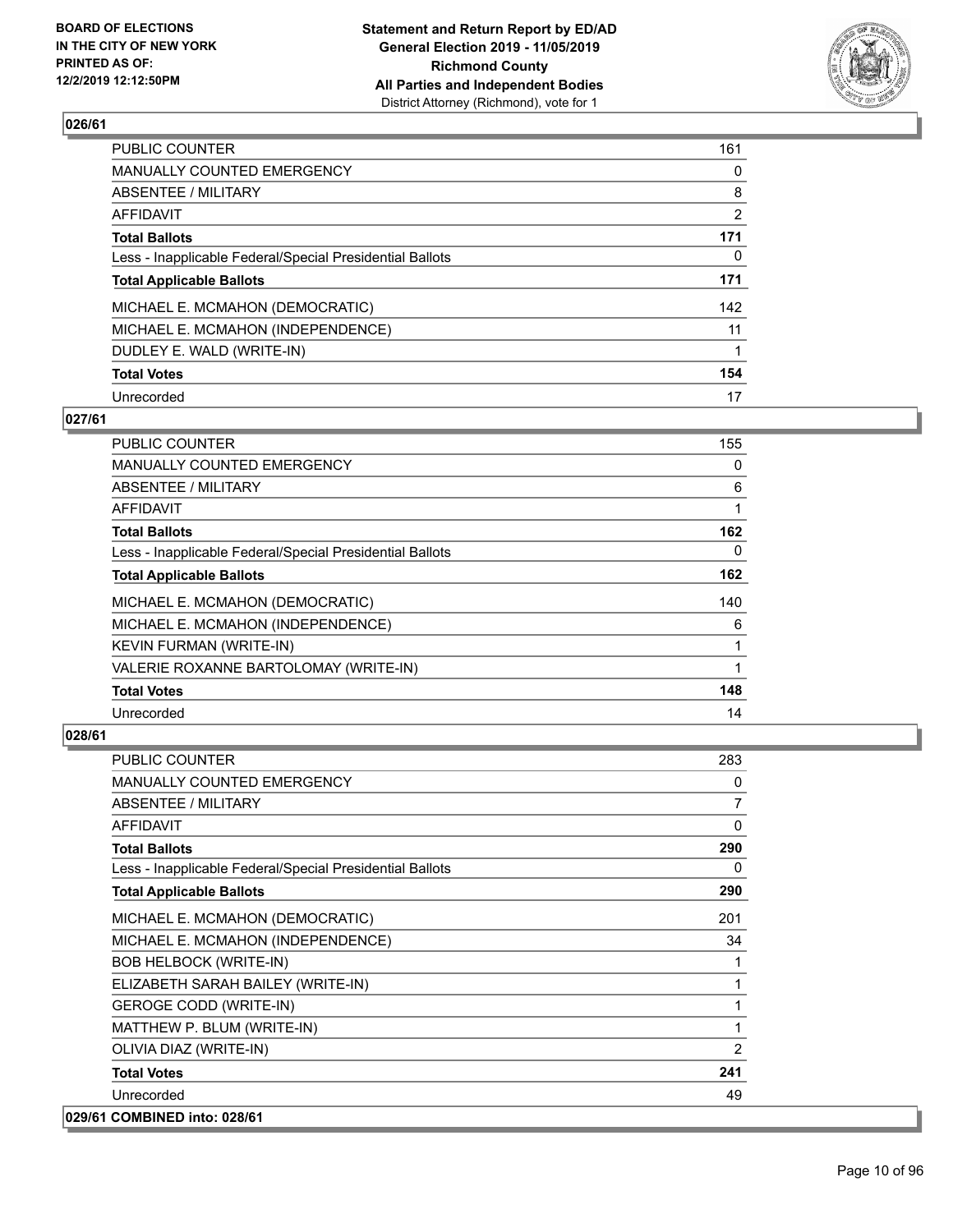

| <b>PUBLIC COUNTER</b>                                    | 176            |
|----------------------------------------------------------|----------------|
| MANUALLY COUNTED EMERGENCY                               | 0              |
| ABSENTEE / MILITARY                                      | 5              |
| AFFIDAVIT                                                | 0              |
| <b>Total Ballots</b>                                     | 181            |
| Less - Inapplicable Federal/Special Presidential Ballots | 0              |
| <b>Total Applicable Ballots</b>                          | 181            |
| MICHAEL E. MCMAHON (DEMOCRATIC)                          | 131            |
| MICHAEL E. MCMAHON (INDEPENDENCE)                        | 11             |
| ANTHONY COSENTINO (WRITE-IN)                             |                |
| UNATTRIBUTABLE WRITE-IN (WRITE-IN)                       | $\overline{2}$ |
| <b>Total Votes</b>                                       | 145            |
| Unrecorded                                               | 36             |

#### **031/61**

| 150      |
|----------|
| 0        |
| 6        |
| $\Omega$ |
| 156      |
| $\Omega$ |
| 156      |
| 117      |
| 16       |
| 133      |
| 23       |
|          |

| <b>PUBLIC COUNTER</b>                                    | 136      |
|----------------------------------------------------------|----------|
| <b>MANUALLY COUNTED EMERGENCY</b>                        | $\Omega$ |
| ABSENTEE / MILITARY                                      | 27       |
| AFFIDAVIT                                                | 0        |
| <b>Total Ballots</b>                                     | 163      |
| Less - Inapplicable Federal/Special Presidential Ballots | 0        |
| <b>Total Applicable Ballots</b>                          | 163      |
| MICHAEL E. MCMAHON (DEMOCRATIC)                          | 136      |
| MICHAEL E. MCMAHON (INDEPENDENCE)                        | 4        |
| <b>Total Votes</b>                                       | 140      |
| Unrecorded                                               | 23       |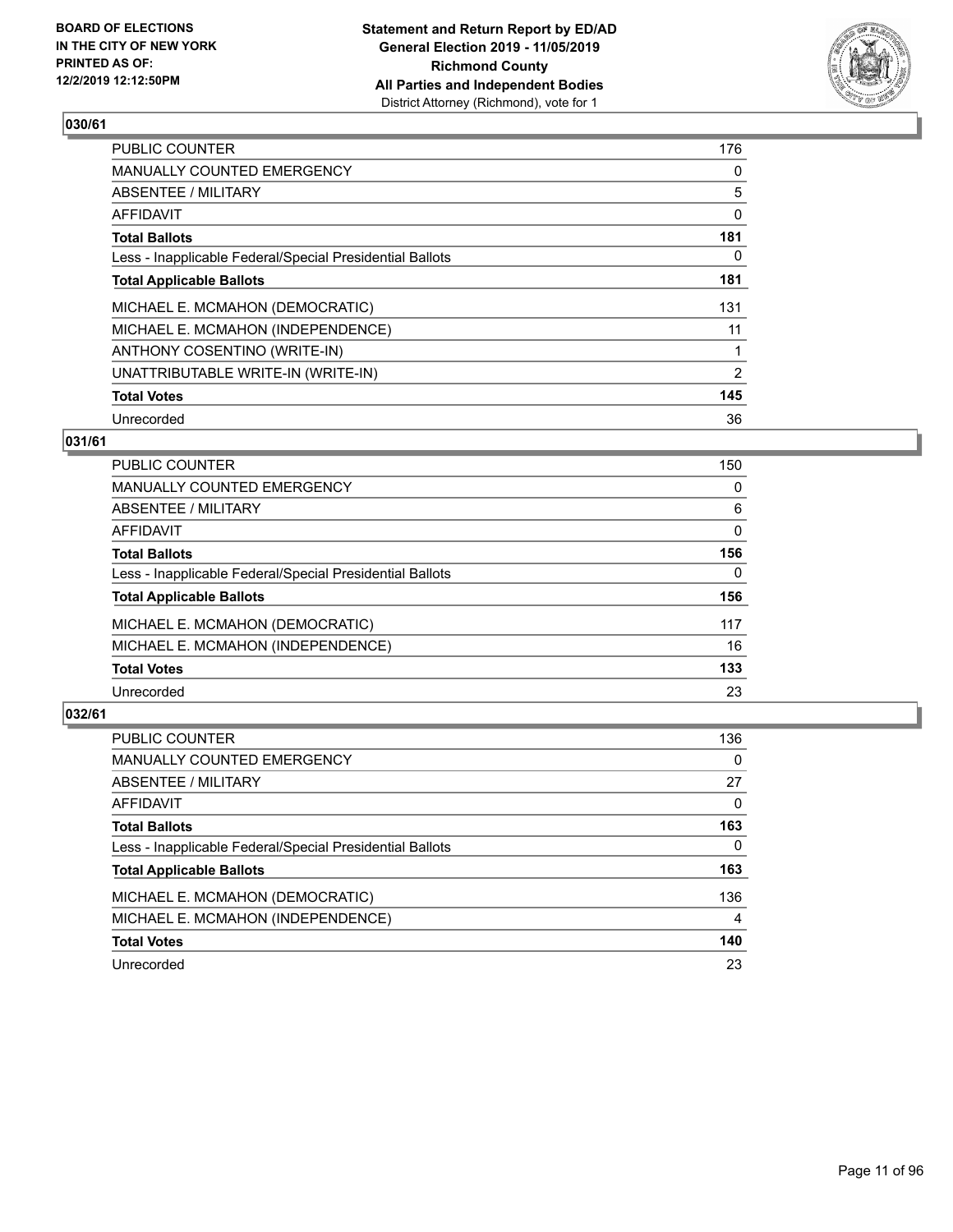

| <b>PUBLIC COUNTER</b>                                    | 155 |
|----------------------------------------------------------|-----|
| <b>MANUALLY COUNTED EMERGENCY</b>                        | 0   |
| ABSENTEE / MILITARY                                      | 6   |
| AFFIDAVIT                                                | 0   |
| <b>Total Ballots</b>                                     | 161 |
| Less - Inapplicable Federal/Special Presidential Ballots | 0   |
| <b>Total Applicable Ballots</b>                          | 161 |
| MICHAEL E. MCMAHON (DEMOCRATIC)                          | 136 |
| MICHAEL E. MCMAHON (INDEPENDENCE)                        | 9   |
| DANIEL M. DONOVAN, JR. (WRITE-IN)                        |     |
| <b>Total Votes</b>                                       | 146 |
| Unrecorded                                               | 15  |

#### **034/61**

| <b>PUBLIC COUNTER</b>                                    | 479 |
|----------------------------------------------------------|-----|
| <b>MANUALLY COUNTED EMERGENCY</b>                        | 0   |
| ABSENTEE / MILITARY                                      | 28  |
| AFFIDAVIT                                                | 2   |
| <b>Total Ballots</b>                                     | 509 |
| Less - Inapplicable Federal/Special Presidential Ballots | 0   |
| <b>Total Applicable Ballots</b>                          | 509 |
| MICHAEL E. MCMAHON (DEMOCRATIC)                          | 291 |
| MICHAEL E. MCMAHON (INDEPENDENCE)                        | 70  |
| DANIEL M. DONOVAN, JR. (WRITE-IN)                        | 1   |
| JOHN DONOVAN (WRITE-IN)                                  | 1   |
| UNATTRIBUTABLE WRITE-IN (WRITE-IN)                       | 3   |
| <b>Total Votes</b>                                       | 366 |
| Unrecorded                                               | 143 |

| <b>PUBLIC COUNTER</b>                                    | 351 |
|----------------------------------------------------------|-----|
| <b>MANUALLY COUNTED EMERGENCY</b>                        | 0   |
| ABSENTEE / MILITARY                                      | 5   |
| <b>AFFIDAVIT</b>                                         | 1   |
| <b>Total Ballots</b>                                     | 357 |
| Less - Inapplicable Federal/Special Presidential Ballots | 0   |
| <b>Total Applicable Ballots</b>                          | 357 |
| MICHAEL E. MCMAHON (DEMOCRATIC)                          | 180 |
| MICHAEL E. MCMAHON (INDEPENDENCE)                        | 55  |
| JOHN DAVID W. CONVERSE (WRITE-IN)                        |     |
| JOHN RYAN (WRITE-IN)                                     | 1   |
| <b>JOSEPH IMPERATRICE (WRITE-IN)</b>                     | 1   |
| STEVEN COLANTONI (WRITE-IN)                              | 1   |
| <b>Total Votes</b>                                       | 239 |
| Unrecorded                                               | 118 |
| 036/61 COMBINED into: 035/61                             |     |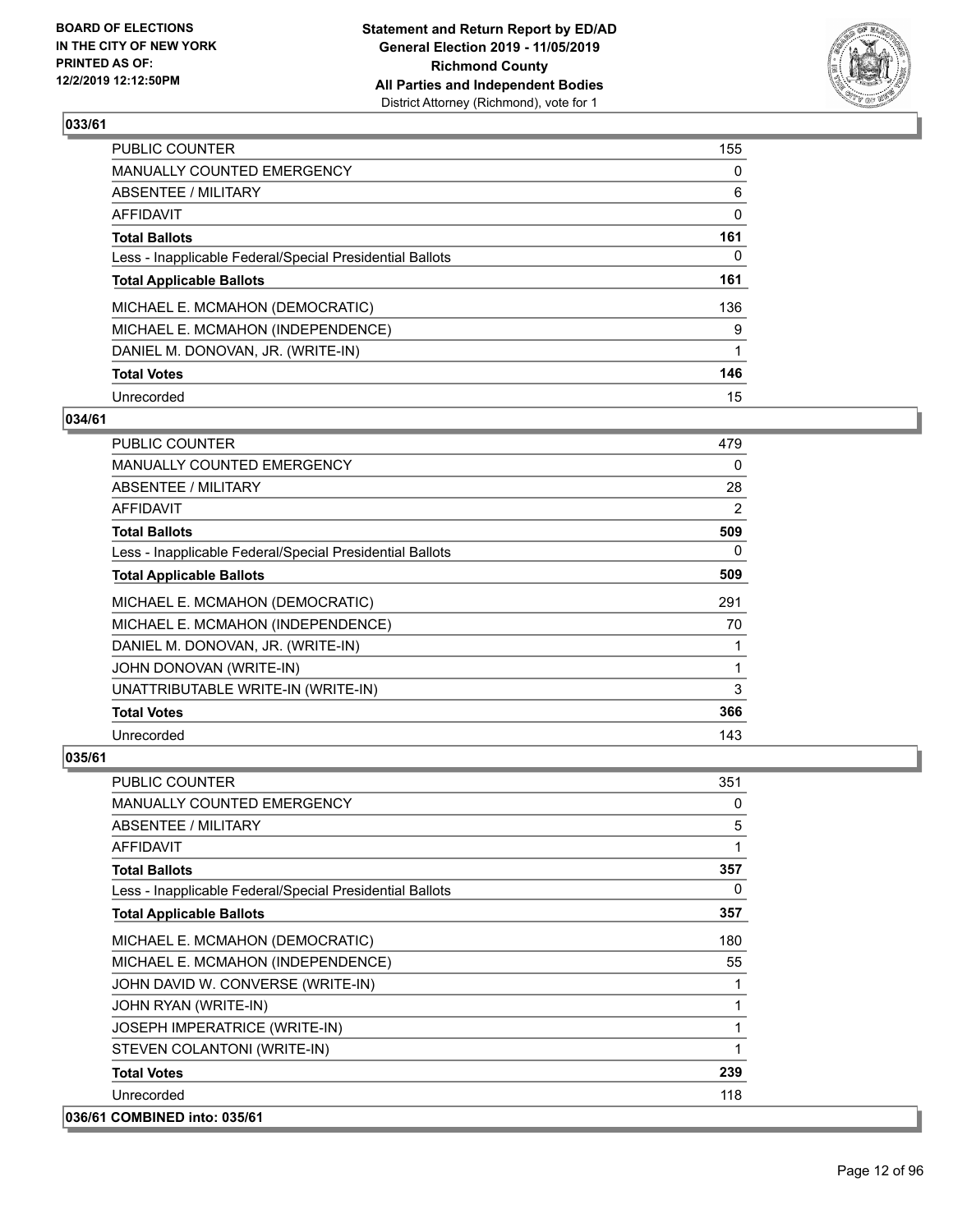

| PUBLIC COUNTER                                           | 517         |
|----------------------------------------------------------|-------------|
| MANUALLY COUNTED EMERGENCY                               | $\Omega$    |
| <b>ABSENTEE / MILITARY</b>                               | 15          |
| <b>AFFIDAVIT</b>                                         | 3           |
| <b>Total Ballots</b>                                     | 535         |
| Less - Inapplicable Federal/Special Presidential Ballots | $\Omega$    |
| <b>Total Applicable Ballots</b>                          | 535         |
| MICHAEL E. MCMAHON (DEMOCRATIC)                          | 403         |
| MICHAEL E. MCMAHON (INDEPENDENCE)                        | 57          |
| ADAM RANDALL (WRITE-IN)                                  | 1           |
| ALEX BORACK (WRITE-IN)                                   | 1           |
| ANTHONY N. RONDONELLI (WRITE-IN)                         | $\mathsf 3$ |
| DANIEL M. DONOVAN, JR. (WRITE-IN)                        | 1           |
| EDWINA WINNIE MARTIN (WRITE-IN)                          | 1           |
| <b>GEROGE KALIKAS (WRITE-IN)</b>                         | 1           |
| MARY KAVANAUGH (WRITE-IN)                                | 1           |
| MATTHEW J. TITONE (WRITE-IN)                             | 1           |
| MICHAEL G. GRIMM (WRITE-IN)                              | 1           |
| RICHARD P. FLUGER (WRITE-IN)                             | 1           |
| TONY ZACCONE (WRITE-IN)                                  | 1           |
| TREVOR M. CANGEMI (WRITE-IN)                             | 2           |
| UNATTRIBUTABLE WRITE-IN (WRITE-IN)                       | 1           |
| <b>Total Votes</b>                                       | 476         |
| Unrecorded                                               | 59          |

| <b>PUBLIC COUNTER</b>                                    | 337      |
|----------------------------------------------------------|----------|
| <b>MANUALLY COUNTED EMERGENCY</b>                        | $\Omega$ |
| ABSENTEE / MILITARY                                      | 13       |
| <b>AFFIDAVIT</b>                                         | 2        |
| <b>Total Ballots</b>                                     | 352      |
| Less - Inapplicable Federal/Special Presidential Ballots | $\Omega$ |
| <b>Total Applicable Ballots</b>                          | 352      |
| MICHAEL E. MCMAHON (DEMOCRATIC)                          | 255      |
| MICHAEL E. MCMAHON (INDEPENDENCE)                        | 47       |
| JEANINE PIRRO (WRITE-IN)                                 | 2        |
| KENNETH BUFFALOE (WRITE-IN)                              |          |
| UNATTRIBUTABLE WRITE-IN (WRITE-IN)                       | 1        |
| <b>Total Votes</b>                                       | 306      |
| Unrecorded                                               | 46       |
| 039/61 COMBINED into: 037/61                             |          |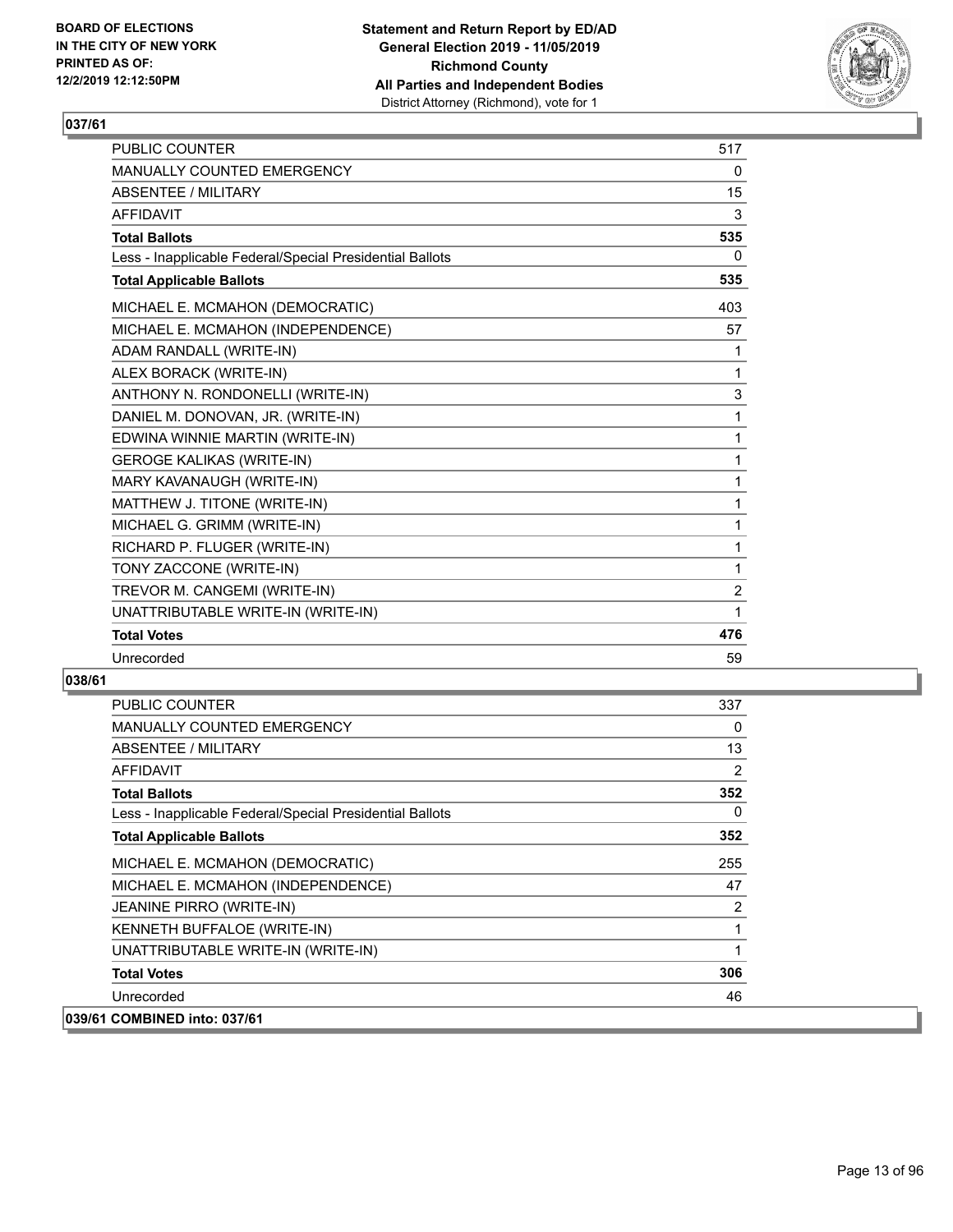

| <b>PUBLIC COUNTER</b>                                    | 501      |
|----------------------------------------------------------|----------|
| MANUALLY COUNTED EMERGENCY                               | $\Omega$ |
| ABSENTEE / MILITARY                                      | 15       |
| AFFIDAVIT                                                | 0        |
| <b>Total Ballots</b>                                     | 516      |
| Less - Inapplicable Federal/Special Presidential Ballots | 0        |
| <b>Total Applicable Ballots</b>                          | 516      |
| MICHAEL E. MCMAHON (DEMOCRATIC)                          | 365      |
| MICHAEL E. MCMAHON (INDEPENDENCE)                        | 61       |
| DOMENIC RECCHIA (WRITE-IN)                               | 1        |
| KIMBERLY GUILFOYLE (WRITE-IN)                            | 1        |
| TAL JASMIN (WRITE-IN)                                    | 1        |
| THOMAS F. ROCHE JR. (WRITE-IN)                           | 3        |
| <b>Total Votes</b>                                       | 432      |
| Unrecorded                                               | 84       |

**041/61 COMBINED into: 018/61**

| <b>PUBLIC COUNTER</b>                                    | 363 |
|----------------------------------------------------------|-----|
| <b>MANUALLY COUNTED EMERGENCY</b>                        | 7   |
| ABSENTEE / MILITARY                                      | 6   |
| <b>AFFIDAVIT</b>                                         | 0   |
| <b>Total Ballots</b>                                     | 376 |
| Less - Inapplicable Federal/Special Presidential Ballots | 0   |
| <b>Total Applicable Ballots</b>                          | 376 |
| MICHAEL E. MCMAHON (DEMOCRATIC)                          | 277 |
| MICHAEL E. MCMAHON (INDEPENDENCE)                        | 43  |
| JORDAN WOLFSON (WRITE-IN)                                | 1   |
| MICHAEL E. MOUSE (WRITE-IN)                              | 1   |
| RICHARD A. LUTHMANN, JR. (WRITE-IN)                      | 1   |
| UNATTRIBUTABLE WRITE-IN (WRITE-IN)                       | 1   |
| VINCENT K. MCMAHON (WRITE-IN)                            | 1   |
| <b>Total Votes</b>                                       | 325 |
| Unrecorded                                               | 51  |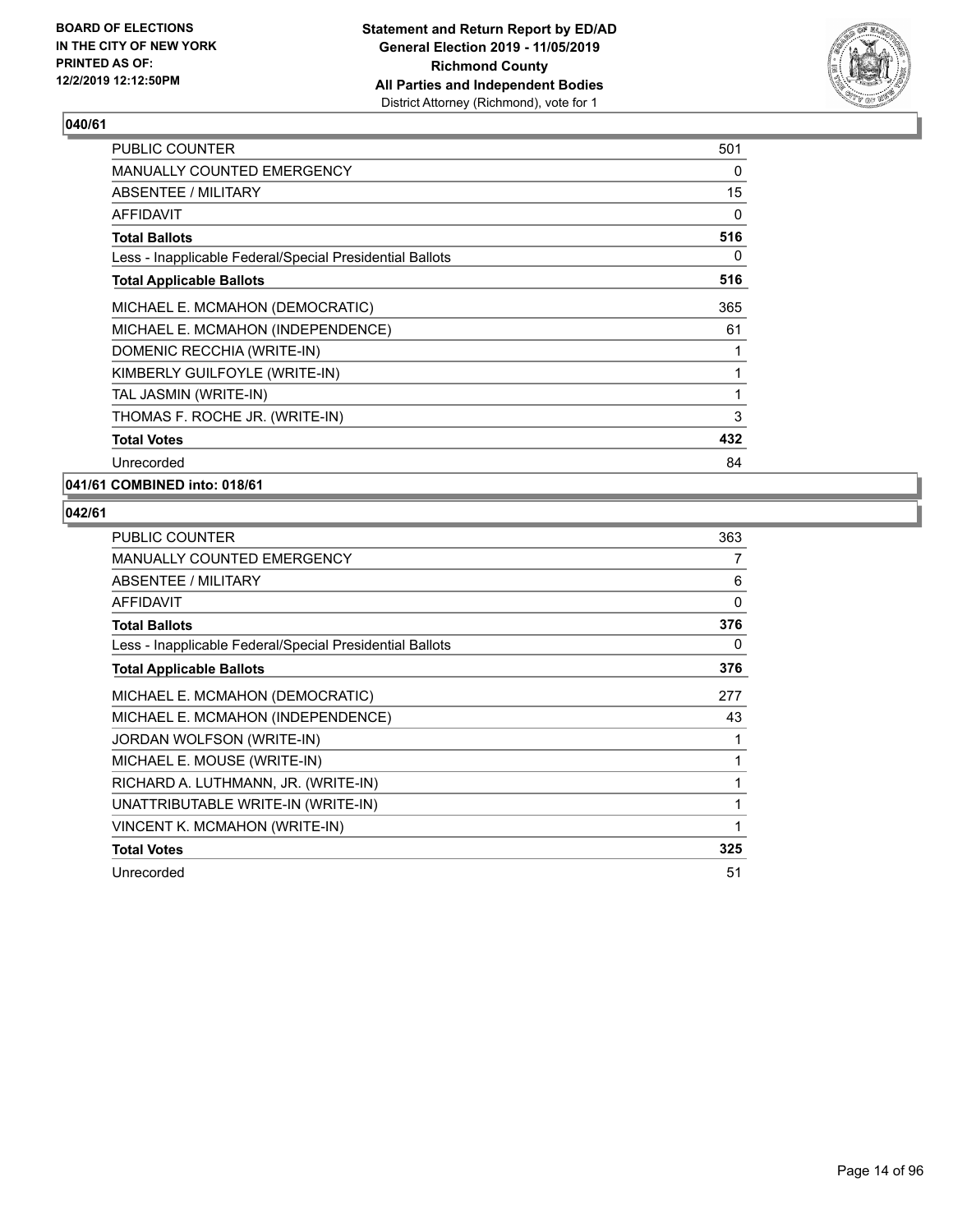

| <b>PUBLIC COUNTER</b>                                    | 496             |
|----------------------------------------------------------|-----------------|
| <b>MANUALLY COUNTED EMERGENCY</b>                        | 0               |
| ABSENTEE / MILITARY                                      | 12 <sup>2</sup> |
| <b>AFFIDAVIT</b>                                         | $\Omega$        |
| <b>Total Ballots</b>                                     | 508             |
| Less - Inapplicable Federal/Special Presidential Ballots | 0               |
| <b>Total Applicable Ballots</b>                          | 508             |
| MICHAEL E. MCMAHON (DEMOCRATIC)                          | 344             |
| MICHAEL E. MCMAHON (INDEPENDENCE)                        | 73              |
| <b>BOB HELBOCK (WRITE-IN)</b>                            |                 |
| <b>Total Votes</b>                                       | 418             |
| Unrecorded                                               | 90              |

#### **044/61**

| <b>PUBLIC COUNTER</b>                                    | 456      |
|----------------------------------------------------------|----------|
| <b>MANUALLY COUNTED EMERGENCY</b>                        | 0        |
| ABSENTEE / MILITARY                                      | 22       |
| <b>AFFIDAVIT</b>                                         | $\Omega$ |
| <b>Total Ballots</b>                                     | 478      |
| Less - Inapplicable Federal/Special Presidential Ballots | 0        |
| <b>Total Applicable Ballots</b>                          | 478      |
| MICHAEL E. MCMAHON (DEMOCRATIC)                          | 296      |
| MICHAEL E. MCMAHON (INDEPENDENCE)                        | 64       |
| UNATTRIBUTABLE WRITE-IN (WRITE-IN)                       |          |
| <b>Total Votes</b>                                       | 361      |
| Unrecorded                                               | 117      |
| 045/61 COMBINED into: 044/61                             |          |

**046/61 COMBINED into: 048/61**

**047/61 COMBINED into: 034/61**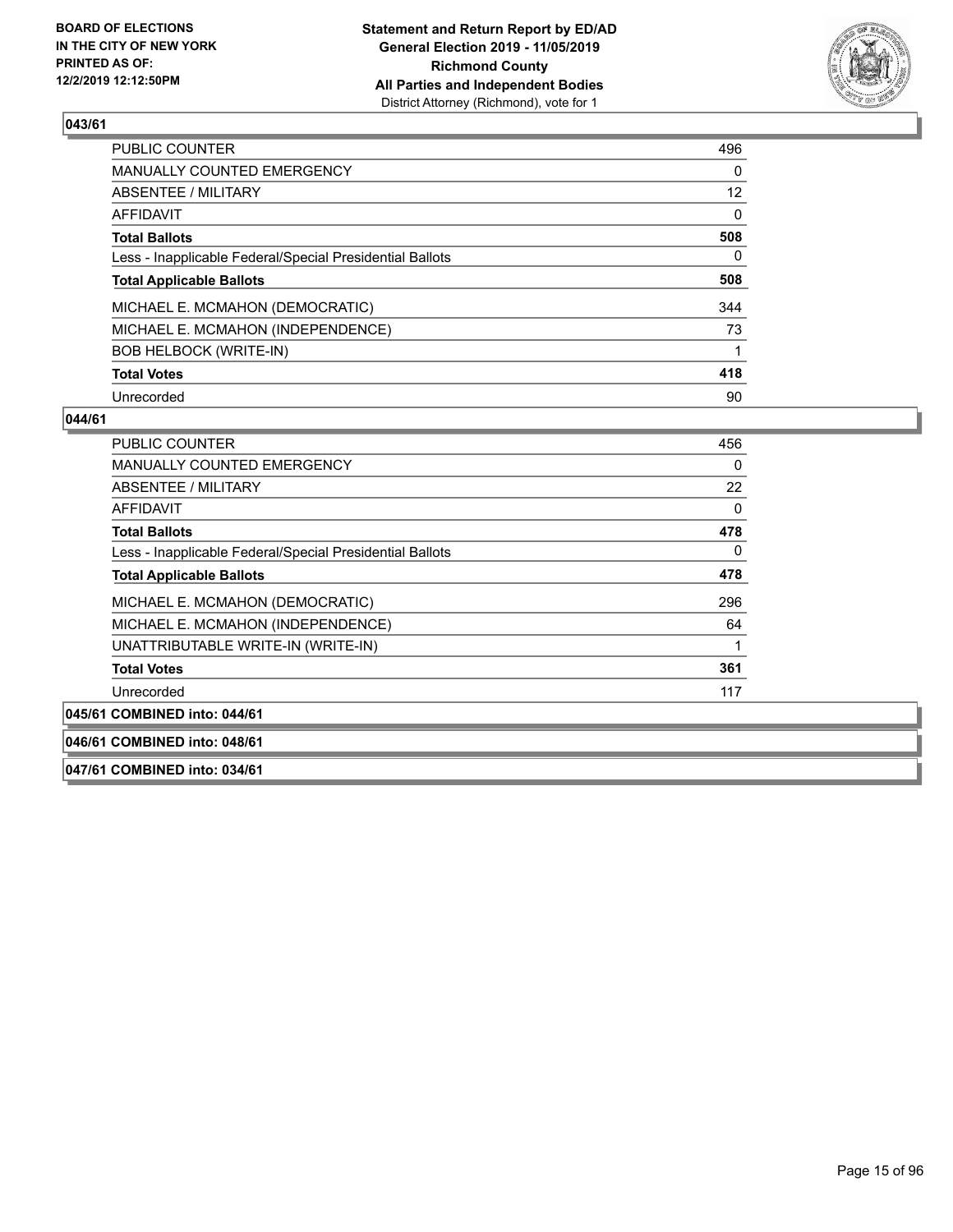

| PUBLIC COUNTER                                           | 464 |
|----------------------------------------------------------|-----|
| MANUALLY COUNTED EMERGENCY                               | 0   |
| <b>ABSENTEE / MILITARY</b>                               | 22  |
| <b>AFFIDAVIT</b>                                         | 0   |
| <b>Total Ballots</b>                                     | 486 |
| Less - Inapplicable Federal/Special Presidential Ballots | 0   |
| <b>Total Applicable Ballots</b>                          | 486 |
| MICHAEL E. MCMAHON (DEMOCRATIC)                          | 270 |
| MICHAEL E. MCMAHON (INDEPENDENCE)                        | 63  |
| ALLYN V. CRAWFORD (WRITE-IN)                             | 1   |
| ALTAN MADDOX (WRITE-IN)                                  | 1   |
| BILL MURPHY (WRITE-IN)                                   | 1   |
| CARMINE GIOVINAZZO (WRITE-IN)                            | 1   |
| JACK BOLEMBACH (WRITE-IN)                                | 1   |
| TODD PARADISO (WRITE-IN)                                 | 1   |
| UNATTRIBUTABLE WRITE-IN (WRITE-IN)                       | 1   |
| ZEPHYR TEACHOUT (WRITE-IN)                               | 1   |
| <b>Total Votes</b>                                       | 341 |
| Unrecorded                                               | 145 |

| <b>PUBLIC COUNTER</b>                                    | 279 |
|----------------------------------------------------------|-----|
| <b>MANUALLY COUNTED EMERGENCY</b>                        | 0   |
| ABSENTEE / MILITARY                                      | 21  |
| AFFIDAVIT                                                |     |
| <b>Total Ballots</b>                                     | 301 |
| Less - Inapplicable Federal/Special Presidential Ballots | 0   |
| <b>Total Applicable Ballots</b>                          | 301 |
| MICHAEL E. MCMAHON (DEMOCRATIC)                          | 251 |
| MICHAEL E. MCMAHON (INDEPENDENCE)                        | 23  |
| ALVINA MARTIN (WRITE-IN)                                 |     |
| TAL JASMIN (WRITE-IN)                                    |     |
| <b>Total Votes</b>                                       | 276 |
| Unrecorded                                               | 25  |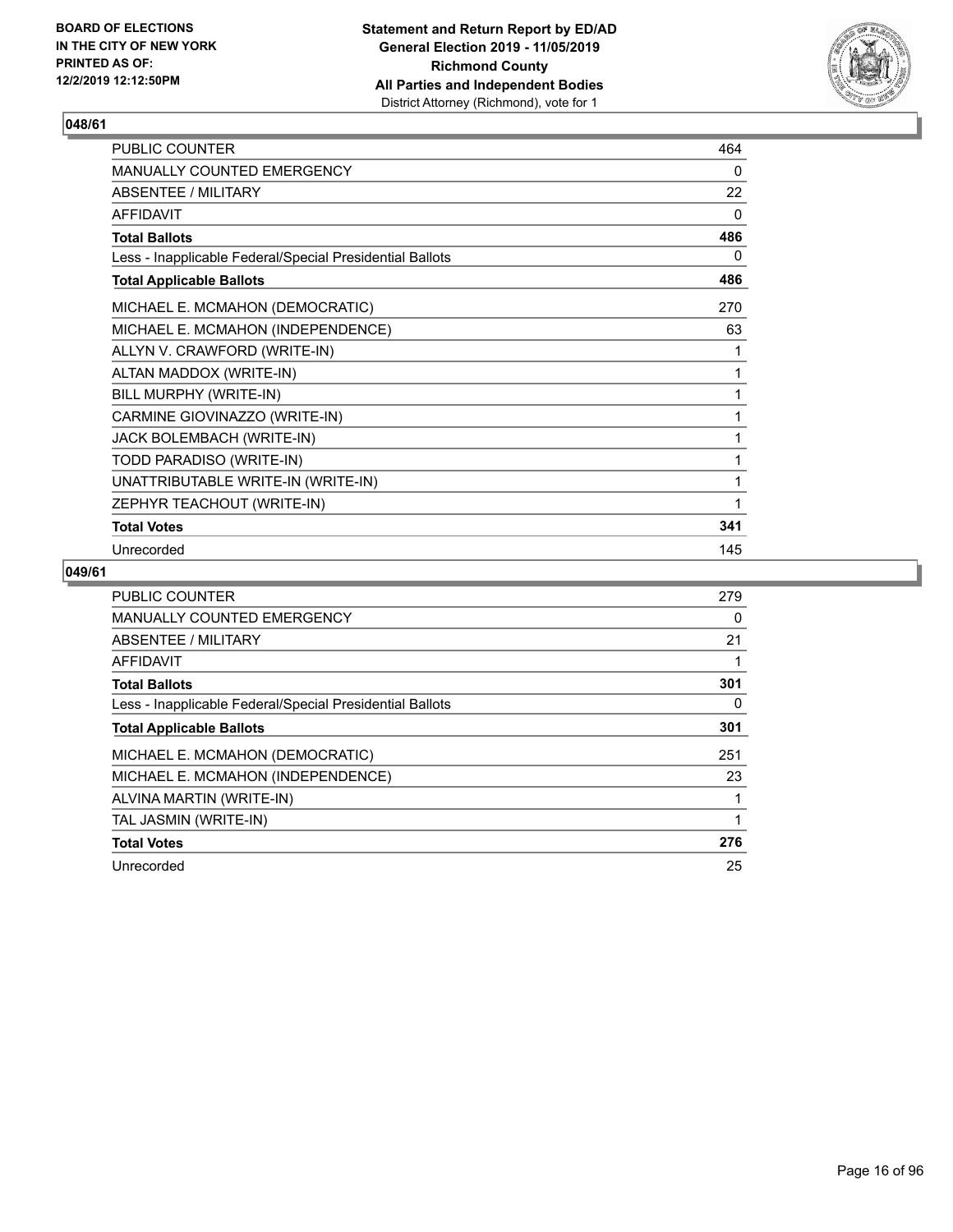

| <b>PUBLIC COUNTER</b>                                    | 226 |
|----------------------------------------------------------|-----|
| <b>MANUALLY COUNTED EMERGENCY</b>                        | 0   |
| <b>ABSENTEE / MILITARY</b>                               | 9   |
| AFFIDAVIT                                                | 0   |
| <b>Total Ballots</b>                                     | 235 |
| Less - Inapplicable Federal/Special Presidential Ballots | 0   |
| <b>Total Applicable Ballots</b>                          | 235 |
| MICHAEL E. MCMAHON (DEMOCRATIC)                          | 197 |
| MICHAEL E. MCMAHON (INDEPENDENCE)                        | 17  |
| MAX N. ROSE (WRITE-IN)                                   |     |
| ROSEMARY F. PALLADINO (WRITE-IN)                         | 1   |
| UNATTRIBUTABLE WRITE-IN (WRITE-IN)                       | 2   |
| <b>Total Votes</b>                                       | 218 |
| Unrecorded                                               | 17  |
|                                                          |     |

**051/61 COMBINED into: 049/61**

#### **052/61**

| <b>PUBLIC COUNTER</b>                                    | 215      |
|----------------------------------------------------------|----------|
| MANUALLY COUNTED EMERGENCY                               | 0        |
| ABSENTEE / MILITARY                                      |          |
| AFFIDAVIT                                                | $\Omega$ |
| <b>Total Ballots</b>                                     | 222      |
| Less - Inapplicable Federal/Special Presidential Ballots | 0        |
| <b>Total Applicable Ballots</b>                          | 222      |
| MICHAEL E. MCMAHON (DEMOCRATIC)                          | 167      |
| MICHAEL E. MCMAHON (INDEPENDENCE)                        | 28       |
| JOHN CONNORS (WRITE-IN)                                  |          |
| <b>Total Votes</b>                                       | 196      |
| Unrecorded                                               | 26       |

| <b>PUBLIC COUNTER</b>                                    | 161      |
|----------------------------------------------------------|----------|
| <b>MANUALLY COUNTED EMERGENCY</b>                        | $\Omega$ |
| ABSENTEE / MILITARY                                      |          |
| AFFIDAVIT                                                |          |
| <b>Total Ballots</b>                                     | 169      |
| Less - Inapplicable Federal/Special Presidential Ballots | $\Omega$ |
| <b>Total Applicable Ballots</b>                          | 169      |
| MICHAEL E. MCMAHON (DEMOCRATIC)                          | 146      |
| MICHAEL E. MCMAHON (INDEPENDENCE)                        | 3        |
| <b>Total Votes</b>                                       | 149      |
| Unrecorded                                               | 20       |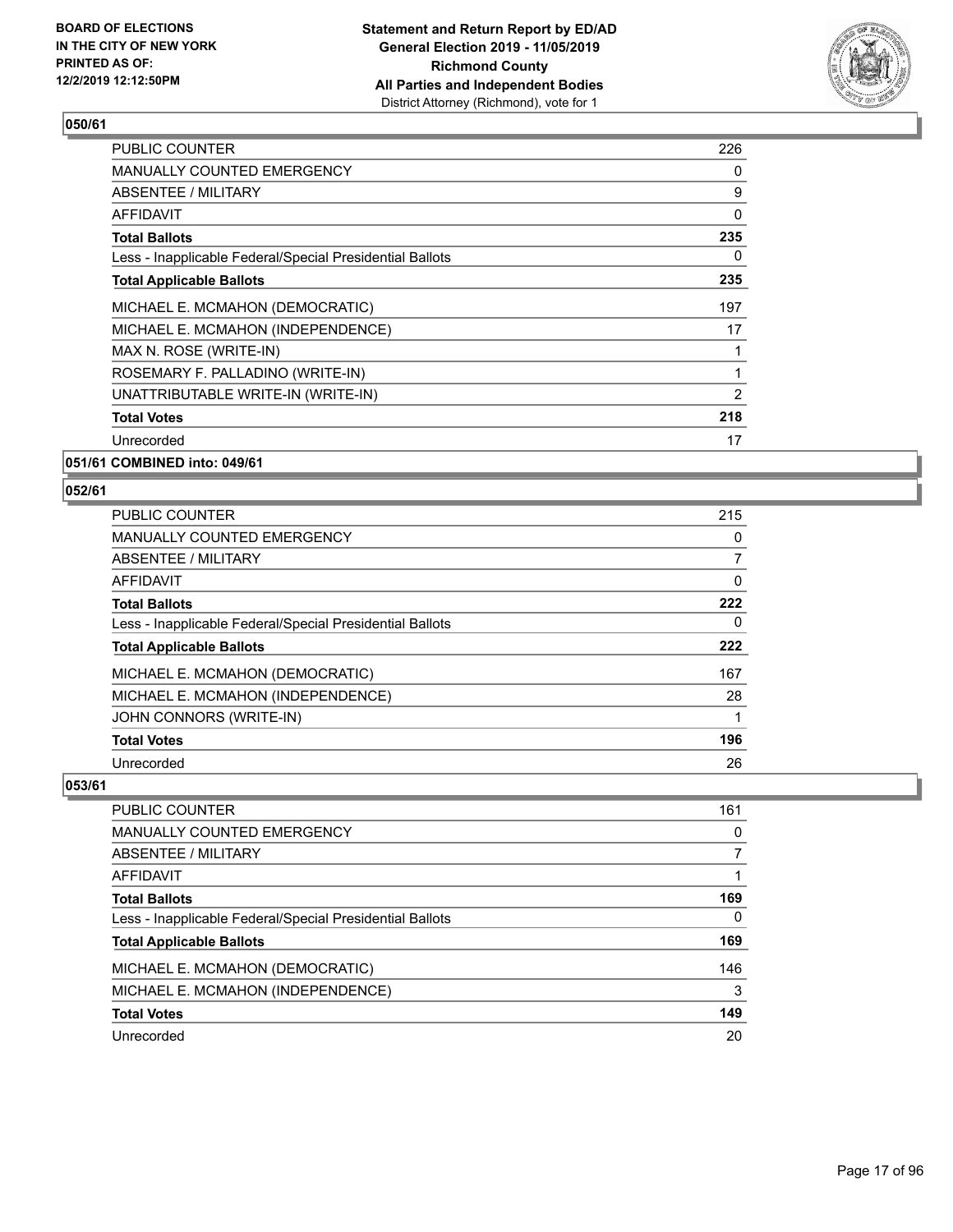

| <b>PUBLIC COUNTER</b>                                    | 103 |
|----------------------------------------------------------|-----|
| <b>MANUALLY COUNTED EMERGENCY</b>                        | 0   |
| ABSENTEE / MILITARY                                      | 48  |
| AFFIDAVIT                                                |     |
| <b>Total Ballots</b>                                     | 152 |
| Less - Inapplicable Federal/Special Presidential Ballots | 0   |
| <b>Total Applicable Ballots</b>                          | 152 |
| MICHAEL E. MCMAHON (DEMOCRATIC)                          | 122 |
| MICHAEL E. MCMAHON (INDEPENDENCE)                        | 10  |
| JOAN F. ILLUZZI (WRITE-IN)                               |     |
| RAMSEY ORTA (WRITE-IN)                                   |     |
| TAL JASMIN (WRITE-IN)                                    |     |
| <b>Total Votes</b>                                       | 135 |
| Unrecorded                                               | 17  |

### **055/61**

| PUBLIC COUNTER                                           | 164      |
|----------------------------------------------------------|----------|
| <b>MANUALLY COUNTED EMERGENCY</b>                        | $\Omega$ |
| ABSENTEE / MILITARY                                      | 8        |
| AFFIDAVIT                                                | 0        |
| <b>Total Ballots</b>                                     | 172      |
| Less - Inapplicable Federal/Special Presidential Ballots | 0        |
| <b>Total Applicable Ballots</b>                          | 172      |
| MICHAEL E. MCMAHON (DEMOCRATIC)                          | 149      |
| MICHAEL E. MCMAHON (INDEPENDENCE)                        | 5        |
| MICHAEL R. BLOOMBERG (WRITE-IN)                          |          |
| <b>Total Votes</b>                                       | 155      |
| Unrecorded                                               | 17       |

| <b>PUBLIC COUNTER</b>                                    | 132 |
|----------------------------------------------------------|-----|
| MANUALLY COUNTED EMERGENCY                               | 0   |
| ABSENTEE / MILITARY                                      | 10  |
| AFFIDAVIT                                                | 2   |
| <b>Total Ballots</b>                                     | 144 |
| Less - Inapplicable Federal/Special Presidential Ballots | 0   |
| <b>Total Applicable Ballots</b>                          | 144 |
| MICHAEL E. MCMAHON (DEMOCRATIC)                          | 117 |
| MICHAEL E. MCMAHON (INDEPENDENCE)                        | 11  |
| UNATTRIBUTABLE WRITE-IN (WRITE-IN)                       |     |
| <b>Total Votes</b>                                       | 129 |
| Unrecorded                                               | 15  |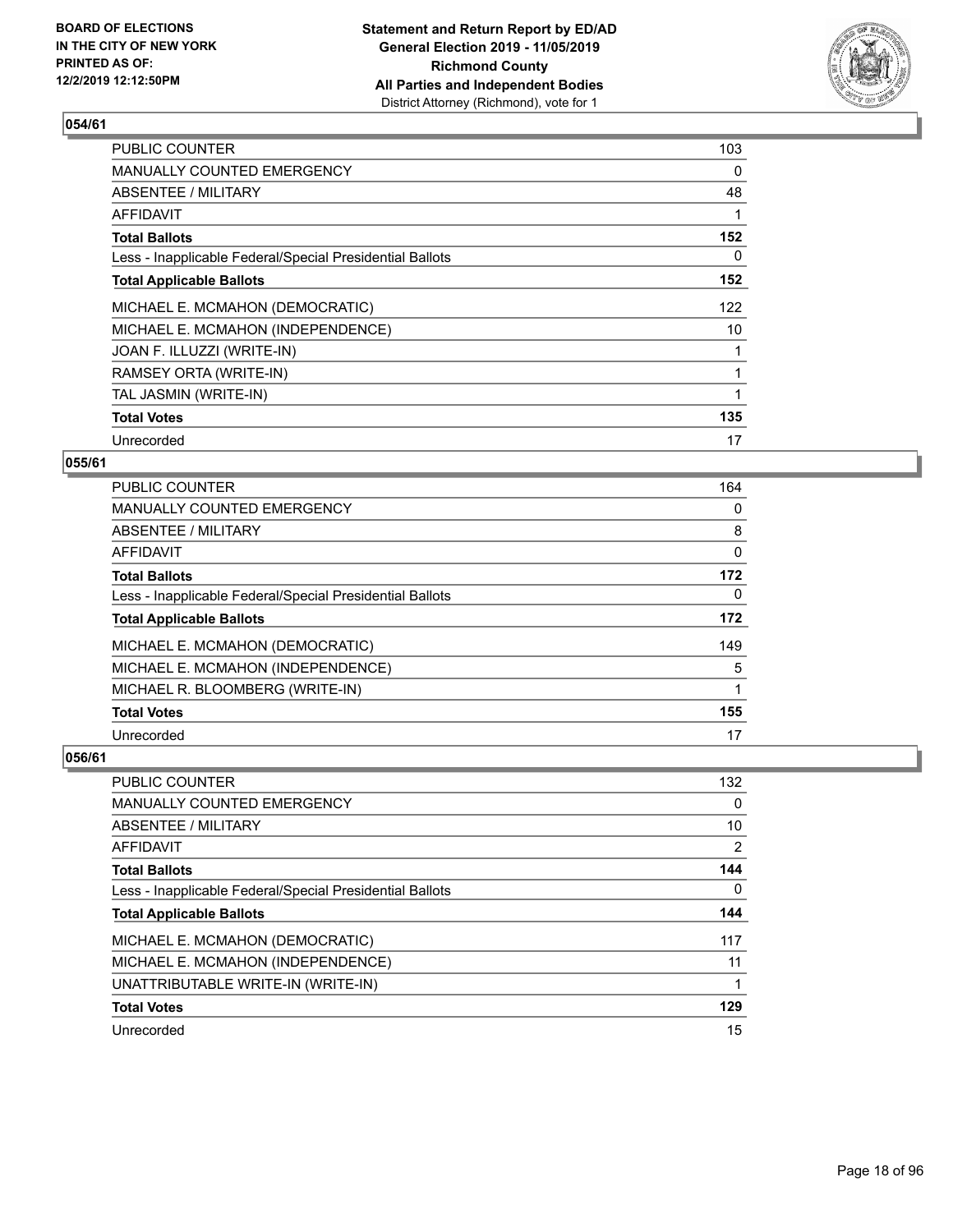

| PUBLIC COUNTER                                           | 184 |
|----------------------------------------------------------|-----|
| <b>MANUALLY COUNTED EMERGENCY</b>                        | 0   |
| ABSENTEE / MILITARY                                      | 8   |
| AFFIDAVIT                                                | 0   |
| <b>Total Ballots</b>                                     | 192 |
| Less - Inapplicable Federal/Special Presidential Ballots | 0   |
| <b>Total Applicable Ballots</b>                          | 192 |
| MICHAEL E. MCMAHON (DEMOCRATIC)                          | 149 |
| MICHAEL E. MCMAHON (INDEPENDENCE)                        | 20  |
| UNATTRIBUTABLE WRITE-IN (WRITE-IN)                       | 2   |
| <b>Total Votes</b>                                       | 171 |
| Unrecorded                                               | 21  |

#### **058/61**

| <b>PUBLIC COUNTER</b>                                    | 238 |
|----------------------------------------------------------|-----|
| <b>MANUALLY COUNTED EMERGENCY</b>                        | 0   |
| ABSENTEE / MILITARY                                      | 11  |
| AFFIDAVIT                                                | 0   |
| <b>Total Ballots</b>                                     | 249 |
| Less - Inapplicable Federal/Special Presidential Ballots | 0   |
| <b>Total Applicable Ballots</b>                          | 249 |
| MICHAEL E. MCMAHON (DEMOCRATIC)                          | 220 |
| MICHAEL E. MCMAHON (INDEPENDENCE)                        | 10  |
| EMMANUEL AKINYEMI (WRITE-IN)                             |     |
| HYACINTHIA ROBERTS (WRITE-IN)                            | 1   |
| <b>Total Votes</b>                                       | 232 |
| Unrecorded                                               | 17  |

### **059/61 COMBINED into: 058/61**

| PUBLIC COUNTER                                           | 144 |
|----------------------------------------------------------|-----|
| <b>MANUALLY COUNTED EMERGENCY</b>                        | 0   |
| ABSENTEE / MILITARY                                      | 4   |
| AFFIDAVIT                                                | 1   |
| <b>Total Ballots</b>                                     | 149 |
| Less - Inapplicable Federal/Special Presidential Ballots | 0   |
| <b>Total Applicable Ballots</b>                          | 149 |
| MICHAEL E. MCMAHON (DEMOCRATIC)                          | 108 |
| MICHAEL E. MCMAHON (INDEPENDENCE)                        | 12  |
| JOHN WAYNE (WRITE-IN)                                    |     |
| JORGE VASQUEZ (WRITE-IN)                                 |     |
| UNATTRIBUTABLE WRITE-IN (WRITE-IN)                       | 1   |
| <b>Total Votes</b>                                       | 123 |
| Unrecorded                                               | 26  |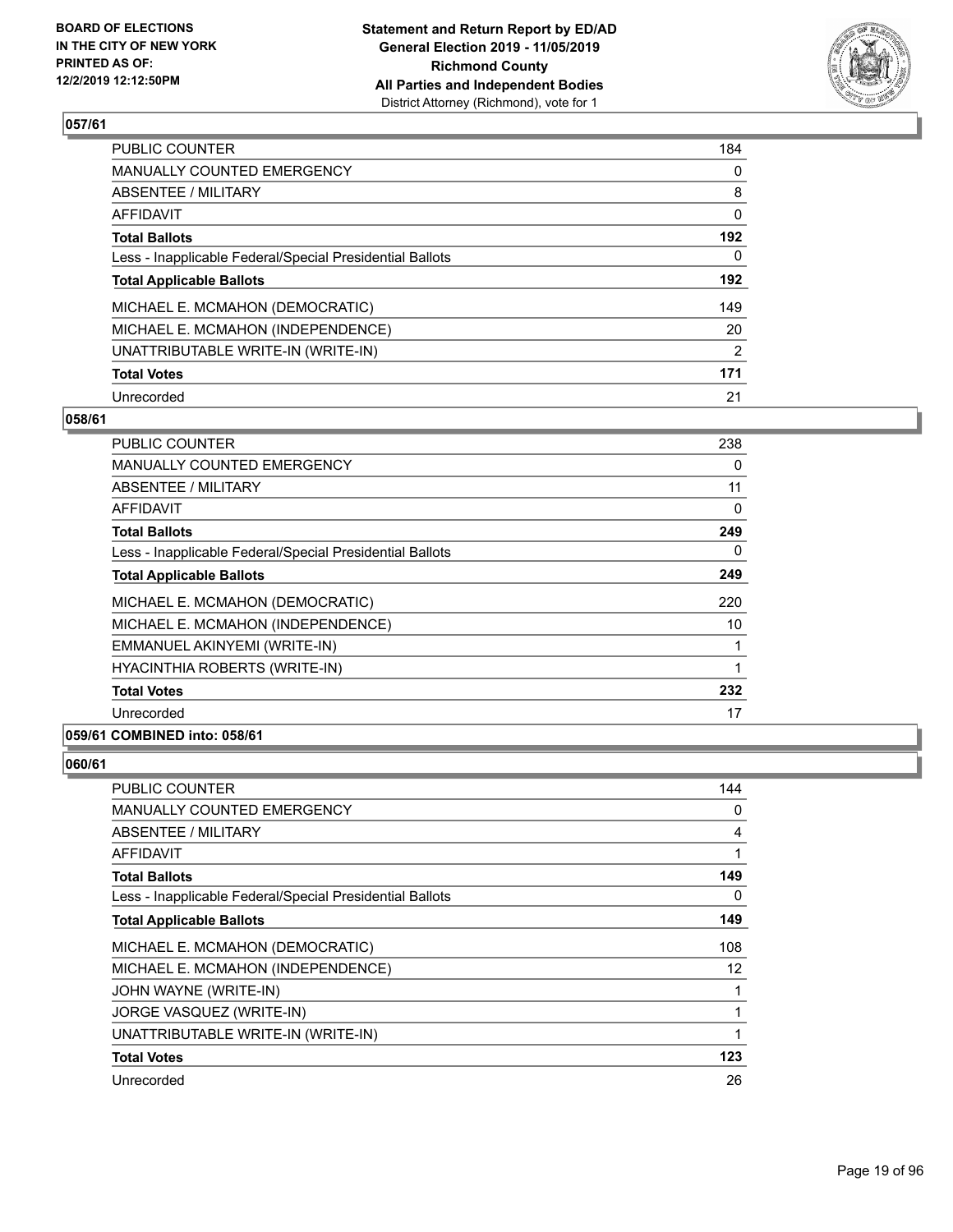

| PUBLIC COUNTER                                           | 120 |
|----------------------------------------------------------|-----|
| MANUALLY COUNTED EMERGENCY                               | 0   |
| ABSENTEE / MILITARY                                      | 4   |
| AFFIDAVIT                                                | 0   |
| <b>Total Ballots</b>                                     | 124 |
| Less - Inapplicable Federal/Special Presidential Ballots | 0   |
| <b>Total Applicable Ballots</b>                          | 124 |
| MICHAEL E. MCMAHON (DEMOCRATIC)                          | 115 |
| MICHAEL E. MCMAHON (INDEPENDENCE)                        | 4   |
| <b>Total Votes</b>                                       | 119 |
| Unrecorded                                               | 5   |

#### **062/61**

| <b>PUBLIC COUNTER</b>                                    | 178      |
|----------------------------------------------------------|----------|
| <b>MANUALLY COUNTED EMERGENCY</b>                        | 0        |
| ABSENTEE / MILITARY                                      | 5        |
| <b>AFFIDAVIT</b>                                         |          |
| <b>Total Ballots</b>                                     | 184      |
| Less - Inapplicable Federal/Special Presidential Ballots | $\Omega$ |
| <b>Total Applicable Ballots</b>                          | 184      |
| MICHAEL E. MCMAHON (DEMOCRATIC)                          | 121      |
| MICHAEL E. MCMAHON (INDEPENDENCE)                        | 22       |
| LISA A. DAVIS (WRITE-IN)                                 |          |
| <b>Total Votes</b>                                       | 144      |
| Unrecorded                                               | 40       |

| PUBLIC COUNTER                                           | 52 |
|----------------------------------------------------------|----|
| <b>MANUALLY COUNTED EMERGENCY</b>                        | 0  |
| ABSENTEE / MILITARY                                      | 3  |
| AFFIDAVIT                                                | 0  |
| <b>Total Ballots</b>                                     | 55 |
| Less - Inapplicable Federal/Special Presidential Ballots | 0  |
| <b>Total Applicable Ballots</b>                          | 55 |
| MICHAEL E. MCMAHON (DEMOCRATIC)                          | 32 |
| MICHAEL E. MCMAHON (INDEPENDENCE)                        | 9  |
| TONY ROBBINS (WRITE-IN)                                  | 1  |
| <b>Total Votes</b>                                       | 42 |
| Unrecorded                                               | 13 |
| 064/61 COMBINED into: 052/61                             |    |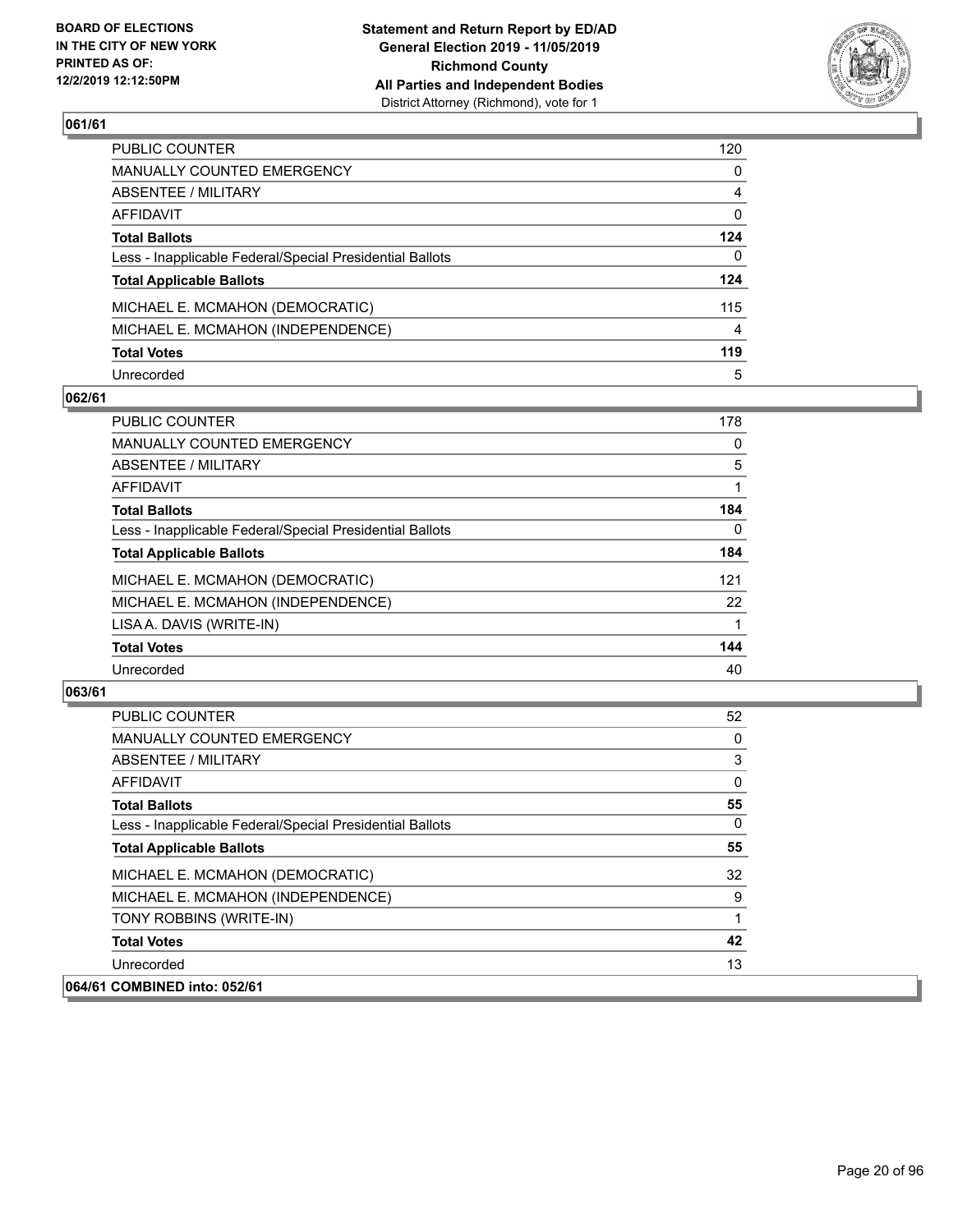

| <b>PUBLIC COUNTER</b>                                    | 192            |
|----------------------------------------------------------|----------------|
| <b>MANUALLY COUNTED EMERGENCY</b>                        | $\Omega$       |
| ABSENTEE / MILITARY                                      | 12             |
| AFFIDAVIT                                                | 2              |
| <b>Total Ballots</b>                                     | 206            |
| Less - Inapplicable Federal/Special Presidential Ballots | 0              |
| <b>Total Applicable Ballots</b>                          | 206            |
| MICHAEL E. MCMAHON (DEMOCRATIC)                          | 163            |
| MICHAEL E. MCMAHON (INDEPENDENCE)                        | 16             |
| EDWINA WINNIE MARTIN (WRITE-IN)                          | $\overline{2}$ |
| PHILIPPE-EDNER APOSTOL-MARIUS (WRITE-IN)                 | $\overline{2}$ |
| UNATTRIBUTABLE WRITE-IN (WRITE-IN)                       | 1              |
| UNCOUNTED WRITE-IN PER STATUTE (WRITE-IN)                | 1              |
| <b>Total Votes</b>                                       | 185            |
| Unrecorded                                               | 21             |

### **066/61**

| <b>PUBLIC COUNTER</b>                                    | 202            |
|----------------------------------------------------------|----------------|
| <b>MANUALLY COUNTED EMERGENCY</b>                        | 0              |
| ABSENTEE / MILITARY                                      | 13             |
| <b>AFFIDAVIT</b>                                         | 2              |
| <b>Total Ballots</b>                                     | 217            |
| Less - Inapplicable Federal/Special Presidential Ballots | 0              |
| <b>Total Applicable Ballots</b>                          | 217            |
| MICHAEL E. MCMAHON (DEMOCRATIC)                          | 178            |
| MICHAEL E. MCMAHON (INDEPENDENCE)                        | 16             |
| HARVEY KIMERMAN (WRITE-IN)                               |                |
| UNATTRIBUTABLE WRITE-IN (WRITE-IN)                       | $\overline{2}$ |
| <b>Total Votes</b>                                       | 197            |
| Unrecorded                                               | 20             |

| <b>PUBLIC COUNTER</b>                                    | 178 |
|----------------------------------------------------------|-----|
| <b>MANUALLY COUNTED EMERGENCY</b>                        | 0   |
| ABSENTEE / MILITARY                                      | 10  |
| <b>AFFIDAVIT</b>                                         | 0   |
| <b>Total Ballots</b>                                     | 188 |
| Less - Inapplicable Federal/Special Presidential Ballots | 0   |
| <b>Total Applicable Ballots</b>                          | 188 |
| MICHAEL E. MCMAHON (DEMOCRATIC)                          | 157 |
| MICHAEL E. MCMAHON (INDEPENDENCE)                        | 6   |
| CHARLES STORM (WRITE-IN)                                 |     |
| RAYMOND BELTZ (WRITE-IN)                                 |     |
| <b>Total Votes</b>                                       | 165 |
| Unrecorded                                               | 23  |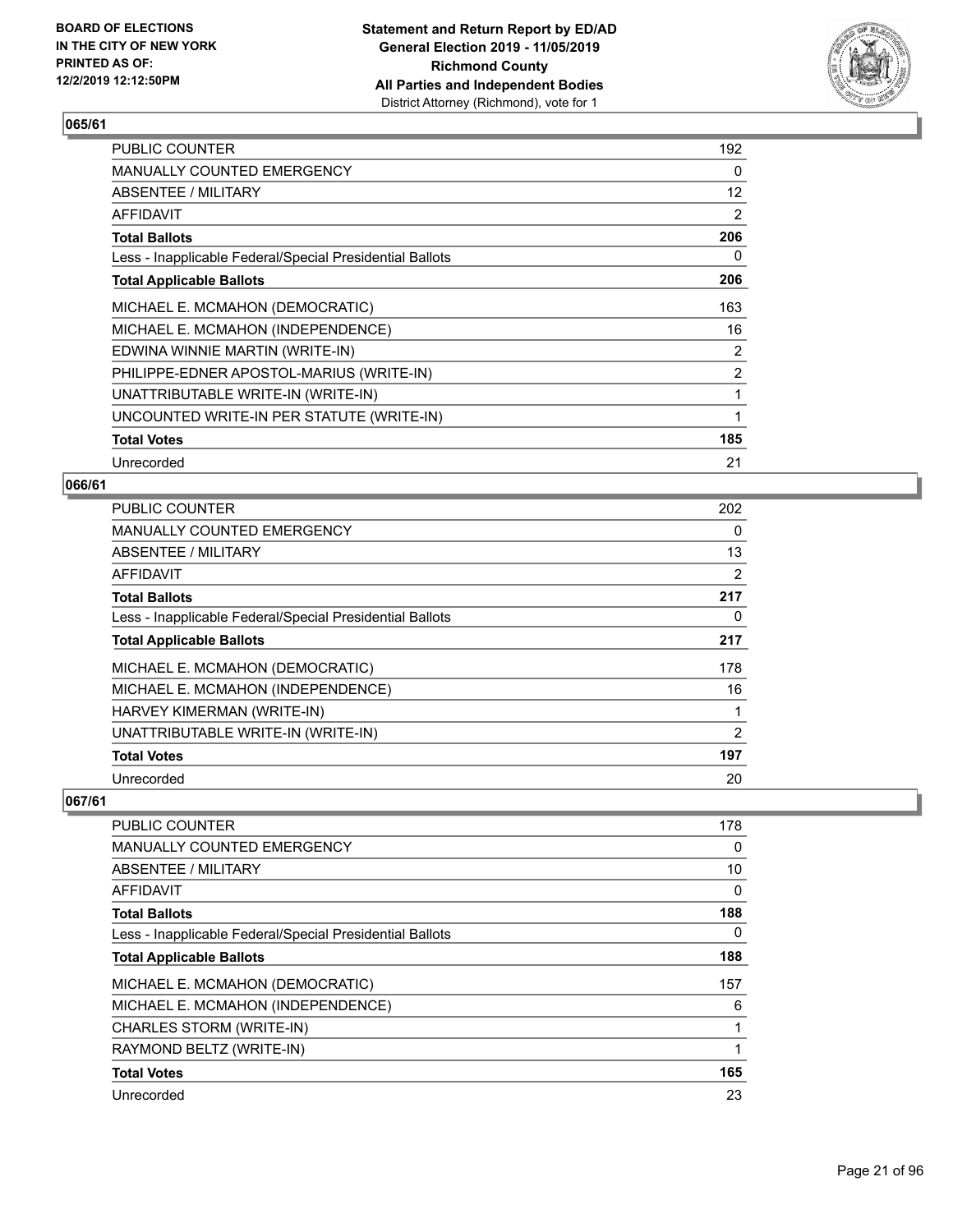

| PUBLIC COUNTER                                           | 154          |
|----------------------------------------------------------|--------------|
| MANUALLY COUNTED EMERGENCY                               | $\mathbf{0}$ |
| ABSENTEE / MILITARY                                      | 11           |
| AFFIDAVIT                                                | 0            |
| Total Ballots                                            | 165          |
| Less - Inapplicable Federal/Special Presidential Ballots | $\Omega$     |
| <b>Total Applicable Ballots</b>                          | 165          |
| MICHAEL E. MCMAHON (DEMOCRATIC)                          | 124          |
| MICHAEL E. MCMAHON (INDEPENDENCE)                        | 16           |
| <b>Total Votes</b>                                       | 140          |
| Unrecorded                                               | 25           |

#### **069/61**

| <b>PUBLIC COUNTER</b>                                    | 126 |
|----------------------------------------------------------|-----|
| <b>MANUALLY COUNTED EMERGENCY</b>                        | 0   |
| ABSENTEE / MILITARY                                      | 3   |
| AFFIDAVIT                                                | 0   |
| <b>Total Ballots</b>                                     | 129 |
| Less - Inapplicable Federal/Special Presidential Ballots | 0   |
| <b>Total Applicable Ballots</b>                          | 129 |
| MICHAEL E. MCMAHON (DEMOCRATIC)                          | 112 |
| MICHAEL E. MCMAHON (INDEPENDENCE)                        | 8   |
| <b>Total Votes</b>                                       | 120 |
| Unrecorded                                               | 9   |

#### **070/61**

| <b>PUBLIC COUNTER</b>                                    | 112 |
|----------------------------------------------------------|-----|
| <b>MANUALLY COUNTED EMERGENCY</b>                        | 0   |
| ABSENTEE / MILITARY                                      | 6   |
| AFFIDAVIT                                                |     |
| <b>Total Ballots</b>                                     | 119 |
| Less - Inapplicable Federal/Special Presidential Ballots | 0   |
| <b>Total Applicable Ballots</b>                          | 119 |
| MICHAEL E. MCMAHON (DEMOCRATIC)                          | 103 |
| MICHAEL E. MCMAHON (INDEPENDENCE)                        | 3   |
| <b>Total Votes</b>                                       | 106 |
| Unrecorded                                               | 13  |
| 071/61 COMBINED into: 043/61                             |     |

**072/61 COMBINED into: 040/61**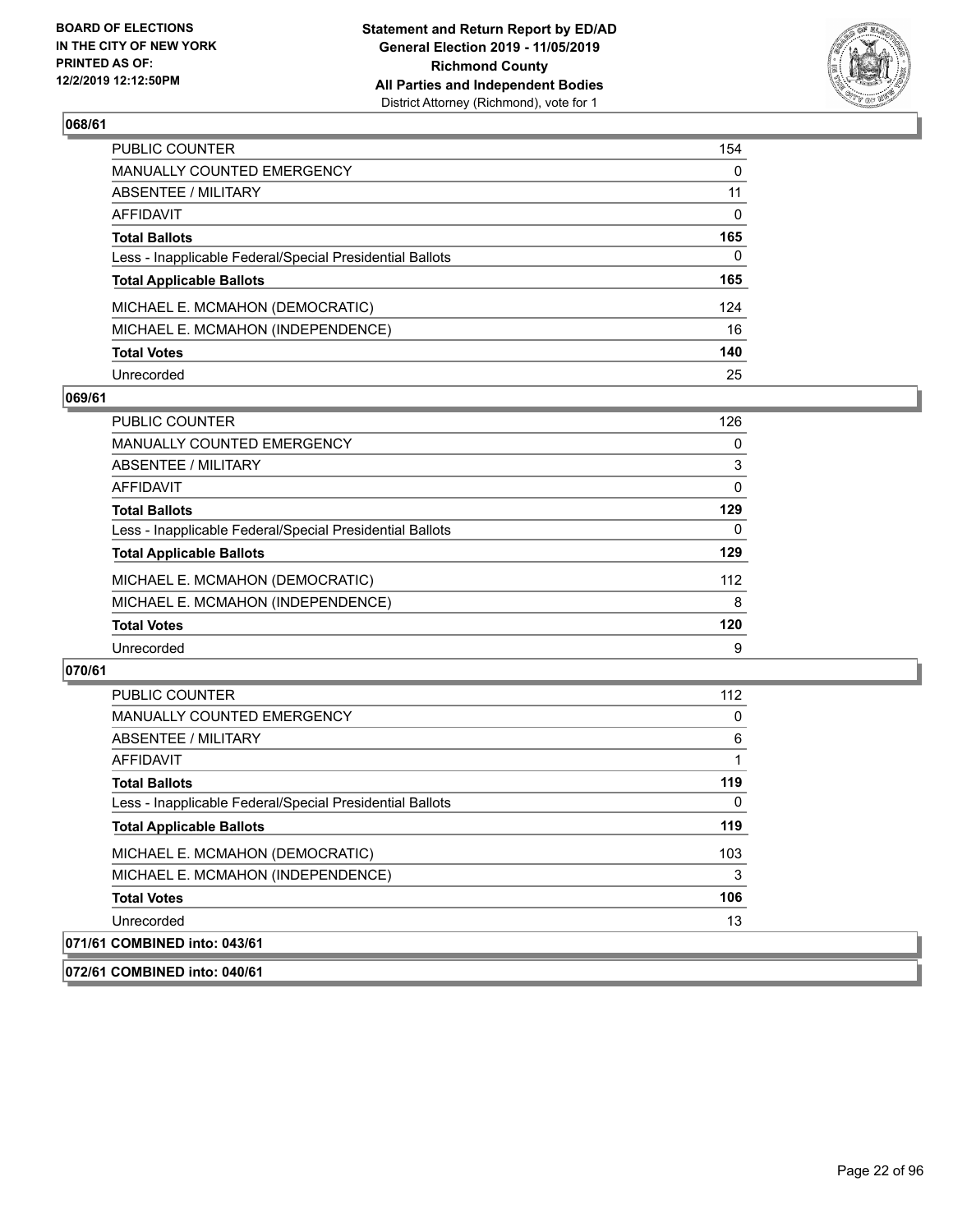

| <b>PUBLIC COUNTER</b>                                    | 163      |
|----------------------------------------------------------|----------|
| <b>MANUALLY COUNTED EMERGENCY</b>                        | $\Omega$ |
| ABSENTEE / MILITARY                                      |          |
| <b>AFFIDAVIT</b>                                         | $\Omega$ |
| <b>Total Ballots</b>                                     | 164      |
| Less - Inapplicable Federal/Special Presidential Ballots | 0        |
| <b>Total Applicable Ballots</b>                          | 164      |
| MICHAEL E. MCMAHON (DEMOCRATIC)                          | 142      |
| MICHAEL E. MCMAHON (INDEPENDENCE)                        | 7        |
| <b>Total Votes</b>                                       | 149      |
| Unrecorded                                               | 15       |
|                                                          |          |

### **074/61 COMBINED into: 050/61**

#### **075/61**

| <b>PUBLIC COUNTER</b>                                    | 123            |
|----------------------------------------------------------|----------------|
| MANUALLY COUNTED EMERGENCY                               | 0              |
| ABSENTEE / MILITARY                                      | 6              |
| AFFIDAVIT                                                | $\overline{2}$ |
| <b>Total Ballots</b>                                     | 131            |
| Less - Inapplicable Federal/Special Presidential Ballots | 0              |
| <b>Total Applicable Ballots</b>                          | 131            |
| MICHAEL E. MCMAHON (DEMOCRATIC)                          | 92             |
| MICHAEL E. MCMAHON (INDEPENDENCE)                        | 15             |
| LEGACY GARNER (WRITE-IN)                                 | $\overline{2}$ |
| <b>Total Votes</b>                                       | 109            |
| Unrecorded                                               | 22             |
|                                                          |                |

### **076/61**

| <b>PUBLIC COUNTER</b>                                    | 224          |
|----------------------------------------------------------|--------------|
| <b>MANUALLY COUNTED EMERGENCY</b>                        | 0            |
| ABSENTEE / MILITARY                                      | 5            |
| <b>AFFIDAVIT</b>                                         | $\mathbf{0}$ |
| <b>Total Ballots</b>                                     | 229          |
| Less - Inapplicable Federal/Special Presidential Ballots | 0            |
| <b>Total Applicable Ballots</b>                          | 229          |
| MICHAEL E. MCMAHON (DEMOCRATIC)                          | 163          |
| MICHAEL E. MCMAHON (INDEPENDENCE)                        | 13           |
| ANTHONY BARATTA (WRITE-IN)                               | 1            |
| UNATTRIBUTABLE WRITE-IN (WRITE-IN)                       | 1            |
| <b>Total Votes</b>                                       | 178          |
| Unrecorded                                               | 51           |
| 077/61 COMBINED into: 008/61                             |              |
| 078/61 COMBINED into: 006/61                             |              |

#### **079/61 COMBINED into: 001/61**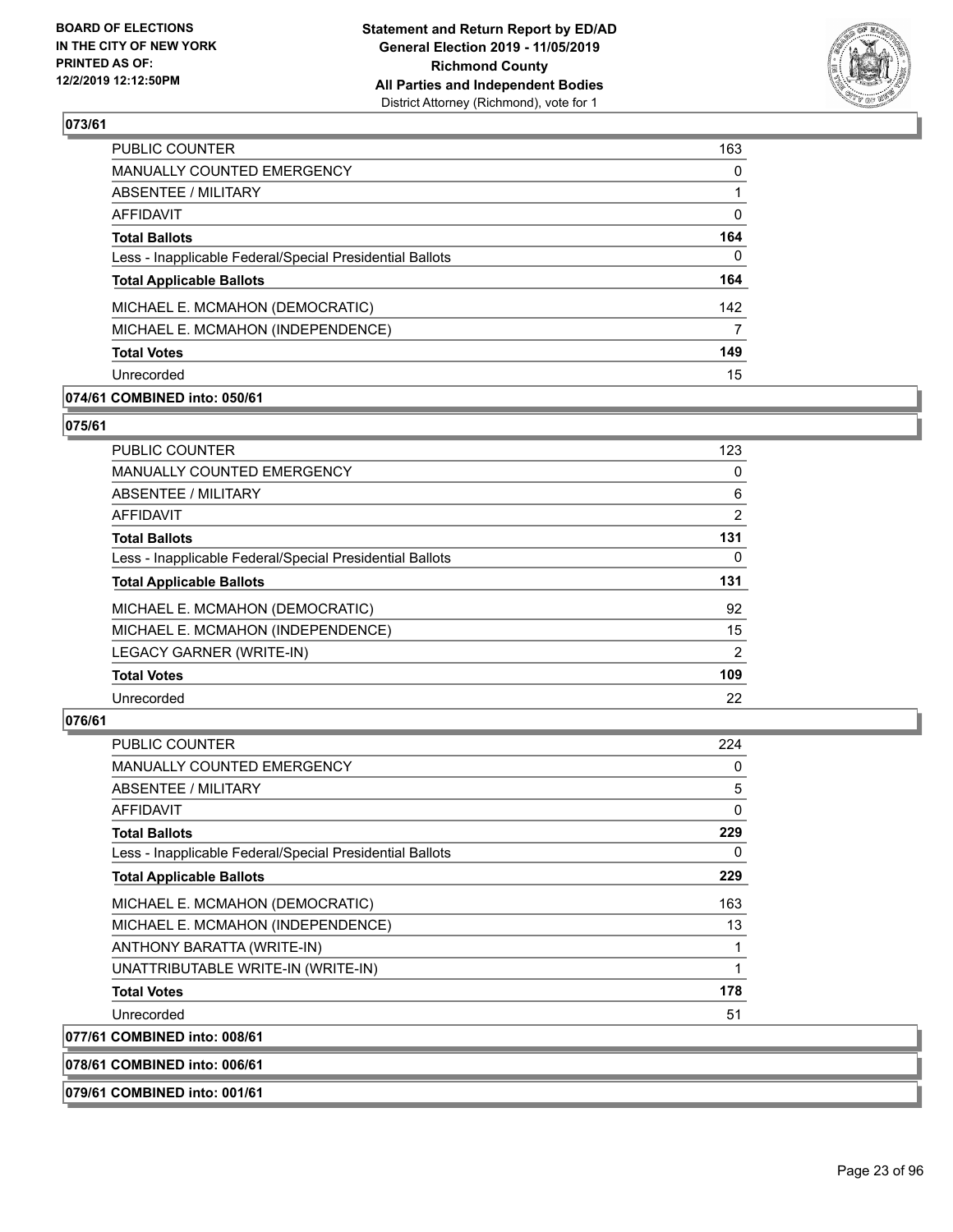

| <b>PUBLIC COUNTER</b>                                    | 217            |
|----------------------------------------------------------|----------------|
| <b>MANUALLY COUNTED EMERGENCY</b>                        | 0              |
| ABSENTEE / MILITARY                                      | 6              |
| AFFIDAVIT                                                | $\overline{2}$ |
| <b>Total Ballots</b>                                     | 225            |
| Less - Inapplicable Federal/Special Presidential Ballots | 0              |
| <b>Total Applicable Ballots</b>                          | 225            |
| MICHAEL E. MCMAHON (DEMOCRATIC)                          | 86             |
| MICHAEL E. MCMAHON (INDEPENDENCE)                        | 36             |
| <b>BOB HELBOCK (WRITE-IN)</b>                            |                |
| CHARLES CROSS (WRITE-IN)                                 |                |
| <b>Total Votes</b>                                       | 124            |
| Unrecorded                                               | 101            |

#### **002/62**

| <b>PUBLIC COUNTER</b>                                    | 316 |
|----------------------------------------------------------|-----|
| <b>MANUALLY COUNTED EMERGENCY</b>                        | 0   |
| <b>ABSENTEE / MILITARY</b>                               | 6   |
| <b>AFFIDAVIT</b>                                         | 4   |
| <b>Total Ballots</b>                                     | 326 |
| Less - Inapplicable Federal/Special Presidential Ballots | 0   |
| <b>Total Applicable Ballots</b>                          | 326 |
| MICHAEL E. MCMAHON (DEMOCRATIC)                          | 123 |
| MICHAEL E. MCMAHON (INDEPENDENCE)                        | 69  |
| ANDREW J. LANZA (WRITE-IN)                               |     |
| DOMENICK GOFFREDO (WRITE-IN)                             |     |
| DONALD J. TRUMP (WRITE-IN)                               | 1   |
| DONALD J. TRUMP, JR. (WRITE-IN)                          | 2   |
| UNATTRIBUTABLE WRITE-IN (WRITE-IN)                       | 3   |
| <b>Total Votes</b>                                       | 200 |
| Unrecorded                                               | 126 |

| <b>PUBLIC COUNTER</b>                                    | 320 |
|----------------------------------------------------------|-----|
| <b>MANUALLY COUNTED EMERGENCY</b>                        | 0   |
| ABSENTEE / MILITARY                                      | 0   |
| AFFIDAVIT                                                | 0   |
| <b>Total Ballots</b>                                     | 320 |
| Less - Inapplicable Federal/Special Presidential Ballots | 0   |
| <b>Total Applicable Ballots</b>                          | 320 |
| MICHAEL E. MCMAHON (DEMOCRATIC)                          | 116 |
| MICHAEL E. MCMAHON (INDEPENDENCE)                        | 83  |
| UNATTRIBUTABLE WRITE-IN (WRITE-IN)                       |     |
| <b>Total Votes</b>                                       | 200 |
| Unrecorded                                               | 120 |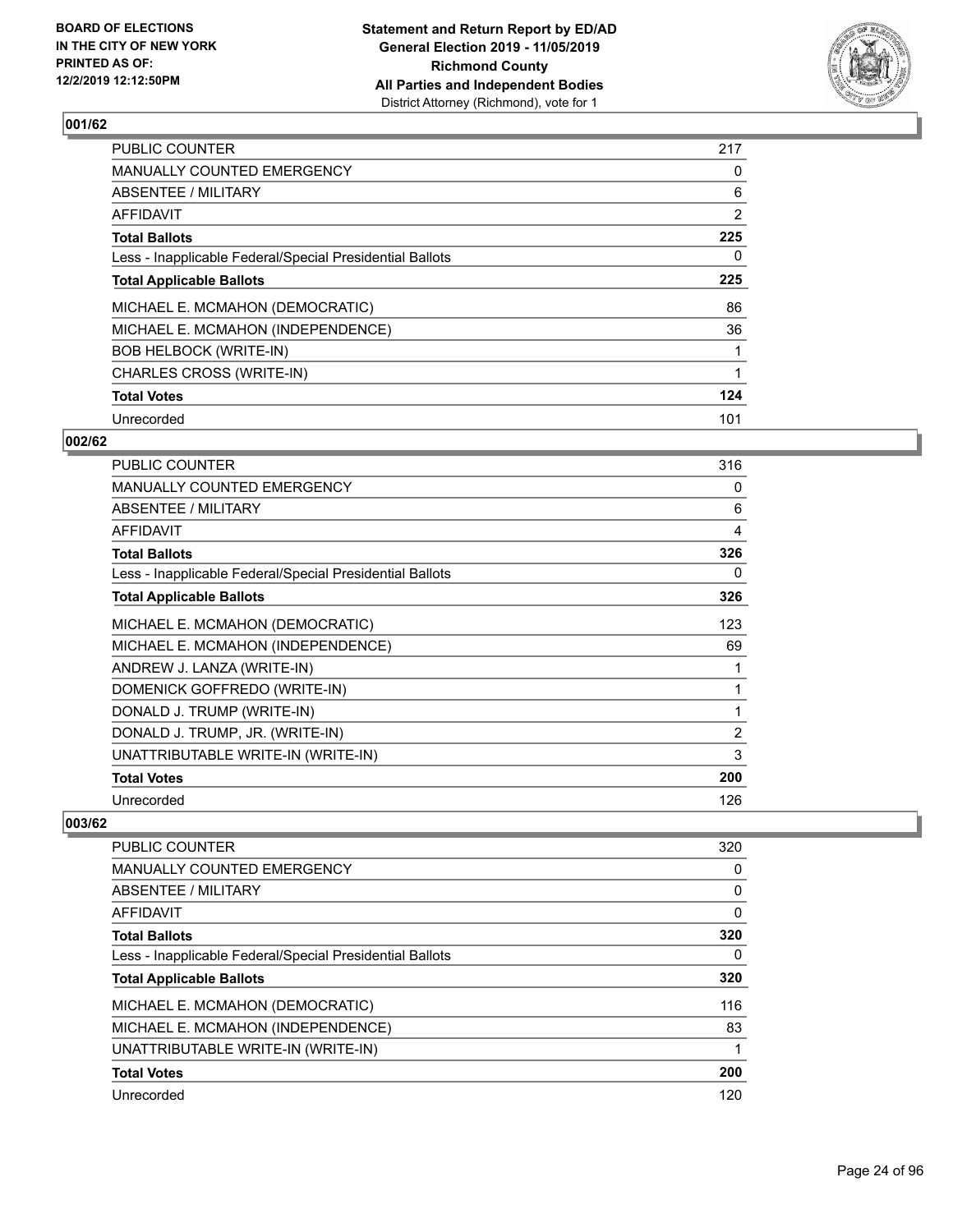

| <b>PUBLIC COUNTER</b>                                    | 229 |
|----------------------------------------------------------|-----|
| <b>MANUALLY COUNTED EMERGENCY</b>                        | 0   |
| ABSENTEE / MILITARY                                      | 5   |
| <b>AFFIDAVIT</b>                                         | 1   |
| <b>Total Ballots</b>                                     | 235 |
| Less - Inapplicable Federal/Special Presidential Ballots | 0   |
| <b>Total Applicable Ballots</b>                          | 235 |
| MICHAEL E. MCMAHON (DEMOCRATIC)                          | 101 |
| MICHAEL E. MCMAHON (INDEPENDENCE)                        | 38  |
| BERT KANNUDO (WRITE-IN)                                  | 1   |
| DANIEL M. DONOVAN, JR. (WRITE-IN)                        | 1   |
| RONALD CASTORINA, JR. (WRITE-IN)                         | 1   |
| UNATTRIBUTABLE WRITE-IN (WRITE-IN)                       | 1   |
| <b>Total Votes</b>                                       | 143 |
| Unrecorded                                               | 92  |

| PUBLIC COUNTER                                           | 204            |
|----------------------------------------------------------|----------------|
| MANUALLY COUNTED EMERGENCY                               | 0              |
| ABSENTEE / MILITARY                                      | 3              |
| <b>AFFIDAVIT</b>                                         | $\overline{2}$ |
| <b>Total Ballots</b>                                     | 209            |
| Less - Inapplicable Federal/Special Presidential Ballots | 0              |
| <b>Total Applicable Ballots</b>                          | 209            |
| MICHAEL E. MCMAHON (DEMOCRATIC)                          | 68             |
| MICHAEL E. MCMAHON (INDEPENDENCE)                        | 47             |
| CARL CAMPETELLA (WRITE-IN)                               | 1              |
| CHRISTOPHER P. NALLEY (WRITE-IN)                         | 1              |
| DONALD J. TRUMP (WRITE-IN)                               | 1              |
| JUDY SHEINDLIN (WRITE-IN)                                | 1              |
| NANCY WAIMIN (WRITE-IN)                                  | 1              |
| STEVEN RUFF (WRITE-IN)                                   | 1              |
| UNATTRIBUTABLE WRITE-IN (WRITE-IN)                       | 1              |
| <b>Total Votes</b>                                       | 122            |
| Unrecorded                                               | 87             |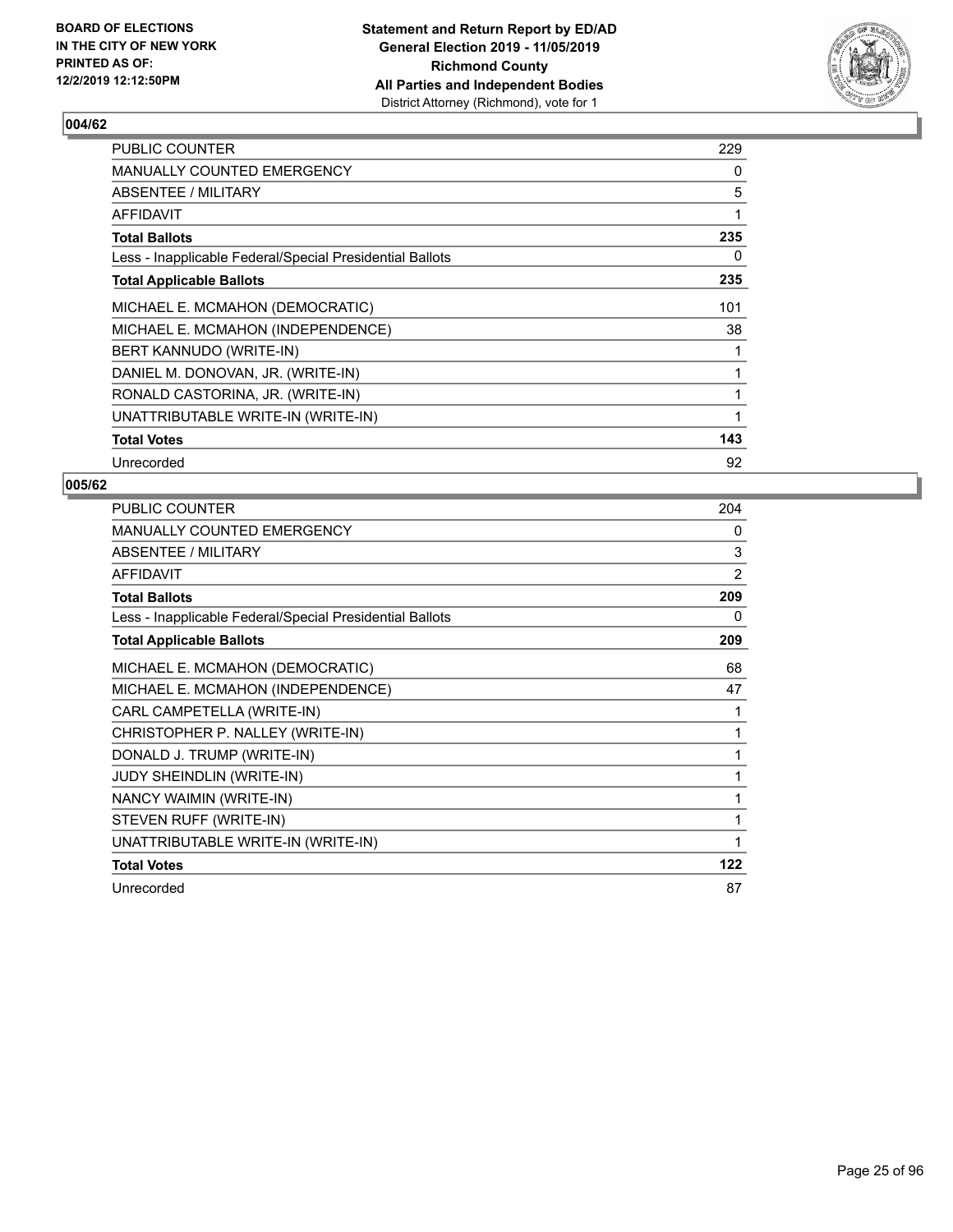

| <b>PUBLIC COUNTER</b>                                    | 216          |
|----------------------------------------------------------|--------------|
| MANUALLY COUNTED EMERGENCY                               | 0            |
| ABSENTEE / MILITARY                                      | 6            |
| AFFIDAVIT                                                | 1            |
| <b>Total Ballots</b>                                     | 223          |
| Less - Inapplicable Federal/Special Presidential Ballots | 0            |
| <b>Total Applicable Ballots</b>                          | 223          |
| MICHAEL E. MCMAHON (DEMOCRATIC)                          | 100          |
| MICHAEL E. MCMAHON (INDEPENDENCE)                        | 49           |
| <b>GUY CASTELLANO (WRITE-IN)</b>                         | 1            |
| JASMINE SPENCER (WRITE-IN)                               | 1            |
| JON STEWART (WRITE-IN)                                   | 1            |
| PETER H. GILMORE (WRITE-IN)                              | 1            |
| WAYNE OZZI (WRITE-IN)                                    | $\mathbf{1}$ |
| <b>Total Votes</b>                                       | 154          |
| Unrecorded                                               | 69           |

| <b>PUBLIC COUNTER</b>                                    | 229 |
|----------------------------------------------------------|-----|
| <b>MANUALLY COUNTED EMERGENCY</b>                        | 0   |
| ABSENTEE / MILITARY                                      | 7   |
| AFFIDAVIT                                                | 0   |
| <b>Total Ballots</b>                                     | 236 |
| Less - Inapplicable Federal/Special Presidential Ballots | 0   |
| <b>Total Applicable Ballots</b>                          | 236 |
| MICHAEL E. MCMAHON (DEMOCRATIC)                          | 110 |
| MICHAEL E. MCMAHON (INDEPENDENCE)                        | 48  |
| FRANK CORVINO (WRITE-IN)                                 |     |
| RUDOLPH W. GIULIANI (WRITE-IN)                           | 1   |
| <b>Total Votes</b>                                       | 160 |
| Unrecorded                                               | 76  |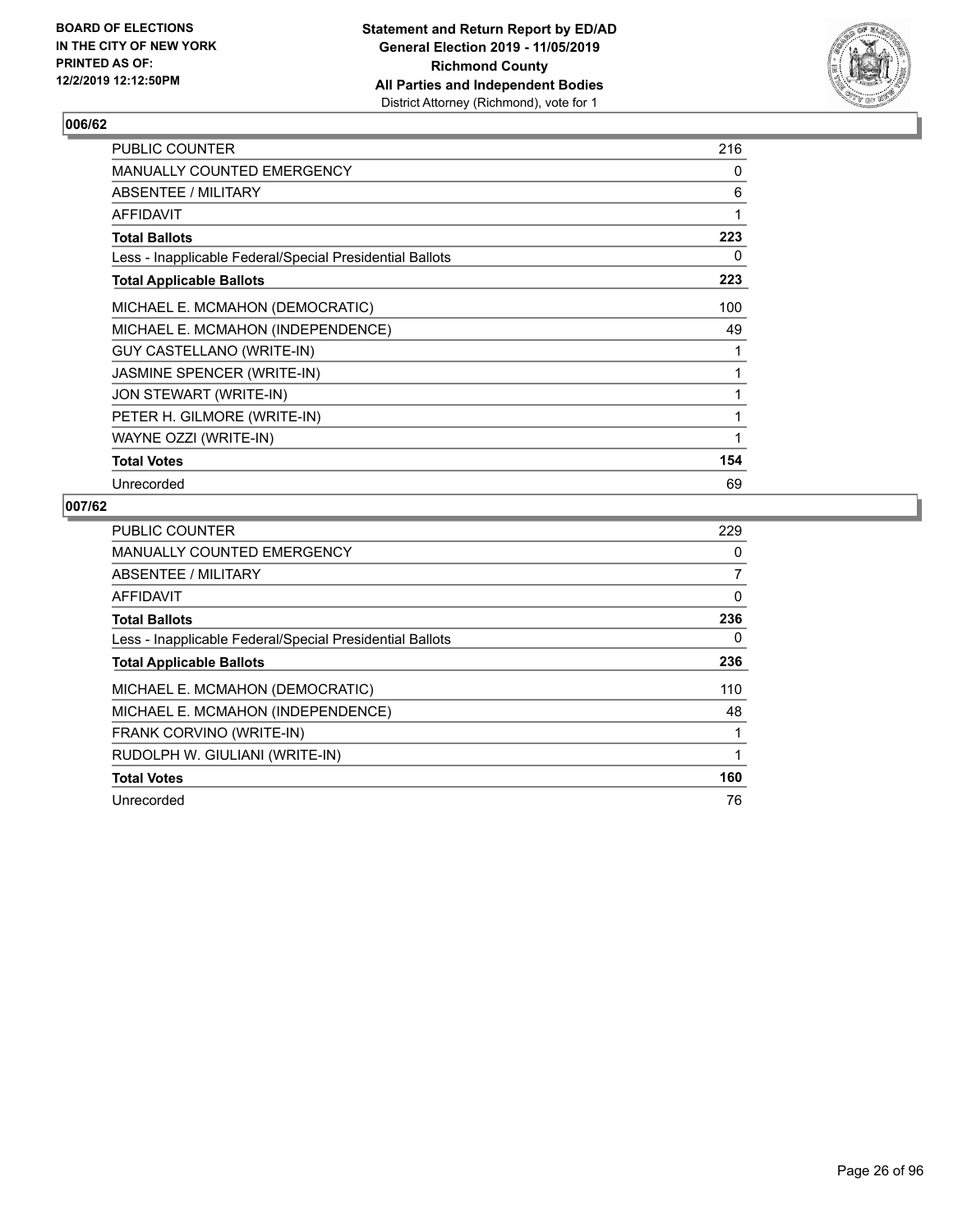

| PUBLIC COUNTER                                           | 178 |
|----------------------------------------------------------|-----|
| MANUALLY COUNTED EMERGENCY                               | 0   |
| <b>ABSENTEE / MILITARY</b>                               | 3   |
| <b>AFFIDAVIT</b>                                         | 4   |
| <b>Total Ballots</b>                                     | 185 |
| Less - Inapplicable Federal/Special Presidential Ballots | 0   |
| <b>Total Applicable Ballots</b>                          | 185 |
| MICHAEL E. MCMAHON (DEMOCRATIC)                          | 72  |
| MICHAEL E. MCMAHON (INDEPENDENCE)                        | 30  |
| ANTHONY CATALANO (WRITE-IN)                              | 1   |
| DANIEL HIGGINS (WRITE-IN)                                | 1   |
| <b>GERARD DELL (WRITE-IN)</b>                            | 1   |
| JOAN F. ILLUZZI (WRITE-IN)                               | 1   |
| JOHN SMITH (WRITE-IN)                                    | 1   |
| LINDA DANTO (WRITE-IN)                                   | 1   |
| MICHAEL CHRISTIE (WRITE-IN)                              | 1   |
| MICHAEL MARRA (WRITE-IN)                                 | 1   |
| UNATTRIBUTABLE WRITE-IN (WRITE-IN)                       | 2   |
| <b>Total Votes</b>                                       | 112 |
| Unrecorded                                               | 73  |

| <b>PUBLIC COUNTER</b>                                    | 146      |
|----------------------------------------------------------|----------|
| <b>MANUALLY COUNTED EMERGENCY</b>                        | 0        |
| ABSENTEE / MILITARY                                      | 3        |
| AFFIDAVIT                                                | 0        |
| <b>Total Ballots</b>                                     | 149      |
| Less - Inapplicable Federal/Special Presidential Ballots | $\Omega$ |
| <b>Total Applicable Ballots</b>                          | 149      |
| MICHAEL E. MCMAHON (DEMOCRATIC)                          | 59       |
| MICHAEL E. MCMAHON (INDEPENDENCE)                        | 16       |
| UNATTRIBUTABLE WRITE-IN (WRITE-IN)                       |          |
| <b>Total Votes</b>                                       | 76       |
| Unrecorded                                               | 73       |
| 010/62 COMBINED into: 003/62                             |          |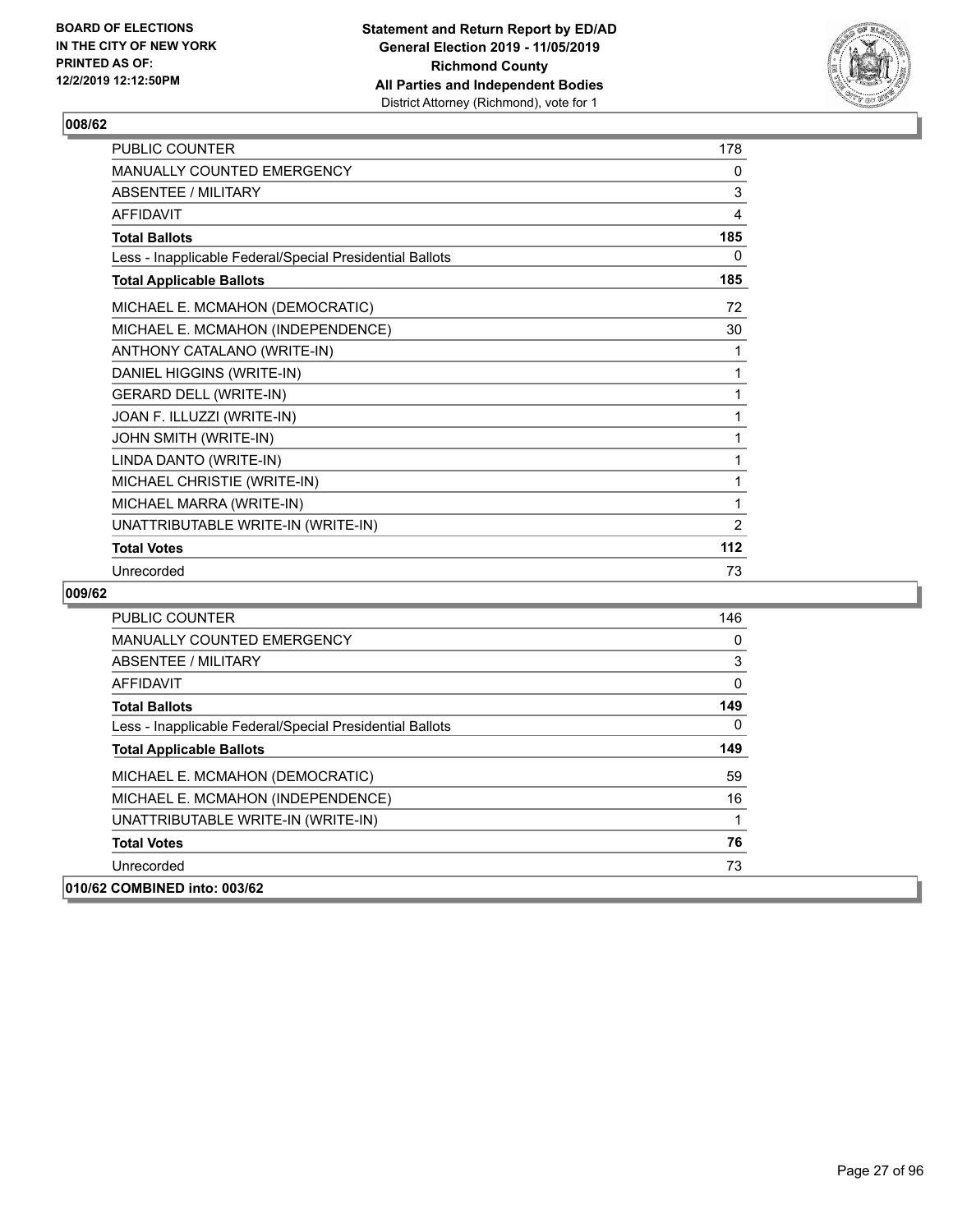

| <b>PUBLIC COUNTER</b>                                    | 222 |
|----------------------------------------------------------|-----|
| <b>MANUALLY COUNTED EMERGENCY</b>                        | 0   |
| ABSENTEE / MILITARY                                      | 3   |
| <b>AFFIDAVIT</b>                                         | 1   |
| <b>Total Ballots</b>                                     | 226 |
| Less - Inapplicable Federal/Special Presidential Ballots | 0   |
| <b>Total Applicable Ballots</b>                          | 226 |
| MICHAEL E. MCMAHON (DEMOCRATIC)                          | 87  |
| MICHAEL E. MCMAHON (INDEPENDENCE)                        | 41  |
| DOV HIKIND (WRITE-IN)                                    |     |
| WILLIAM BARR (WRITE-IN)                                  | 1   |
| <b>Total Votes</b>                                       | 130 |
| Unrecorded                                               | 96  |

| PUBLIC COUNTER                                           | 268 |
|----------------------------------------------------------|-----|
| MANUALLY COUNTED EMERGENCY                               | 0   |
| <b>ABSENTEE / MILITARY</b>                               | 4   |
| <b>AFFIDAVIT</b>                                         | 1   |
| <b>Total Ballots</b>                                     | 273 |
| Less - Inapplicable Federal/Special Presidential Ballots | 0   |
| <b>Total Applicable Ballots</b>                          | 273 |
| MICHAEL E. MCMAHON (DEMOCRATIC)                          | 133 |
| MICHAEL E. MCMAHON (INDEPENDENCE)                        | 47  |
| MICHAEL G. GERARD (WRITE-IN)                             | 1   |
| RUDOLPH W. GIULIANI (WRITE-IN)                           | 1   |
| UNATTRIBUTABLE WRITE-IN (WRITE-IN)                       | 1   |
| <b>Total Votes</b>                                       | 183 |
| Unrecorded                                               | 90  |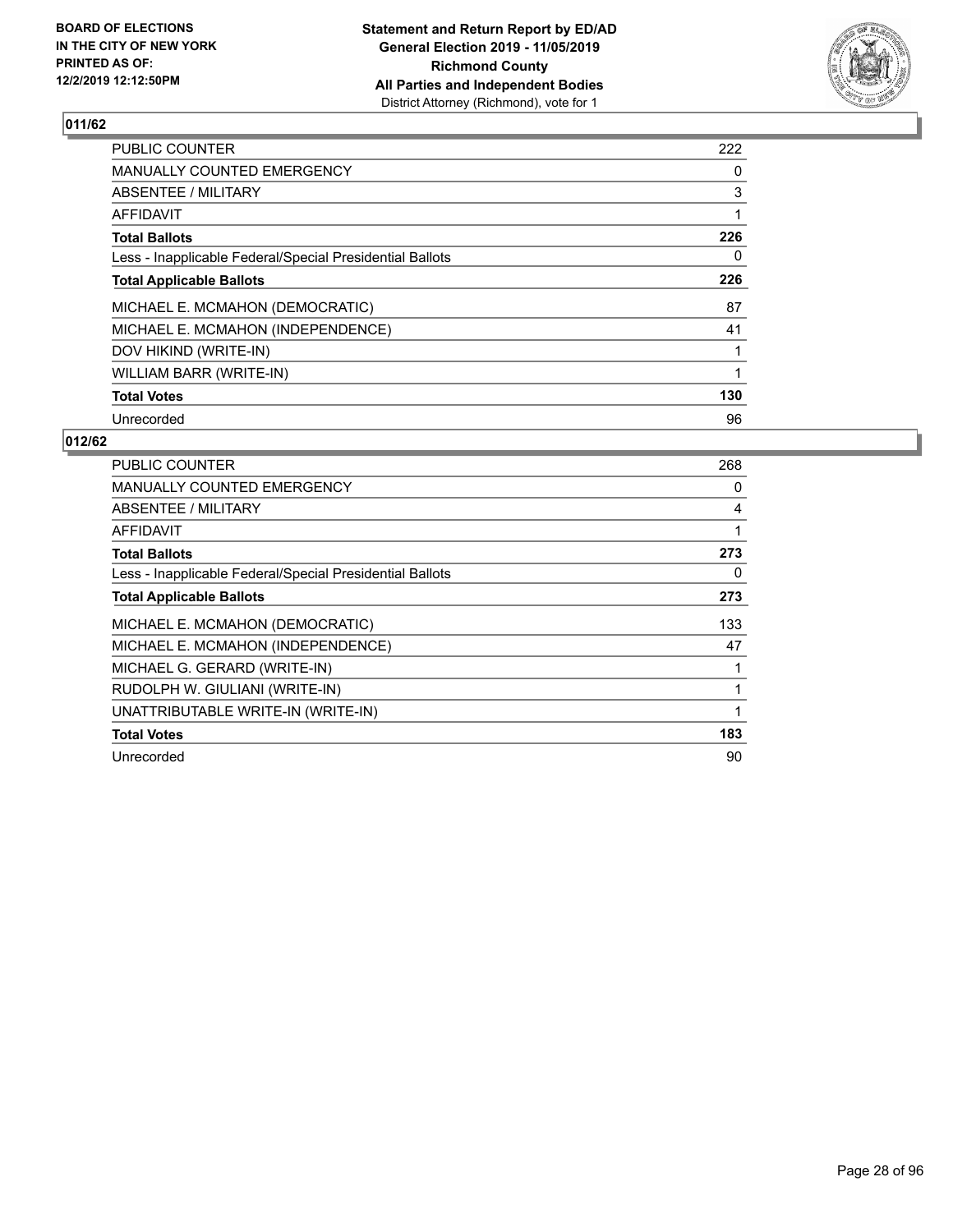

| PUBLIC COUNTER                                           | 312            |
|----------------------------------------------------------|----------------|
| <b>MANUALLY COUNTED EMERGENCY</b>                        | 0              |
| <b>ABSENTEE / MILITARY</b>                               | $\overline{7}$ |
| <b>AFFIDAVIT</b>                                         | 5              |
| <b>Total Ballots</b>                                     | 324            |
| Less - Inapplicable Federal/Special Presidential Ballots | 0              |
| <b>Total Applicable Ballots</b>                          | 324            |
| MICHAEL E. MCMAHON (DEMOCRATIC)                          | 155            |
| MICHAEL E. MCMAHON (INDEPENDENCE)                        | 49             |
| DANIEL M. DONOVAN, JR. (WRITE-IN)                        | 2              |
| DONALD J. TRUMP (WRITE-IN)                               | $\overline{2}$ |
| DYLAN EMMA (WRITE-IN)                                    | 1              |
| MATTHEW ANTHONY OKEEFFE (WRITE-IN)                       | 1              |
| RONALD CASTORINA, JR. (WRITE-IN)                         | 1              |
| UNATTRIBUTABLE WRITE-IN (WRITE-IN)                       | 1              |
| ZACHARY VANO (WRITE-IN)                                  | 1              |
| <b>Total Votes</b>                                       | 213            |
| Unrecorded                                               | 111            |

## **014/62 COMBINED into: 013/62**

| PUBLIC COUNTER                                           | 323 |
|----------------------------------------------------------|-----|
| <b>MANUALLY COUNTED EMERGENCY</b>                        | 0   |
| ABSENTEE / MILITARY                                      | 6   |
| <b>AFFIDAVIT</b>                                         | 3   |
| <b>Total Ballots</b>                                     | 332 |
| Less - Inapplicable Federal/Special Presidential Ballots | 0   |
| <b>Total Applicable Ballots</b>                          | 332 |
| MICHAEL E. MCMAHON (DEMOCRATIC)                          | 141 |
| MICHAEL E. MCMAHON (INDEPENDENCE)                        | 57  |
| DONALD J. TRUMP (WRITE-IN)                               | 1   |
| JOSEPH CARLONE (WRITE-IN)                                | 1   |
| MICHAEL G. GRIMM (WRITE-IN)                              | 1   |
| RICHARD A. LUTHMANN, JR. (WRITE-IN)                      | 1   |
| UNATTRIBUTABLE WRITE-IN (WRITE-IN)                       | 1   |
| <b>Total Votes</b>                                       | 203 |
| Unrecorded                                               | 129 |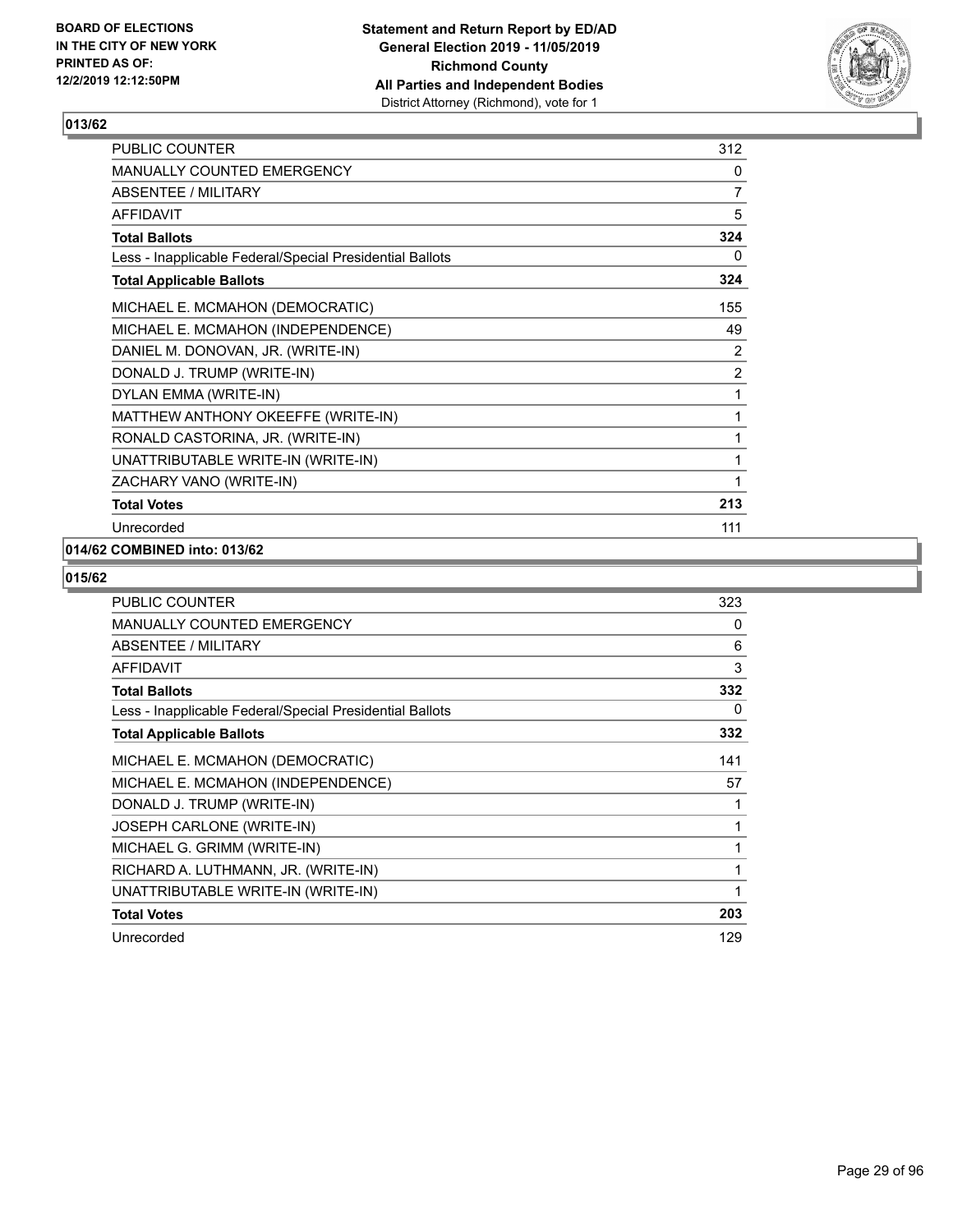

| <b>PUBLIC COUNTER</b>                                    | 313 |
|----------------------------------------------------------|-----|
| <b>MANUALLY COUNTED EMERGENCY</b>                        | 0   |
| ABSENTEE / MILITARY                                      | 5   |
| AFFIDAVIT                                                | 3   |
| Total Ballots                                            | 321 |
| Less - Inapplicable Federal/Special Presidential Ballots | 0   |
| <b>Total Applicable Ballots</b>                          | 321 |
| MICHAEL E. MCMAHON (DEMOCRATIC)                          | 149 |
| MICHAEL E. MCMAHON (INDEPENDENCE)                        | 42  |
| RUDOLPH W. GIULIANI (WRITE-IN)                           | 1   |
| TERENCE MICHARONI (WRITE-IN)                             | 1   |
| UNATTRIBUTABLE WRITE-IN (WRITE-IN)                       | 2   |
| <b>Total Votes</b>                                       | 195 |
| Unrecorded                                               | 126 |
|                                                          |     |

**017/62 COMBINED into: 015/62**

**018/62 COMBINED into: 016/62**

#### **019/62 COMBINED into: 012/62**

| PUBLIC COUNTER                                           | 366            |
|----------------------------------------------------------|----------------|
| MANUALLY COUNTED EMERGENCY                               | 0              |
| ABSENTEE / MILITARY                                      | 10             |
| <b>AFFIDAVIT</b>                                         | 1              |
| <b>Total Ballots</b>                                     | 377            |
| Less - Inapplicable Federal/Special Presidential Ballots | 0              |
| <b>Total Applicable Ballots</b>                          | 377            |
| MICHAEL E. MCMAHON (DEMOCRATIC)                          | 151            |
| MICHAEL E. MCMAHON (INDEPENDENCE)                        | 86             |
| CARA BUONINCONTRI (WRITE-IN)                             | 1              |
| ED DONOVAN (WRITE-IN)                                    | 1              |
| JAY SEKULOW (WRITE-IN)                                   | 1              |
| <b>JUSTIN TIMBERLAKE (WRITE-IN)</b>                      | 1              |
| MARIO MATAI (WRITE-IN)                                   | 1              |
| PAUL SPINOSA (WRITE-IN)                                  | 1              |
| UNATTRIBUTABLE WRITE-IN (WRITE-IN)                       | $\overline{2}$ |
| <b>Total Votes</b>                                       | 245            |
| Unrecorded                                               | 132            |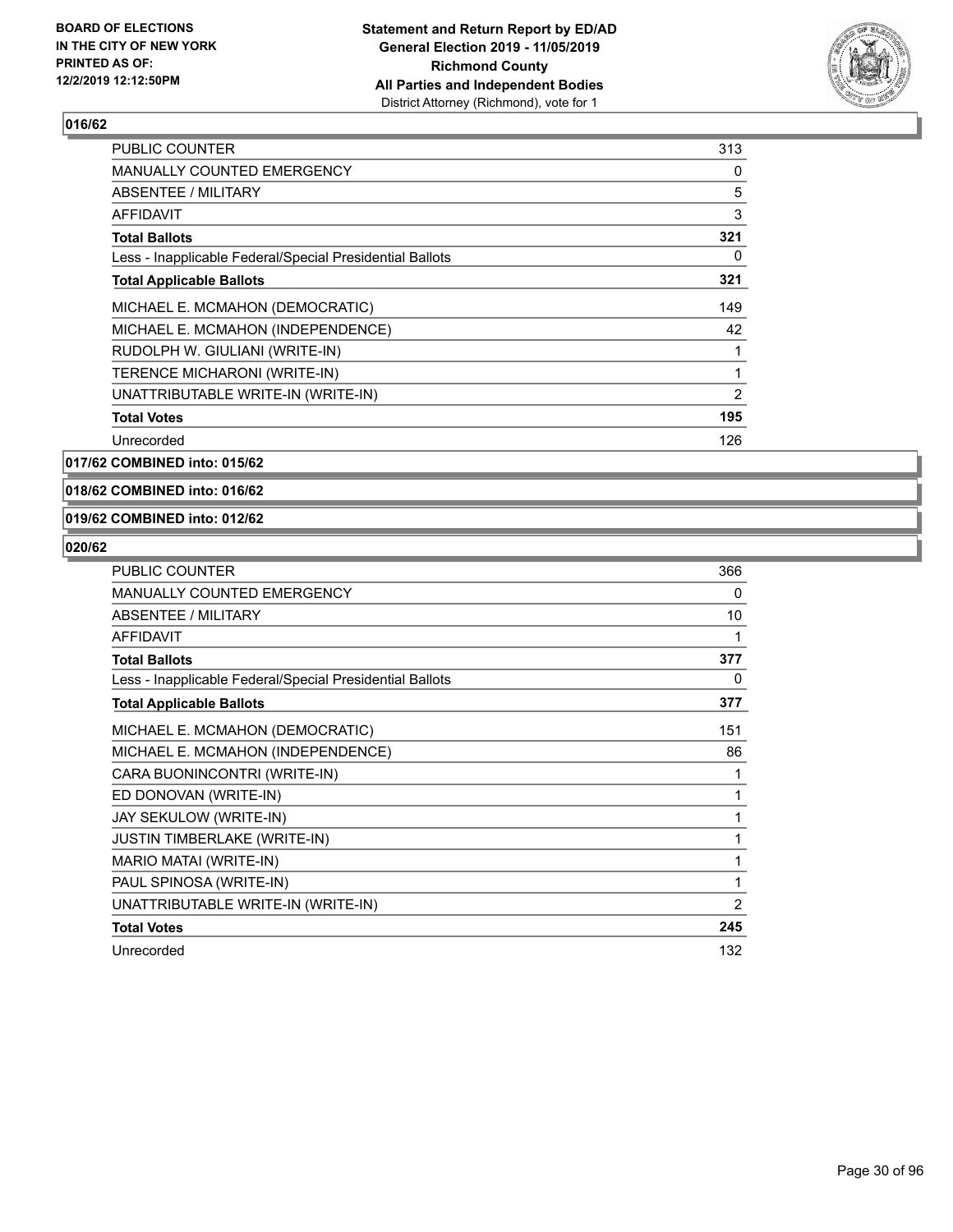

| <b>PUBLIC COUNTER</b>                                    | 330 |
|----------------------------------------------------------|-----|
| MANUALLY COUNTED EMERGENCY                               | 0   |
| ABSENTEE / MILITARY                                      | 14  |
| <b>AFFIDAVIT</b>                                         | 2   |
| <b>Total Ballots</b>                                     | 346 |
| Less - Inapplicable Federal/Special Presidential Ballots | 0   |
| <b>Total Applicable Ballots</b>                          | 346 |
| MICHAEL E. MCMAHON (DEMOCRATIC)                          | 147 |
| MICHAEL E. MCMAHON (INDEPENDENCE)                        | 56  |
| EVEE LEE (WRITE-IN)                                      | 1   |
| HOWARD STERN (WRITE-IN)                                  | 1   |
| MICHAEL G. GRIMM (WRITE-IN)                              | 1   |
| MICHAEL OPULSKI (WRITE-IN)                               | 1   |
| RUDOLPH W. GIULIANI (WRITE-IN)                           | 1   |
| UNATTRIBUTABLE WRITE-IN (WRITE-IN)                       | 1   |
| <b>Total Votes</b>                                       | 209 |
| Unrecorded                                               | 137 |

#### **022/62**

| <b>PUBLIC COUNTER</b>                                    | 397            |
|----------------------------------------------------------|----------------|
| <b>MANUALLY COUNTED EMERGENCY</b>                        | 1              |
| ABSENTEE / MILITARY                                      | 21             |
| AFFIDAVIT                                                | 2              |
| <b>Total Ballots</b>                                     | 421            |
| Less - Inapplicable Federal/Special Presidential Ballots | 0              |
| <b>Total Applicable Ballots</b>                          | 421            |
| MICHAEL E. MCMAHON (DEMOCRATIC)                          | 182            |
| MICHAEL E. MCMAHON (INDEPENDENCE)                        | 80             |
| JERRY SEINFELD (WRITE-IN)                                | 1              |
| NICOLE MALLIOTAKIS (WRITE-IN)                            | $\overline{2}$ |
| RONALD CASTORINA, JR. (WRITE-IN)                         | 1              |
| <b>Total Votes</b>                                       | 266            |
| Unrecorded                                               | 155            |
| 023/62 COMBINED into: 020/62                             |                |
| 024/62 COMBINED into: 021/62                             |                |

**025/62 COMBINED into: 022/62**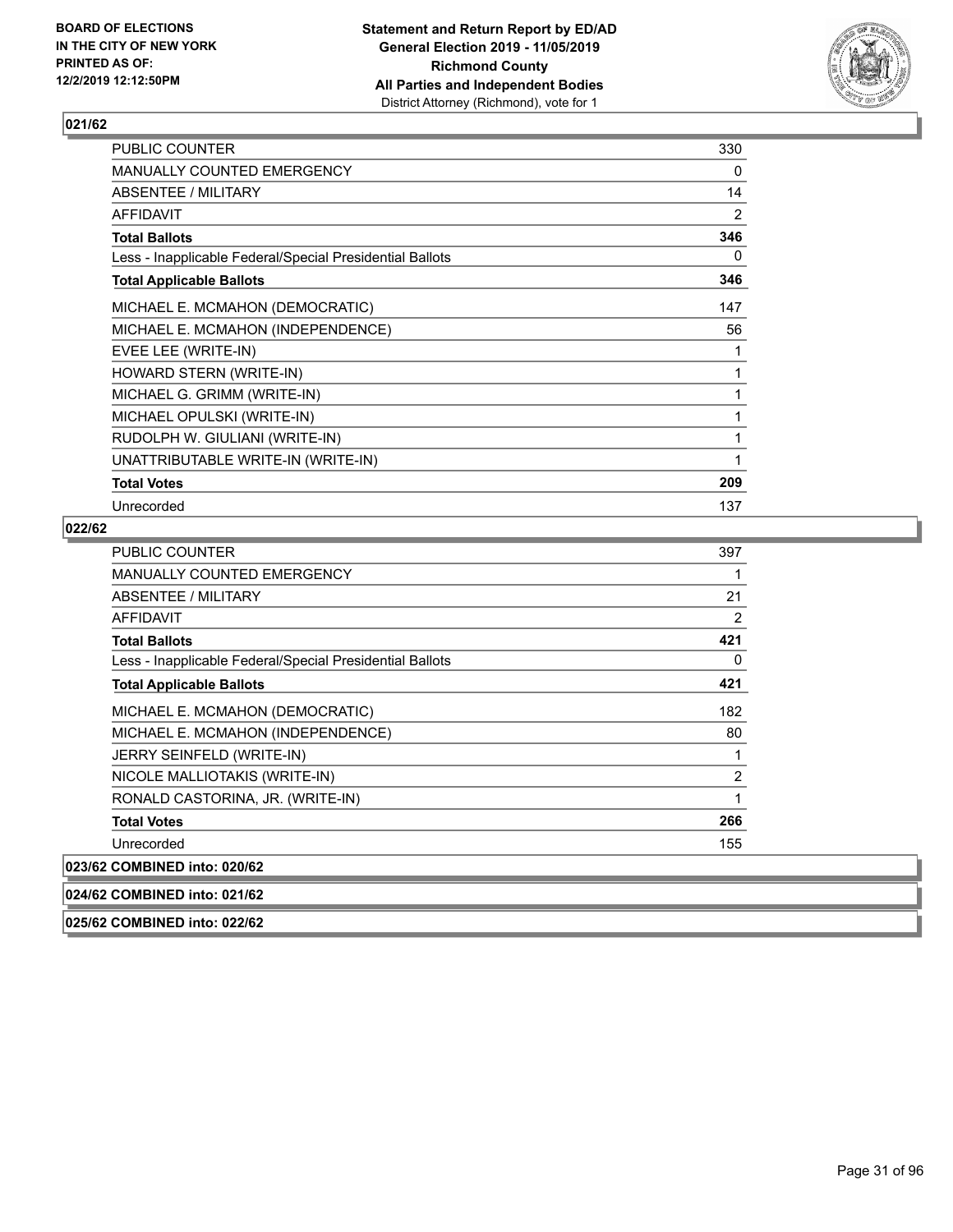

| PUBLIC COUNTER                                           | 184 |
|----------------------------------------------------------|-----|
| <b>MANUALLY COUNTED EMERGENCY</b>                        | 0   |
| <b>ABSENTEE / MILITARY</b>                               | 10  |
| <b>AFFIDAVIT</b>                                         | 3   |
| <b>Total Ballots</b>                                     | 197 |
| Less - Inapplicable Federal/Special Presidential Ballots | 0   |
| <b>Total Applicable Ballots</b>                          | 197 |
| MICHAEL E. MCMAHON (DEMOCRATIC)                          | 119 |
| MICHAEL E. MCMAHON (INDEPENDENCE)                        | 29  |
| UNATTRIBUTABLE WRITE-IN (WRITE-IN)                       |     |
| <b>Total Votes</b>                                       | 149 |
| Unrecorded                                               | 48  |

#### **027/62**

| PUBLIC COUNTER                                           | 237      |
|----------------------------------------------------------|----------|
| <b>MANUALLY COUNTED EMERGENCY</b>                        | 0        |
| ABSENTEE / MILITARY                                      | 4        |
| AFFIDAVIT                                                | 0        |
| <b>Total Ballots</b>                                     | 241      |
| Less - Inapplicable Federal/Special Presidential Ballots | $\Omega$ |
| <b>Total Applicable Ballots</b>                          | 241      |
| MICHAEL E. MCMAHON (DEMOCRATIC)                          | 106      |
| MICHAEL E. MCMAHON (INDEPENDENCE)                        | 37       |
| BART DALBORA (WRITE-IN)                                  | 2        |
| CHRIS DIXON (WRITE-IN)                                   | 2        |
| <b>Total Votes</b>                                       | 147      |
| Unrecorded                                               | 94       |

| PUBLIC COUNTER                                           | 194 |
|----------------------------------------------------------|-----|
| MANUALLY COUNTED EMERGENCY                               | 0   |
| ABSENTEE / MILITARY                                      | 5   |
| AFFIDAVIT                                                | 0   |
| <b>Total Ballots</b>                                     | 199 |
| Less - Inapplicable Federal/Special Presidential Ballots | 0   |
| <b>Total Applicable Ballots</b>                          | 199 |
| MICHAEL E. MCMAHON (DEMOCRATIC)                          | 73  |
| MICHAEL E. MCMAHON (INDEPENDENCE)                        | 41  |
| DANIEL M. DONOVAN, JR. (WRITE-IN)                        |     |
| JOHN PRUE (WRITE-IN)                                     |     |
| <b>Total Votes</b>                                       | 116 |
| Unrecorded                                               | 83  |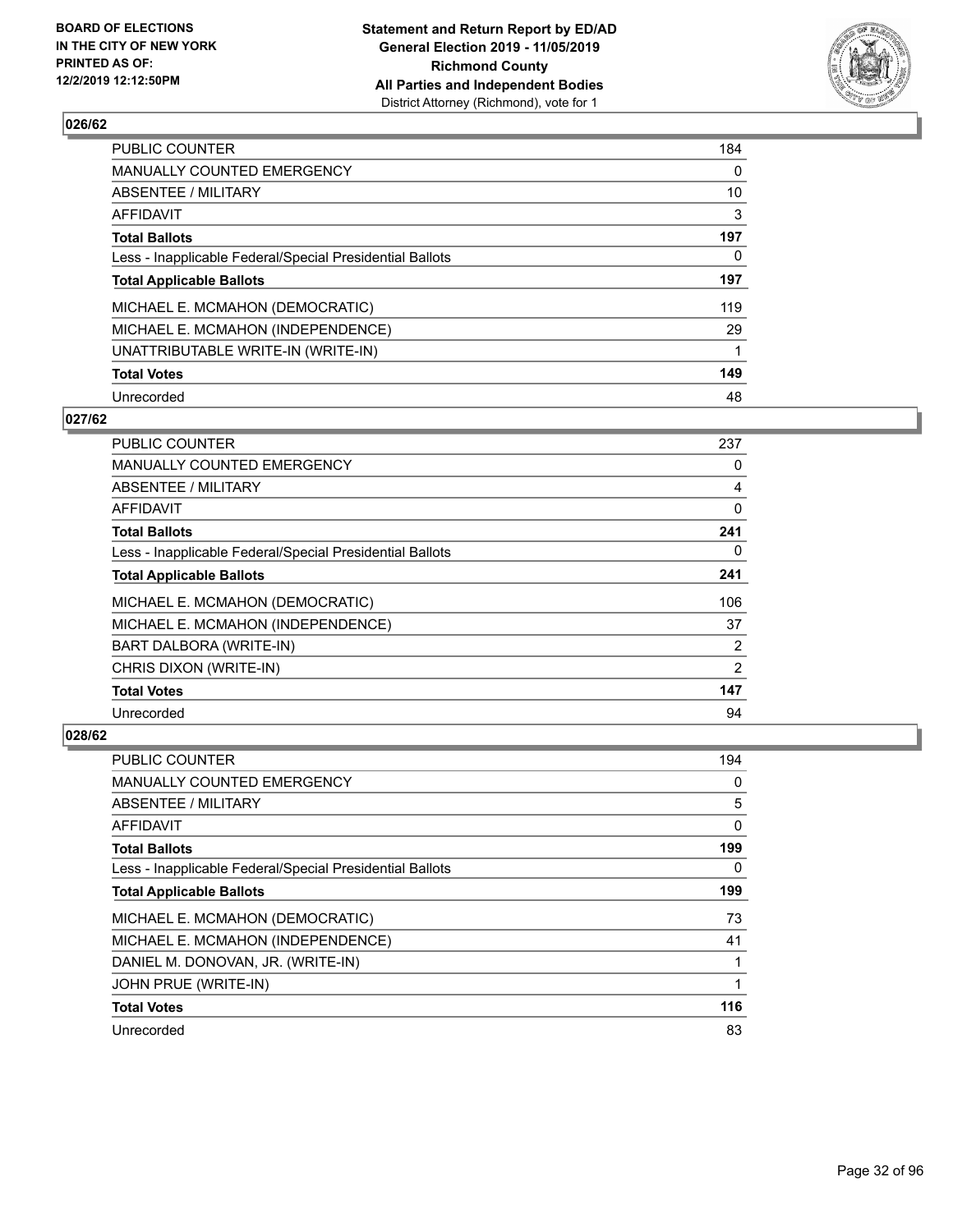

| <b>PUBLIC COUNTER</b>                                    | 123 |
|----------------------------------------------------------|-----|
| <b>MANUALLY COUNTED EMERGENCY</b>                        | 0   |
| ABSENTEE / MILITARY                                      | 4   |
| <b>AFFIDAVIT</b>                                         | 0   |
| <b>Total Ballots</b>                                     | 127 |
| Less - Inapplicable Federal/Special Presidential Ballots | 0   |
| <b>Total Applicable Ballots</b>                          | 127 |
| MICHAEL E. MCMAHON (DEMOCRATIC)                          | 43  |
| MICHAEL E. MCMAHON (INDEPENDENCE)                        | 37  |
| DONALD J. TRUMP (WRITE-IN)                               | 1   |
| <b>Total Votes</b>                                       | 81  |
| Unrecorded                                               | 46  |

#### **030/62**

| PUBLIC COUNTER                                           | 210 |
|----------------------------------------------------------|-----|
| MANUALLY COUNTED EMERGENCY                               | 0   |
| ABSENTEE / MILITARY                                      | 5   |
| AFFIDAVIT                                                | 2   |
| <b>Total Ballots</b>                                     | 217 |
| Less - Inapplicable Federal/Special Presidential Ballots | 0   |
| <b>Total Applicable Ballots</b>                          | 217 |
| MICHAEL E. MCMAHON (DEMOCRATIC)                          | 83  |
| MICHAEL E. MCMAHON (INDEPENDENCE)                        | 47  |
| DANIEL M. DONOVAN, JR. (WRITE-IN)                        | 1   |
| JOSEF H. FALCO (WRITE-IN)                                | 1   |
| UNATTRIBUTABLE WRITE-IN (WRITE-IN)                       | 1   |
| <b>Total Votes</b>                                       | 133 |
| Unrecorded                                               | 84  |

| PUBLIC COUNTER                                           | 222 |
|----------------------------------------------------------|-----|
| MANUALLY COUNTED EMERGENCY                               | 0   |
| ABSENTEE / MILITARY                                      | 9   |
| AFFIDAVIT                                                | 1   |
| <b>Total Ballots</b>                                     | 232 |
| Less - Inapplicable Federal/Special Presidential Ballots | 0   |
| <b>Total Applicable Ballots</b>                          | 232 |
| MICHAEL E. MCMAHON (DEMOCRATIC)                          | 108 |
| MICHAEL E. MCMAHON (INDEPENDENCE)                        | 43  |
| MICHAEL R. BLOOMBERG (WRITE-IN)                          | 1   |
| UNATTRIBUTABLE WRITE-IN (WRITE-IN)                       | 1   |
| <b>Total Votes</b>                                       | 153 |
| Unrecorded                                               | 79  |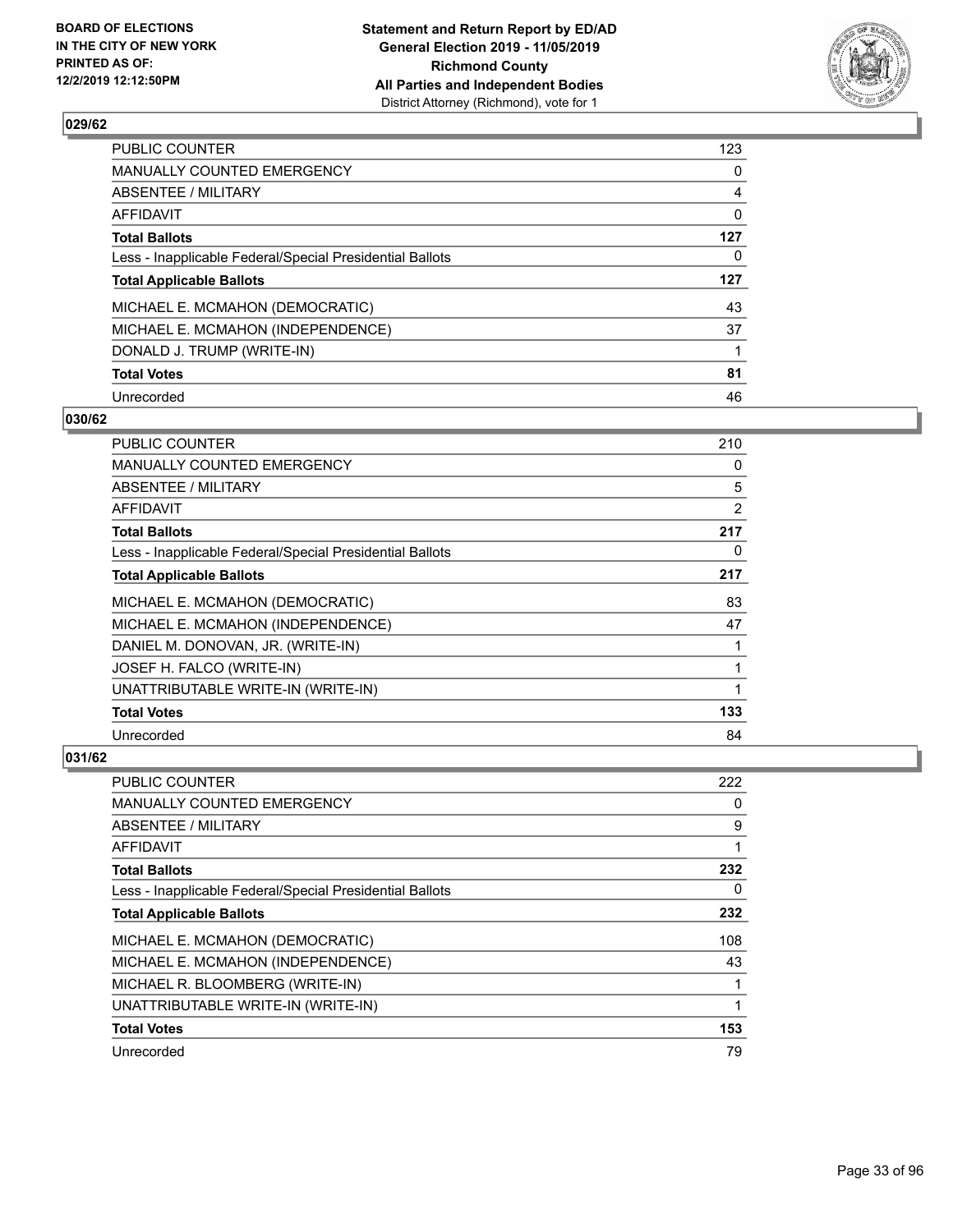

| PUBLIC COUNTER                                           | 192      |
|----------------------------------------------------------|----------|
| <b>MANUALLY COUNTED EMERGENCY</b>                        | 0        |
| <b>ABSENTEE / MILITARY</b>                               | 11       |
| <b>AFFIDAVIT</b>                                         | $\Omega$ |
| <b>Total Ballots</b>                                     | 203      |
| Less - Inapplicable Federal/Special Presidential Ballots | 0        |
| <b>Total Applicable Ballots</b>                          | 203      |
| MICHAEL E. MCMAHON (DEMOCRATIC)                          | 85       |
| MICHAEL E. MCMAHON (INDEPENDENCE)                        | 36       |
| DANIEL M. DONOVAN, JR. (WRITE-IN)                        |          |
| <b>Total Votes</b>                                       | 122      |
| Unrecorded                                               | 81       |

#### **033/62**

| PUBLIC COUNTER                                           | 193      |
|----------------------------------------------------------|----------|
| <b>MANUALLY COUNTED EMERGENCY</b>                        | 0        |
| ABSENTEE / MILITARY                                      | 3        |
| <b>AFFIDAVIT</b>                                         | 0        |
| <b>Total Ballots</b>                                     | 196      |
| Less - Inapplicable Federal/Special Presidential Ballots | $\Omega$ |
| <b>Total Applicable Ballots</b>                          | 196      |
| MICHAEL E. MCMAHON (DEMOCRATIC)                          | 84       |
| MICHAEL E. MCMAHON (INDEPENDENCE)                        | 41       |
| SCOTT NICHOLLS (WRITE-IN)                                |          |
| UNCOUNTED WRITE-IN PER STATUTE (WRITE-IN)                | 1        |
| <b>Total Votes</b>                                       | 127      |
| Unrecorded                                               | 69       |

| <b>PUBLIC COUNTER</b>                                    | 205 |
|----------------------------------------------------------|-----|
| <b>MANUALLY COUNTED EMERGENCY</b>                        | 0   |
| ABSENTEE / MILITARY                                      | 1   |
| AFFIDAVIT                                                | 0   |
| <b>Total Ballots</b>                                     | 206 |
| Less - Inapplicable Federal/Special Presidential Ballots | 0   |
| <b>Total Applicable Ballots</b>                          | 206 |
| MICHAEL E. MCMAHON (DEMOCRATIC)                          | 80  |
| MICHAEL E. MCMAHON (INDEPENDENCE)                        | 45  |
| JEAN DEBORIS (WRITE-IN)                                  | 1   |
| JOSEPH C. BORELLI (WRITE-IN)                             | 1   |
| UNATTRIBUTABLE WRITE-IN (WRITE-IN)                       |     |
| VINCENT M. IGNIZIO (WRITE-IN)                            | 1   |
| <b>Total Votes</b>                                       | 129 |
| Unrecorded                                               | 77  |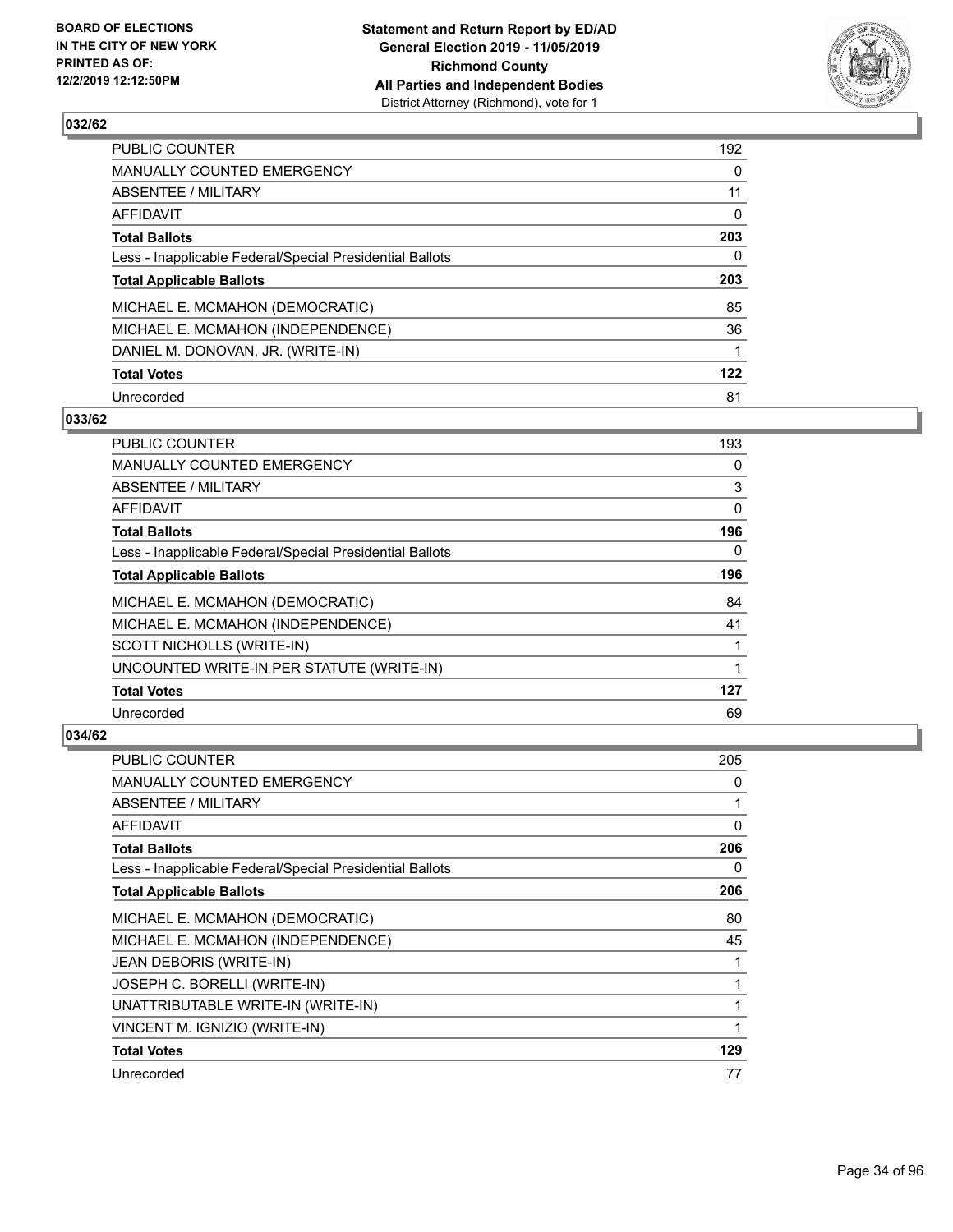

| <b>PUBLIC COUNTER</b>                                    | 421 |
|----------------------------------------------------------|-----|
| <b>MANUALLY COUNTED EMERGENCY</b>                        | 0   |
| <b>ABSENTEE / MILITARY</b>                               | 5   |
| <b>AFFIDAVIT</b>                                         |     |
| <b>Total Ballots</b>                                     | 427 |
| Less - Inapplicable Federal/Special Presidential Ballots | 0   |
| <b>Total Applicable Ballots</b>                          | 427 |
| MICHAEL E. MCMAHON (DEMOCRATIC)                          | 165 |
| MICHAEL E. MCMAHON (INDEPENDENCE)                        | 64  |
| ANDREW J. LANZA (WRITE-IN)                               | 1   |
| <b>BERNIE SANDERS (WRITE-IN)</b>                         | 1   |
| DANIEL M. DONOVAN, JR. (WRITE-IN)                        | 1   |
| FRANK MORANO (WRITE-IN)                                  | 1   |
| GIANNA MORREALE (WRITE-IN)                               | 1   |
| JOSEPH C. BORELLI (WRITE-IN)                             | 1   |
| KATHLEEN GORMAN (WRITE-IN)                               | 1   |
| LOUISE MORANO (WRITE-IN)                                 | 1   |
| MATTHEW P. BLUM (WRITE-IN)                               | 1   |
| UNATTRIBUTABLE WRITE-IN (WRITE-IN)                       | 4   |
| <b>Total Votes</b>                                       | 242 |
| Unrecorded                                               | 185 |

#### **036/62 COMBINED into: 035/62**

| <b>PUBLIC COUNTER</b>                                    | 263 |
|----------------------------------------------------------|-----|
| <b>MANUALLY COUNTED EMERGENCY</b>                        | 0   |
| ABSENTEE / MILITARY                                      | 5   |
| AFFIDAVIT                                                | 0   |
| <b>Total Ballots</b>                                     | 268 |
| Less - Inapplicable Federal/Special Presidential Ballots | 0   |
| <b>Total Applicable Ballots</b>                          | 268 |
| MICHAEL E. MCMAHON (DEMOCRATIC)                          | 112 |
| MICHAEL E. MCMAHON (INDEPENDENCE)                        | 50  |
| DONALD J. TRUMP, JR. (WRITE-IN)                          | 1   |
| UNATTRIBUTABLE WRITE-IN (WRITE-IN)                       | 1   |
| <b>Total Votes</b>                                       | 164 |
| Unrecorded                                               | 104 |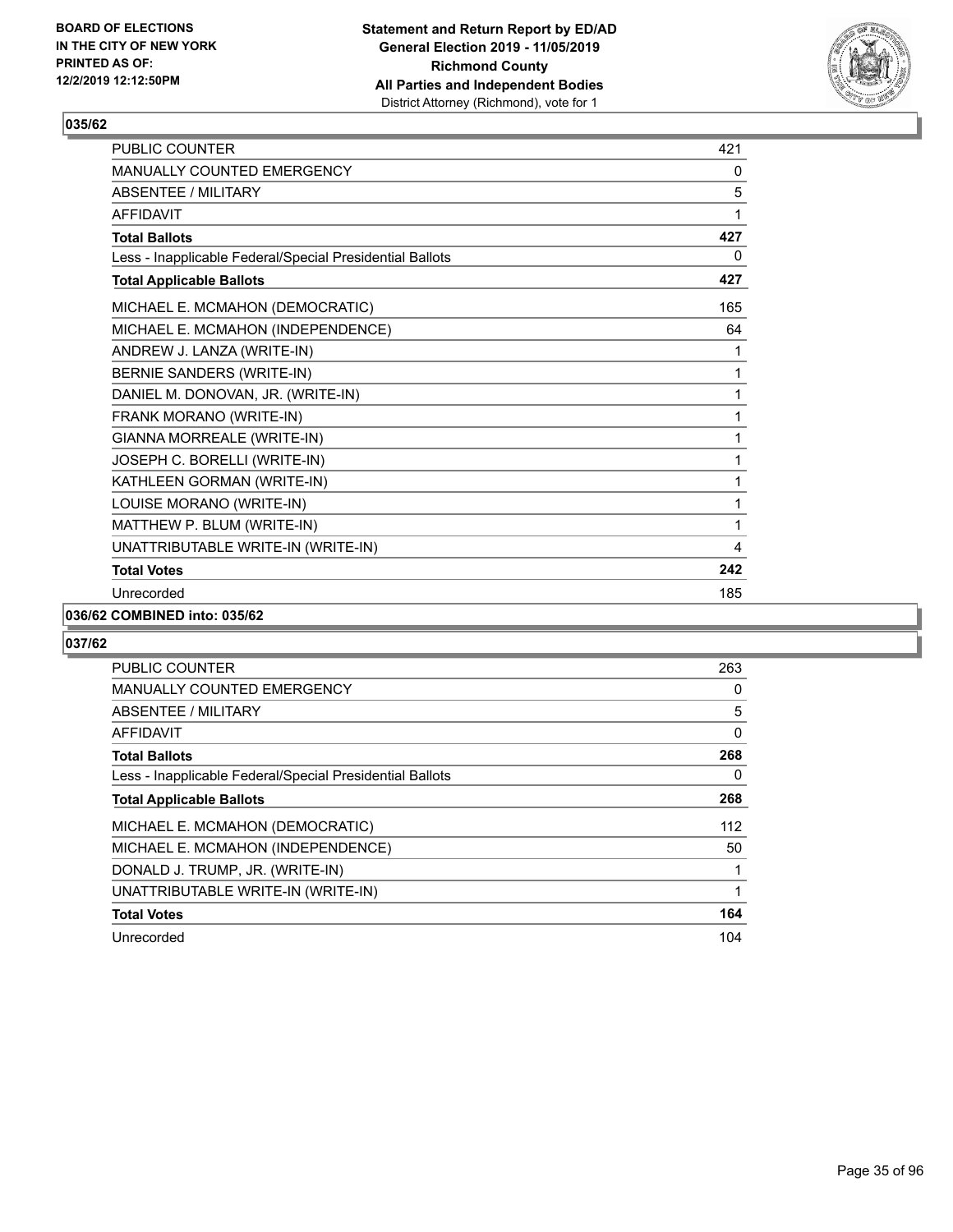

| <b>PUBLIC COUNTER</b>                                    | 275      |
|----------------------------------------------------------|----------|
| <b>MANUALLY COUNTED EMERGENCY</b>                        | 0        |
| ABSENTEE / MILITARY                                      | 5        |
| AFFIDAVIT                                                | $\Omega$ |
| <b>Total Ballots</b>                                     | 280      |
| Less - Inapplicable Federal/Special Presidential Ballots | 0        |
| <b>Total Applicable Ballots</b>                          | 280      |
| MICHAEL E. MCMAHON (DEMOCRATIC)                          | 137      |
| MICHAEL E. MCMAHON (INDEPENDENCE)                        | 41       |
| ANDREW J. LANZA (WRITE-IN)                               |          |
| JOHN CASE (WRITE-IN)                                     |          |
| <b>Total Votes</b>                                       | 180      |
| Unrecorded                                               | 100      |

#### **039/62**

| <b>PUBLIC COUNTER</b>                                    | 261      |
|----------------------------------------------------------|----------|
| <b>MANUALLY COUNTED EMERGENCY</b>                        | 0        |
| <b>ABSENTEE / MILITARY</b>                               | $\Omega$ |
| <b>AFFIDAVIT</b>                                         |          |
| <b>Total Ballots</b>                                     | 262      |
| Less - Inapplicable Federal/Special Presidential Ballots | $\Omega$ |
| <b>Total Applicable Ballots</b>                          | 262      |
| MICHAEL E. MCMAHON (DEMOCRATIC)                          | 113      |
| MICHAEL E. MCMAHON (INDEPENDENCE)                        | 44       |
| DANIEL M. DONOVAN, JR. (WRITE-IN)                        |          |
| <b>Total Votes</b>                                       | 158      |
| Unrecorded                                               | 104      |

| PUBLIC COUNTER                                           | 207 |
|----------------------------------------------------------|-----|
| MANUALLY COUNTED EMERGENCY                               | 0   |
| ABSENTEE / MILITARY                                      | 3   |
| AFFIDAVIT                                                |     |
| <b>Total Ballots</b>                                     | 211 |
| Less - Inapplicable Federal/Special Presidential Ballots | 0   |
| <b>Total Applicable Ballots</b>                          | 211 |
| MICHAEL E. MCMAHON (DEMOCRATIC)                          | 92  |
| MICHAEL E. MCMAHON (INDEPENDENCE)                        | 28  |
| JOSEPH C. BORELLI (WRITE-IN)                             | 1   |
| MICHAEL W. REILLY, JR. (WRITE-IN)                        | 1   |
| <b>Total Votes</b>                                       | 122 |
| Unrecorded                                               | 89  |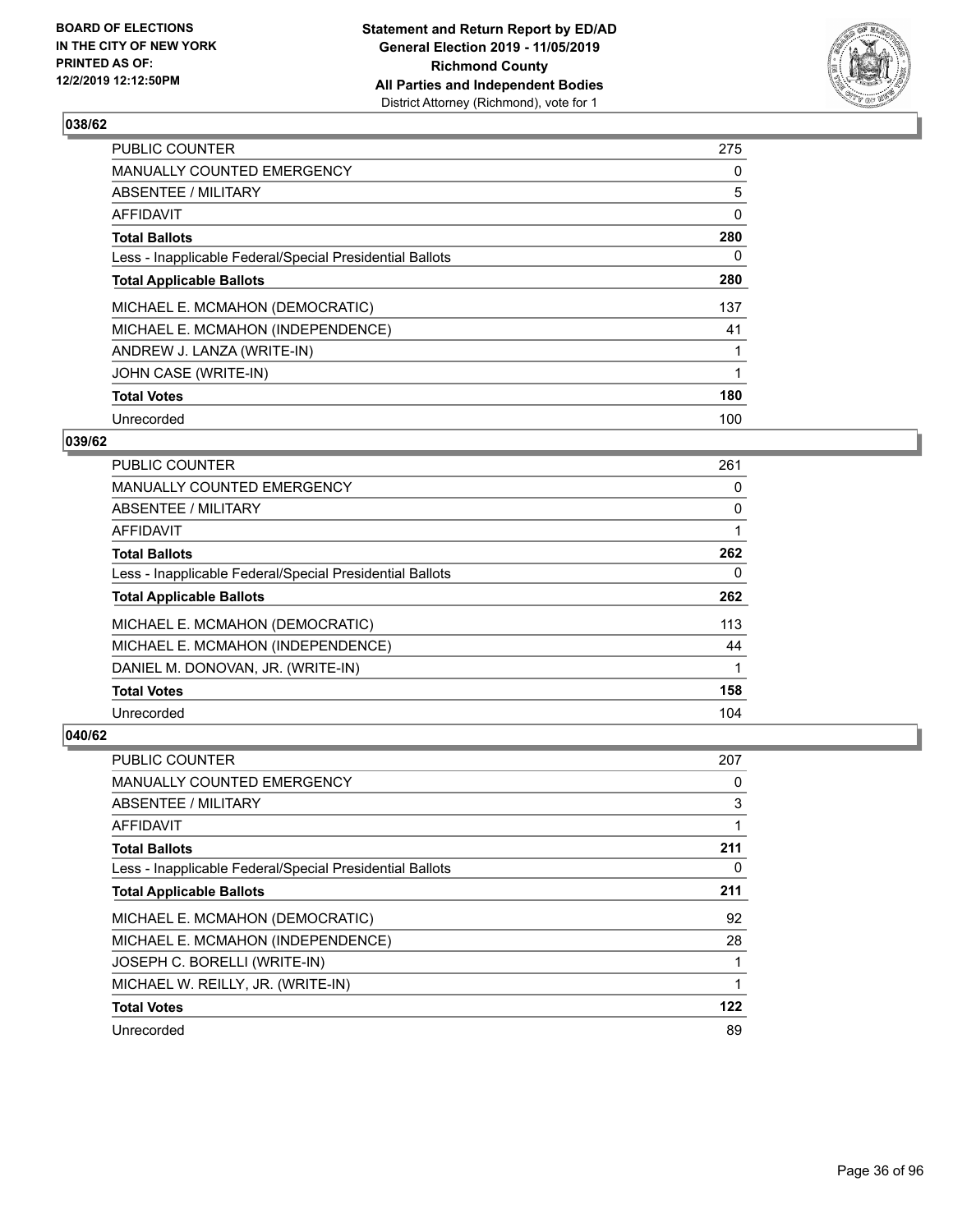

| <b>PUBLIC COUNTER</b>                                    | 219            |
|----------------------------------------------------------|----------------|
| <b>MANUALLY COUNTED EMERGENCY</b>                        | 0              |
| ABSENTEE / MILITARY                                      | 10             |
| AFFIDAVIT                                                | 0              |
| Total Ballots                                            | 229            |
| Less - Inapplicable Federal/Special Presidential Ballots | 0              |
| <b>Total Applicable Ballots</b>                          | 229            |
| MICHAEL E. MCMAHON (DEMOCRATIC)                          | 110            |
| MICHAEL E. MCMAHON (INDEPENDENCE)                        | 35             |
| CATHERINE M. DIDOMENICO (WRITE-IN)                       | $\overline{2}$ |
| CHRISTOPHER PAYORE (WRITE-IN)                            | 1              |
| LUCAS ALLEN (WRITE-IN)                                   | 1              |
| UNATTRIBUTABLE WRITE-IN (WRITE-IN)                       | 1              |
| VINCENT CORALLO (WRITE-IN)                               | 2              |
| <b>Total Votes</b>                                       | 152            |
| Unrecorded                                               | 77             |

| <b>PUBLIC COUNTER</b>                                    | 231      |
|----------------------------------------------------------|----------|
| <b>MANUALLY COUNTED EMERGENCY</b>                        | 0        |
| ABSENTEE / MILITARY                                      | 12       |
| AFFIDAVIT                                                |          |
| <b>Total Ballots</b>                                     | 244      |
| Less - Inapplicable Federal/Special Presidential Ballots | $\Omega$ |
| <b>Total Applicable Ballots</b>                          | 244      |
| MICHAEL E. MCMAHON (DEMOCRATIC)                          | 113      |
| MICHAEL E. MCMAHON (INDEPENDENCE)                        | 48       |
| DONALD J. TRUMP (WRITE-IN)                               |          |
| UNATTRIBUTABLE WRITE-IN (WRITE-IN)                       | 4        |
| <b>Total Votes</b>                                       | 166      |
| Unrecorded                                               | 78       |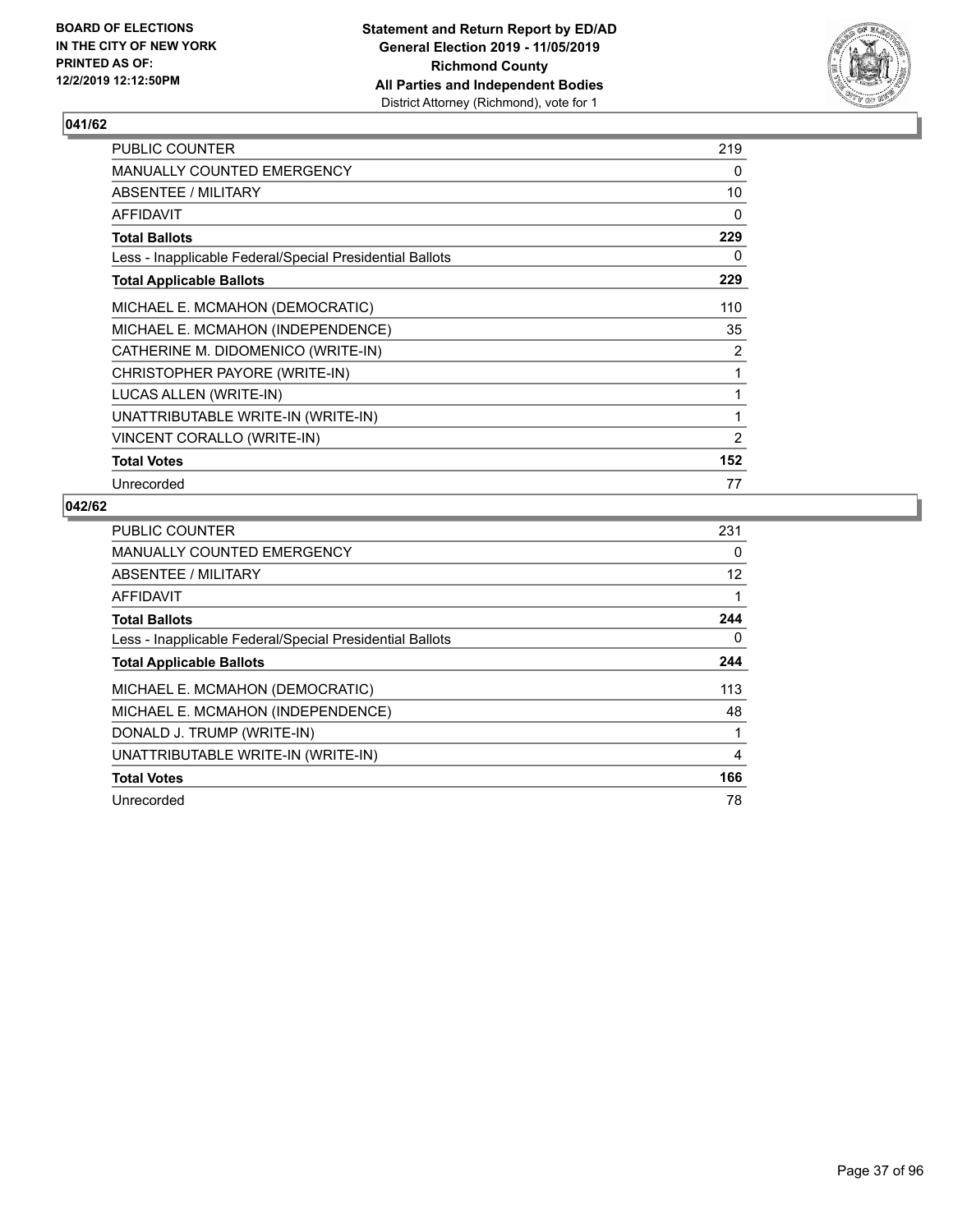

| PUBLIC COUNTER                                           | 233 |
|----------------------------------------------------------|-----|
| <b>MANUALLY COUNTED EMERGENCY</b>                        | 0   |
| ABSENTEE / MILITARY                                      | 3   |
| <b>AFFIDAVIT</b>                                         | 3   |
| <b>Total Ballots</b>                                     | 239 |
| Less - Inapplicable Federal/Special Presidential Ballots | 0   |
| <b>Total Applicable Ballots</b>                          | 239 |
| MICHAEL E. MCMAHON (DEMOCRATIC)                          | 122 |
| MICHAEL E. MCMAHON (INDEPENDENCE)                        | 29  |
| DONALD J. TRUMP (WRITE-IN)                               | 1   |
| DONALD J. TRUMP, JR. (WRITE-IN)                          | 1   |
| JOHN G. POPPE (WRITE-IN)                                 | 1   |
| JOSEPH DIMITROV (WRITE-IN)                               | 1   |
| KAREN LANRINER (WRITE-IN)                                |     |
| LOUIS DIDONNA (WRITE-IN)                                 | 1   |
| UNATTRIBUTABLE WRITE-IN (WRITE-IN)                       | 1   |
| <b>Total Votes</b>                                       | 158 |
| Unrecorded                                               | 81  |

| <b>PUBLIC COUNTER</b>                                    | 370            |
|----------------------------------------------------------|----------------|
| MANUALLY COUNTED EMERGENCY                               | 0              |
| ABSENTEE / MILITARY                                      | 11             |
| <b>AFFIDAVIT</b>                                         | 3              |
| <b>Total Ballots</b>                                     | 384            |
| Less - Inapplicable Federal/Special Presidential Ballots | 0              |
| <b>Total Applicable Ballots</b>                          | 384            |
| MICHAEL E. MCMAHON (DEMOCRATIC)                          | 146            |
| MICHAEL E. MCMAHON (INDEPENDENCE)                        | 78             |
| ANDREW J. LANZA (WRITE-IN)                               | 1              |
| DANIEL M. DONOVAN, JR. (WRITE-IN)                        | $\overline{2}$ |
| JOSEPH H. CUCCO, JR. (WRITE-IN)                          | 1              |
| MICHAEL ELLIS (WRITE-IN)                                 | 1              |
| MICHAEL SAVAGE (WRITE-IN)                                | 2              |
| RONALD CASTORINA, JR. (WRITE-IN)                         | 1              |
| UNATTRIBUTABLE WRITE-IN (WRITE-IN)                       | $\overline{2}$ |
| UNCOUNTED WRITE-IN PER STATUTE (WRITE-IN)                | 1              |
| <b>Total Votes</b>                                       | 235            |
| Unrecorded                                               | 149            |
| 045/62 COMBINED into: 044/62                             |                |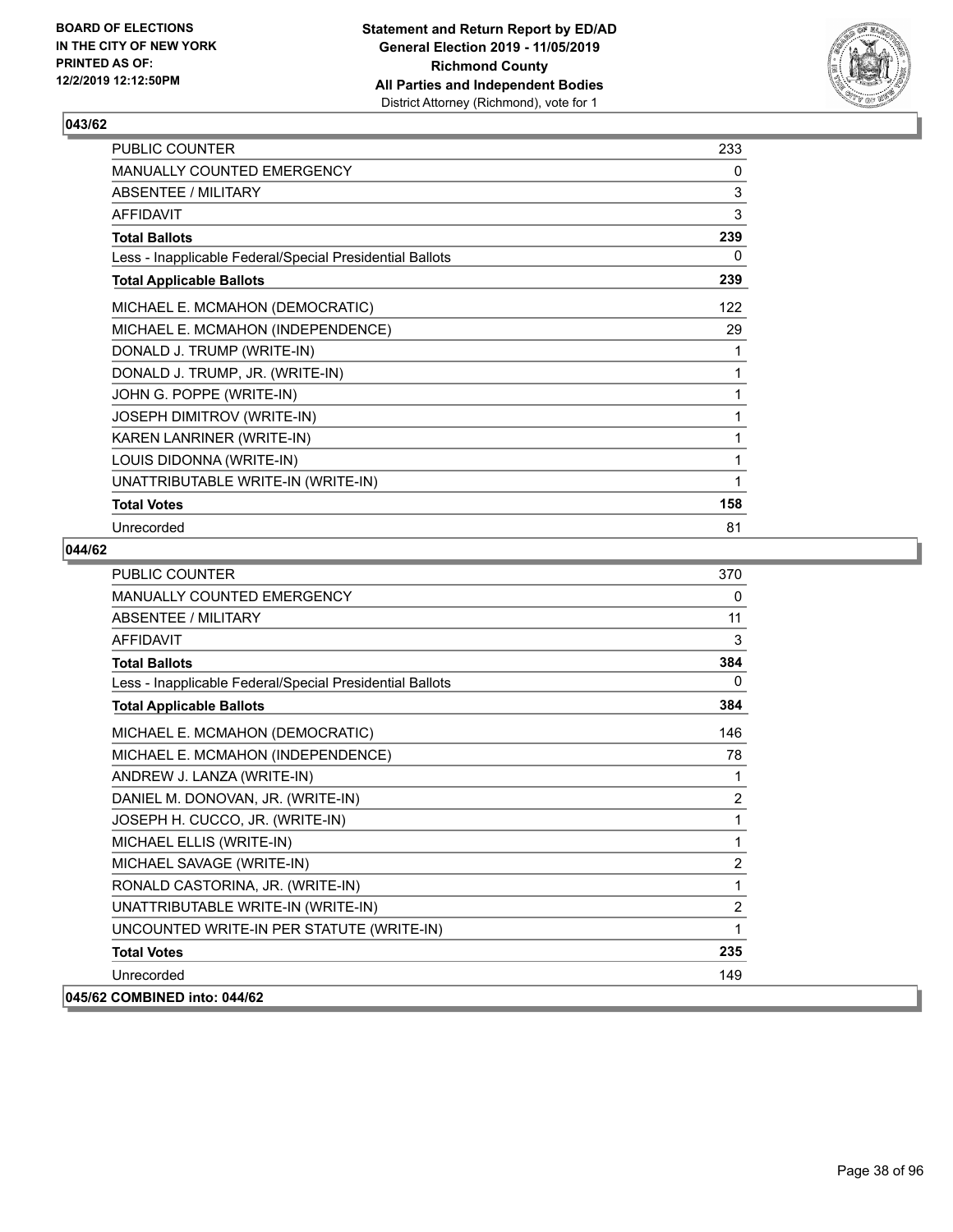

| PUBLIC COUNTER                                           | 238      |
|----------------------------------------------------------|----------|
| <b>MANUALLY COUNTED EMERGENCY</b>                        | $\Omega$ |
| <b>ABSENTEE / MILITARY</b>                               | 11       |
| <b>AFFIDAVIT</b>                                         |          |
| <b>Total Ballots</b>                                     | 250      |
| Less - Inapplicable Federal/Special Presidential Ballots | 0        |
| <b>Total Applicable Ballots</b>                          | 250      |
| MICHAEL E. MCMAHON (DEMOCRATIC)                          | 95       |
| MICHAEL E. MCMAHON (INDEPENDENCE)                        | 44       |
|                                                          |          |
| UNATTRIBUTABLE WRITE-IN (WRITE-IN)                       |          |
| <b>Total Votes</b>                                       | 140      |

#### **047/62**

| <b>PUBLIC COUNTER</b>                                    | 365      |
|----------------------------------------------------------|----------|
| MANUALLY COUNTED EMERGENCY                               | $\Omega$ |
| ABSENTEE / MILITARY                                      | 13       |
| <b>AFFIDAVIT</b>                                         | 2        |
| <b>Total Ballots</b>                                     | 380      |
| Less - Inapplicable Federal/Special Presidential Ballots | $\Omega$ |
| <b>Total Applicable Ballots</b>                          | 380      |
| MICHAEL E. MCMAHON (DEMOCRATIC)                          | 155      |
| MICHAEL E. MCMAHON (INDEPENDENCE)                        | 63       |
| UNATTRIBUTABLE WRITE-IN (WRITE-IN)                       |          |
| <b>Total Votes</b>                                       | 219      |
| Unrecorded                                               | 161      |

| <b>PUBLIC COUNTER</b>                                    | 170 |
|----------------------------------------------------------|-----|
| <b>MANUALLY COUNTED EMERGENCY</b>                        | 0   |
| ABSENTEE / MILITARY                                      | 2   |
| AFFIDAVIT                                                | 0   |
| <b>Total Ballots</b>                                     | 172 |
| Less - Inapplicable Federal/Special Presidential Ballots | 0   |
| <b>Total Applicable Ballots</b>                          | 172 |
| MICHAEL E. MCMAHON (DEMOCRATIC)                          | 80  |
| MICHAEL E. MCMAHON (INDEPENDENCE)                        | 26  |
| EDWARD S. MILLER (WRITE-IN)                              |     |
| UNATTRIBUTABLE WRITE-IN (WRITE-IN)                       | 2   |
| <b>Total Votes</b>                                       | 109 |
| Unrecorded                                               | 63  |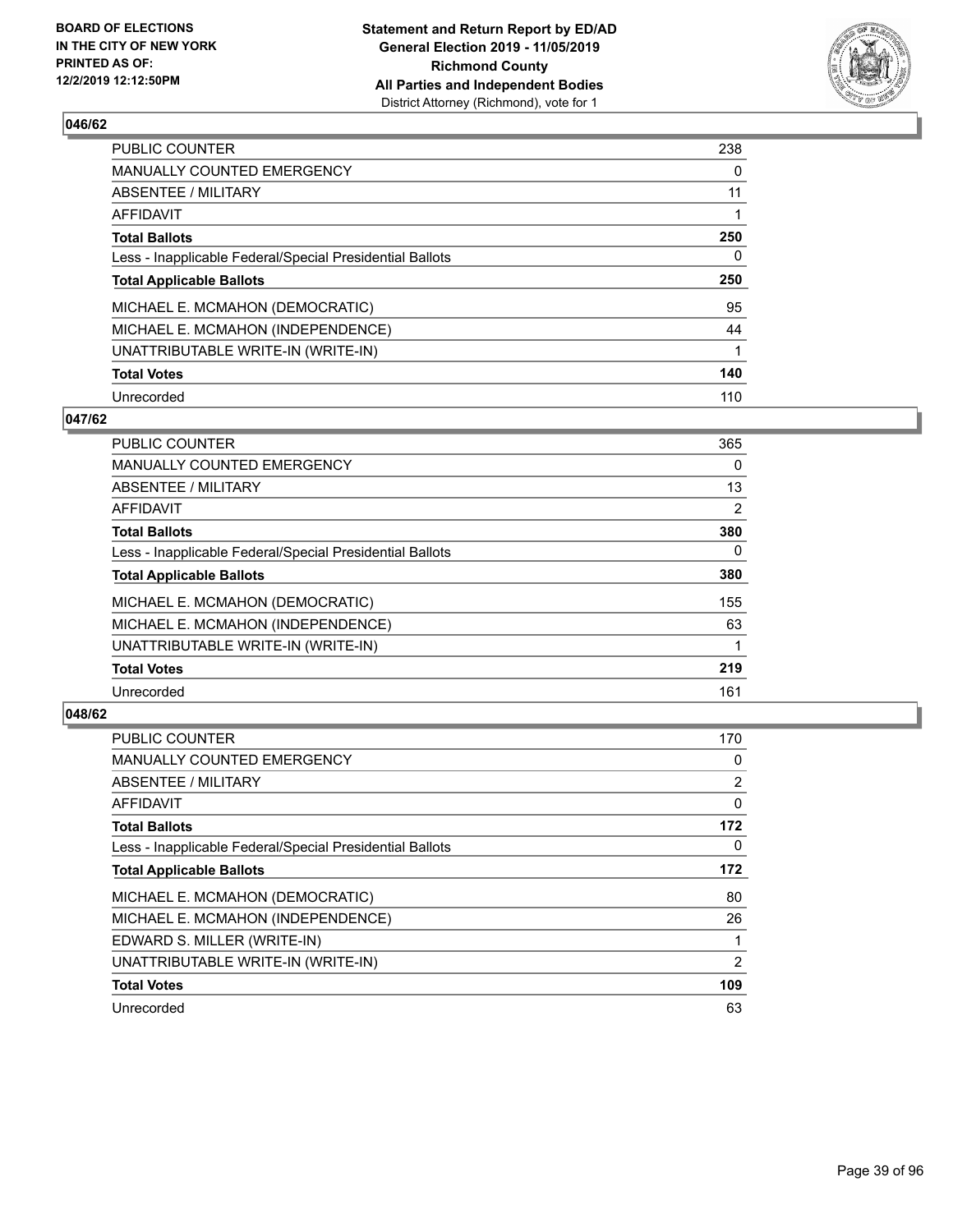

| <b>PUBLIC COUNTER</b>                                    | 250            |
|----------------------------------------------------------|----------------|
| MANUALLY COUNTED EMERGENCY                               | 0              |
| ABSENTEE / MILITARY                                      | 9              |
| AFFIDAVIT                                                | $\overline{2}$ |
| <b>Total Ballots</b>                                     | 261            |
| Less - Inapplicable Federal/Special Presidential Ballots | 0              |
| <b>Total Applicable Ballots</b>                          | 261            |
| MICHAEL E. MCMAHON (DEMOCRATIC)                          | 132            |
| MICHAEL E. MCMAHON (INDEPENDENCE)                        | 32             |
| ANDREW NAPOLITANO (WRITE-IN)                             | 1              |
| CHRISTOPHER LANGELOTTI (WRITE-IN)                        | 1              |
| <b>JOE VILARDI (WRITE-IN)</b>                            | 1              |
| LAURA CAMPAGNA (WRITE-IN)                                | 1              |
| MICHAEL G. GRIMM (WRITE-IN)                              | 1              |
| <b>Total Votes</b>                                       | 169            |
| Unrecorded                                               | 92             |

| <b>PUBLIC COUNTER</b>                                    | 267          |
|----------------------------------------------------------|--------------|
| MANUALLY COUNTED EMERGENCY                               | 0            |
| ABSENTEE / MILITARY                                      | 1            |
| <b>AFFIDAVIT</b>                                         | $\mathbf{0}$ |
| <b>Total Ballots</b>                                     | 268          |
| Less - Inapplicable Federal/Special Presidential Ballots | 0            |
| <b>Total Applicable Ballots</b>                          | 268          |
| MICHAEL E. MCMAHON (DEMOCRATIC)                          | 124          |
| MICHAEL E. MCMAHON (INDEPENDENCE)                        | 38           |
| DANIEL M. DONOVAN, JR. (WRITE-IN)                        |              |
| DONALD J. TRUMP (WRITE-IN)                               |              |
| DONALD J. TRUMP, JR. (WRITE-IN)                          |              |
| JORDAN WOLFSON (WRITE-IN)                                | 1            |
| MATTHEW FAIRLEY (WRITE-IN)                               | 1            |
| <b>RUSTY CARDIERI (WRITE-IN)</b>                         | 1            |
| VINNY MOOSE (WRITE-IN)                                   |              |
| <b>Total Votes</b>                                       | 169          |
| Unrecorded                                               | 99           |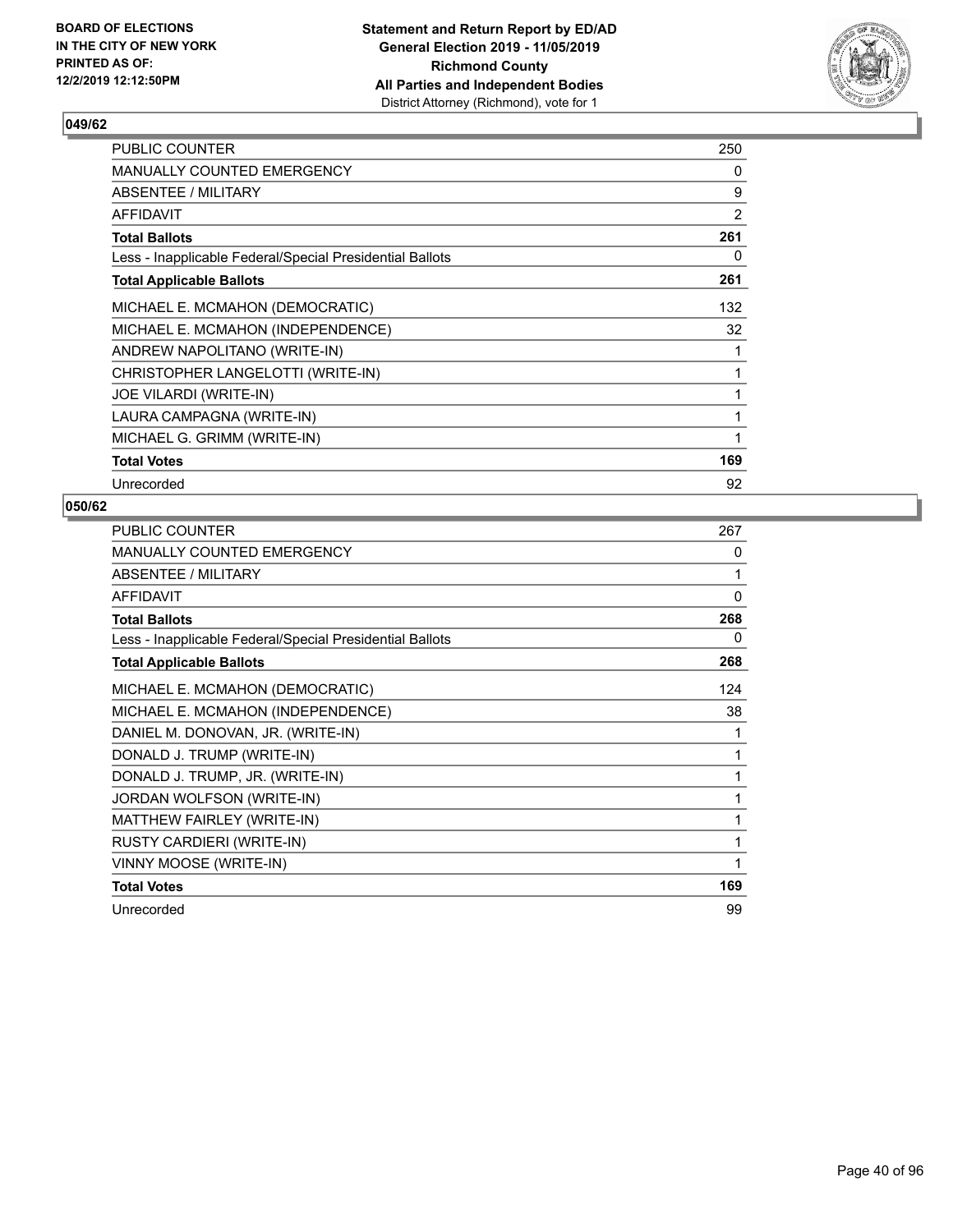

| <b>PUBLIC COUNTER</b>                                    | 190            |
|----------------------------------------------------------|----------------|
| <b>MANUALLY COUNTED EMERGENCY</b>                        | 0              |
| ABSENTEE / MILITARY                                      | 11             |
| AFFIDAVIT                                                | $\Omega$       |
| <b>Total Ballots</b>                                     | 201            |
| Less - Inapplicable Federal/Special Presidential Ballots | 0              |
| <b>Total Applicable Ballots</b>                          | 201            |
| MICHAEL E. MCMAHON (DEMOCRATIC)                          | 98             |
| MICHAEL E. MCMAHON (INDEPENDENCE)                        | 41             |
| DAVID A. PASCARELLA (WRITE-IN)                           | $\overline{2}$ |
| RUDOLPH W. GIULIANI (WRITE-IN)                           | 1              |
| <b>Total Votes</b>                                       | 142            |
| Unrecorded                                               | 59             |

#### **052/62**

| PUBLIC COUNTER                                           | 229            |
|----------------------------------------------------------|----------------|
| <b>MANUALLY COUNTED EMERGENCY</b>                        | 0              |
| <b>ABSENTEE / MILITARY</b>                               | 10             |
| <b>AFFIDAVIT</b>                                         | 1              |
| <b>Total Ballots</b>                                     | 240            |
| Less - Inapplicable Federal/Special Presidential Ballots | 0              |
| <b>Total Applicable Ballots</b>                          | 240            |
| MICHAEL E. MCMAHON (DEMOCRATIC)                          | 135            |
| MICHAEL E. MCMAHON (INDEPENDENCE)                        | 29             |
| ANTHONY INCARBONE (WRITE-IN)                             | 1              |
| <b>JESSE PINTO (WRITE-IN)</b>                            | 1              |
| LAUREN BELLINO (WRITE-IN)                                | $\overline{2}$ |
| TOM RUDOLPH (WRITE-IN)                                   | 1              |
| <b>Total Votes</b>                                       | 169            |
| Unrecorded                                               | 71             |

| PUBLIC COUNTER                                           | 228            |
|----------------------------------------------------------|----------------|
| <b>MANUALLY COUNTED EMERGENCY</b>                        | 0              |
| ABSENTEE / MILITARY                                      | $\overline{2}$ |
| <b>AFFIDAVIT</b>                                         |                |
| <b>Total Ballots</b>                                     | 231            |
| Less - Inapplicable Federal/Special Presidential Ballots | 0              |
| <b>Total Applicable Ballots</b>                          | 231            |
| MICHAEL E. MCMAHON (DEMOCRATIC)                          | 111            |
| MICHAEL E. MCMAHON (INDEPENDENCE)                        | 42             |
| JOSEPH C. BORELLI (WRITE-IN)                             |                |
| MICHAEL SMITH (WRITE-IN)                                 |                |
| UNATTRIBUTABLE WRITE-IN (WRITE-IN)                       | 2              |
| <b>Total Votes</b>                                       | 157            |
| Unrecorded                                               | 74             |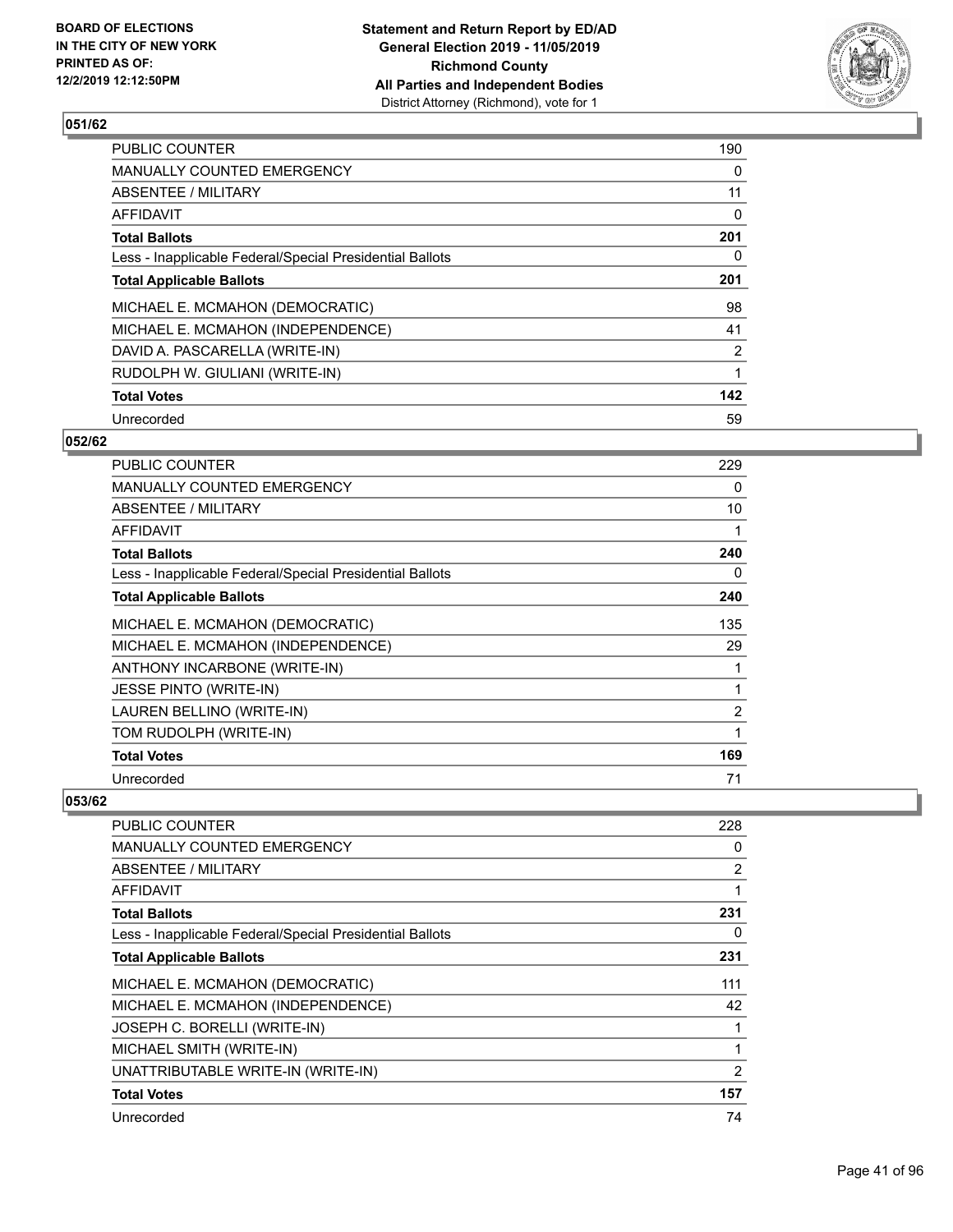

| <b>PUBLIC COUNTER</b>                                    | 180 |
|----------------------------------------------------------|-----|
| <b>MANUALLY COUNTED EMERGENCY</b>                        | 0   |
| ABSENTEE / MILITARY                                      | 9   |
| AFFIDAVIT                                                | 0   |
| <b>Total Ballots</b>                                     | 189 |
| Less - Inapplicable Federal/Special Presidential Ballots | 0   |
| <b>Total Applicable Ballots</b>                          | 189 |
| MICHAEL E. MCMAHON (DEMOCRATIC)                          | 96  |
| MICHAEL E. MCMAHON (INDEPENDENCE)                        | 30  |
| ALAN DERSHOWITZ (WRITE-IN)                               |     |
| <b>DESMOND GREEN (WRITE-IN)</b>                          |     |
| <b>Total Votes</b>                                       | 128 |
| Unrecorded                                               | 61  |

### **055/62**

| PUBLIC COUNTER                                           | 221      |
|----------------------------------------------------------|----------|
| <b>MANUALLY COUNTED EMERGENCY</b>                        | 0        |
| ABSENTEE / MILITARY                                      | 7        |
| <b>AFFIDAVIT</b>                                         | $\Omega$ |
| <b>Total Ballots</b>                                     | 228      |
| Less - Inapplicable Federal/Special Presidential Ballots | 0        |
| <b>Total Applicable Ballots</b>                          | 228      |
| MICHAEL E. MCMAHON (DEMOCRATIC)                          | 91       |
| MICHAEL E. MCMAHON (INDEPENDENCE)                        | 51       |
| ERICA CHIORAZZI (WRITE-IN)                               | 1        |
| SAL ALBANESE (WRITE-IN)                                  | 1        |
| UNATTRIBUTABLE WRITE-IN (WRITE-IN)                       | 3        |
| <b>Total Votes</b>                                       | 147      |
| Unrecorded                                               | 81       |

| PUBLIC COUNTER                                           | 197 |
|----------------------------------------------------------|-----|
| MANUALLY COUNTED EMERGENCY                               | 0   |
| ABSENTEE / MILITARY                                      | 3   |
| AFFIDAVIT                                                | 2   |
| <b>Total Ballots</b>                                     | 202 |
| Less - Inapplicable Federal/Special Presidential Ballots | 0   |
| <b>Total Applicable Ballots</b>                          | 202 |
| MICHAEL E. MCMAHON (DEMOCRATIC)                          | 84  |
| MICHAEL E. MCMAHON (INDEPENDENCE)                        | 32  |
| JOHN CASTELLI (WRITE-IN)                                 |     |
| MARY MASTOROS (WRITE-IN)                                 |     |
| <b>Total Votes</b>                                       | 118 |
| Unrecorded                                               | 84  |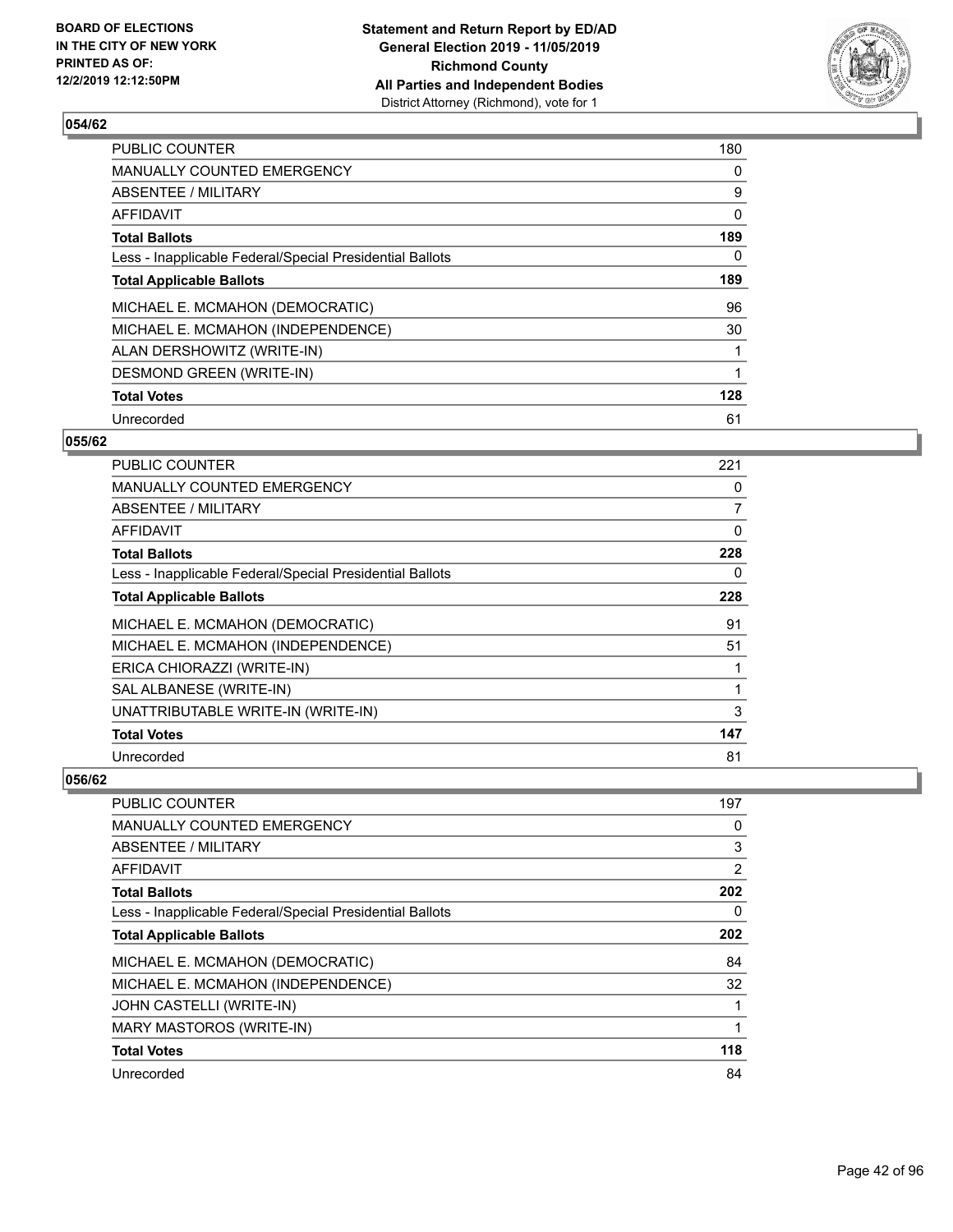

| PUBLIC COUNTER                                           | 192 |
|----------------------------------------------------------|-----|
| MANUALLY COUNTED EMERGENCY                               | 0   |
| ABSENTEE / MILITARY                                      | 7   |
| <b>AFFIDAVIT</b>                                         | 0   |
| <b>Total Ballots</b>                                     | 199 |
| Less - Inapplicable Federal/Special Presidential Ballots | 0   |
| <b>Total Applicable Ballots</b>                          | 199 |
| MICHAEL E. MCMAHON (DEMOCRATIC)                          | 74  |
| MICHAEL E. MCMAHON (INDEPENDENCE)                        | 36  |
| ALEX PESOCHIN (WRITE-IN)                                 | 3   |
| DICK GAZINYA (WRITE-IN)                                  | 1   |
| DONALD J. TRUMP, JR. (WRITE-IN)                          | 1   |
| EUGENE MARTINEZ (WRITE-IN)                               | 1   |
| MARY E. MARTINEZ (WRITE-IN)                              | 1   |
| RUDOLPH W. GIULIANI (WRITE-IN)                           | 1   |
| UNATTRIBUTABLE WRITE-IN (WRITE-IN)                       | 1   |
| <b>Total Votes</b>                                       | 119 |
| Unrecorded                                               | 80  |

| <b>PUBLIC COUNTER</b>                                    | 217 |
|----------------------------------------------------------|-----|
| <b>MANUALLY COUNTED EMERGENCY</b>                        | 0   |
| ABSENTEE / MILITARY                                      | 6   |
| AFFIDAVIT                                                | 0   |
| <b>Total Ballots</b>                                     | 223 |
| Less - Inapplicable Federal/Special Presidential Ballots | 0   |
| <b>Total Applicable Ballots</b>                          | 223 |
| MICHAEL E. MCMAHON (DEMOCRATIC)                          | 102 |
| MICHAEL E. MCMAHON (INDEPENDENCE)                        | 48  |
| RICHARD A. LUTHMANN, JR. (WRITE-IN)                      |     |
| SHAWN MALACHOVSKY (WRITE-IN)                             | 1   |
| UNATTRIBUTABLE WRITE-IN (WRITE-IN)                       | 2   |
| <b>Total Votes</b>                                       | 154 |
| Unrecorded                                               | 69  |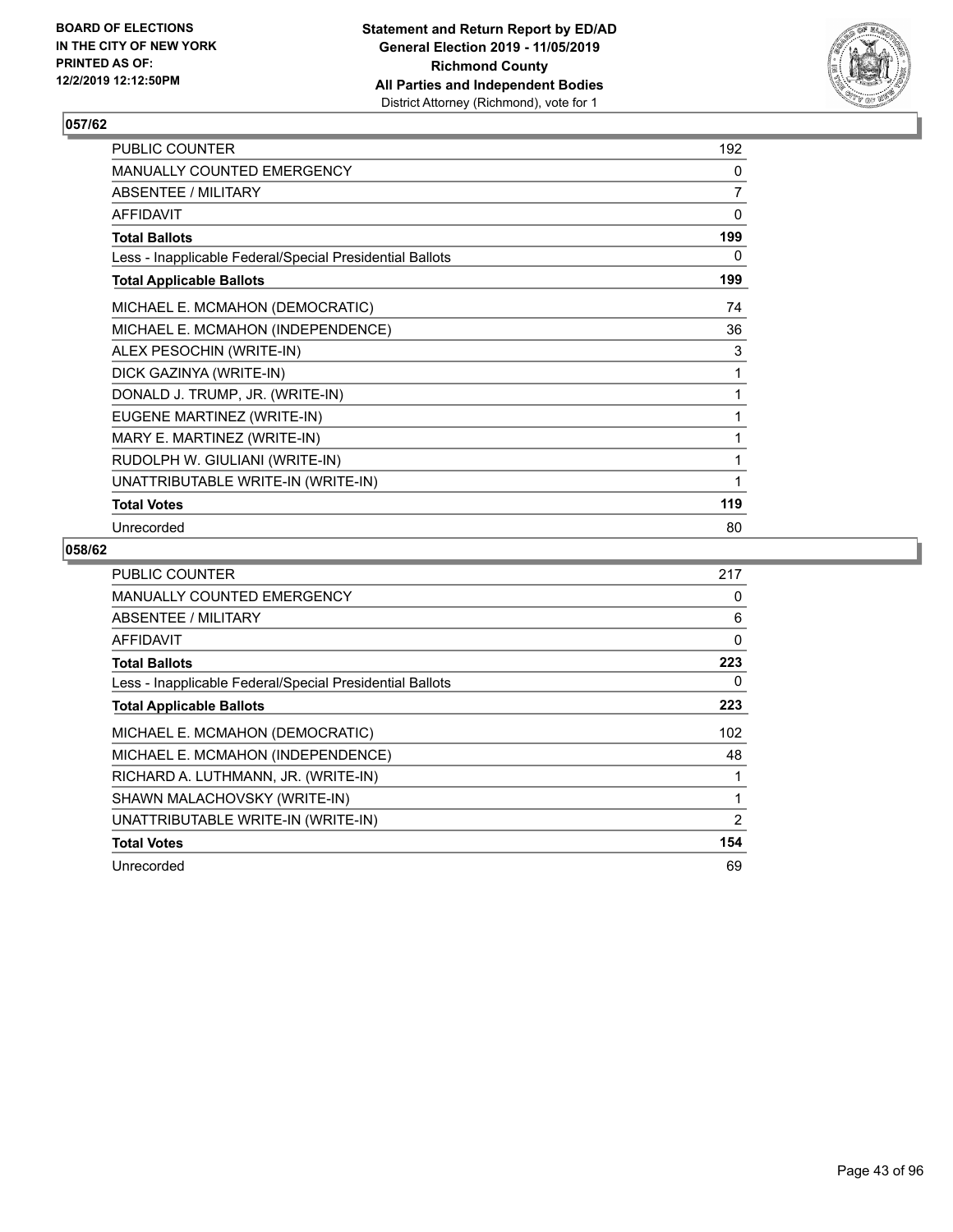

| <b>PUBLIC COUNTER</b>                                    | 175 |
|----------------------------------------------------------|-----|
| <b>MANUALLY COUNTED EMERGENCY</b>                        | 0   |
| ABSENTEE / MILITARY                                      | 17  |
| AFFIDAVIT                                                | 2   |
| <b>Total Ballots</b>                                     | 194 |
| Less - Inapplicable Federal/Special Presidential Ballots | 0   |
| <b>Total Applicable Ballots</b>                          | 194 |
| MICHAEL E. MCMAHON (DEMOCRATIC)                          | 79  |
| MICHAEL E. MCMAHON (INDEPENDENCE)                        | 33  |
| JOAN F. ILLUZZI (WRITE-IN)                               | 1   |
| UNATTRIBUTABLE WRITE-IN (WRITE-IN)                       | 1   |
| <b>Total Votes</b>                                       | 114 |
| Unrecorded                                               | 80  |

| <b>PUBLIC COUNTER</b>                                    | 249 |
|----------------------------------------------------------|-----|
| <b>MANUALLY COUNTED EMERGENCY</b>                        | 0   |
| <b>ABSENTEE / MILITARY</b>                               | 8   |
| <b>AFFIDAVIT</b>                                         | 0   |
| <b>Total Ballots</b>                                     | 257 |
| Less - Inapplicable Federal/Special Presidential Ballots | 0   |
| <b>Total Applicable Ballots</b>                          | 257 |
| MICHAEL E. MCMAHON (DEMOCRATIC)                          | 115 |
| MICHAEL E. MCMAHON (INDEPENDENCE)                        | 45  |
| DONALD J. TRUMP (WRITE-IN)                               |     |
| JAMES MAHONEY (WRITE-IN)                                 | 1   |
| RONALD CASTORINA, JR. (WRITE-IN)                         | 1   |
| UNATTRIBUTABLE WRITE-IN (WRITE-IN)                       | 2   |
| <b>Total Votes</b>                                       | 165 |
| Unrecorded                                               | 92  |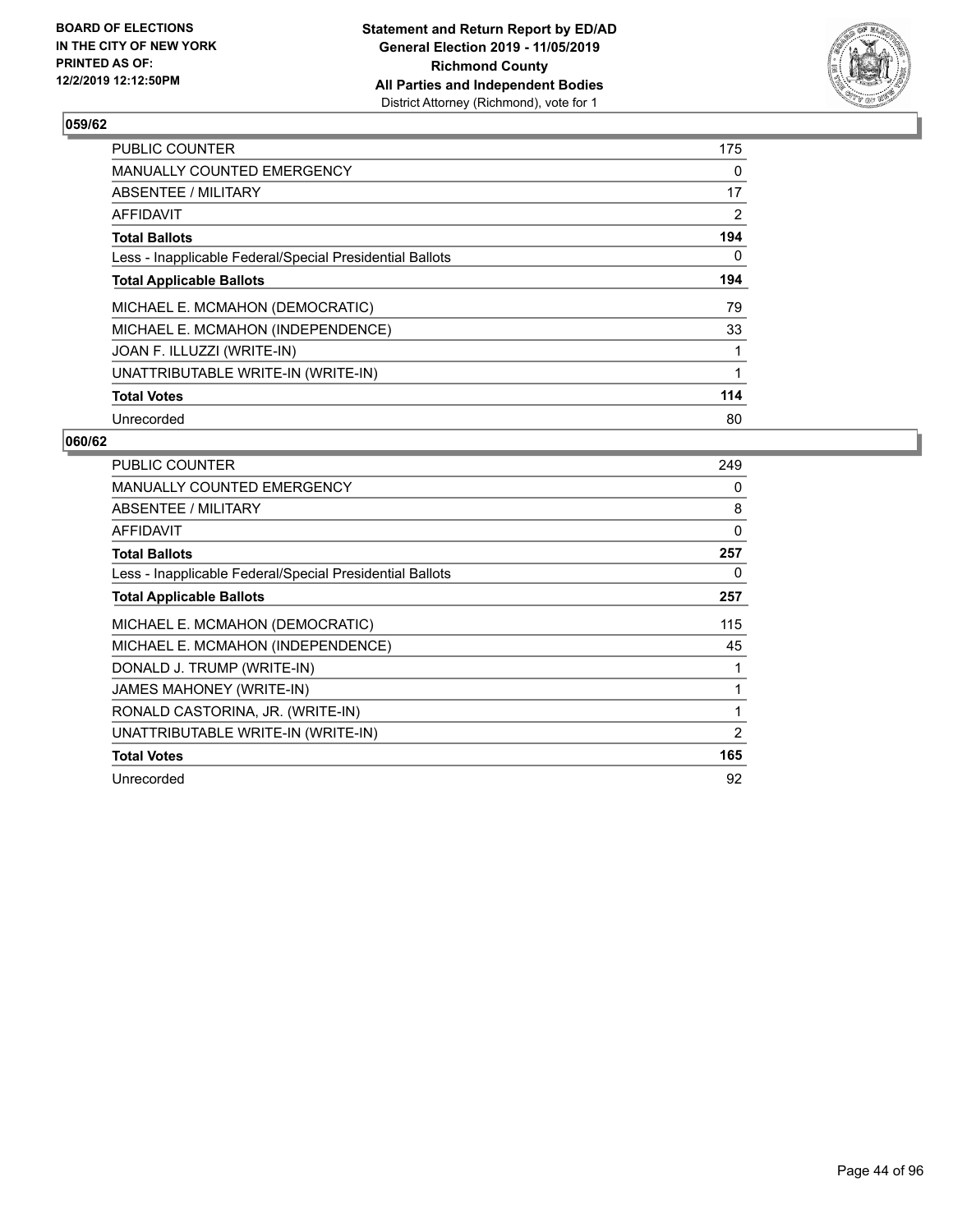

| PUBLIC COUNTER                                           | 253 |
|----------------------------------------------------------|-----|
| MANUALLY COUNTED EMERGENCY                               | 0   |
| ABSENTEE / MILITARY                                      | 1   |
| <b>AFFIDAVIT</b>                                         | 0   |
| <b>Total Ballots</b>                                     | 254 |
| Less - Inapplicable Federal/Special Presidential Ballots | 0   |
| <b>Total Applicable Ballots</b>                          | 254 |
| MICHAEL E. MCMAHON (DEMOCRATIC)                          | 122 |
| MICHAEL E. MCMAHON (INDEPENDENCE)                        | 44  |
| ANDREW J. LANZA (WRITE-IN)                               | 1   |
| JOE MCFEE (WRITE-IN)                                     | 1   |
| JOHN BRANCATO (WRITE-IN)                                 | 1   |
| MARIA LEONA (WRITE-IN)                                   | 1   |
| PHILIP LEONL (WRITE-IN)                                  | 1   |
| RICHARD A. LUTHMANN, JR. (WRITE-IN)                      |     |
| UNATTRIBUTABLE WRITE-IN (WRITE-IN)                       | 1   |
| <b>Total Votes</b>                                       | 173 |
| Unrecorded                                               | 81  |

| <b>PUBLIC COUNTER</b>                                    | 213 |
|----------------------------------------------------------|-----|
| <b>MANUALLY COUNTED EMERGENCY</b>                        | 0   |
| ABSENTEE / MILITARY                                      | 7   |
| AFFIDAVIT                                                | 2   |
| <b>Total Ballots</b>                                     | 222 |
| Less - Inapplicable Federal/Special Presidential Ballots | 0   |
| <b>Total Applicable Ballots</b>                          | 222 |
| MICHAEL E. MCMAHON (DEMOCRATIC)                          | 102 |
| MICHAEL E. MCMAHON (INDEPENDENCE)                        | 41  |
| DONALD J. TRUMP (WRITE-IN)                               |     |
| RUDOLPH W. GIULIANI (WRITE-IN)                           | 1   |
| UNATTRIBUTABLE WRITE-IN (WRITE-IN)                       |     |
| WYATT EARP (WRITE-IN)                                    | 1   |
| <b>Total Votes</b>                                       | 147 |
| Unrecorded                                               | 75  |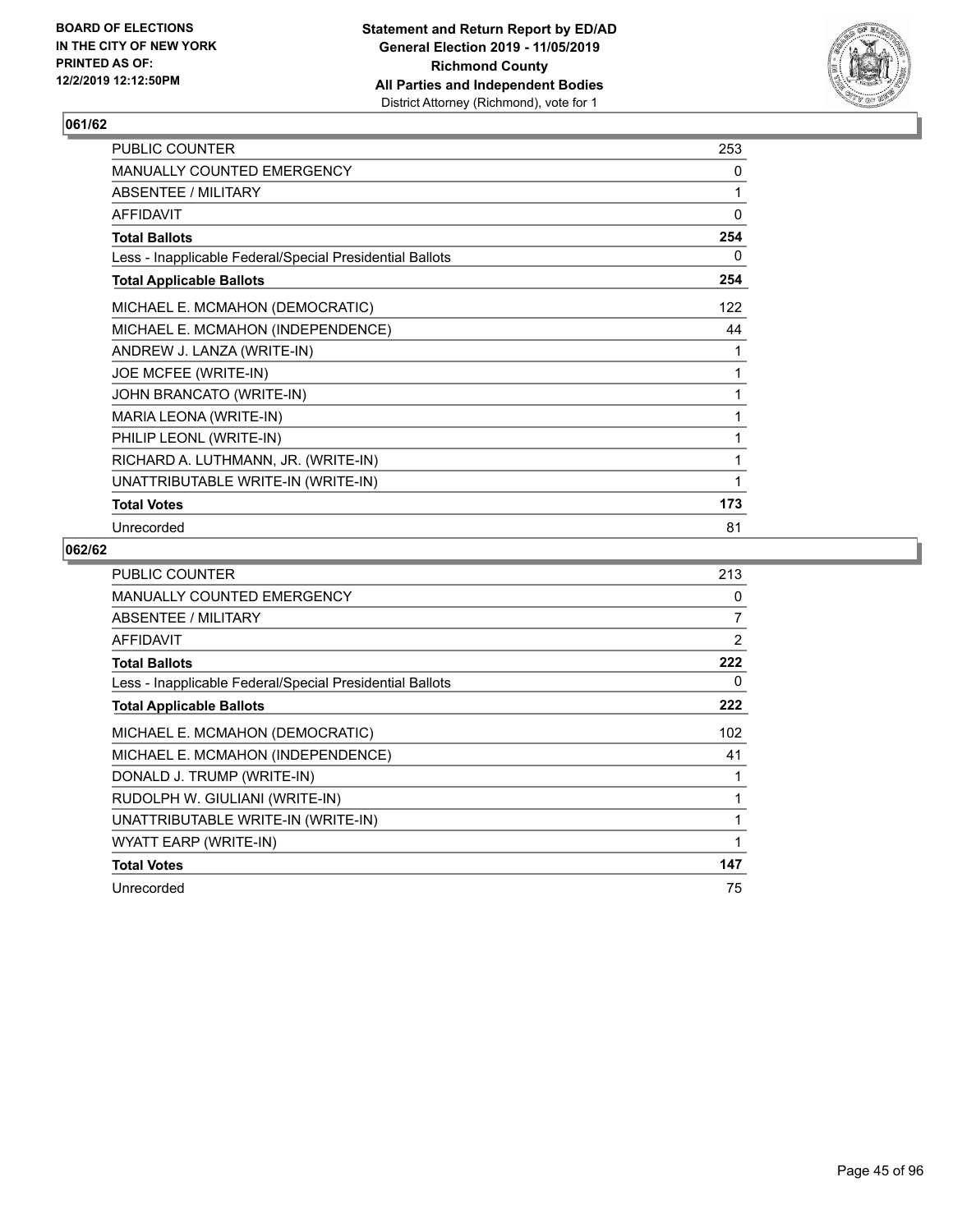

| 388 |
|-----|
| 0   |
| 12  |
| 2   |
| 402 |
| 0   |
| 402 |
| 202 |
| 68  |
|     |
|     |
|     |
| 273 |
| 129 |
|     |

## **064/62**

| <b>PUBLIC COUNTER</b>                                    | 116 |
|----------------------------------------------------------|-----|
| <b>MANUALLY COUNTED EMERGENCY</b>                        | 0   |
| ABSENTEE / MILITARY                                      | 9   |
| AFFIDAVIT                                                |     |
| <b>Total Ballots</b>                                     | 126 |
| Less - Inapplicable Federal/Special Presidential Ballots | 0   |
| <b>Total Applicable Ballots</b>                          | 126 |
| MICHAEL E. MCMAHON (DEMOCRATIC)                          | 66  |
| MICHAEL E. MCMAHON (INDEPENDENCE)                        | 19  |
| MARIA GUASTELLA (WRITE-IN)                               | 2   |
| MICHAEL G. GRIMM (WRITE-IN)                              | 2   |
| UNATTRIBUTABLE WRITE-IN (WRITE-IN)                       | 2   |
| <b>Total Votes</b>                                       | 91  |
| Unrecorded                                               | 35  |

| PUBLIC COUNTER                                           | 286            |
|----------------------------------------------------------|----------------|
| <b>MANUALLY COUNTED EMERGENCY</b>                        | 0              |
| <b>ABSENTEE / MILITARY</b>                               | 7              |
| <b>AFFIDAVIT</b>                                         | 1              |
| <b>Total Ballots</b>                                     | 294            |
| Less - Inapplicable Federal/Special Presidential Ballots | 0              |
| <b>Total Applicable Ballots</b>                          | 294            |
| MICHAEL E. MCMAHON (DEMOCRATIC)                          | 139            |
| MICHAEL E. MCMAHON (INDEPENDENCE)                        | 44             |
| ANDREW J. LANZA (WRITE-IN)                               | 1              |
| FRANK MORANO (WRITE-IN)                                  | 1              |
| JOE SMITH (WRITE-IN)                                     | 1              |
| UNATTRIBUTABLE WRITE-IN (WRITE-IN)                       | $\overline{2}$ |
| <b>Total Votes</b>                                       | 188            |
| Unrecorded                                               | 106            |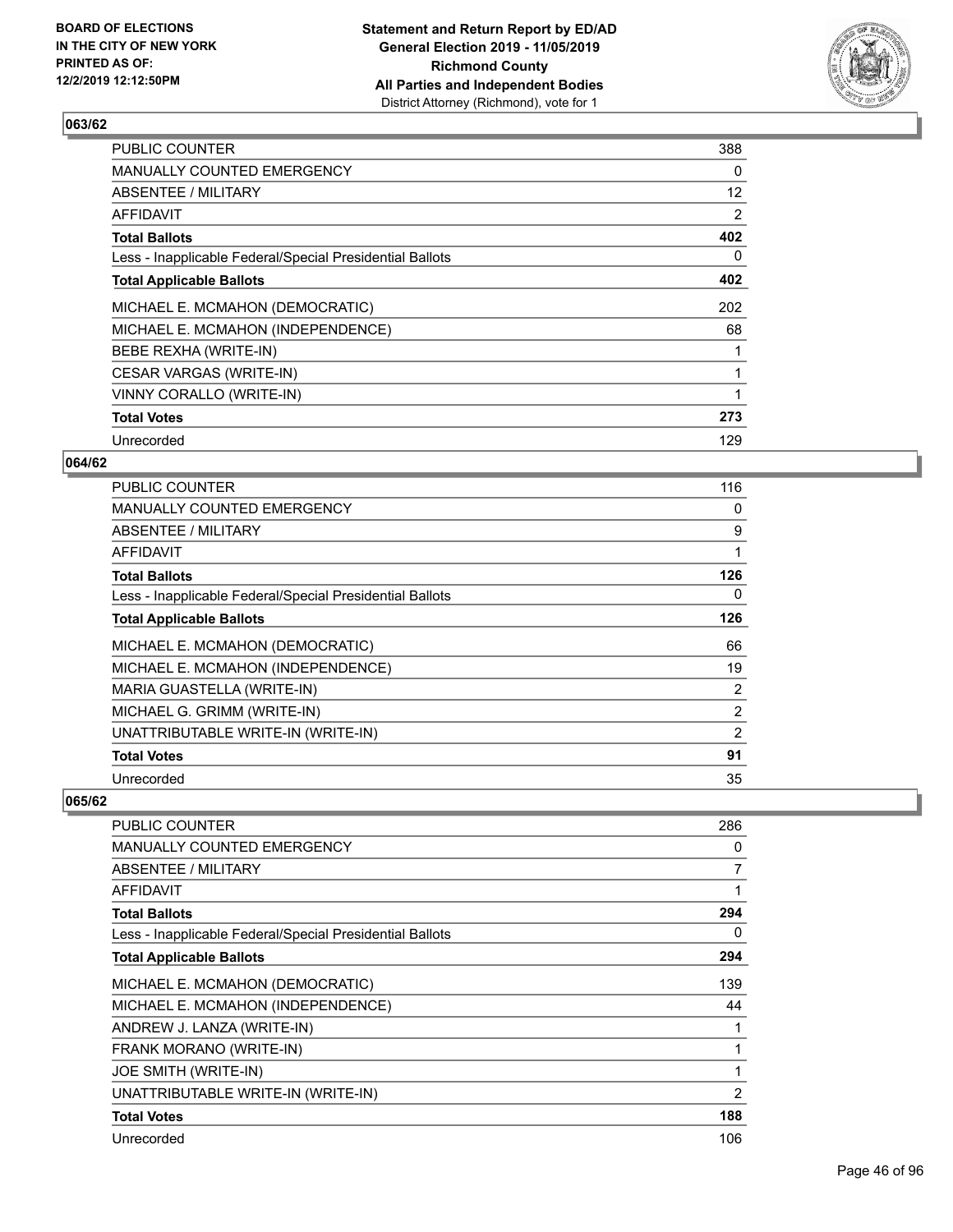

| <b>PUBLIC COUNTER</b>                                    | 427            |
|----------------------------------------------------------|----------------|
| <b>MANUALLY COUNTED EMERGENCY</b>                        | 0              |
| ABSENTEE / MILITARY                                      | 11             |
| <b>AFFIDAVIT</b>                                         | 0              |
| <b>Total Ballots</b>                                     | 438            |
| Less - Inapplicable Federal/Special Presidential Ballots | 0              |
| <b>Total Applicable Ballots</b>                          | 438            |
| MICHAEL E. MCMAHON (DEMOCRATIC)                          | 207            |
| MICHAEL E. MCMAHON (INDEPENDENCE)                        | 83             |
| JOAN F. ILLUZZI (WRITE-IN)                               | 1              |
| <b>JOSEPH SCHIANO (WRITE-IN)</b>                         | $\mathbf{1}$   |
| OWAN P. KELLY, II (WRITE-IN)                             | 1              |
| SUSAN MALINARI (WRITE-IN)                                | 1              |
| UNATTRIBUTABLE WRITE-IN (WRITE-IN)                       | $\overline{2}$ |
| <b>Total Votes</b>                                       | 296            |
| Unrecorded                                               | 142            |

| <b>PUBLIC COUNTER</b>                                    | 403          |
|----------------------------------------------------------|--------------|
| MANUALLY COUNTED EMERGENCY                               | 0            |
| <b>ABSENTEE / MILITARY</b>                               | 15           |
| <b>AFFIDAVIT</b>                                         | $\mathbf{0}$ |
| <b>Total Ballots</b>                                     | 418          |
| Less - Inapplicable Federal/Special Presidential Ballots | 0            |
| <b>Total Applicable Ballots</b>                          | 418          |
| MICHAEL E. MCMAHON (DEMOCRATIC)                          | 210          |
| MICHAEL E. MCMAHON (INDEPENDENCE)                        | 72           |
| DANIEL M. DONOVAN, JR. (WRITE-IN)                        | 1            |
| EDWARD HYNES (WRITE-IN)                                  | 1            |
| MARIA DELLAGOTTA (WRITE-IN)                              | 1            |
| MICHAEL LOFFREDO (WRITE-IN)                              | 1            |
| MICHAEL ORLANDO (WRITE-IN)                               | 2            |
| PATRICIA ANNE TAYLOR (WRITE-IN)                          | 1            |
| PETER AFACIFICO (WRITE-IN)                               | 1            |
| STEVEN GIORDANO (WRITE-IN)                               | 1            |
| UNATTRIBUTABLE WRITE-IN (WRITE-IN)                       | 1            |
| ZEVAH DIPETU (WRITE-IN)                                  | 1            |
| <b>Total Votes</b>                                       | 293          |
| Unrecorded                                               | 125          |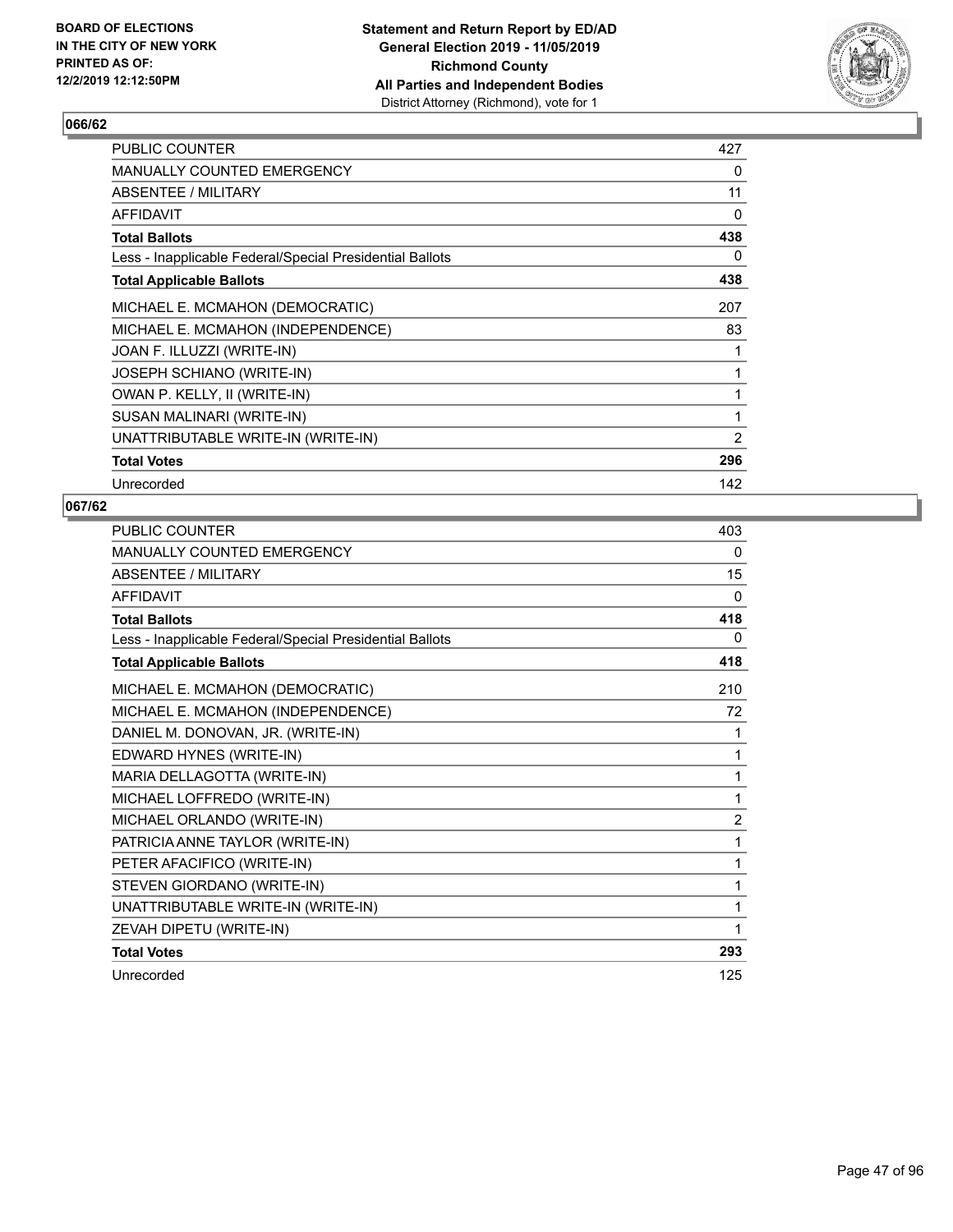

| <b>PUBLIC COUNTER</b>                                    | 392            |
|----------------------------------------------------------|----------------|
| <b>MANUALLY COUNTED EMERGENCY</b>                        | 5              |
| <b>ABSENTEE / MILITARY</b>                               | 11             |
| <b>AFFIDAVIT</b>                                         | 1              |
| <b>Total Ballots</b>                                     | 409            |
| Less - Inapplicable Federal/Special Presidential Ballots | $\Omega$       |
| <b>Total Applicable Ballots</b>                          | 409            |
| MICHAEL E. MCMAHON (DEMOCRATIC)                          | 222            |
| MICHAEL E. MCMAHON (INDEPENDENCE)                        | 61             |
| DANIEL M. DONOVAN, JR. (WRITE-IN)                        | 1              |
| DESMOND SHEEHAN (WRITE-IN)                               | 1              |
| KENNETH RAISCH (WRITE-IN)                                | 1              |
| MATTHEW MOBILIA (WRITE-IN)                               | 1              |
| PETE ROSE (WRITE-IN)                                     | 1              |
| RAYMOND J. TURNER (WRITE-IN)                             | 1              |
| RICHARD A. LUTHMANN, JR. (WRITE-IN)                      | $\overline{c}$ |
| RYAN J. MURPHY (WRITE-IN)                                | 1              |
| THOMAS REILLY (WRITE-IN)                                 | 1              |
| UNATTRIBUTABLE WRITE-IN (WRITE-IN)                       | $\overline{c}$ |
| WILLIAM CARR (WRITE-IN)                                  | 1              |
| <b>Total Votes</b>                                       | 296            |
| Unrecorded                                               | 113            |
|                                                          |                |

## **069/62 COMBINED into: 066/62**

| <b>PUBLIC COUNTER</b>                                    | 111      |
|----------------------------------------------------------|----------|
| <b>MANUALLY COUNTED EMERGENCY</b>                        | $\Omega$ |
| ABSENTEE / MILITARY                                      | 4        |
| AFFIDAVIT                                                | 2        |
| <b>Total Ballots</b>                                     | 117      |
| Less - Inapplicable Federal/Special Presidential Ballots | 0        |
| <b>Total Applicable Ballots</b>                          | 117      |
| MICHAEL E. MCMAHON (DEMOCRATIC)                          | 70       |
| MICHAEL E. MCMAHON (INDEPENDENCE)                        | 14       |
| <b>Total Votes</b>                                       | 84       |
| Unrecorded                                               | 33       |
| 071/62 COMBINED into: 063/62                             |          |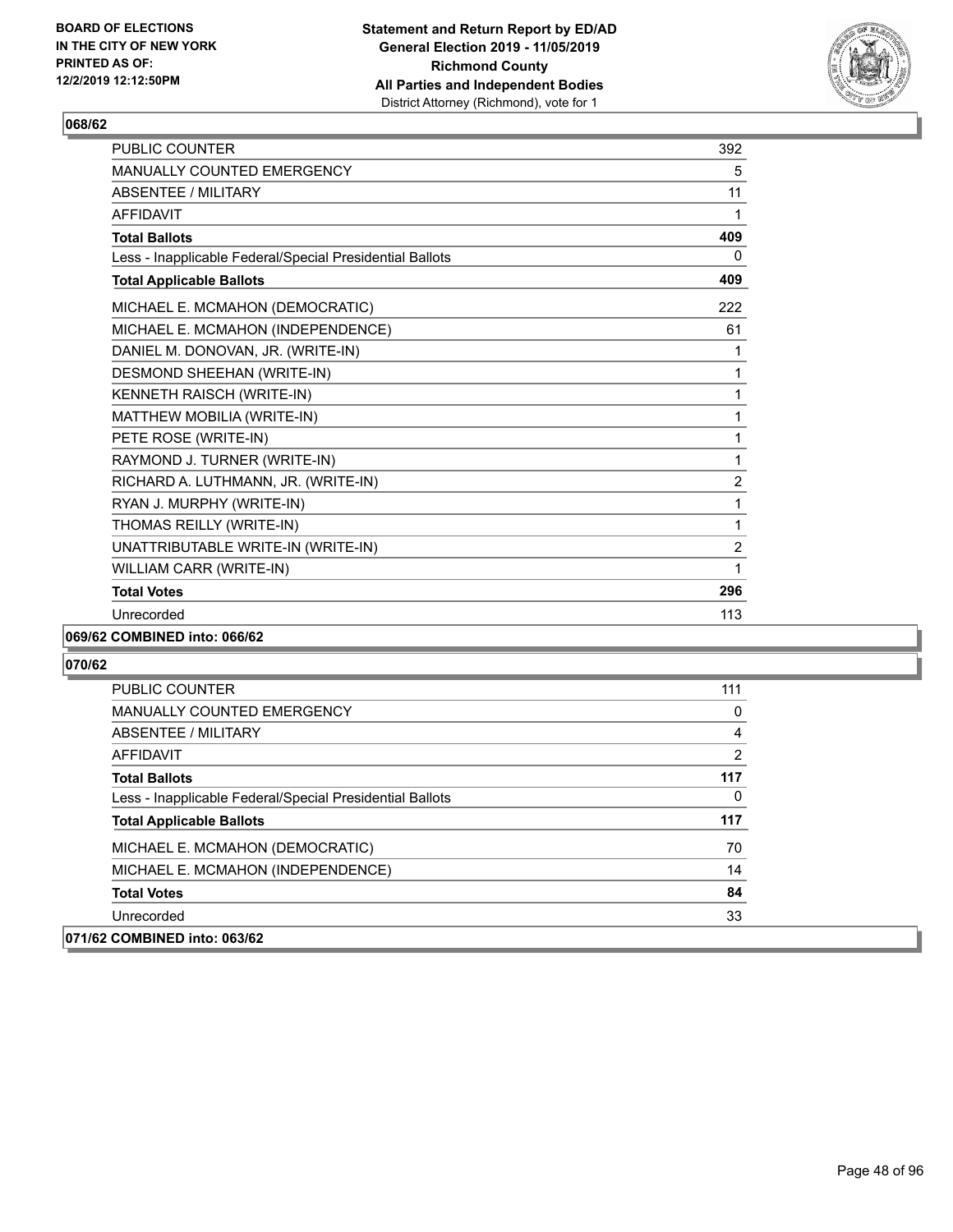

| PUBLIC COUNTER                                           | 159          |
|----------------------------------------------------------|--------------|
| <b>MANUALLY COUNTED EMERGENCY</b>                        | 0            |
| <b>ABSENTEE / MILITARY</b>                               | 1            |
| <b>AFFIDAVIT</b>                                         | 1            |
| <b>Total Ballots</b>                                     | 161          |
| Less - Inapplicable Federal/Special Presidential Ballots | 0            |
| <b>Total Applicable Ballots</b>                          | 161          |
| MICHAEL E. MCMAHON (DEMOCRATIC)                          | 90           |
| MICHAEL E. MCMAHON (INDEPENDENCE)                        | 24           |
| <b>GREGG BROWN (WRITE-IN)</b>                            | 1            |
| JANINE MATERNA (WRITE-IN)                                | 1            |
| MICHAEL G. GRIMM (WRITE-IN)                              | 1            |
| SAL GALOTARO (WRITE-IN)                                  | 1            |
| UNATTRIBUTABLE WRITE-IN (WRITE-IN)                       | $\mathbf{1}$ |
| <b>Total Votes</b>                                       | 119          |
| Unrecorded                                               | 42           |

# **073/62 COMBINED into: 068/62**

| <b>PUBLIC COUNTER</b>                                    | 285            |
|----------------------------------------------------------|----------------|
| <b>MANUALLY COUNTED EMERGENCY</b>                        | 0              |
| ABSENTEE / MILITARY                                      | 15             |
| AFFIDAVIT                                                | 0              |
| <b>Total Ballots</b>                                     | 300            |
| Less - Inapplicable Federal/Special Presidential Ballots | 0              |
| <b>Total Applicable Ballots</b>                          | 300            |
| MICHAEL E. MCMAHON (DEMOCRATIC)                          | 118            |
| MICHAEL E. MCMAHON (INDEPENDENCE)                        | 51             |
| CARMINE D. TROPEPE (WRITE-IN)                            | $\overline{2}$ |
| KATHLEEN M. HEARN (WRITE-IN)                             | 1              |
| MICHAEL G. GRIMM (WRITE-IN)                              | 3              |
| RUDOLPH W. GIULIANI (WRITE-IN)                           | 1              |
| UNATTRIBUTABLE WRITE-IN (WRITE-IN)                       | 2              |
| VITO FOSSELLA (WRITE-IN)                                 | 1              |
| WALTER MATUZA (WRITE-IN)                                 |                |
| <b>Total Votes</b>                                       | 180            |
| Unrecorded                                               | 120            |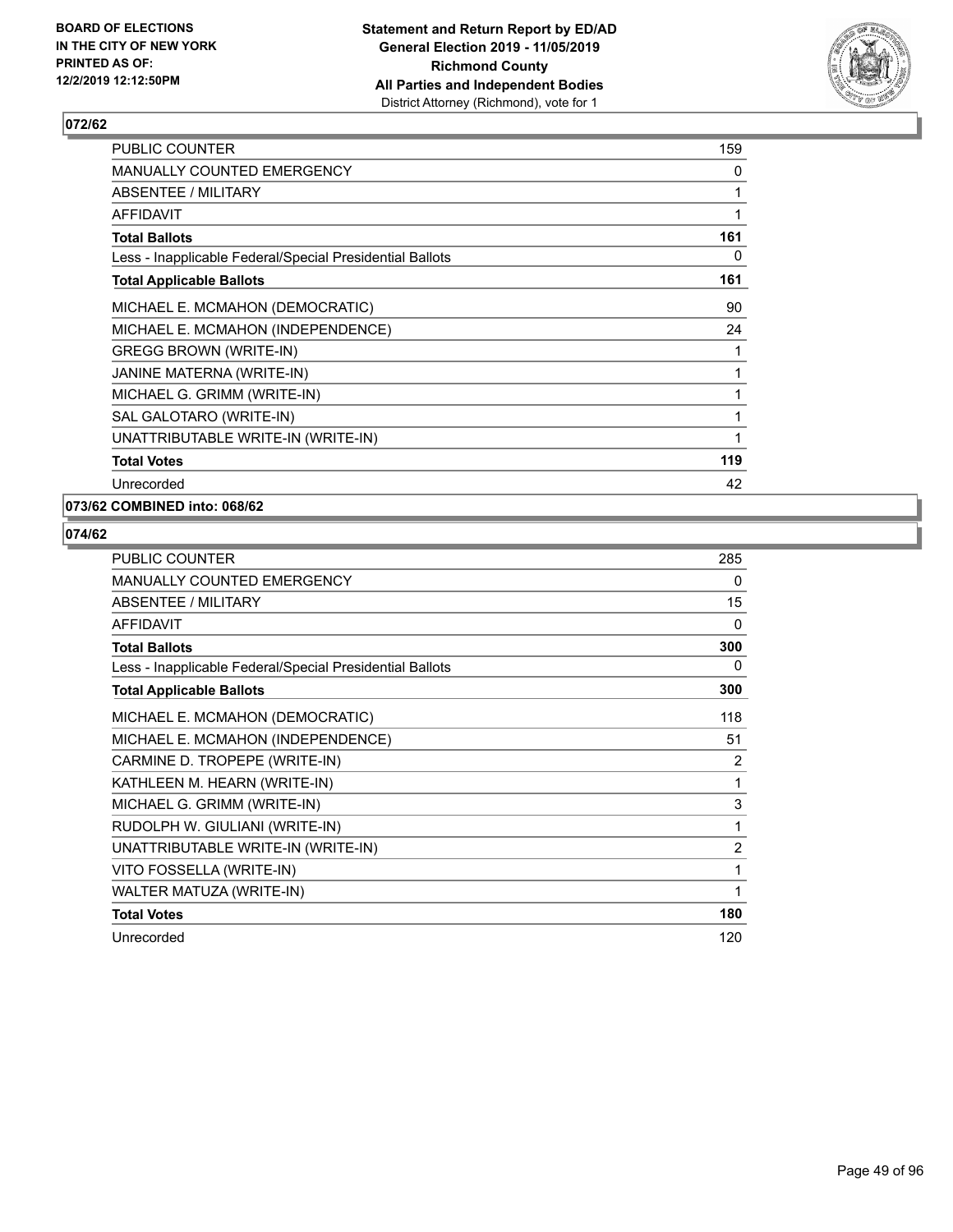

| PUBLIC COUNTER                                           | 177            |
|----------------------------------------------------------|----------------|
| <b>MANUALLY COUNTED EMERGENCY</b>                        | 0              |
| ABSENTEE / MILITARY                                      | 8              |
| <b>AFFIDAVIT</b>                                         |                |
| <b>Total Ballots</b>                                     | 186            |
| Less - Inapplicable Federal/Special Presidential Ballots | 0              |
| <b>Total Applicable Ballots</b>                          | 186            |
| MICHAEL E. MCMAHON (DEMOCRATIC)                          | 63             |
| MICHAEL E. MCMAHON (INDEPENDENCE)                        | 32             |
| <b>JOSEPH CARLONE (WRITE-IN)</b>                         | $\overline{2}$ |
| <b>Total Votes</b>                                       | 97             |
| Unrecorded                                               | 89             |

#### **076/62**

| <b>PUBLIC COUNTER</b>                                    | 200      |
|----------------------------------------------------------|----------|
| <b>MANUALLY COUNTED EMERGENCY</b>                        | 0        |
| ABSENTEE / MILITARY                                      |          |
| <b>AFFIDAVIT</b>                                         |          |
| <b>Total Ballots</b>                                     | 202      |
| Less - Inapplicable Federal/Special Presidential Ballots | $\Omega$ |
| <b>Total Applicable Ballots</b>                          | 202      |
| MICHAEL E. MCMAHON (DEMOCRATIC)                          | 79       |
| MICHAEL E. MCMAHON (INDEPENDENCE)                        | 40       |
| DOMINICK VILLANI, SR. (WRITE-IN)                         |          |
| <b>Total Votes</b>                                       | 120      |
| Unrecorded                                               | 82       |

| PUBLIC COUNTER                                           | 234               |
|----------------------------------------------------------|-------------------|
| <b>MANUALLY COUNTED EMERGENCY</b>                        | 0                 |
| ABSENTEE / MILITARY                                      | $12 \overline{ }$ |
| AFFIDAVIT                                                |                   |
| <b>Total Ballots</b>                                     | 247               |
| Less - Inapplicable Federal/Special Presidential Ballots | 0                 |
| <b>Total Applicable Ballots</b>                          | 247               |
| MICHAEL E. MCMAHON (DEMOCRATIC)                          | 84                |
| MICHAEL E. MCMAHON (INDEPENDENCE)                        | 46                |
| EMILY AIELLO (WRITE-IN)                                  |                   |
| SUSAN PORCELLO (WRITE-IN)                                | 1                 |
| UNATTRIBUTABLE WRITE-IN (WRITE-IN)                       | 2                 |
| <b>Total Votes</b>                                       | 134               |
| Unrecorded                                               | 113               |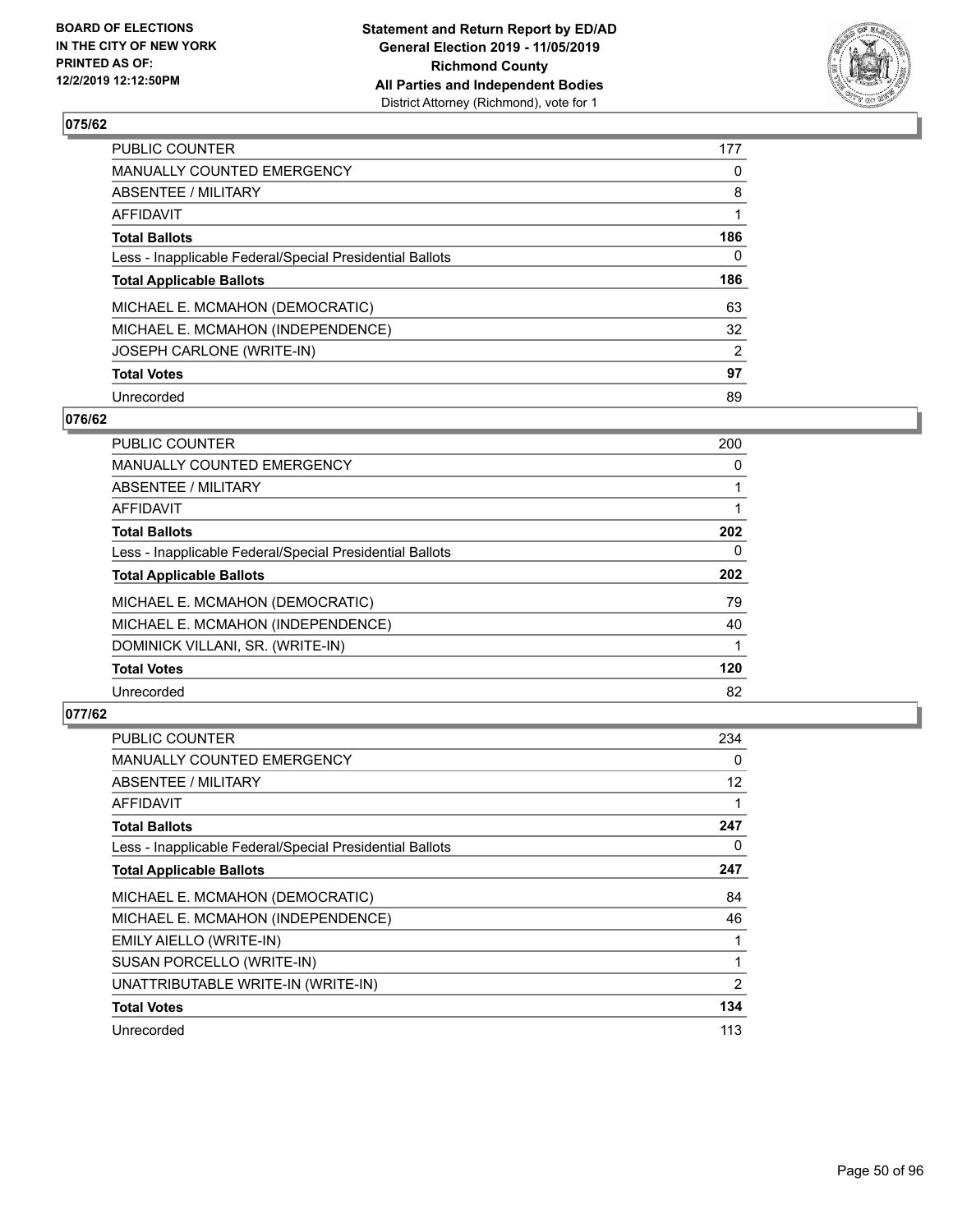

| PUBLIC COUNTER                                           | 219            |
|----------------------------------------------------------|----------------|
| <b>MANUALLY COUNTED EMERGENCY</b>                        | 0              |
| ABSENTEE / MILITARY                                      | $\overline{7}$ |
| <b>AFFIDAVIT</b>                                         | 4              |
| <b>Total Ballots</b>                                     | 230            |
| Less - Inapplicable Federal/Special Presidential Ballots | 0              |
| <b>Total Applicable Ballots</b>                          | 230            |
| MICHAEL E. MCMAHON (DEMOCRATIC)                          | 87             |
| MICHAEL E. MCMAHON (INDEPENDENCE)                        | 48             |
| ANDREW ECONOMOS (WRITE-IN)                               | 1              |
| DONALD J. TRUMP, JR. (WRITE-IN)                          | 1              |
| <b>JACKLYN MURPHY (WRITE-IN)</b>                         | 1              |
| JOAN F. ILLUZZI (WRITE-IN)                               | 1              |
| KAILA SWEENEY (WRITE-IN)                                 | 1              |
| KIERAN MCSHARRY (WRITE-IN)                               | 1              |
| UNATTRIBUTABLE WRITE-IN (WRITE-IN)                       | 1              |
| <b>Total Votes</b>                                       | 142            |
| Unrecorded                                               | 88             |

| <b>PUBLIC COUNTER</b>                                    | 308            |
|----------------------------------------------------------|----------------|
| MANUALLY COUNTED EMERGENCY                               | 0              |
| ABSENTEE / MILITARY                                      | 11             |
| <b>AFFIDAVIT</b>                                         | 1              |
| <b>Total Ballots</b>                                     | 320            |
| Less - Inapplicable Federal/Special Presidential Ballots | 0              |
| <b>Total Applicable Ballots</b>                          | 320            |
| MICHAEL E. MCMAHON (DEMOCRATIC)                          | 129            |
| MICHAEL E. MCMAHON (INDEPENDENCE)                        | 68             |
| PETER OKESON (WRITE-IN)                                  |                |
| SALVATORE MONFORTE (WRITE-IN)                            |                |
| SEAN O' SULLIVAN (WRITE-IN)                              |                |
| UNATTRIBUTABLE WRITE-IN (WRITE-IN)                       | $\overline{2}$ |
| <b>Total Votes</b>                                       | 202            |
| Unrecorded                                               | 118            |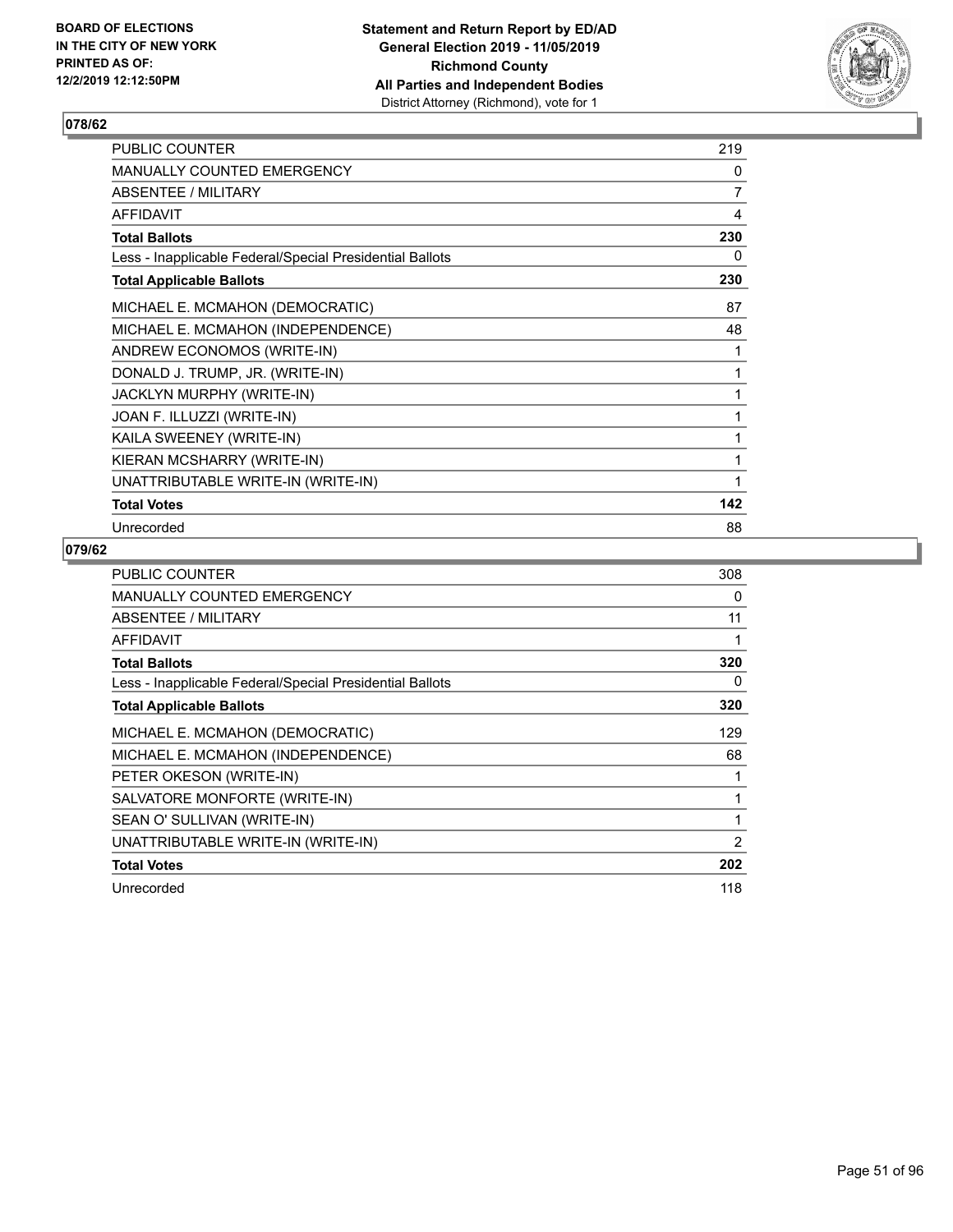

| PUBLIC COUNTER                                           | 155 |
|----------------------------------------------------------|-----|
| MANUALLY COUNTED EMERGENCY                               | 0   |
| ABSENTEE / MILITARY                                      | 4   |
| AFFIDAVIT                                                | 2   |
| <b>Total Ballots</b>                                     | 161 |
| Less - Inapplicable Federal/Special Presidential Ballots | 0   |
| <b>Total Applicable Ballots</b>                          | 161 |
| MICHAEL E. MCMAHON (DEMOCRATIC)                          | 66  |
| MICHAEL E. MCMAHON (INDEPENDENCE)                        | 31  |
| DARYA KEATING (WRITE-IN)                                 |     |
| DONALD J. TRUMP (WRITE-IN)                               |     |
| DONALD J. TRUMP, JR. (WRITE-IN)                          | 1   |
| KEVIN SCHNUT (WRITE-IN)                                  | 1   |
| MORTY SANCHEZ (WRITE-IN)                                 | 1   |
| <b>Total Votes</b>                                       | 102 |
| Unrecorded                                               | 59  |

| <b>PUBLIC COUNTER</b>                                    | 167 |
|----------------------------------------------------------|-----|
| <b>MANUALLY COUNTED EMERGENCY</b>                        | 0   |
| ABSENTEE / MILITARY                                      | 11  |
| <b>AFFIDAVIT</b>                                         | 0   |
| <b>Total Ballots</b>                                     | 178 |
| Less - Inapplicable Federal/Special Presidential Ballots | 0   |
| <b>Total Applicable Ballots</b>                          | 178 |
| MICHAEL E. MCMAHON (DEMOCRATIC)                          | 65  |
| MICHAEL E. MCMAHON (INDEPENDENCE)                        | 55  |
| DANIEL M. DONOVAN, JR. (WRITE-IN)                        |     |
| UNATTRIBUTABLE WRITE-IN (WRITE-IN)                       | 1   |
| <b>Total Votes</b>                                       | 122 |
| Unrecorded                                               | 56  |
| 082/62 COMBINED into: 079/62                             |     |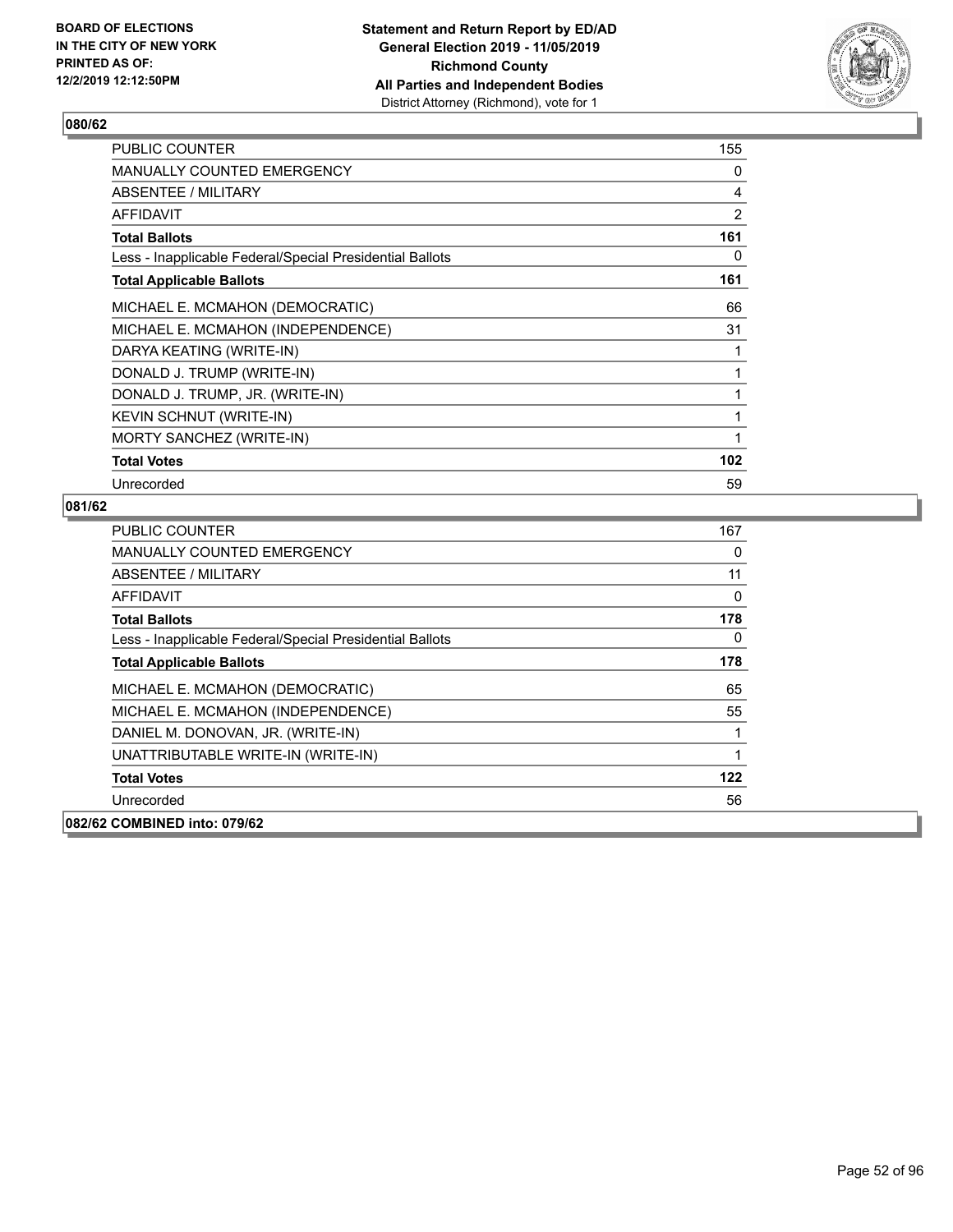

| <b>PUBLIC COUNTER</b>                                    | 172 |
|----------------------------------------------------------|-----|
| <b>MANUALLY COUNTED EMERGENCY</b>                        | 0   |
| ABSENTEE / MILITARY                                      | 1   |
| AFFIDAVIT                                                | 0   |
| Total Ballots                                            | 173 |
| Less - Inapplicable Federal/Special Presidential Ballots | 0   |
| <b>Total Applicable Ballots</b>                          | 173 |
| MICHAEL E. MCMAHON (DEMOCRATIC)                          | 59  |
| MICHAEL E. MCMAHON (INDEPENDENCE)                        | 41  |
| CLARE FARNEN (WRITE-IN)                                  | 1   |
| DONALD J. TRUMP (WRITE-IN)                               | 1   |
| JAMES S. ODDO (WRITE-IN)                                 | 1   |
| MIKE FRANCESCA (WRITE-IN)                                | 1   |
| UNATTRIBUTABLE WRITE-IN (WRITE-IN)                       | 2   |
| <b>Total Votes</b>                                       | 106 |
| Unrecorded                                               | 67  |

### **084/62**

| <b>PUBLIC COUNTER</b>                                    | 227            |
|----------------------------------------------------------|----------------|
| <b>MANUALLY COUNTED EMERGENCY</b>                        | 0              |
| ABSENTEE / MILITARY                                      | 3              |
| AFFIDAVIT                                                | $\Omega$       |
| <b>Total Ballots</b>                                     | 230            |
| Less - Inapplicable Federal/Special Presidential Ballots | 0              |
| <b>Total Applicable Ballots</b>                          | 230            |
| MICHAEL E. MCMAHON (DEMOCRATIC)                          | 84             |
| MICHAEL E. MCMAHON (INDEPENDENCE)                        | 46             |
| DANIEL M. DONOVAN, JR. (WRITE-IN)                        | 4              |
| DONALD J. TRUMP (WRITE-IN)                               | 2              |
| STEVEN RUFF (WRITE-IN)                                   | 1              |
| UNATTRIBUTABLE WRITE-IN (WRITE-IN)                       | $\overline{2}$ |
| <b>Total Votes</b>                                       | 139            |
| Unrecorded                                               | 91             |
| 085/62 COMBINED into: 067/62                             |                |
| 086/62 COMBINED into: 047/62                             |                |

**087/62 COMBINED into: 054/62**

**088/62 COMBINED into: 054/62**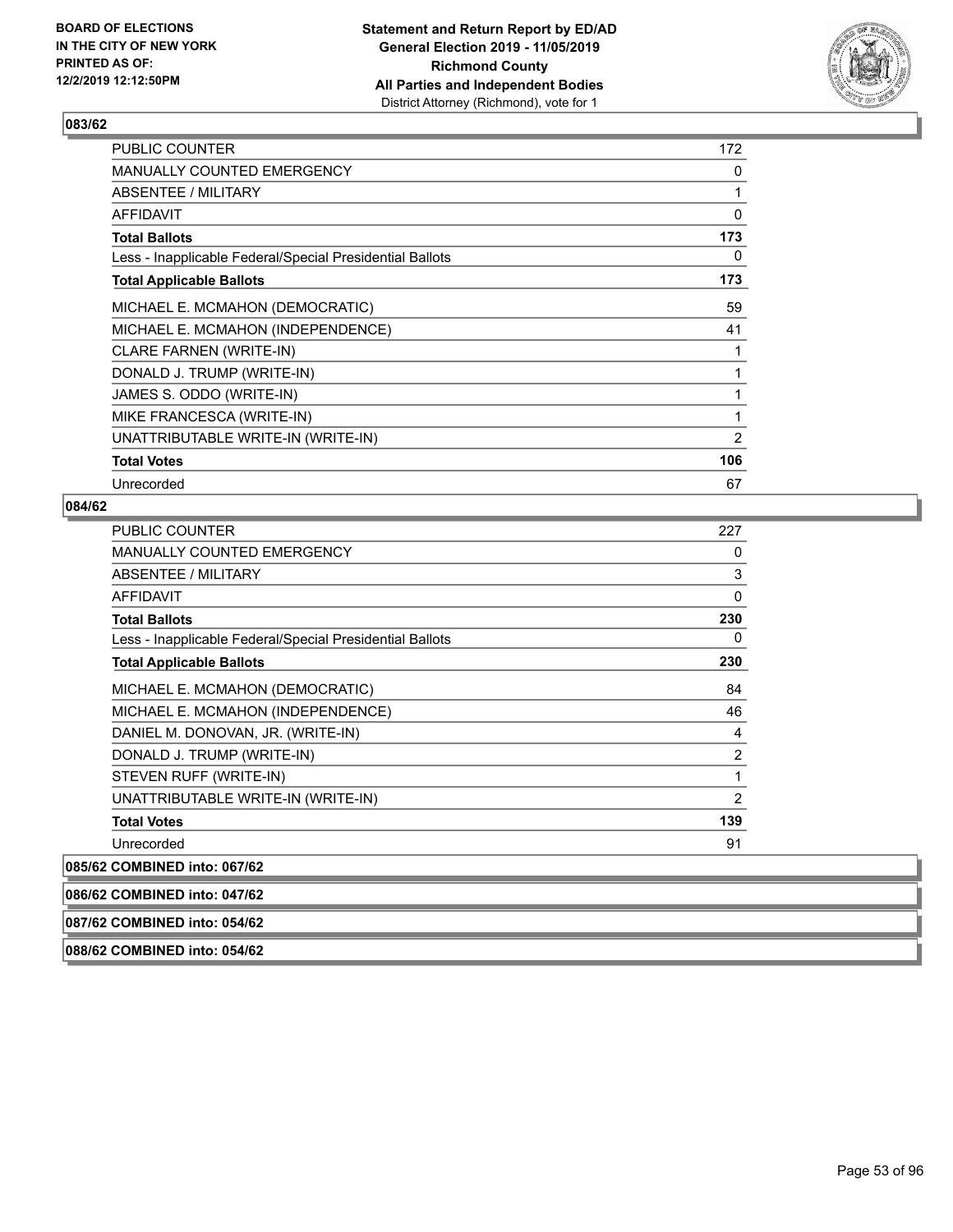

| <b>PUBLIC COUNTER</b>                                    | 355            |
|----------------------------------------------------------|----------------|
| <b>MANUALLY COUNTED EMERGENCY</b>                        | 0              |
| ABSENTEE / MILITARY                                      | 9              |
| <b>AFFIDAVIT</b>                                         | 0              |
| <b>Total Ballots</b>                                     | 364            |
| Less - Inapplicable Federal/Special Presidential Ballots | 0              |
| <b>Total Applicable Ballots</b>                          | 364            |
| MICHAEL E. MCMAHON (DEMOCRATIC)                          | 194            |
| MICHAEL E. MCMAHON (INDEPENDENCE)                        | 51             |
| RONALD CASTORINA, JR. (WRITE-IN)                         |                |
| SALVATORE D. SCIASCIA (WRITE-IN)                         | $\overline{2}$ |
| TERESA D. MARTINO (WRITE-IN)                             | 1              |
| UNATTRIBUTABLE WRITE-IN (WRITE-IN)                       | 1              |
| <b>Total Votes</b>                                       | 250            |
| Unrecorded                                               | 114            |

### **002/63**

| <b>PUBLIC COUNTER</b>                                    | 176 |
|----------------------------------------------------------|-----|
| <b>MANUALLY COUNTED EMERGENCY</b>                        | 0   |
| ABSENTEE / MILITARY                                      | 8   |
| AFFIDAVIT                                                | 1   |
| <b>Total Ballots</b>                                     | 185 |
| Less - Inapplicable Federal/Special Presidential Ballots | 0   |
| <b>Total Applicable Ballots</b>                          | 185 |
| MICHAEL E. MCMAHON (DEMOCRATIC)                          | 110 |
| MICHAEL E. MCMAHON (INDEPENDENCE)                        | 27  |
| UNATTRIBUTABLE WRITE-IN (WRITE-IN)                       |     |
| <b>Total Votes</b>                                       | 138 |
| Unrecorded                                               | 47  |
|                                                          |     |

# **003/63 COMBINED into: 001/63**

| <b>PUBLIC COUNTER</b>                                    | 161 |
|----------------------------------------------------------|-----|
| <b>MANUALLY COUNTED EMERGENCY</b>                        | 0   |
| ABSENTEE / MILITARY                                      | 9   |
| AFFIDAVIT                                                | 0   |
| <b>Total Ballots</b>                                     | 170 |
| Less - Inapplicable Federal/Special Presidential Ballots | 0   |
| <b>Total Applicable Ballots</b>                          | 170 |
| MICHAEL E. MCMAHON (DEMOCRATIC)                          | 64  |
| MICHAEL E. MCMAHON (INDEPENDENCE)                        | 35  |
| DONALD J. TRUMP (WRITE-IN)                               |     |
| RICHARD CISAK (WRITE-IN)                                 | 1   |
| <b>Total Votes</b>                                       | 101 |
| Unrecorded                                               | 69  |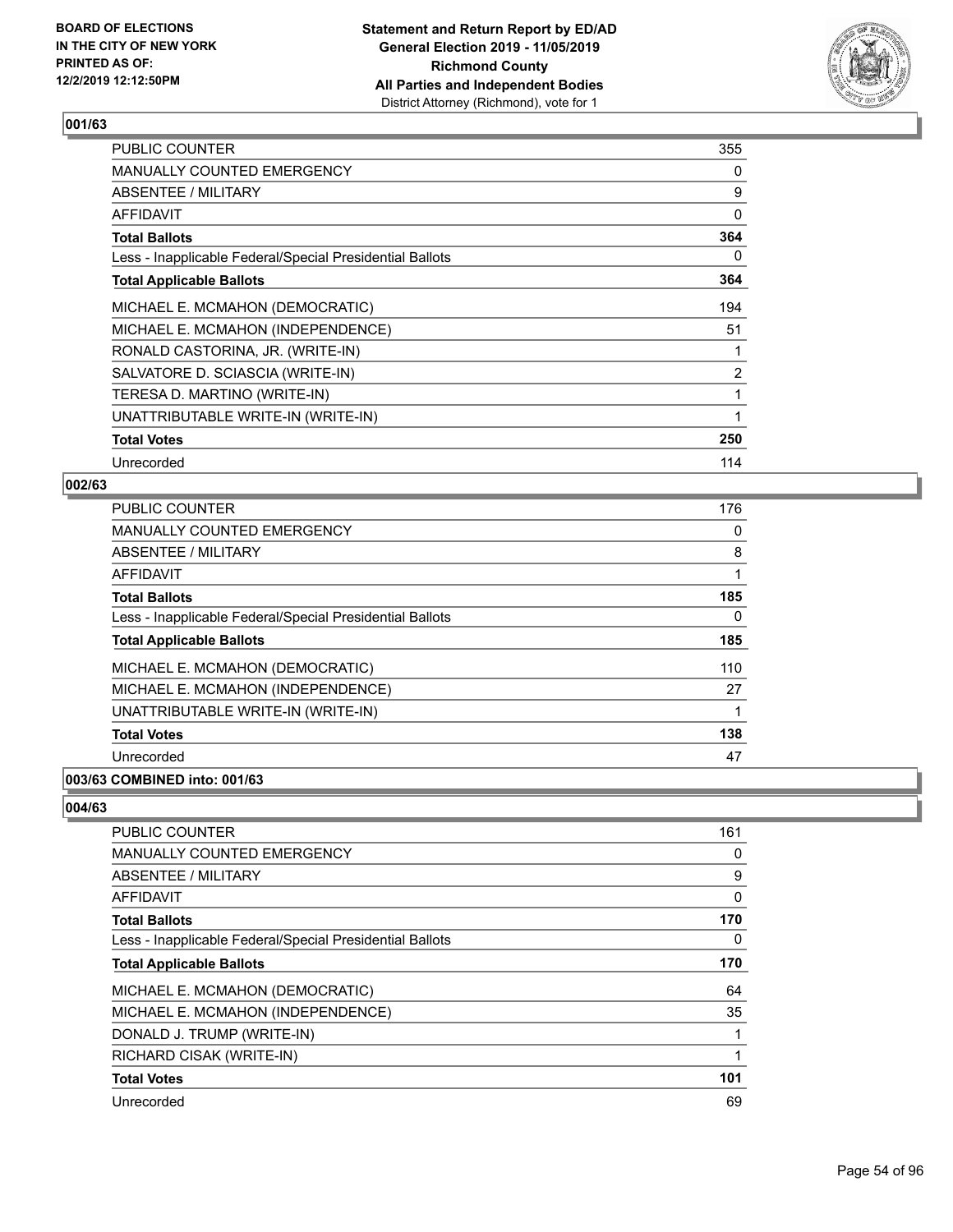

| <b>PUBLIC COUNTER</b>                                    | 317 |
|----------------------------------------------------------|-----|
| <b>MANUALLY COUNTED EMERGENCY</b>                        | 0   |
| <b>ABSENTEE / MILITARY</b>                               | 14  |
| <b>AFFIDAVIT</b>                                         | 0   |
| <b>Total Ballots</b>                                     | 331 |
| Less - Inapplicable Federal/Special Presidential Ballots | 0   |
| <b>Total Applicable Ballots</b>                          | 331 |
| MICHAEL E. MCMAHON (DEMOCRATIC)                          | 166 |
| MICHAEL E. MCMAHON (INDEPENDENCE)                        | 55  |
| ANDREW NAPOLITANO (WRITE-IN)                             | 1   |
| CARMINE R. BIANCO (WRITE-IN)                             | 1   |
| CESAR VARGAS (WRITE-IN)                                  | 1   |
| DONALD J. TRUMP (WRITE-IN)                               | 1   |
| ERIC F. TRUMP (WRITE-IN)                                 | 1   |
| JOAN F. ILLUZZI (WRITE-IN)                               | 1   |
| UNATTRIBUTABLE WRITE-IN (WRITE-IN)                       | 2   |
| <b>Total Votes</b>                                       | 229 |
| Unrecorded                                               | 102 |

## **006/63 COMBINED into: 005/63**

| <b>PUBLIC COUNTER</b>                                    | 295            |
|----------------------------------------------------------|----------------|
| <b>MANUALLY COUNTED EMERGENCY</b>                        | 0              |
| ABSENTEE / MILITARY                                      | 6              |
| <b>AFFIDAVIT</b>                                         | $\overline{2}$ |
| <b>Total Ballots</b>                                     | 303            |
| Less - Inapplicable Federal/Special Presidential Ballots | 0              |
| <b>Total Applicable Ballots</b>                          | 303            |
| MICHAEL E. MCMAHON (DEMOCRATIC)                          | 173            |
| MICHAEL E. MCMAHON (INDEPENDENCE)                        | 41             |
| ANGEL MELENDEZ (WRITE-IN)                                | 1              |
| ARIELLA SHER (WRITE-IN)                                  | 1              |
| CESAR VARGAS (WRITE-IN)                                  | 1              |
| DONALD J. TRUMP, JR. (WRITE-IN)                          | 1              |
| LIAM HANKY (WRITE-IN)                                    | 1              |
| RALPH J. PORZIO (WRITE-IN)                               | 1              |
| TOM FOX (WRITE-IN)                                       | 1              |
| <b>Total Votes</b>                                       | 221            |
| Unrecorded                                               | 82             |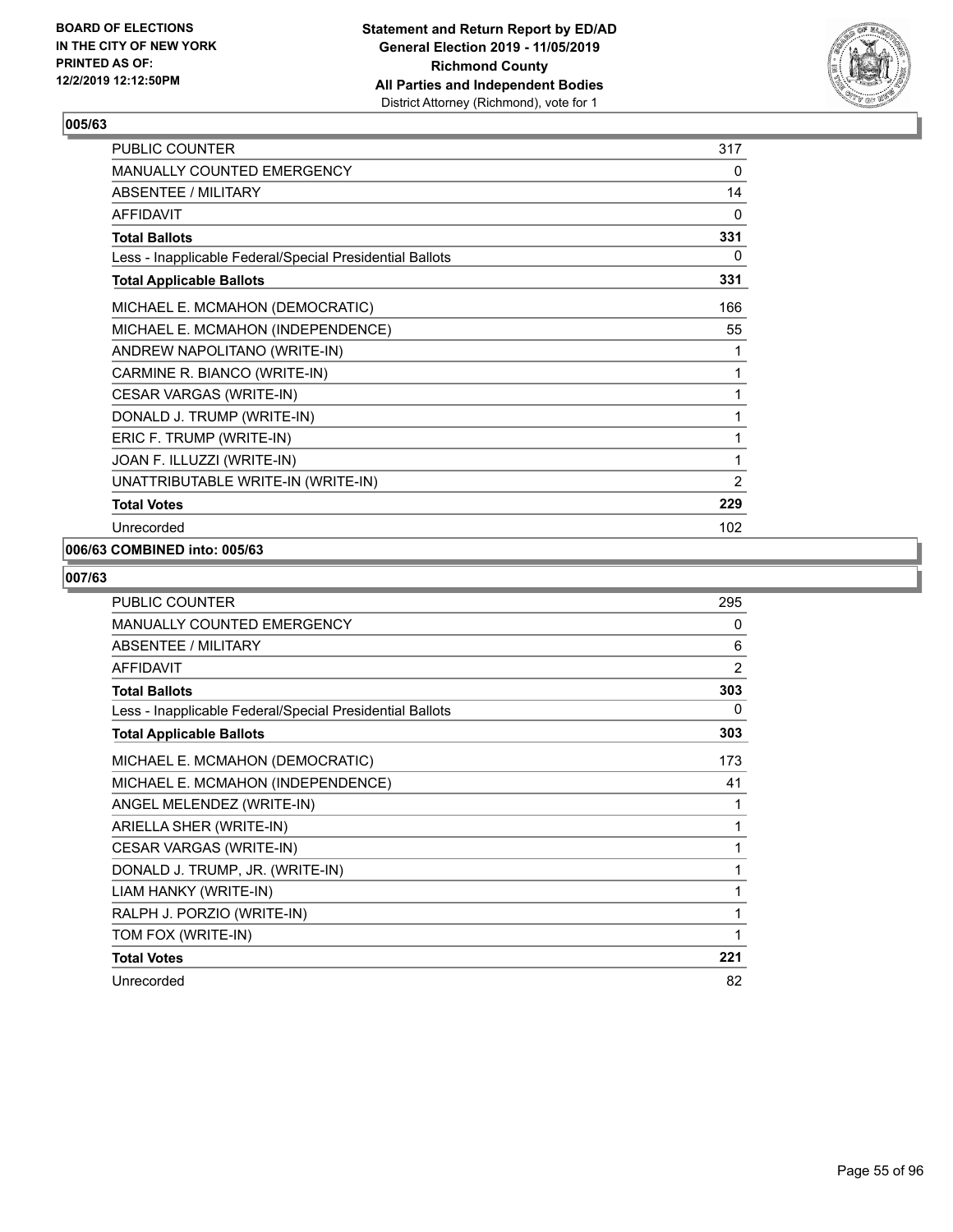

| <b>PUBLIC COUNTER</b>                                    | 152            |
|----------------------------------------------------------|----------------|
| MANUALLY COUNTED EMERGENCY                               | 0              |
| ABSENTEE / MILITARY                                      | 8              |
| AFFIDAVIT                                                | 0              |
| <b>Total Ballots</b>                                     | 160            |
| Less - Inapplicable Federal/Special Presidential Ballots | 0              |
| <b>Total Applicable Ballots</b>                          | 160            |
| MICHAEL E. MCMAHON (DEMOCRATIC)                          | 83             |
| MICHAEL E. MCMAHON (INDEPENDENCE)                        | 17             |
| KAMALA HARRIS (WRITE-IN)                                 |                |
| UNATTRIBUTABLE WRITE-IN (WRITE-IN)                       | 1              |
| WILLIAM KNOOP (WRITE-IN)                                 | $\overline{2}$ |
| <b>Total Votes</b>                                       | 104            |
| Unrecorded                                               | 56             |

### **009/63**

| PUBLIC COUNTER                                           | 14             |
|----------------------------------------------------------|----------------|
| <b>MANUALLY COUNTED EMERGENCY</b>                        | $\Omega$       |
| ABSENTEE / MILITARY                                      | $\overline{2}$ |
| AFFIDAVIT                                                | $\Omega$       |
| <b>Total Ballots</b>                                     | 16             |
| Less - Inapplicable Federal/Special Presidential Ballots | $\Omega$       |
| <b>Total Applicable Ballots</b>                          | 16             |
| MICHAEL E. MCMAHON (DEMOCRATIC)                          | 11             |
| MICHAEL E. MCMAHON (INDEPENDENCE)                        | 2              |
| <b>Total Votes</b>                                       | 13             |
| Unrecorded                                               | 3              |

| PUBLIC COUNTER                                           | 187 |
|----------------------------------------------------------|-----|
| <b>MANUALLY COUNTED EMERGENCY</b>                        | 0   |
| ABSENTEE / MILITARY                                      | 21  |
| AFFIDAVIT                                                | 0   |
| <b>Total Ballots</b>                                     | 208 |
| Less - Inapplicable Federal/Special Presidential Ballots | 0   |
| <b>Total Applicable Ballots</b>                          | 208 |
| MICHAEL E. MCMAHON (DEMOCRATIC)                          | 139 |
| MICHAEL E. MCMAHON (INDEPENDENCE)                        | 30  |
| HAIL JASMIN (WRITE-IN)                                   |     |
| JAY COHEN (WRITE-IN)                                     | 1   |
| RICHARD A. LUTHMANN, JR. (WRITE-IN)                      |     |
| UNATTRIBUTABLE WRITE-IN (WRITE-IN)                       | 1   |
| <b>Total Votes</b>                                       | 173 |
| Unrecorded                                               | 35  |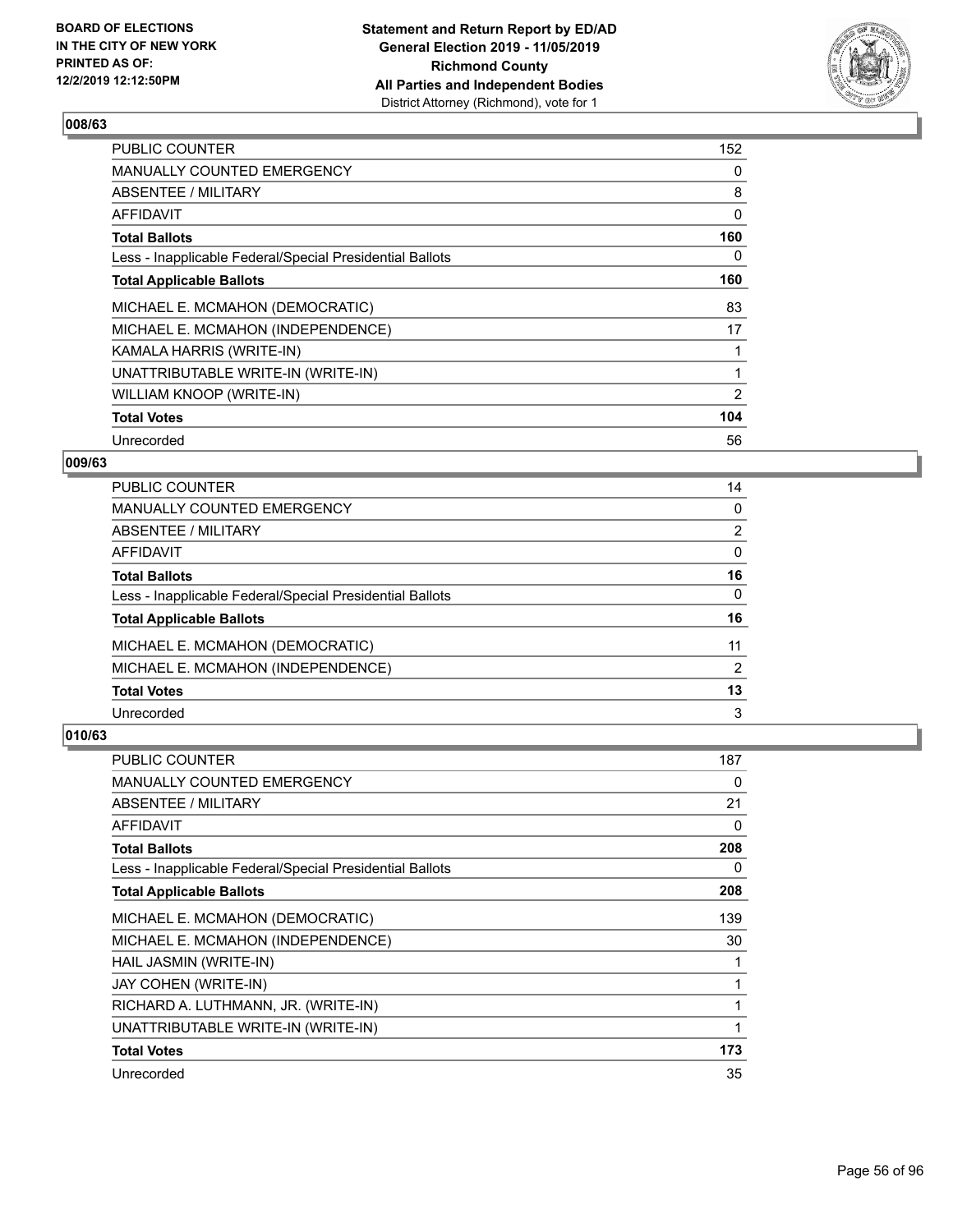

| MANUALLY COUNTED EMERGENCY<br>0<br>23<br>2<br><b>Total Ballots</b><br>0<br><b>Total Applicable Ballots</b><br>177<br>MICHAEL E. MCMAHON (INDEPENDENCE)<br>44<br>1<br>1<br>1<br>UNATTRIBUTABLE WRITE-IN (WRITE-IN)<br>1<br>225<br><b>Total Votes</b><br>91<br>Unrecorded | <b>PUBLIC COUNTER</b>                                    | 291 |
|-------------------------------------------------------------------------------------------------------------------------------------------------------------------------------------------------------------------------------------------------------------------------|----------------------------------------------------------|-----|
|                                                                                                                                                                                                                                                                         |                                                          |     |
|                                                                                                                                                                                                                                                                         | ABSENTEE / MILITARY                                      |     |
|                                                                                                                                                                                                                                                                         | AFFIDAVIT                                                |     |
|                                                                                                                                                                                                                                                                         |                                                          | 316 |
|                                                                                                                                                                                                                                                                         | Less - Inapplicable Federal/Special Presidential Ballots |     |
|                                                                                                                                                                                                                                                                         |                                                          | 316 |
|                                                                                                                                                                                                                                                                         | MICHAEL E. MCMAHON (DEMOCRATIC)                          |     |
|                                                                                                                                                                                                                                                                         |                                                          |     |
|                                                                                                                                                                                                                                                                         | DONALD J. TRUMP (WRITE-IN)                               |     |
|                                                                                                                                                                                                                                                                         | <b>GLEB STEPANOU (WRITE-IN)</b>                          |     |
|                                                                                                                                                                                                                                                                         | STEVEN MILEVSKI (WRITE-IN)                               |     |
|                                                                                                                                                                                                                                                                         |                                                          |     |
|                                                                                                                                                                                                                                                                         |                                                          |     |
|                                                                                                                                                                                                                                                                         |                                                          |     |

**012/63 COMBINED into: 011/63**

### **013/63**

| <b>PUBLIC COUNTER</b>                                    | 209 |
|----------------------------------------------------------|-----|
| MANUALLY COUNTED EMERGENCY                               | 0   |
| ABSENTEE / MILITARY                                      | 6   |
| <b>AFFIDAVIT</b>                                         | 0   |
| <b>Total Ballots</b>                                     | 215 |
| Less - Inapplicable Federal/Special Presidential Ballots | 0   |
| <b>Total Applicable Ballots</b>                          | 215 |
| MICHAEL E. MCMAHON (DEMOCRATIC)                          | 118 |
| MICHAEL E. MCMAHON (INDEPENDENCE)                        | 34  |
| MICHAEL G. GRIMM (WRITE-IN)                              | 1   |
| <b>Total Votes</b>                                       | 153 |
| Unrecorded                                               | 62  |

| PUBLIC COUNTER                                           | 151      |
|----------------------------------------------------------|----------|
| MANUALLY COUNTED EMERGENCY                               | 0        |
| ABSENTEE / MILITARY                                      | 9        |
| AFFIDAVIT                                                | $\Omega$ |
| <b>Total Ballots</b>                                     | 160      |
| Less - Inapplicable Federal/Special Presidential Ballots | 0        |
| <b>Total Applicable Ballots</b>                          | 160      |
| MICHAEL E. MCMAHON (DEMOCRATIC)                          | 86       |
| MICHAEL E. MCMAHON (INDEPENDENCE)                        | 26       |
| <b>Total Votes</b>                                       | 112      |
| Unrecorded                                               | 48       |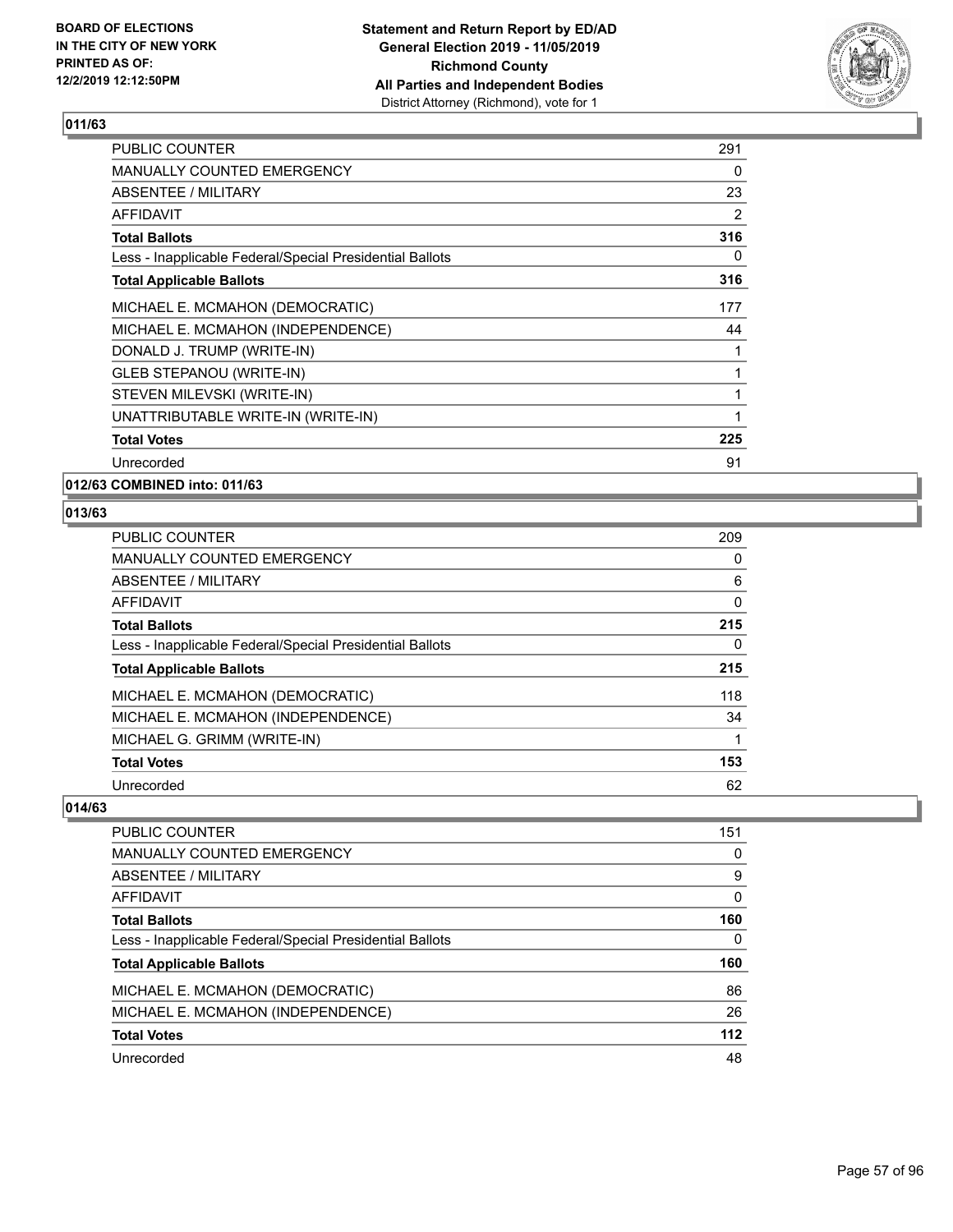

| <b>PUBLIC COUNTER</b>                                    | 188            |
|----------------------------------------------------------|----------------|
| <b>MANUALLY COUNTED EMERGENCY</b>                        | 0              |
| ABSENTEE / MILITARY                                      | 3              |
| <b>AFFIDAVIT</b>                                         | $\overline{2}$ |
| <b>Total Ballots</b>                                     | 193            |
| Less - Inapplicable Federal/Special Presidential Ballots | 0              |
| <b>Total Applicable Ballots</b>                          | 193            |
| MICHAEL E. MCMAHON (DEMOCRATIC)                          | 100            |
| MICHAEL E. MCMAHON (INDEPENDENCE)                        | 33             |
| UNATTRIBUTABLE WRITE-IN (WRITE-IN)                       | $\overline{2}$ |
| <b>Total Votes</b>                                       | 135            |
| Unrecorded                                               | 58             |

#### **016/63**

| <b>PUBLIC COUNTER</b>                                    | 255      |
|----------------------------------------------------------|----------|
| <b>MANUALLY COUNTED EMERGENCY</b>                        | $\Omega$ |
| ABSENTEE / MILITARY                                      | 10       |
| AFFIDAVIT                                                | 0        |
| <b>Total Ballots</b>                                     | 265      |
| Less - Inapplicable Federal/Special Presidential Ballots | 0        |
| <b>Total Applicable Ballots</b>                          | 265      |
| MICHAEL E. MCMAHON (DEMOCRATIC)                          | 149      |
| MICHAEL E. MCMAHON (INDEPENDENCE)                        | 40       |
| <b>Total Votes</b>                                       | 189      |
| Unrecorded                                               | 76       |
|                                                          |          |

# **017/63 COMBINED into: 010/63**

| <b>PUBLIC COUNTER</b>                                    | 364 |
|----------------------------------------------------------|-----|
| <b>MANUALLY COUNTED EMERGENCY</b>                        | 0   |
| ABSENTEE / MILITARY                                      | 8   |
| <b>AFFIDAVIT</b>                                         | 1   |
| <b>Total Ballots</b>                                     | 373 |
| Less - Inapplicable Federal/Special Presidential Ballots | 0   |
| <b>Total Applicable Ballots</b>                          | 373 |
| MICHAEL E. MCMAHON (DEMOCRATIC)                          | 190 |
| MICHAEL E. MCMAHON (INDEPENDENCE)                        | 63  |
| DONALD J. TRUMP, JR. (WRITE-IN)                          |     |
| GREG M. RODRIGUEZ (WRITE-IN)                             | 2   |
| SAMUEL PEPPER (WRITE-IN)                                 | 1   |
| <b>Total Votes</b>                                       | 257 |
| Unrecorded                                               | 116 |
| 019/63 COMBINED into: 018/63                             |     |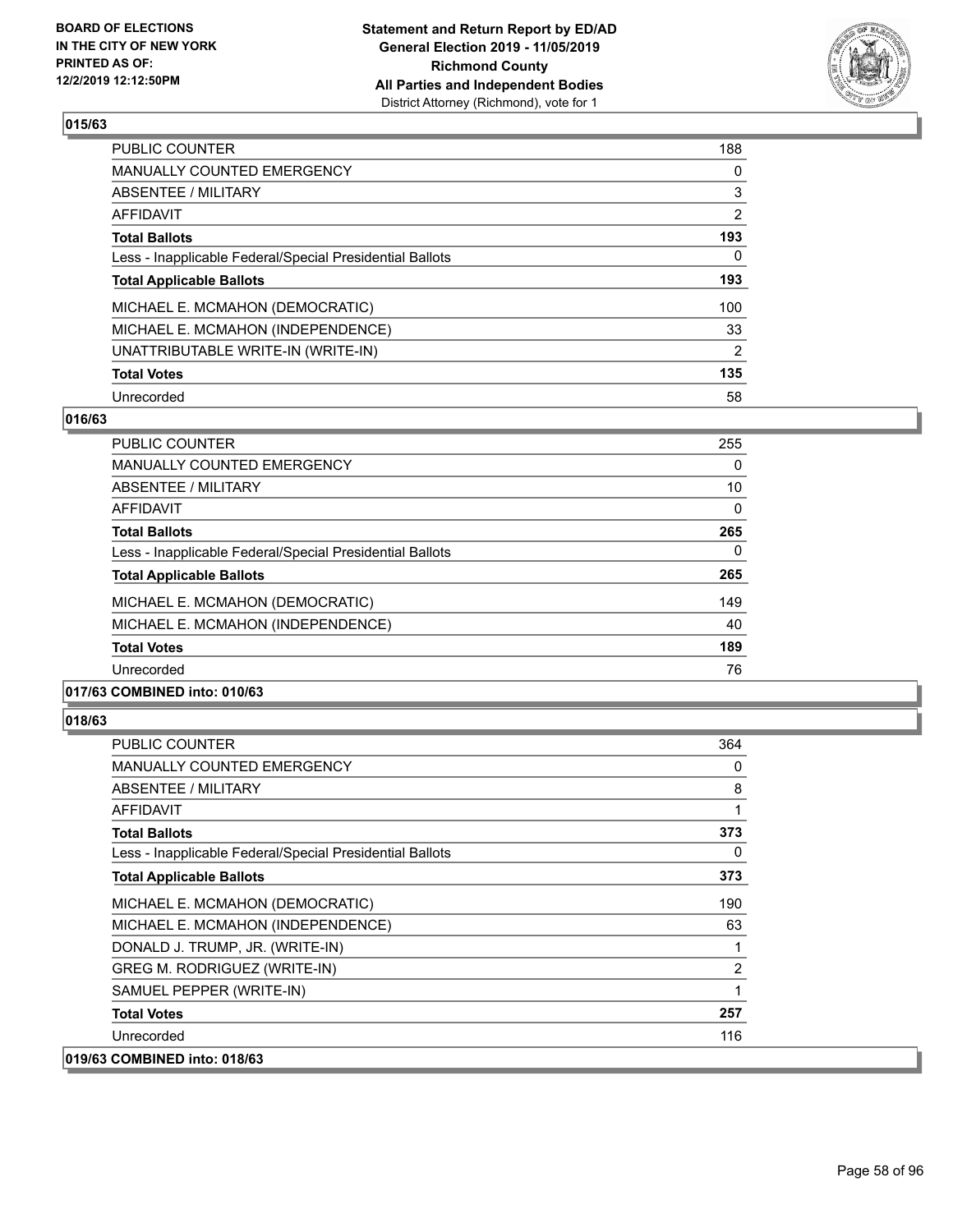

| <b>PUBLIC COUNTER</b>                                    | 146      |
|----------------------------------------------------------|----------|
| <b>MANUALLY COUNTED EMERGENCY</b>                        | 0        |
| ABSENTEE / MILITARY                                      | 37       |
| <b>AFFIDAVIT</b>                                         | 0        |
| <b>Total Ballots</b>                                     | 183      |
| Less - Inapplicable Federal/Special Presidential Ballots | $\Omega$ |
| <b>Total Applicable Ballots</b>                          | 183      |
| MICHAEL E. MCMAHON (DEMOCRATIC)                          | 111      |
| MICHAEL E. MCMAHON (INDEPENDENCE)                        | 23       |
| UNCOUNTED WRITE-IN PER STATUTE (WRITE-IN)                | 1        |
| <b>Total Votes</b>                                       | 135      |
| Unrecorded                                               | 48       |

#### **021/63**

| <b>PUBLIC COUNTER</b>                                    | 131 |
|----------------------------------------------------------|-----|
| <b>MANUALLY COUNTED EMERGENCY</b>                        | 0   |
| ABSENTEE / MILITARY                                      |     |
| AFFIDAVIT                                                | 0   |
| <b>Total Ballots</b>                                     | 138 |
| Less - Inapplicable Federal/Special Presidential Ballots | 0   |
| <b>Total Applicable Ballots</b>                          | 138 |
| MICHAEL E. MCMAHON (DEMOCRATIC)                          | 65  |
| MICHAEL E. MCMAHON (INDEPENDENCE)                        | 24  |
| <b>Total Votes</b>                                       | 89  |
| Unrecorded                                               | 49  |
|                                                          |     |

| <b>PUBLIC COUNTER</b>                                    | 176 |
|----------------------------------------------------------|-----|
| <b>MANUALLY COUNTED EMERGENCY</b>                        | 0   |
| ABSENTEE / MILITARY                                      | 8   |
| <b>AFFIDAVIT</b>                                         | 0   |
| <b>Total Ballots</b>                                     | 184 |
| Less - Inapplicable Federal/Special Presidential Ballots | 0   |
| <b>Total Applicable Ballots</b>                          | 184 |
| MICHAEL E. MCMAHON (DEMOCRATIC)                          | 92  |
| MICHAEL E. MCMAHON (INDEPENDENCE)                        | 31  |
| ADAM D. PENN (WRITE-IN)                                  |     |
| DANIEL M. DONOVAN, JR. (WRITE-IN)                        |     |
| <b>Total Votes</b>                                       | 125 |
| Unrecorded                                               | 59  |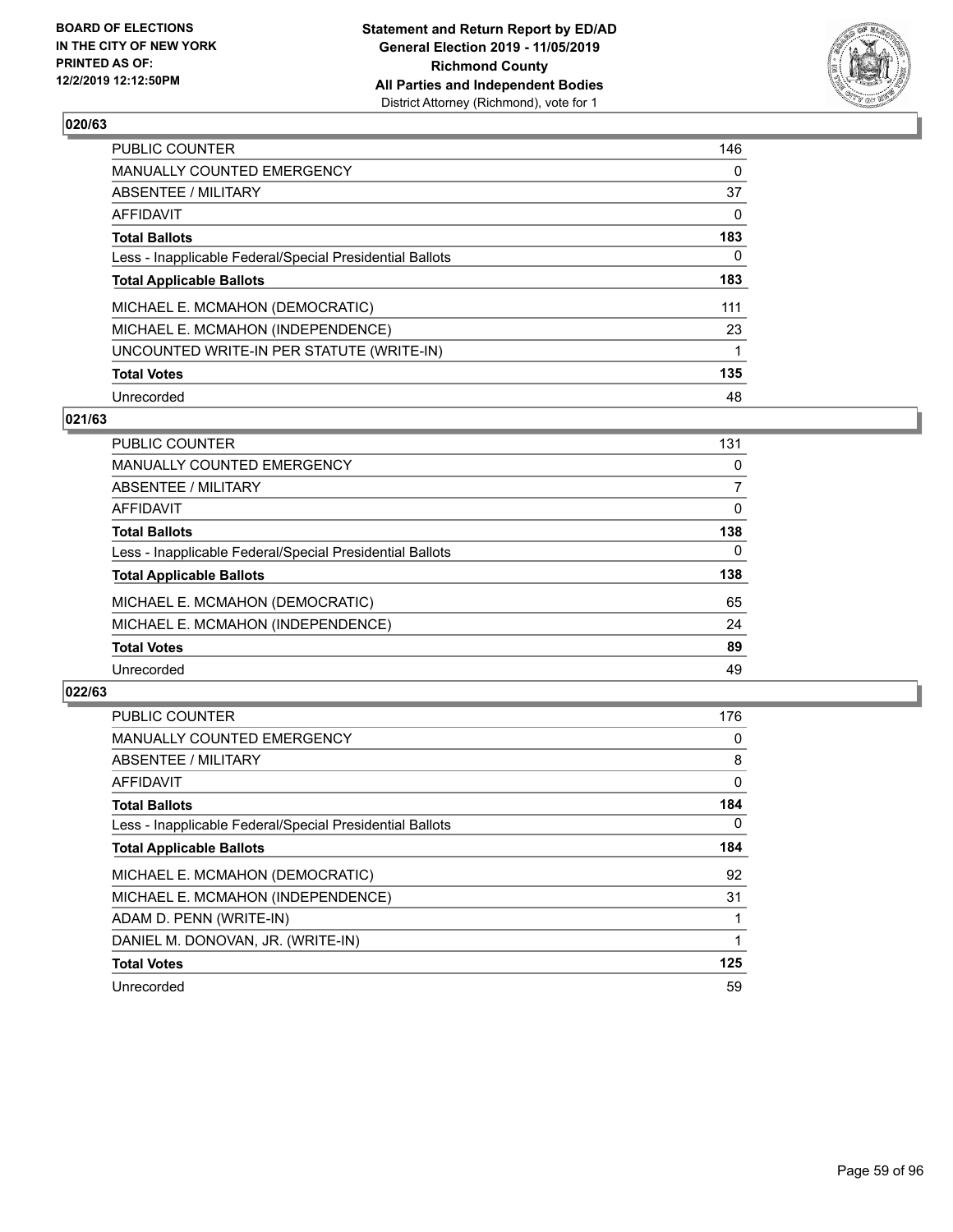

| PUBLIC COUNTER                                           | 148            |
|----------------------------------------------------------|----------------|
| <b>MANUALLY COUNTED EMERGENCY</b>                        | 0              |
| <b>ABSENTEE / MILITARY</b>                               | $\overline{2}$ |
| <b>AFFIDAVIT</b>                                         | 0              |
| <b>Total Ballots</b>                                     | 150            |
| Less - Inapplicable Federal/Special Presidential Ballots | 0              |
| <b>Total Applicable Ballots</b>                          | 150            |
| MICHAEL E. MCMAHON (DEMOCRATIC)                          | 66             |
| MICHAEL E. MCMAHON (INDEPENDENCE)                        | 36             |
|                                                          |                |
| UNATTRIBUTABLE WRITE-IN (WRITE-IN)                       | 3              |
| <b>Total Votes</b>                                       | 105            |

#### **024/63**

| <b>PUBLIC COUNTER</b>                                    | 314            |
|----------------------------------------------------------|----------------|
| <b>MANUALLY COUNTED EMERGENCY</b>                        | 0              |
| ABSENTEE / MILITARY                                      | 4              |
| <b>AFFIDAVIT</b>                                         | 1              |
| <b>Total Ballots</b>                                     | 319            |
| Less - Inapplicable Federal/Special Presidential Ballots | 0              |
| <b>Total Applicable Ballots</b>                          | 319            |
| MICHAEL E. MCMAHON (DEMOCRATIC)                          | 170            |
| MICHAEL E. MCMAHON (INDEPENDENCE)                        | 77             |
| JOHN HESHLEY (WRITE-IN)                                  | 1              |
| TIMOTHY J. KELLER (WRITE-IN)                             | $\overline{2}$ |
| UNATTRIBUTABLE WRITE-IN (WRITE-IN)                       | 1              |
| <b>Total Votes</b>                                       | 251            |
| Unrecorded                                               | 68             |
|                                                          |                |

## **025/63 COMBINED into: 024/63**

| PUBLIC COUNTER                                           | 230 |
|----------------------------------------------------------|-----|
| MANUALLY COUNTED EMERGENCY                               | 0   |
| ABSENTEE / MILITARY                                      | 5   |
| AFFIDAVIT                                                | 3   |
| <b>Total Ballots</b>                                     | 238 |
| Less - Inapplicable Federal/Special Presidential Ballots | 0   |
| <b>Total Applicable Ballots</b>                          | 238 |
| MICHAEL E. MCMAHON (DEMOCRATIC)                          | 109 |
| MICHAEL E. MCMAHON (INDEPENDENCE)                        | 53  |
| DANIEL M. DONOVAN, JR. (WRITE-IN)                        |     |
| <b>GUDOIN CHEN (WRITE-IN)</b>                            | 1   |
| MARA FARKAS (WRITE-IN)                                   | 1   |
| <b>Total Votes</b>                                       | 165 |
| Unrecorded                                               | 73  |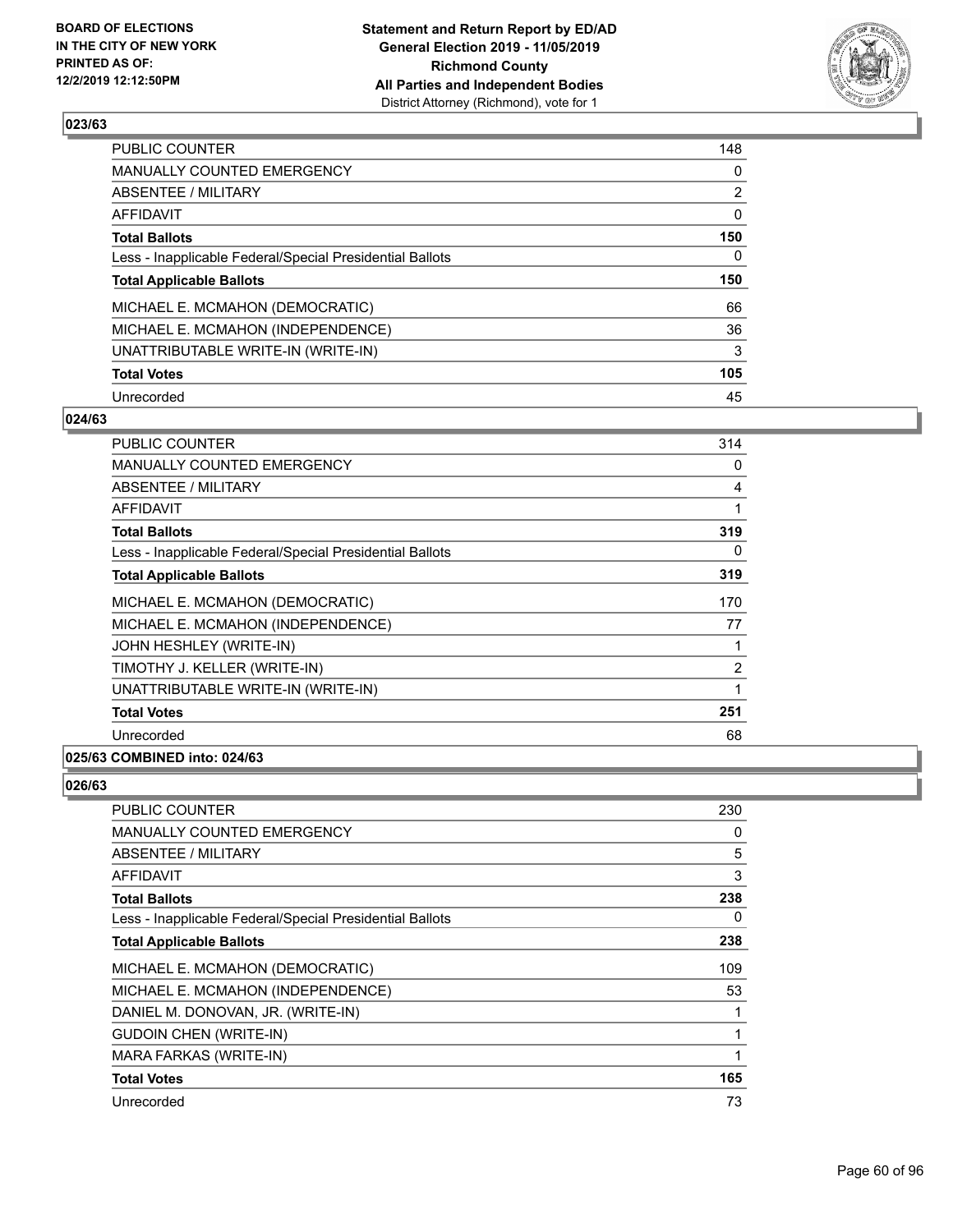

| <b>PUBLIC COUNTER</b>                                    | 256      |
|----------------------------------------------------------|----------|
| <b>MANUALLY COUNTED EMERGENCY</b>                        | $\Omega$ |
| <b>ABSENTEE / MILITARY</b>                               | 15       |
| AFFIDAVIT                                                | 4        |
| <b>Total Ballots</b>                                     | 275      |
| Less - Inapplicable Federal/Special Presidential Ballots | $\Omega$ |
| <b>Total Applicable Ballots</b>                          | 275      |
| MICHAEL E. MCMAHON (DEMOCRATIC)                          | 139      |
| MICHAEL E. MCMAHON (INDEPENDENCE)                        | 48       |
| DONALD J. TRUMP, JR. (WRITE-IN)                          |          |
| JOE MURRAY (WRITE-IN)                                    |          |
| UNATTRIBUTABLE WRITE-IN (WRITE-IN)                       |          |
| <b>Total Votes</b>                                       | 190      |
| Unrecorded                                               | 85       |
| 028/63 COMBINED into: 016/63                             |          |

**029/63** 

| <b>PUBLIC COUNTER</b>                                    | 347      |
|----------------------------------------------------------|----------|
| <b>MANUALLY COUNTED EMERGENCY</b>                        | $\Omega$ |
| ABSENTEE / MILITARY                                      | 9        |
| <b>AFFIDAVIT</b>                                         | 0        |
| <b>Total Ballots</b>                                     | 356      |
| Less - Inapplicable Federal/Special Presidential Ballots | 0        |
| <b>Total Applicable Ballots</b>                          | 356      |
| MICHAEL E. MCMAHON (DEMOCRATIC)                          | 165      |
| MICHAEL E. MCMAHON (INDEPENDENCE)                        | 65       |
| DANIEL BARRELLA (WRITE-IN)                               | 1        |
| FRANK CUCCIA (WRITE-IN)                                  |          |
| JOSEPH C. BORELLI (WRITE-IN)                             | 1        |
| UNATTRIBUTABLE WRITE-IN (WRITE-IN)                       | 1        |
| <b>Total Votes</b>                                       | 234      |
| Unrecorded                                               | 122      |

| <b>PUBLIC COUNTER</b>                                    | 165            |
|----------------------------------------------------------|----------------|
| <b>MANUALLY COUNTED EMERGENCY</b>                        | 0              |
| ABSENTEE / MILITARY                                      | 9              |
| AFFIDAVIT                                                | 1              |
| <b>Total Ballots</b>                                     | 175            |
| Less - Inapplicable Federal/Special Presidential Ballots | 0              |
| <b>Total Applicable Ballots</b>                          | 175            |
| MICHAEL E. MCMAHON (DEMOCRATIC)                          | 113            |
| MICHAEL E. MCMAHON (INDEPENDENCE)                        | 17             |
| MICHAEL G. GRIMM (WRITE-IN)                              | $\overline{2}$ |
| UNATTRIBUTABLE WRITE-IN (WRITE-IN)                       | 1              |
| <b>Total Votes</b>                                       | 133            |
| Unrecorded                                               | 42             |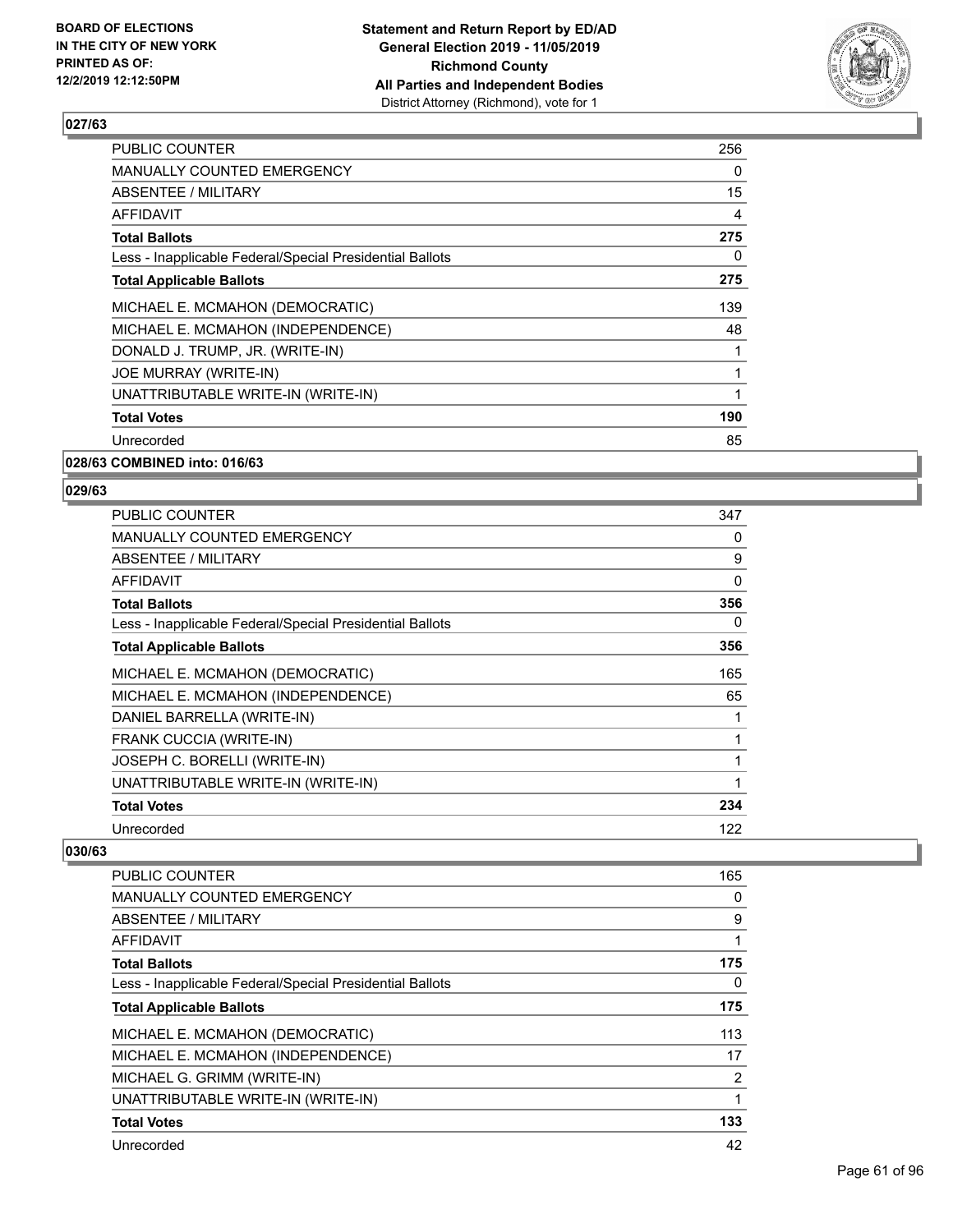

| <b>PUBLIC COUNTER</b>                                    | 209 |
|----------------------------------------------------------|-----|
| MANUALLY COUNTED EMERGENCY                               | 0   |
| ABSENTEE / MILITARY                                      | 11  |
| <b>AFFIDAVIT</b>                                         |     |
| <b>Total Ballots</b>                                     | 221 |
| Less - Inapplicable Federal/Special Presidential Ballots | 0   |
| <b>Total Applicable Ballots</b>                          | 221 |
| MICHAEL E. MCMAHON (DEMOCRATIC)                          | 134 |
| MICHAEL E. MCMAHON (INDEPENDENCE)                        | 34  |
| <b>BOB HELBOCK (WRITE-IN)</b>                            |     |
| CESAR VARGAS (WRITE-IN)                                  |     |
| TAL JASMIN (WRITE-IN)                                    |     |
| <b>Total Votes</b>                                       | 171 |
| Unrecorded                                               | 50  |

### **032/63**

| PUBLIC COUNTER                                           | 165            |
|----------------------------------------------------------|----------------|
| MANUALLY COUNTED EMERGENCY                               | $\Omega$       |
| ABSENTEE / MILITARY                                      | 7              |
| AFFIDAVIT                                                | $\overline{2}$ |
| <b>Total Ballots</b>                                     | 174            |
| Less - Inapplicable Federal/Special Presidential Ballots | $\Omega$       |
| <b>Total Applicable Ballots</b>                          | 174            |
| MICHAEL E. MCMAHON (DEMOCRATIC)                          | 100            |
| MICHAEL E. MCMAHON (INDEPENDENCE)                        | 26             |
| UNATTRIBUTABLE WRITE-IN (WRITE-IN)                       | $\overline{2}$ |
| <b>Total Votes</b>                                       | 128            |
| Unrecorded                                               | 46             |

| PUBLIC COUNTER                                           | 249      |
|----------------------------------------------------------|----------|
| <b>MANUALLY COUNTED EMERGENCY</b>                        | 0        |
| ABSENTEE / MILITARY                                      | 9        |
| AFFIDAVIT                                                | $\Omega$ |
| <b>Total Ballots</b>                                     | 258      |
| Less - Inapplicable Federal/Special Presidential Ballots | 0        |
| <b>Total Applicable Ballots</b>                          | 258      |
| MICHAEL E. MCMAHON (DEMOCRATIC)                          | 127      |
| MICHAEL E. MCMAHON (INDEPENDENCE)                        | 57       |
| DANIEL M. DONOVAN, JR. (WRITE-IN)                        |          |
| RICHARD KAUFER (WRITE-IN)                                | 3        |
| UNATTRIBUTABLE WRITE-IN (WRITE-IN)                       | 2        |
| <b>Total Votes</b>                                       | 190      |
| Unrecorded                                               | 68       |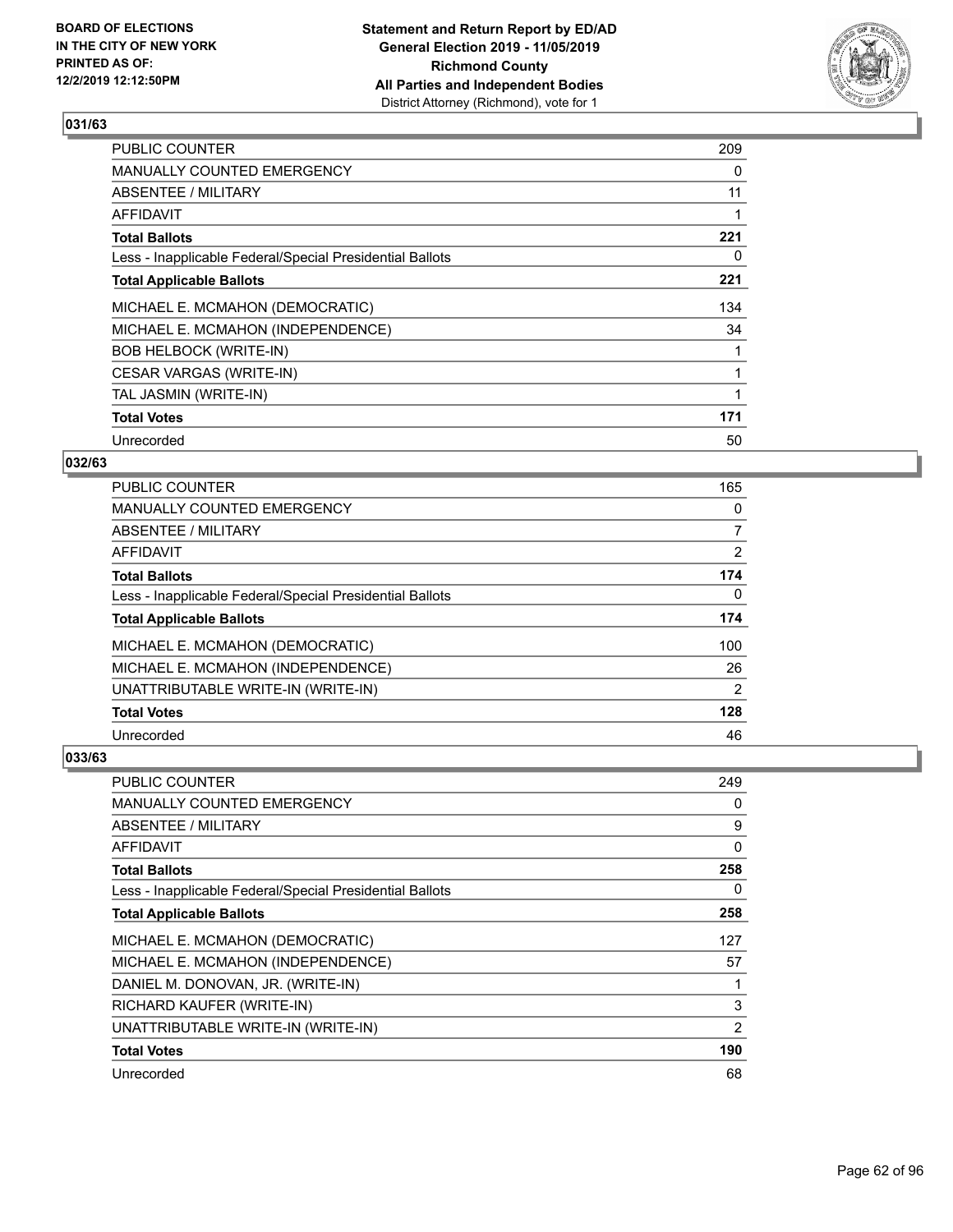

| PUBLIC COUNTER                                           | 195          |
|----------------------------------------------------------|--------------|
| MANUALLY COUNTED EMERGENCY                               | $\mathbf{0}$ |
| ABSENTEE / MILITARY                                      | 10           |
| AFFIDAVIT                                                |              |
| <b>Total Ballots</b>                                     | 206          |
| Less - Inapplicable Federal/Special Presidential Ballots | $\Omega$     |
| <b>Total Applicable Ballots</b>                          | 206          |
| MICHAEL E. MCMAHON (DEMOCRATIC)                          | 99           |
| MICHAEL E. MCMAHON (INDEPENDENCE)                        | 31           |
| <b>Total Votes</b>                                       | 130          |
| Unrecorded                                               | 76           |

#### **035/63**

| <b>PUBLIC COUNTER</b>                                    | 262 |
|----------------------------------------------------------|-----|
| <b>MANUALLY COUNTED EMERGENCY</b>                        | 0   |
| ABSENTEE / MILITARY                                      | 15  |
| <b>AFFIDAVIT</b>                                         | 1   |
| <b>Total Ballots</b>                                     | 278 |
| Less - Inapplicable Federal/Special Presidential Ballots | 0   |
| <b>Total Applicable Ballots</b>                          | 278 |
| MICHAEL E. MCMAHON (DEMOCRATIC)                          | 156 |
| MICHAEL E. MCMAHON (INDEPENDENCE)                        | 41  |
| DANIEL M. DONOVAN, JR. (WRITE-IN)                        | 1   |
| <b>JOY KIERAS (WRITE-IN)</b>                             | 1   |
| RUDY CORCILLO (WRITE-IN)                                 | 1   |
| UNATTRIBUTABLE WRITE-IN (WRITE-IN)                       | 3   |
| UNCOUNTED WRITE-IN PER STATUTE (WRITE-IN)                | 1   |
| <b>Total Votes</b>                                       | 204 |
| Unrecorded                                               | 74  |

| <b>PUBLIC COUNTER</b>                                    | 282          |
|----------------------------------------------------------|--------------|
| MANUALLY COUNTED EMERGENCY                               | 0            |
| ABSENTEE / MILITARY                                      | 4            |
| <b>AFFIDAVIT</b>                                         | 1            |
| <b>Total Ballots</b>                                     | 287          |
| Less - Inapplicable Federal/Special Presidential Ballots | 0            |
| <b>Total Applicable Ballots</b>                          | 287          |
| MICHAEL E. MCMAHON (DEMOCRATIC)                          | 185          |
| MICHAEL E. MCMAHON (INDEPENDENCE)                        | 38           |
| DANIEL M. DONOVAN, JR. (WRITE-IN)                        | 1            |
| EILEEN BARDEL (WRITE-IN)                                 | 1            |
| <b>GEORGE MATTOCKS (WRITE-IN)</b>                        | $\mathbf{1}$ |
| JOSEPH H. CUCCO, JR. (WRITE-IN)                          | 1            |
| UNATTRIBUTABLE WRITE-IN (WRITE-IN)                       | 1            |
| <b>Total Votes</b>                                       | 228          |
| Unrecorded                                               | 59           |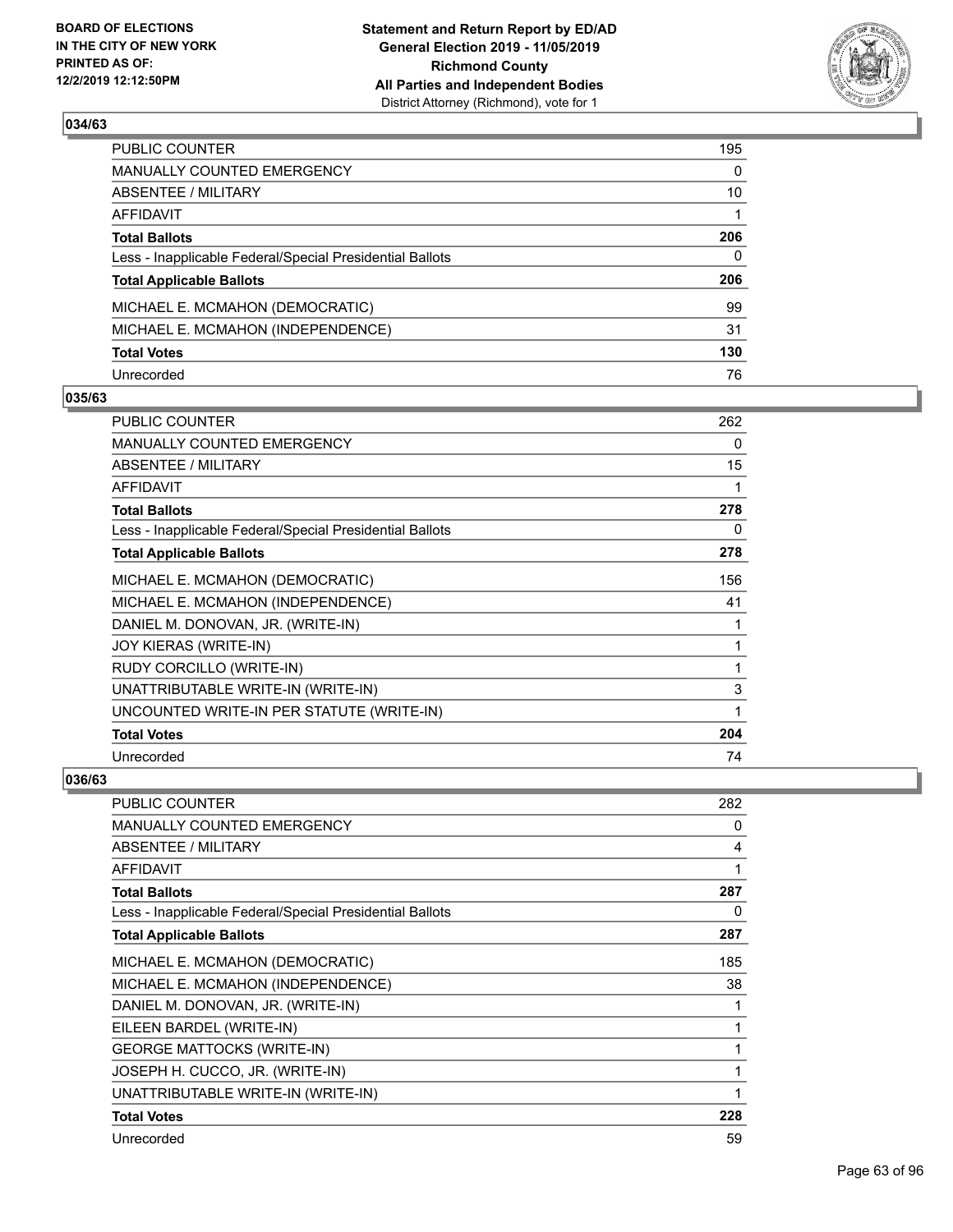

| <b>PUBLIC COUNTER</b>                                    | 229 |
|----------------------------------------------------------|-----|
| MANUALLY COUNTED EMERGENCY                               | 0   |
| ABSENTEE / MILITARY                                      | 14  |
| AFFIDAVIT                                                | 6   |
| <b>Total Ballots</b>                                     | 249 |
| Less - Inapplicable Federal/Special Presidential Ballots | 0   |
| <b>Total Applicable Ballots</b>                          | 249 |
| MICHAEL E. MCMAHON (DEMOCRATIC)                          | 185 |
| MICHAEL E. MCMAHON (INDEPENDENCE)                        | 17  |
| JOSEPH ALAMO (WRITE-IN)                                  |     |
| UNATTRIBUTABLE WRITE-IN (WRITE-IN)                       | 3   |
| WILLIAM GANELA (WRITE-IN)                                |     |
| <b>Total Votes</b>                                       | 207 |
| Unrecorded                                               | 42  |

### **038/63**

| PUBLIC COUNTER                                           | 186 |
|----------------------------------------------------------|-----|
| MANUALLY COUNTED EMERGENCY                               | 0   |
| ABSENTEE / MILITARY                                      | 6   |
| AFFIDAVIT                                                | 3   |
| <b>Total Ballots</b>                                     | 195 |
| Less - Inapplicable Federal/Special Presidential Ballots | 0   |
| <b>Total Applicable Ballots</b>                          | 195 |
| MICHAEL E. MCMAHON (DEMOCRATIC)                          | 152 |
| MICHAEL E. MCMAHON (INDEPENDENCE)                        | 13  |
| MOSE COHEN (WRITE-IN)                                    |     |
| <b>Total Votes</b>                                       | 166 |
| Unrecorded                                               | 29  |

| <b>PUBLIC COUNTER</b>                                    | 103 |
|----------------------------------------------------------|-----|
| <b>MANUALLY COUNTED EMERGENCY</b>                        | 0   |
| ABSENTEE / MILITARY                                      | 2   |
| AFFIDAVIT                                                | 0   |
| <b>Total Ballots</b>                                     | 105 |
| Less - Inapplicable Federal/Special Presidential Ballots | 0   |
| <b>Total Applicable Ballots</b>                          | 105 |
| MICHAEL E. MCMAHON (DEMOCRATIC)                          | 76  |
| MICHAEL E. MCMAHON (INDEPENDENCE)                        | 12  |
| <b>Total Votes</b>                                       | 88  |
| Unrecorded                                               | 17  |
| 040/63 COMBINED into: 037/63                             |     |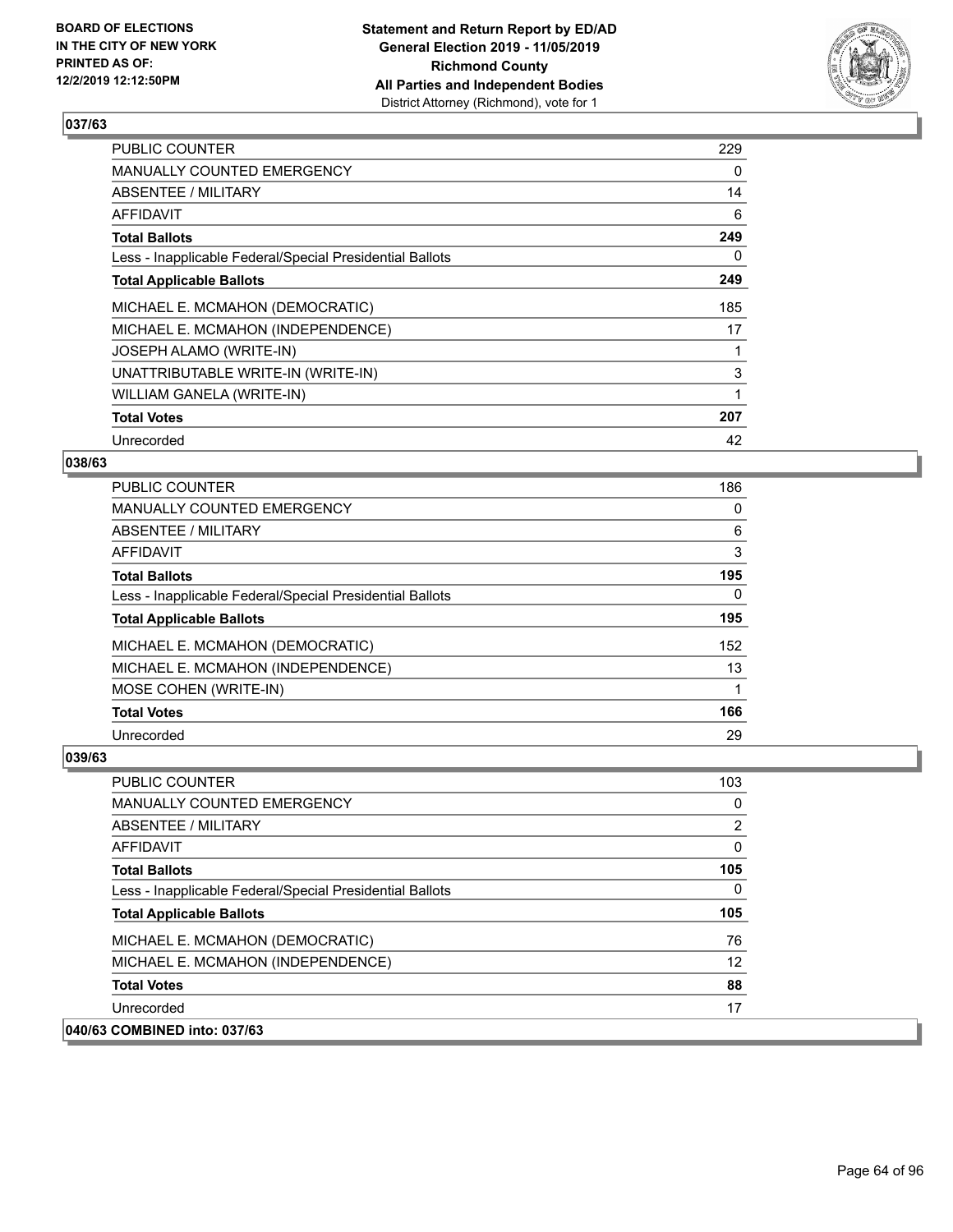

| PUBLIC COUNTER                                           | 79       |
|----------------------------------------------------------|----------|
| MANUALLY COUNTED EMERGENCY                               | 0        |
| ABSENTEE / MILITARY                                      | 6        |
| AFFIDAVIT                                                | $\Omega$ |
| <b>Total Ballots</b>                                     | 85       |
| Less - Inapplicable Federal/Special Presidential Ballots | 0        |
| <b>Total Applicable Ballots</b>                          | 85       |
| MICHAEL E. MCMAHON (DEMOCRATIC)                          | 72       |
| MICHAEL E. MCMAHON (INDEPENDENCE)                        | 3        |
| DANIEL FALCONE (WRITE-IN)                                |          |
| KEITH CORMIEN (WRITE-IN)                                 |          |
| MELINDA KATZ (WRITE-IN)                                  | 2        |
| <b>Total Votes</b>                                       | 79       |
| Unrecorded                                               | 6        |

### **042/63**

| <b>PUBLIC COUNTER</b>                                    | 108           |
|----------------------------------------------------------|---------------|
| <b>MANUALLY COUNTED EMERGENCY</b>                        | 0             |
| ABSENTEE / MILITARY                                      | 4             |
| AFFIDAVIT                                                | $\Omega$      |
| <b>Total Ballots</b>                                     | $112$         |
| Less - Inapplicable Federal/Special Presidential Ballots | $\Omega$      |
| <b>Total Applicable Ballots</b>                          | $112$         |
| MICHAEL E. MCMAHON (DEMOCRATIC)                          | 103           |
| MICHAEL E. MCMAHON (INDEPENDENCE)                        | $\mathcal{P}$ |
| <b>Total Votes</b>                                       | 105           |
| Unrecorded                                               |               |

| PUBLIC COUNTER                                           | 163 |
|----------------------------------------------------------|-----|
| MANUALLY COUNTED EMERGENCY                               | 0   |
| ABSENTEE / MILITARY                                      | 3   |
| <b>AFFIDAVIT</b>                                         |     |
| <b>Total Ballots</b>                                     | 167 |
| Less - Inapplicable Federal/Special Presidential Ballots | 0   |
| <b>Total Applicable Ballots</b>                          | 167 |
| MICHAEL E. MCMAHON (DEMOCRATIC)                          | 149 |
| MICHAEL E. MCMAHON (INDEPENDENCE)                        |     |
| <b>Total Votes</b>                                       | 156 |
| Unrecorded                                               | 11  |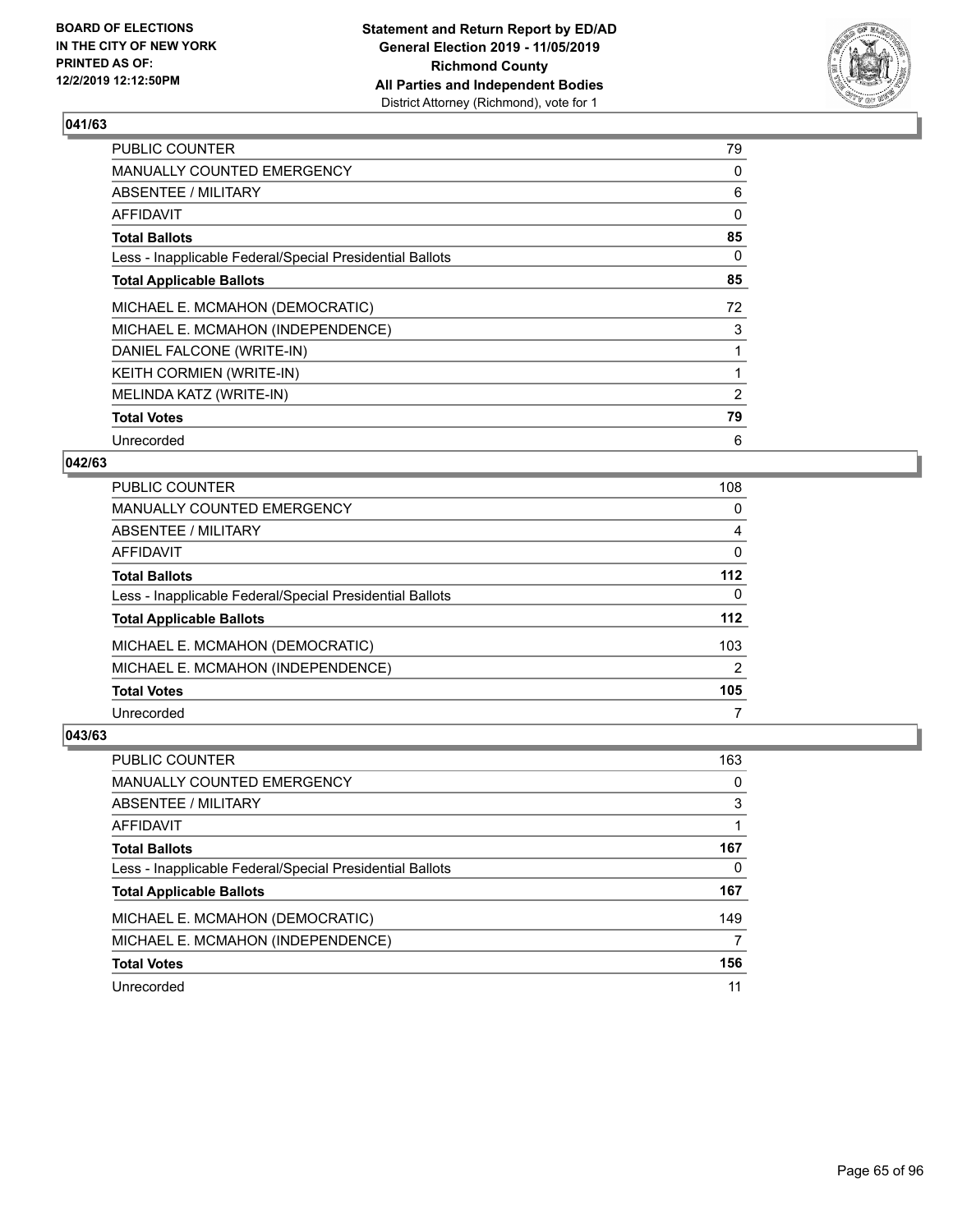

| PUBLIC COUNTER                                           | 172 |
|----------------------------------------------------------|-----|
| MANUALLY COUNTED EMERGENCY                               | 0   |
| ABSENTEE / MILITARY                                      | 8   |
| AFFIDAVIT                                                | 0   |
| <b>Total Ballots</b>                                     | 180 |
| Less - Inapplicable Federal/Special Presidential Ballots | 0   |
| <b>Total Applicable Ballots</b>                          | 180 |
| MICHAEL E. MCMAHON (DEMOCRATIC)                          | 150 |
| MICHAEL E. MCMAHON (INDEPENDENCE)                        | 7   |
| <b>Total Votes</b>                                       | 157 |
| Unrecorded                                               | 23  |

#### **045/63**

| <b>PUBLIC COUNTER</b>                                    | 126      |
|----------------------------------------------------------|----------|
| <b>MANUALLY COUNTED EMERGENCY</b>                        | 0        |
| ABSENTEE / MILITARY                                      | 11       |
| AFFIDAVIT                                                | $\Omega$ |
| <b>Total Ballots</b>                                     | 137      |
| Less - Inapplicable Federal/Special Presidential Ballots | $\Omega$ |
| <b>Total Applicable Ballots</b>                          | 137      |
| MICHAEL E. MCMAHON (DEMOCRATIC)                          | 122      |
| MICHAEL E. MCMAHON (INDEPENDENCE)                        | 3        |
| <b>Total Votes</b>                                       | 125      |
| Unrecorded                                               | 12       |

| <b>PUBLIC COUNTER</b>                                    | 387            |
|----------------------------------------------------------|----------------|
| <b>MANUALLY COUNTED EMERGENCY</b>                        | 0              |
| ABSENTEE / MILITARY                                      | 15             |
| <b>AFFIDAVIT</b>                                         | $\overline{2}$ |
| <b>Total Ballots</b>                                     | 404            |
| Less - Inapplicable Federal/Special Presidential Ballots | 0              |
| <b>Total Applicable Ballots</b>                          | 404            |
| MICHAEL E. MCMAHON (DEMOCRATIC)                          | 226            |
| MICHAEL E. MCMAHON (INDEPENDENCE)                        | 74             |
| JOAN F. ILLUZZI (WRITE-IN)                               | 1              |
| MARIA GUASTELLA (WRITE-IN)                               | 1              |
| RICHARD GUTCH (WRITE-IN)                                 | 1              |
| UNATTRIBUTABLE WRITE-IN (WRITE-IN)                       | 1              |
| <b>Total Votes</b>                                       | 304            |
| Unrecorded                                               | 100            |
| 047/63 COMBINED into: 046/63                             |                |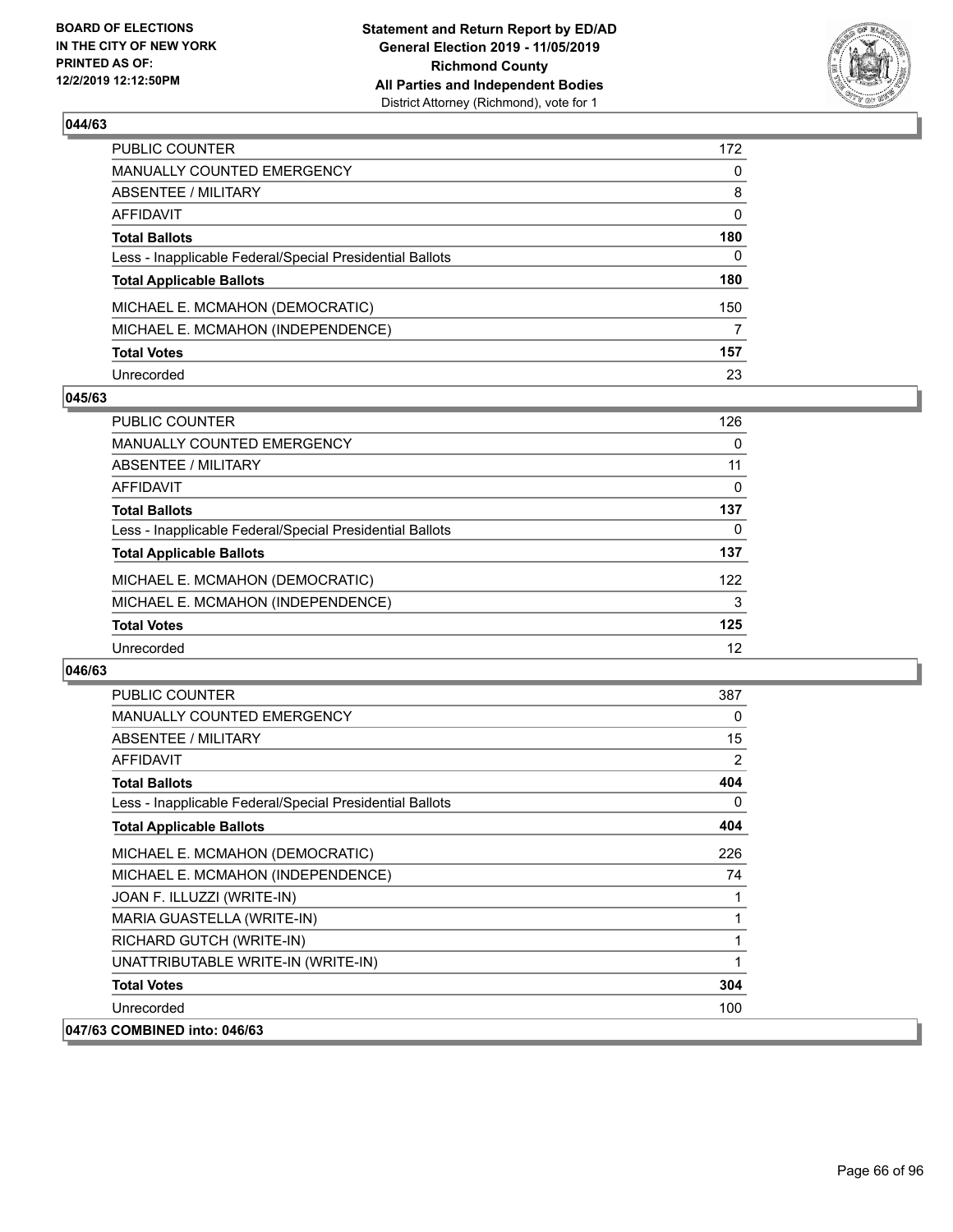

| PUBLIC COUNTER                                           | 182 |
|----------------------------------------------------------|-----|
| <b>MANUALLY COUNTED EMERGENCY</b>                        | 0   |
| ABSENTEE / MILITARY                                      | 9   |
| <b>AFFIDAVIT</b>                                         | 2   |
| <b>Total Ballots</b>                                     | 193 |
| Less - Inapplicable Federal/Special Presidential Ballots | 0   |
| <b>Total Applicable Ballots</b>                          | 193 |
| MICHAEL E. MCMAHON (DEMOCRATIC)                          | 97  |
| MICHAEL E. MCMAHON (INDEPENDENCE)                        | 37  |
| JOAN F. ILLUZZI (WRITE-IN)                               |     |
| LISA GIOVINAZZO (WRITE-IN)                               | 1   |
| <b>Total Votes</b>                                       | 136 |
| Unrecorded                                               | 57  |

| PUBLIC COUNTER                                           | 385 |
|----------------------------------------------------------|-----|
| <b>MANUALLY COUNTED EMERGENCY</b>                        | 0   |
| <b>ABSENTEE / MILITARY</b>                               | 24  |
| <b>AFFIDAVIT</b>                                         | 3   |
| <b>Total Ballots</b>                                     | 412 |
| Less - Inapplicable Federal/Special Presidential Ballots | 0   |
| <b>Total Applicable Ballots</b>                          | 412 |
| MICHAEL E. MCMAHON (DEMOCRATIC)                          | 208 |
| MICHAEL E. MCMAHON (INDEPENDENCE)                        | 62  |
| BRENDAN LANTRY (WRITE-IN)                                | 1   |
| CESAR VARGAS (WRITE-IN)                                  | 1   |
| JACOB CHEISEN (WRITE-IN)                                 | 1   |
| RONALD CASTORINA, JR. (WRITE-IN)                         | 1   |
| UNATTRIBUTABLE WRITE-IN (WRITE-IN)                       | 3   |
| UNCOUNTED WRITE-IN PER STATUTE (WRITE-IN)                | 1   |
| <b>Total Votes</b>                                       | 278 |
| Unrecorded                                               | 134 |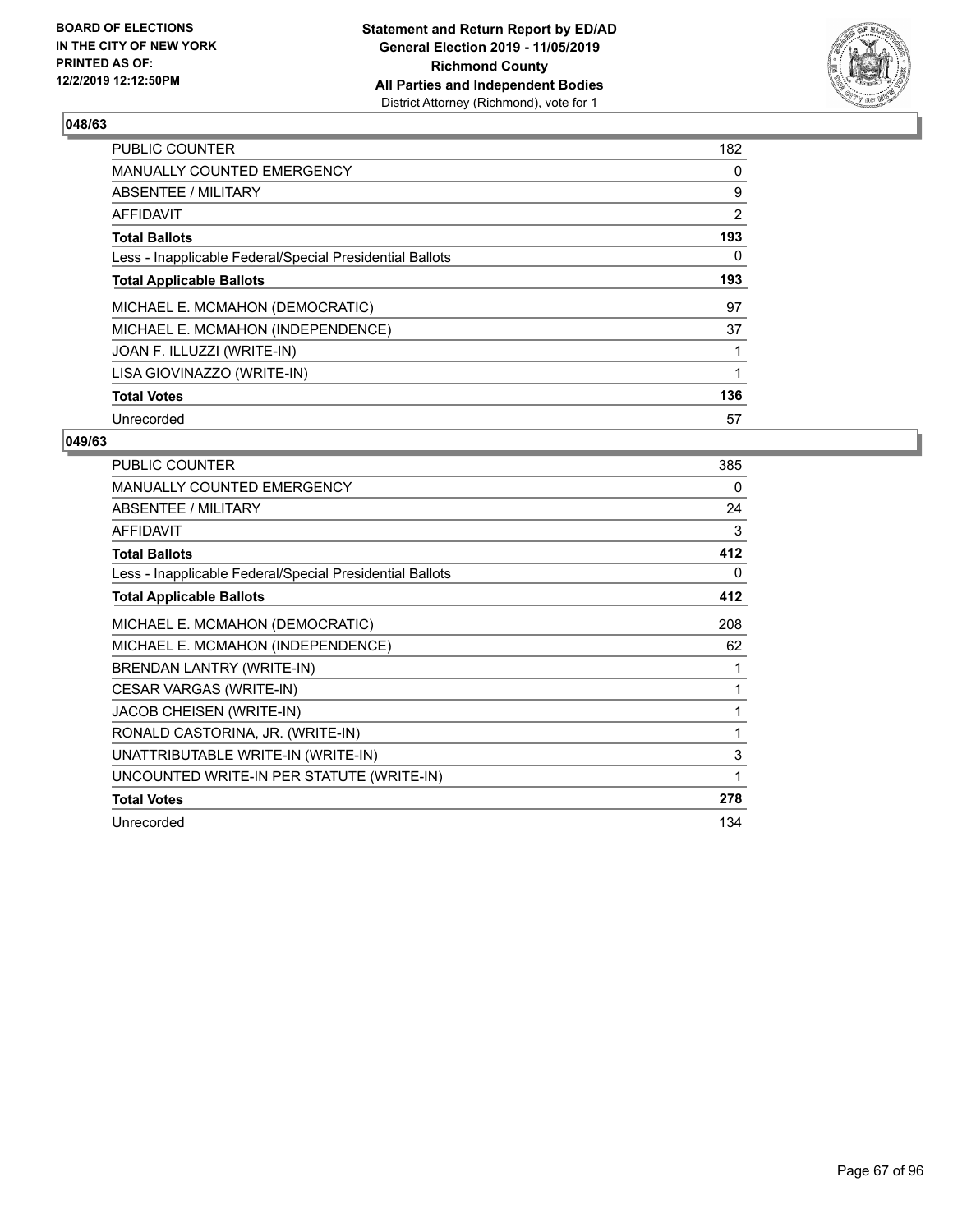

| <b>PUBLIC COUNTER</b>                                    | 187 |
|----------------------------------------------------------|-----|
| <b>MANUALLY COUNTED EMERGENCY</b>                        | 0   |
| ABSENTEE / MILITARY                                      | 7   |
| AFFIDAVIT                                                | 1   |
| <b>Total Ballots</b>                                     | 195 |
| Less - Inapplicable Federal/Special Presidential Ballots | 0   |
| <b>Total Applicable Ballots</b>                          | 195 |
| MICHAEL E. MCMAHON (DEMOCRATIC)                          | 105 |
| MICHAEL E. MCMAHON (INDEPENDENCE)                        | 29  |
| ANDREW J. LANZA (WRITE-IN)                               | 1   |
| ROBERT PATSAKOS (WRITE-IN)                               | 1   |
| UNATTRIBUTABLE WRITE-IN (WRITE-IN)                       | 2   |
| <b>Total Votes</b>                                       | 138 |
| Unrecorded                                               | 57  |
|                                                          |     |

**051/63 COMBINED into: 049/63**

#### **052/63**

| <b>PUBLIC COUNTER</b>                                    | 244      |
|----------------------------------------------------------|----------|
| <b>MANUALLY COUNTED EMERGENCY</b>                        | 0        |
| ABSENTEE / MILITARY                                      | 3        |
| AFFIDAVIT                                                | $\Omega$ |
| <b>Total Ballots</b>                                     | 247      |
| Less - Inapplicable Federal/Special Presidential Ballots | 0        |
| <b>Total Applicable Ballots</b>                          | 247      |
| MICHAEL E. MCMAHON (DEMOCRATIC)                          | 137      |
| MICHAEL E. MCMAHON (INDEPENDENCE)                        | 32       |
| <b>Total Votes</b>                                       | 169      |
| Unrecorded                                               | 78       |

| PUBLIC COUNTER                                           | 210 |
|----------------------------------------------------------|-----|
| <b>MANUALLY COUNTED EMERGENCY</b>                        | 0   |
| ABSENTEE / MILITARY                                      | 17  |
| AFFIDAVIT                                                |     |
| <b>Total Ballots</b>                                     | 228 |
| Less - Inapplicable Federal/Special Presidential Ballots | 0   |
| <b>Total Applicable Ballots</b>                          | 228 |
| MICHAEL E. MCMAHON (DEMOCRATIC)                          | 140 |
| MICHAEL E. MCMAHON (INDEPENDENCE)                        | 33  |
| THOMAS J. BAROZ (WRITE-IN)                               | 2   |
| <b>Total Votes</b>                                       | 175 |
| Unrecorded                                               | 53  |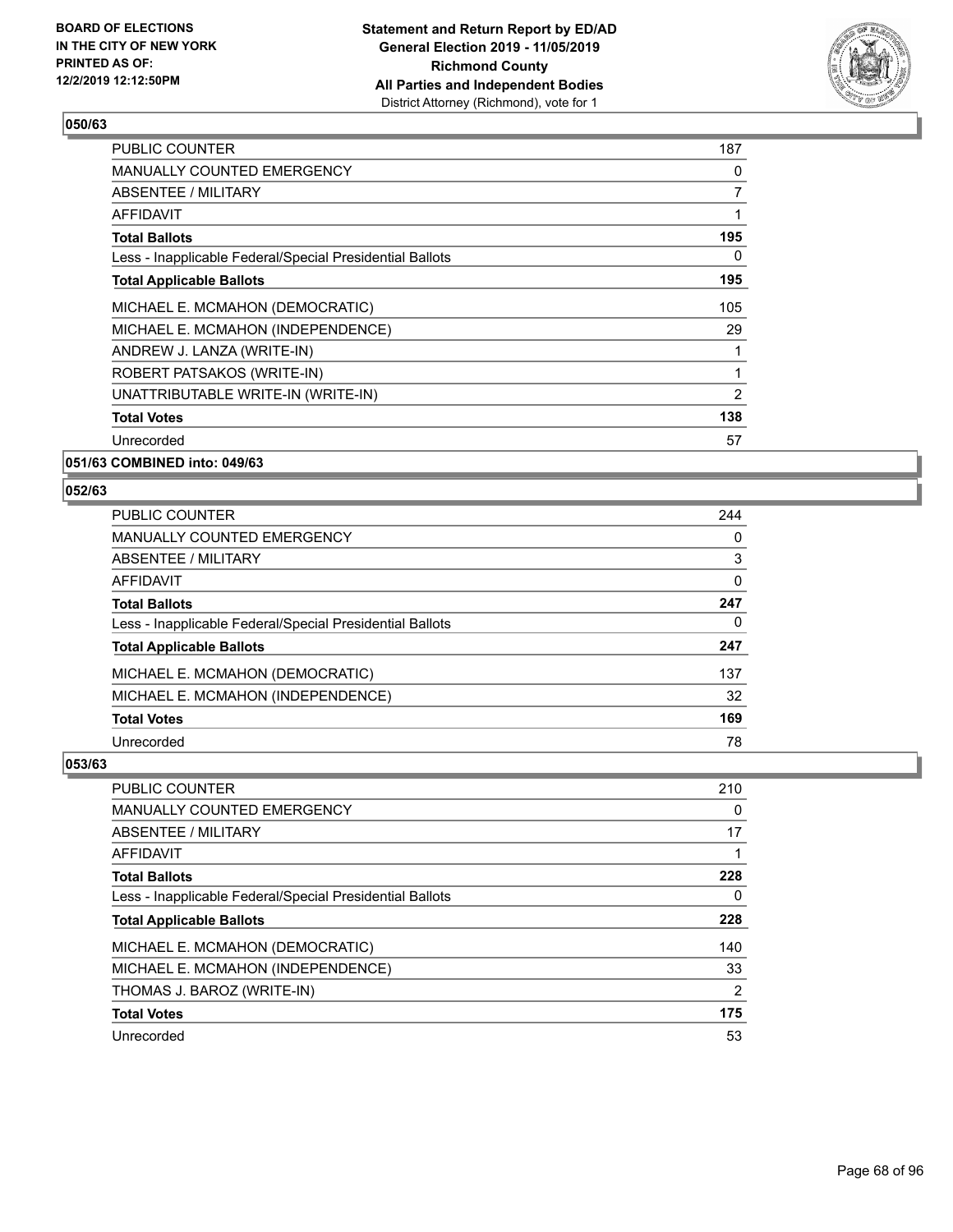

| <b>PUBLIC COUNTER</b>                                    | 196            |
|----------------------------------------------------------|----------------|
| <b>MANUALLY COUNTED EMERGENCY</b>                        | 0              |
| ABSENTEE / MILITARY                                      | 29             |
| AFFIDAVIT                                                | 2              |
| <b>Total Ballots</b>                                     | 227            |
| Less - Inapplicable Federal/Special Presidential Ballots | 0              |
| <b>Total Applicable Ballots</b>                          | 227            |
| MICHAEL E. MCMAHON (DEMOCRATIC)                          | 138            |
| MICHAEL E. MCMAHON (INDEPENDENCE)                        | 41             |
| TIMOTHY M. HOUSTON (WRITE-IN)                            | $\overline{2}$ |
| UNATTRIBUTABLE WRITE-IN (WRITE-IN)                       | 3              |
| <b>Total Votes</b>                                       | 184            |
| Unrecorded                                               | 43             |

#### **055/63**

| PUBLIC COUNTER                                           | 161 |
|----------------------------------------------------------|-----|
| <b>MANUALLY COUNTED EMERGENCY</b>                        | 0   |
| <b>ABSENTEE / MILITARY</b>                               | 8   |
| <b>AFFIDAVIT</b>                                         | 0   |
| <b>Total Ballots</b>                                     | 169 |
| Less - Inapplicable Federal/Special Presidential Ballots | 0   |
| <b>Total Applicable Ballots</b>                          | 169 |
| MICHAEL E. MCMAHON (DEMOCRATIC)                          | 86  |
| MICHAEL E. MCMAHON (INDEPENDENCE)                        | 32  |
| DANIEL M. DONOVAN, JR. (WRITE-IN)                        |     |
| SALVATORE D. SCIASCIA (WRITE-IN)                         | 1   |
| UNATTRIBUTABLE WRITE-IN (WRITE-IN)                       | 1   |
| <b>Total Votes</b>                                       | 121 |
| Unrecorded                                               | 48  |
|                                                          |     |

# **056/63 COMBINED into: 057/63**

| <b>PUBLIC COUNTER</b>                                    | 379            |
|----------------------------------------------------------|----------------|
| <b>MANUALLY COUNTED EMERGENCY</b>                        | 0              |
| ABSENTEE / MILITARY                                      | 6              |
| AFFIDAVIT                                                | $\overline{2}$ |
| <b>Total Ballots</b>                                     | 387            |
| Less - Inapplicable Federal/Special Presidential Ballots | 0              |
| <b>Total Applicable Ballots</b>                          | 387            |
| MICHAEL E. MCMAHON (DEMOCRATIC)                          | 210            |
| MICHAEL E. MCMAHON (INDEPENDENCE)                        | 82             |
| UNATTRIBUTABLE WRITE-IN (WRITE-IN)                       | 3              |
| <b>Total Votes</b>                                       | 295            |
| Unrecorded                                               | 92             |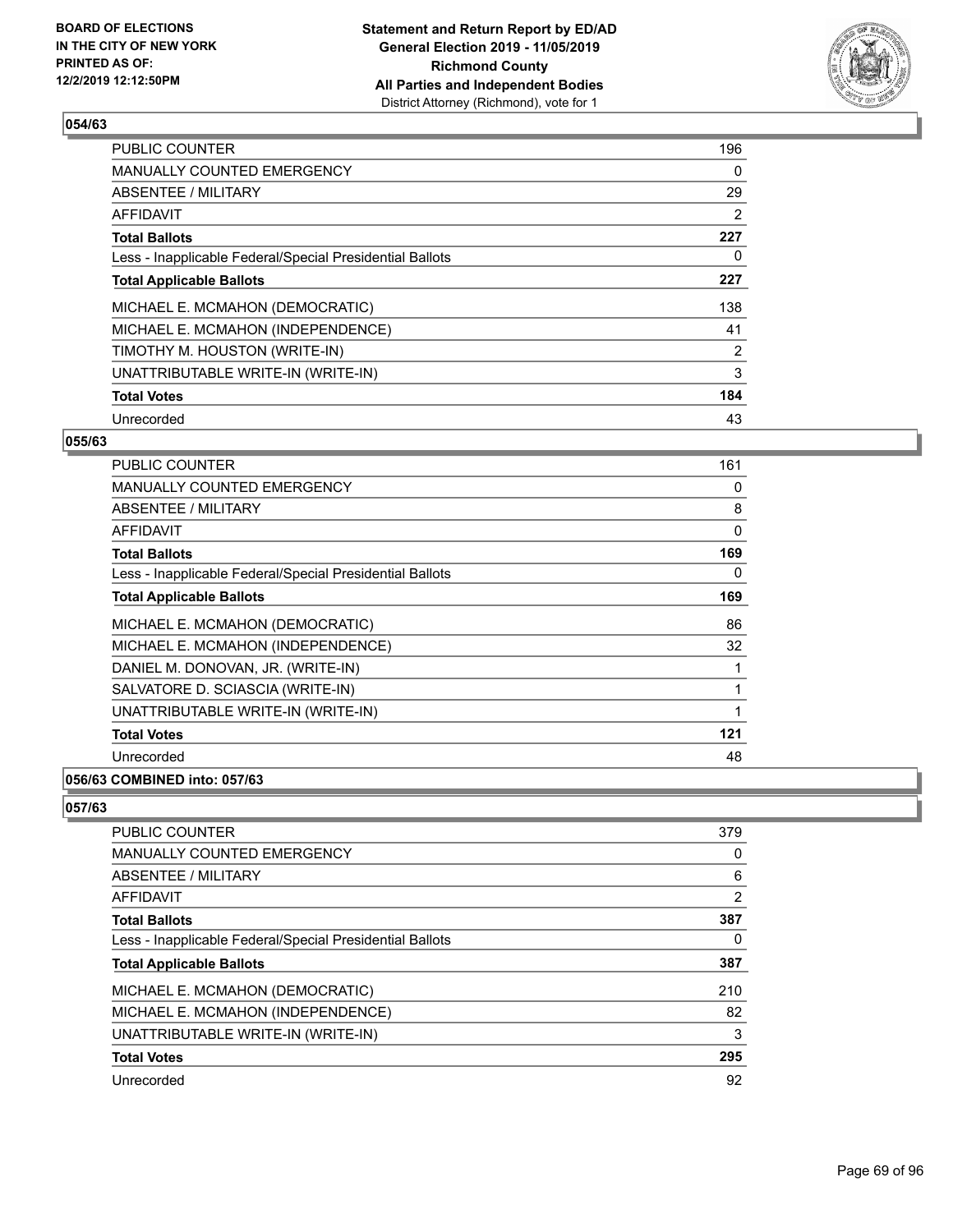

| PUBLIC COUNTER                                           | 181 |
|----------------------------------------------------------|-----|
| <b>MANUALLY COUNTED EMERGENCY</b>                        | 0   |
| ABSENTEE / MILITARY                                      | 5   |
| <b>AFFIDAVIT</b>                                         | 0   |
| <b>Total Ballots</b>                                     | 186 |
| Less - Inapplicable Federal/Special Presidential Ballots | 0   |
| <b>Total Applicable Ballots</b>                          | 186 |
| MICHAEL E. MCMAHON (DEMOCRATIC)                          | 101 |
| MICHAEL E. MCMAHON (INDEPENDENCE)                        | 35  |
| DANIEL M. DONOVAN, JR. (WRITE-IN)                        | 2   |
| DONALD J. TRUMP (WRITE-IN)                               | 2   |
| JAMES FARERI (WRITE-IN)                                  | 1   |
| LISA A. DAVIS (WRITE-IN)                                 | 1   |
| SHAWN MALACHOVSKY (WRITE-IN)                             | 1   |
| UNATTRIBUTABLE WRITE-IN (WRITE-IN)                       | 1   |
| <b>Total Votes</b>                                       | 144 |
| Unrecorded                                               | 42  |

| PUBLIC COUNTER                                           | 368 |
|----------------------------------------------------------|-----|
| MANUALLY COUNTED EMERGENCY                               | 0   |
| ABSENTEE / MILITARY                                      | 8   |
| <b>AFFIDAVIT</b>                                         | 1   |
| <b>Total Ballots</b>                                     | 377 |
| Less - Inapplicable Federal/Special Presidential Ballots | 0   |
| <b>Total Applicable Ballots</b>                          | 377 |
| MICHAEL E. MCMAHON (DEMOCRATIC)                          | 202 |
| MICHAEL E. MCMAHON (INDEPENDENCE)                        | 65  |
| ANTHONY DIVERDAMO (WRITE-IN)                             | 1   |
| ANTHONY HESS (WRITE-IN)                                  | 1   |
| JAMES S. ODDO (WRITE-IN)                                 | 1   |
| JOE PISCOPO (WRITE-IN)                                   | 1   |
| MICHAEL G. GRIMM (WRITE-IN)                              | 1   |
| UNATTRIBUTABLE WRITE-IN (WRITE-IN)                       | 1   |
| <b>Total Votes</b>                                       | 273 |
| Unrecorded                                               | 104 |
| 060/63 COMBINED into: 082/63                             |     |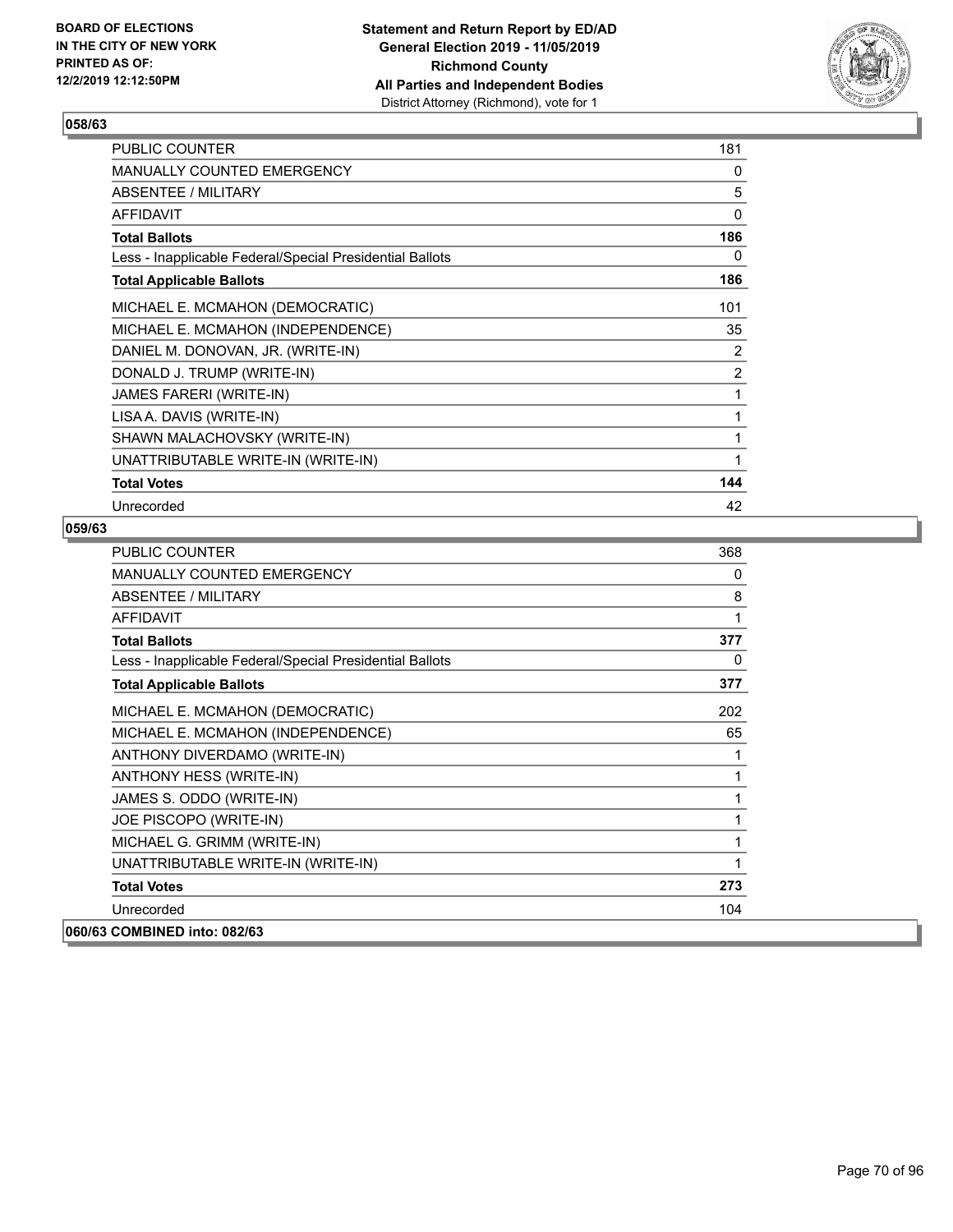

| <b>PUBLIC COUNTER</b>                                    | 234 |
|----------------------------------------------------------|-----|
| <b>MANUALLY COUNTED EMERGENCY</b>                        | 0   |
| ABSENTEE / MILITARY                                      | 18  |
| AFFIDAVIT                                                | 0   |
| <b>Total Ballots</b>                                     | 252 |
| Less - Inapplicable Federal/Special Presidential Ballots | 0   |
| <b>Total Applicable Ballots</b>                          | 252 |
| MICHAEL E. MCMAHON (DEMOCRATIC)                          | 186 |
| MICHAEL E. MCMAHON (INDEPENDENCE)                        | 21  |
| DAVID LEHR (WRITE-IN)                                    |     |
| ELIZABETH ARROBITS (WRITE-IN)                            |     |
| MICHAEL SABEL (WRITE-IN)                                 |     |
| <b>Total Votes</b>                                       | 210 |
| Unrecorded                                               | 42  |

### **062/63**

| <b>PUBLIC COUNTER</b>                                    | 338            |
|----------------------------------------------------------|----------------|
| MANUALLY COUNTED EMERGENCY                               | $\Omega$       |
| ABSENTEE / MILITARY                                      | 16             |
| AFFIDAVIT                                                | $\mathbf{0}$   |
| <b>Total Ballots</b>                                     | 354            |
| Less - Inapplicable Federal/Special Presidential Ballots | $\Omega$       |
| <b>Total Applicable Ballots</b>                          | 354            |
| MICHAEL E. MCMAHON (DEMOCRATIC)                          | 225            |
| MICHAEL E. MCMAHON (INDEPENDENCE)                        | 45             |
| UNATTRIBUTABLE WRITE-IN (WRITE-IN)                       | $\overline{2}$ |
| <b>Total Votes</b>                                       | 272            |
| Unrecorded                                               | 82             |

| <b>PUBLIC COUNTER</b>                                    | 296 |
|----------------------------------------------------------|-----|
| MANUALLY COUNTED EMERGENCY                               | 0   |
| ABSENTEE / MILITARY                                      | 10  |
| AFFIDAVIT                                                | 0   |
| <b>Total Ballots</b>                                     | 306 |
| Less - Inapplicable Federal/Special Presidential Ballots | 0   |
| <b>Total Applicable Ballots</b>                          | 306 |
| MICHAEL E. MCMAHON (DEMOCRATIC)                          | 193 |
| MICHAEL E. MCMAHON (INDEPENDENCE)                        | 43  |
| DONALD J. TRUMP (WRITE-IN)                               | 1   |
| RICHARD A. LUTHMANN, JR. (WRITE-IN)                      | 1   |
| VINCENT K. MCMAHON (WRITE-IN)                            | 1   |
| <b>Total Votes</b>                                       | 239 |
| Unrecorded                                               | 67  |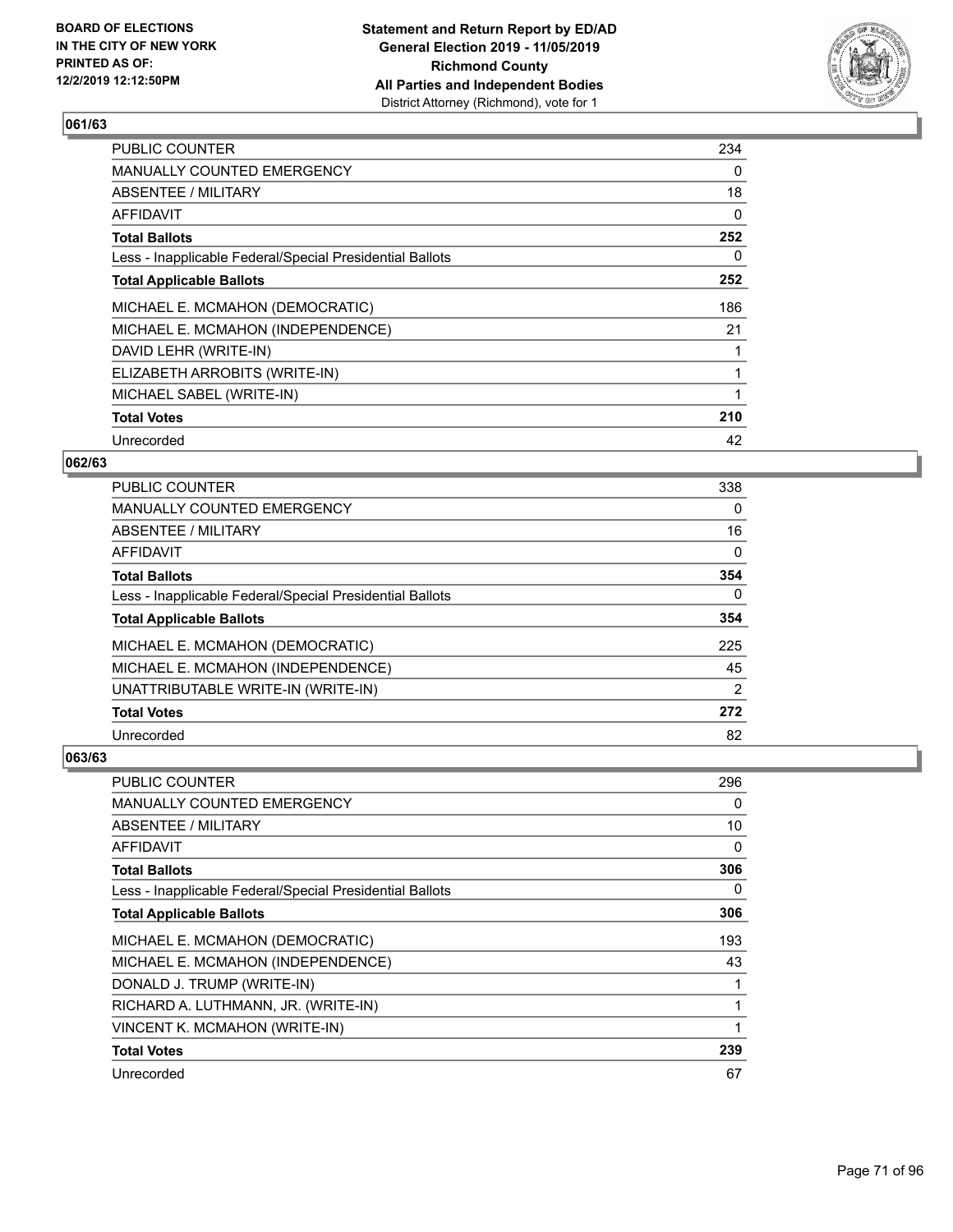

| PUBLIC COUNTER                                           | 531 |
|----------------------------------------------------------|-----|
| MANUALLY COUNTED EMERGENCY                               | 0   |
| ABSENTEE / MILITARY                                      | 13  |
| <b>AFFIDAVIT</b>                                         | 3   |
| <b>Total Ballots</b>                                     | 547 |
| Less - Inapplicable Federal/Special Presidential Ballots | 0   |
| <b>Total Applicable Ballots</b>                          | 547 |
| MICHAEL E. MCMAHON (DEMOCRATIC)                          | 331 |
| MICHAEL E. MCMAHON (INDEPENDENCE)                        | 83  |
| ALEX VON DAY (WRITE-IN)                                  | 1   |
| DANIEL M. DONOVAN, JR. (WRITE-IN)                        | 1   |
| MICHAEL PETRAZZUOLO (WRITE-IN)                           | 1   |
| NICOLE NEGRON (WRITE-IN)                                 | 1   |
| PETER J. ALAIMO (WRITE-IN)                               | 1   |
| SAM BURGEMMYER (WRITE-IN)                                | 1   |
| UNATTRIBUTABLE WRITE-IN (WRITE-IN)                       | 1   |
| <b>Total Votes</b>                                       | 421 |
| Unrecorded                                               | 126 |

## **065/63**

| PUBLIC COUNTER                                           | 247            |
|----------------------------------------------------------|----------------|
| MANUALLY COUNTED EMERGENCY                               | 0              |
| ABSENTEE / MILITARY                                      | 2              |
| <b>AFFIDAVIT</b>                                         | 0              |
| <b>Total Ballots</b>                                     | 249            |
| Less - Inapplicable Federal/Special Presidential Ballots | 0              |
| <b>Total Applicable Ballots</b>                          | 249            |
| MICHAEL E. MCMAHON (DEMOCRATIC)                          | 153            |
| MICHAEL E. MCMAHON (INDEPENDENCE)                        | 37             |
| CHRIS DIXON (WRITE-IN)                                   | $\overline{2}$ |
| <b>Total Votes</b>                                       | 192            |
| Unrecorded                                               | 57             |

## **066/63 COMBINED into: 064/63**

| PUBLIC COUNTER                                           | 284 |
|----------------------------------------------------------|-----|
| <b>MANUALLY COUNTED EMERGENCY</b>                        | 0   |
| ABSENTEE / MILITARY                                      | 7   |
| AFFIDAVIT                                                | 0   |
| <b>Total Ballots</b>                                     | 291 |
| Less - Inapplicable Federal/Special Presidential Ballots | 0   |
| <b>Total Applicable Ballots</b>                          | 291 |
| MICHAEL E. MCMAHON (DEMOCRATIC)                          | 192 |
| MICHAEL E. MCMAHON (INDEPENDENCE)                        | 44  |
| DANIEL M. DONOVAN, JR. (WRITE-IN)                        |     |
| <b>Total Votes</b>                                       | 237 |
| Unrecorded                                               | 54  |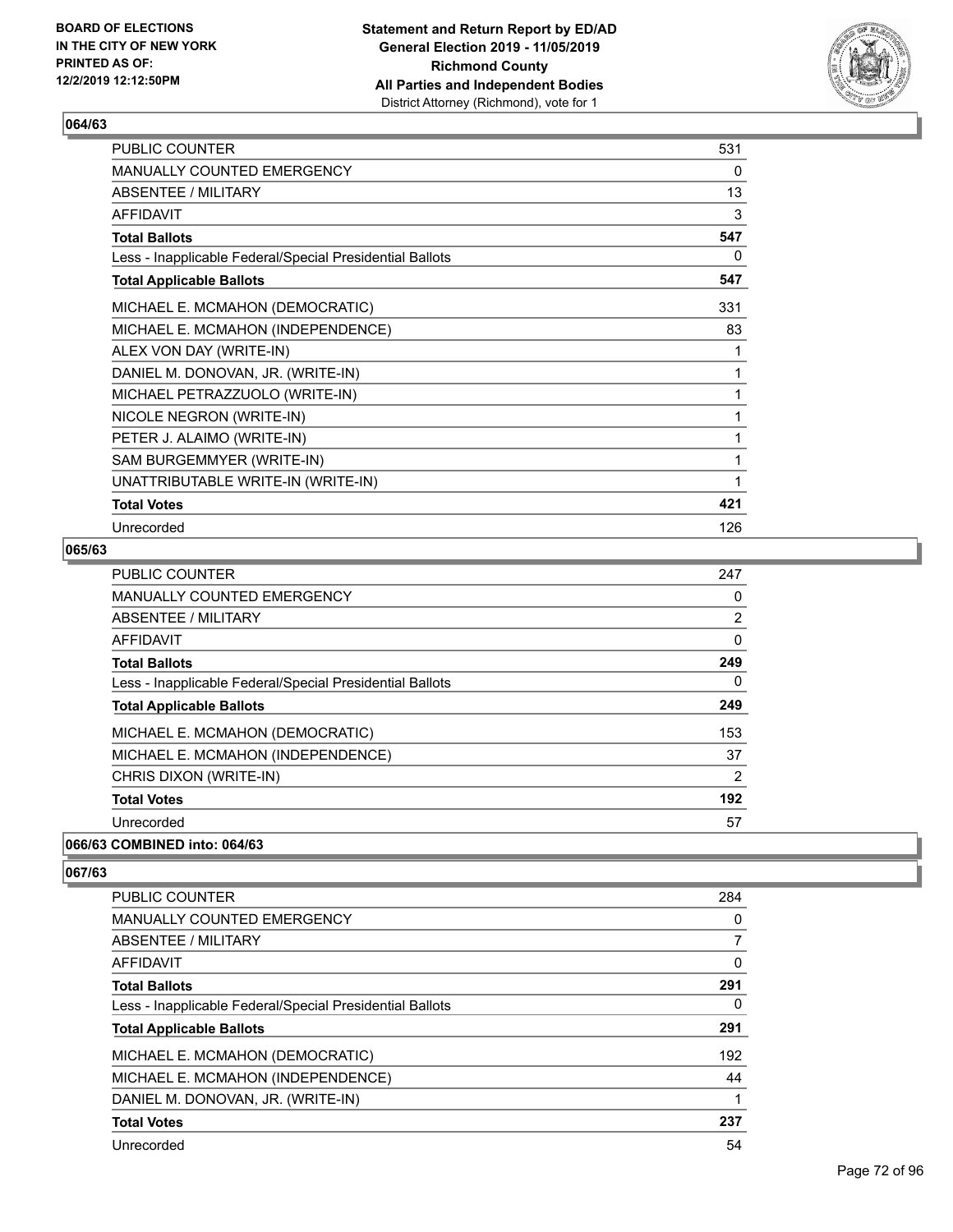

### **068/63 COMBINED into: 053/63**

#### **069/63 COMBINED into: 083/63**

#### **070/63 COMBINED into: 052/63**

# **071/63**

| PUBLIC COUNTER                                           | 119      |
|----------------------------------------------------------|----------|
| <b>MANUALLY COUNTED EMERGENCY</b>                        | $\Omega$ |
| <b>ABSENTEE / MILITARY</b>                               | 2        |
| <b>AFFIDAVIT</b>                                         | 1        |
| <b>Total Ballots</b>                                     | 122      |
| Less - Inapplicable Federal/Special Presidential Ballots | $\Omega$ |
| <b>Total Applicable Ballots</b>                          | 122      |
| MICHAEL E. MCMAHON (DEMOCRATIC)                          | 99       |
| MICHAEL E. MCMAHON (INDEPENDENCE)                        | 7        |
| DONALD J. TRUMP (WRITE-IN)                               | 1        |
| UNATTRIBUTABLE WRITE-IN (WRITE-IN)                       | 1        |
| <b>Total Votes</b>                                       | 108      |
| Unrecorded                                               | 14       |

| PUBLIC COUNTER                                           | 233 |
|----------------------------------------------------------|-----|
| <b>MANUALLY COUNTED EMERGENCY</b>                        | 0   |
| ABSENTEE / MILITARY                                      | 4   |
| AFFIDAVIT                                                |     |
| <b>Total Ballots</b>                                     | 238 |
| Less - Inapplicable Federal/Special Presidential Ballots | 0   |
| <b>Total Applicable Ballots</b>                          | 238 |
| MICHAEL E. MCMAHON (DEMOCRATIC)                          | 151 |
| MICHAEL E. MCMAHON (INDEPENDENCE)                        | 33  |
| JOSEPH H. CUCCO, JR. (WRITE-IN)                          |     |
| STEPHANIE LONGWORTH (WRITE-IN)                           |     |
| <b>Total Votes</b>                                       | 186 |
| Unrecorded                                               | 52  |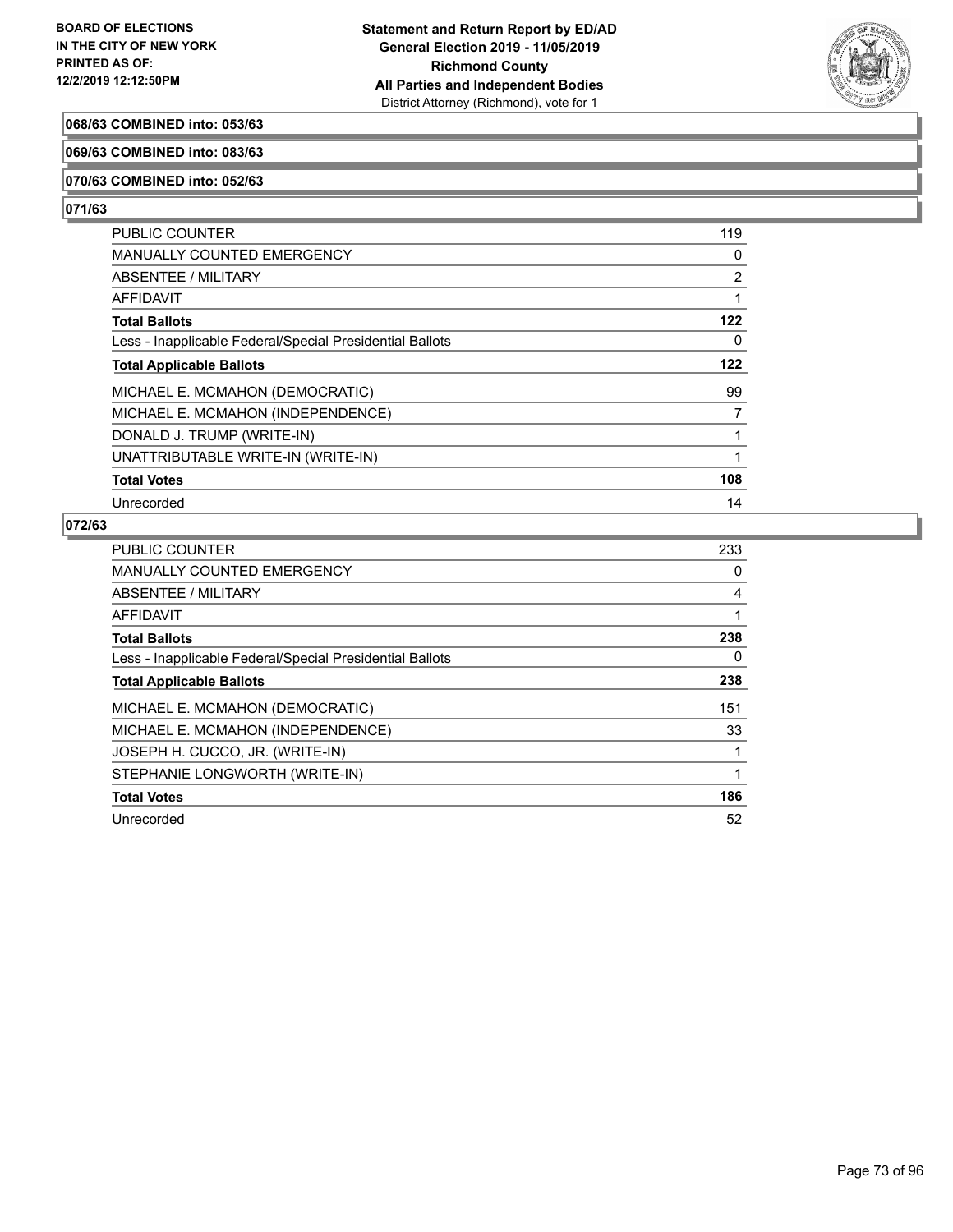

| PUBLIC COUNTER                                           | 181            |
|----------------------------------------------------------|----------------|
| <b>MANUALLY COUNTED EMERGENCY</b>                        | 0              |
| ABSENTEE / MILITARY                                      | 6              |
| <b>AFFIDAVIT</b>                                         | 0              |
| <b>Total Ballots</b>                                     | 187            |
| Less - Inapplicable Federal/Special Presidential Ballots | 0              |
| <b>Total Applicable Ballots</b>                          | 187            |
| MICHAEL E. MCMAHON (DEMOCRATIC)                          | 108            |
| MICHAEL E. MCMAHON (INDEPENDENCE)                        | 30             |
| <b>CLARENCE DARROW (WRITE-IN)</b>                        |                |
| DAVID J. ARTESI (WRITE-IN)                               | $\overline{2}$ |
| RICH SULLUN (WRITE-IN)                                   | 1              |
| UNATTRIBUTABLE WRITE-IN (WRITE-IN)                       | 1              |
| <b>Total Votes</b>                                       | 143            |
| Unrecorded                                               | 44             |
|                                                          |                |

**074/63 COMBINED into: 062/63**

#### **075/63**

| <b>PUBLIC COUNTER</b>                                    | 79       |
|----------------------------------------------------------|----------|
| MANUALLY COUNTED EMERGENCY                               | 0        |
| <b>ABSENTEE / MILITARY</b>                               | 5        |
| AFFIDAVIT                                                | $\Omega$ |
| <b>Total Ballots</b>                                     | 84       |
| Less - Inapplicable Federal/Special Presidential Ballots | 0        |
| <b>Total Applicable Ballots</b>                          | 84       |
| MICHAEL E. MCMAHON (DEMOCRATIC)                          | 62       |
| MICHAEL E. MCMAHON (INDEPENDENCE)                        |          |
| <b>Total Votes</b>                                       | 69       |
| Unrecorded                                               | 15       |

| <b>PUBLIC COUNTER</b>                                    | 189 |
|----------------------------------------------------------|-----|
| MANUALLY COUNTED EMERGENCY                               | 0   |
| ABSENTEE / MILITARY                                      | 4   |
| AFFIDAVIT                                                | 0   |
| <b>Total Ballots</b>                                     | 193 |
| Less - Inapplicable Federal/Special Presidential Ballots | 0   |
| <b>Total Applicable Ballots</b>                          | 193 |
| MICHAEL E. MCMAHON (DEMOCRATIC)                          | 95  |
| MICHAEL E. MCMAHON (INDEPENDENCE)                        | 32  |
| ANDREW GOZENPAD (WRITE-IN)                               |     |
| JESSE L. ALLEN JR. (WRITE-IN)                            | 1   |
| UNATTRIBUTABLE WRITE-IN (WRITE-IN)                       | 2   |
| <b>Total Votes</b>                                       | 131 |
| Unrecorded                                               | 62  |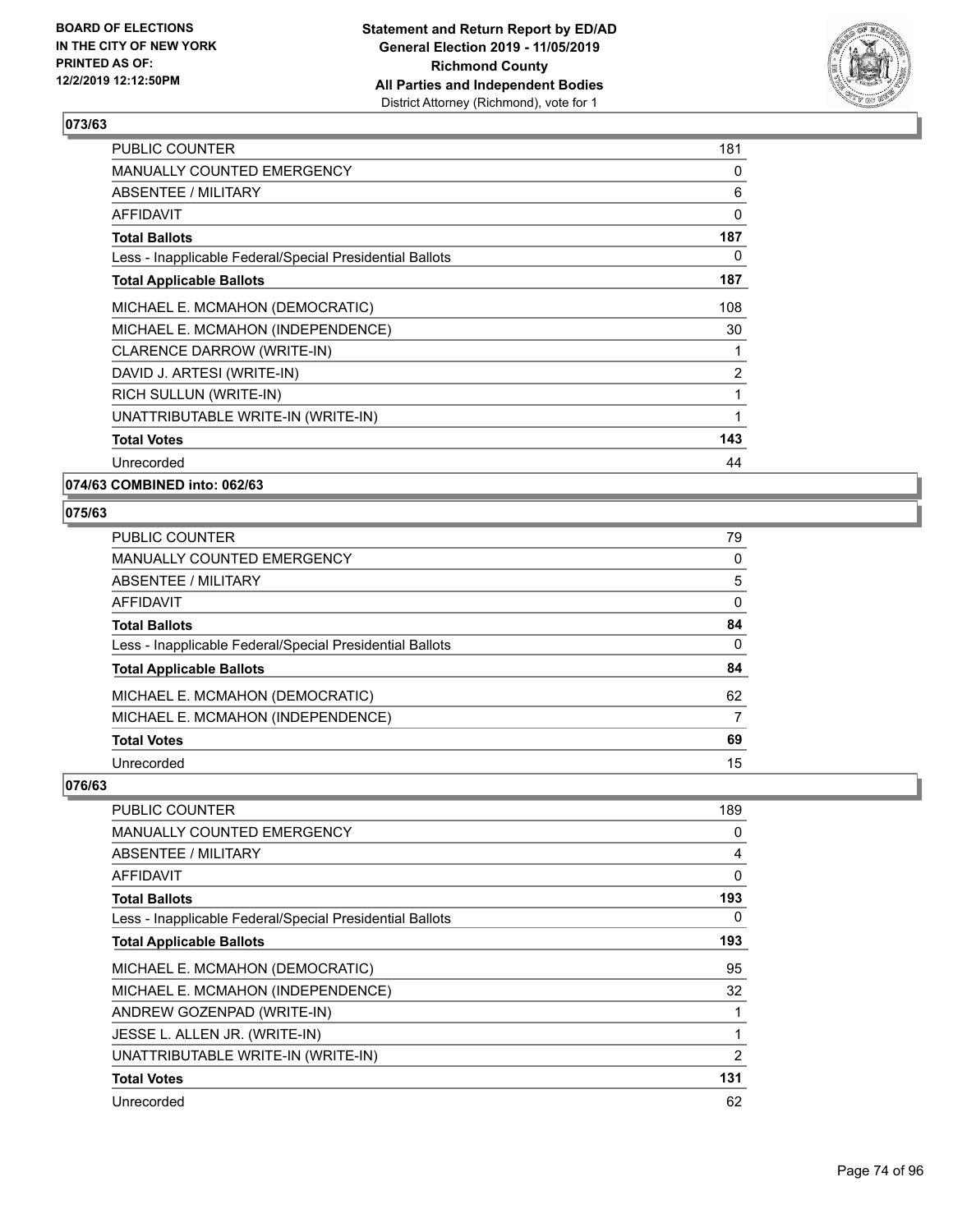

| <b>PUBLIC COUNTER</b>                                    | 142 |
|----------------------------------------------------------|-----|
| <b>MANUALLY COUNTED EMERGENCY</b>                        | 0   |
| ABSENTEE / MILITARY                                      | 6   |
| AFFIDAVIT                                                | 0   |
| <b>Total Ballots</b>                                     | 148 |
| Less - Inapplicable Federal/Special Presidential Ballots | 0   |
| <b>Total Applicable Ballots</b>                          | 148 |
| MICHAEL E. MCMAHON (DEMOCRATIC)                          | 91  |
| MICHAEL E. MCMAHON (INDEPENDENCE)                        | 23  |
| JOHN DONOVAN (WRITE-IN)                                  | 1   |
| RICHARD LUFRANO (WRITE-IN)                               | 1   |
| <b>Total Votes</b>                                       | 116 |
| Unrecorded                                               | 32  |
|                                                          |     |

**078/63 COMBINED into: 027/63**

**079/63 COMBINED into: 029/63**

| <b>PUBLIC COUNTER</b>                                    | 151 |
|----------------------------------------------------------|-----|
| <b>MANUALLY COUNTED EMERGENCY</b>                        | 0   |
| ABSENTEE / MILITARY                                      | 4   |
| AFFIDAVIT                                                | 0   |
| <b>Total Ballots</b>                                     | 155 |
| Less - Inapplicable Federal/Special Presidential Ballots | 0   |
| <b>Total Applicable Ballots</b>                          | 155 |
| MICHAEL E. MCMAHON (DEMOCRATIC)                          | 119 |
| MICHAEL E. MCMAHON (INDEPENDENCE)                        | 9   |
| DONALD J. TRUMP, JR. (WRITE-IN)                          | 1   |
| ROBERT TOMASOVO (WRITE-IN)                               | 1   |
| <b>Total Votes</b>                                       | 130 |
| Unrecorded                                               | 25  |
| 081/63 COMBINED into: 059/63                             |     |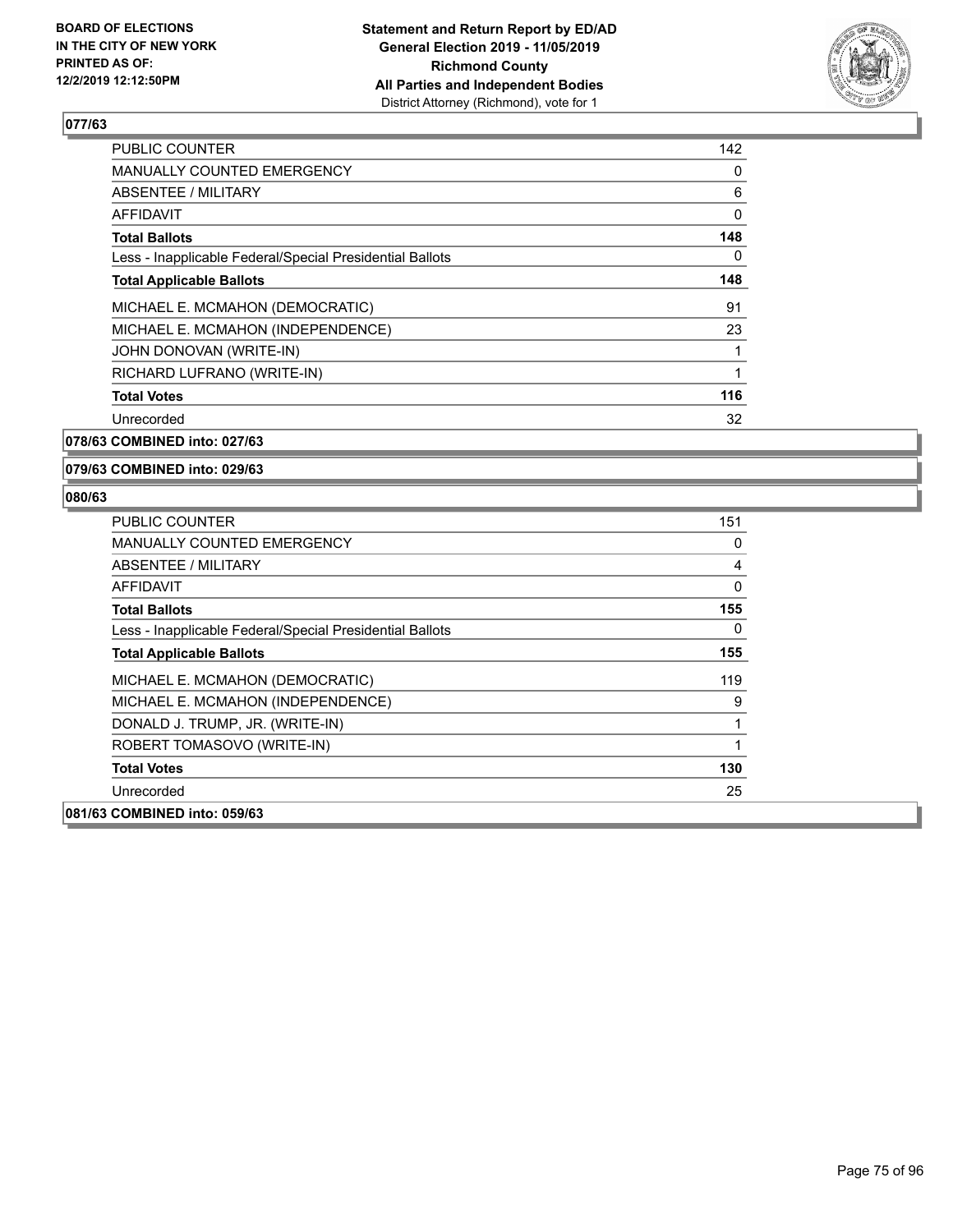

| <b>PUBLIC COUNTER</b>                                    | 259            |
|----------------------------------------------------------|----------------|
| <b>MANUALLY COUNTED EMERGENCY</b>                        | 0              |
| ABSENTEE / MILITARY                                      | 8              |
| AFFIDAVIT                                                | 1              |
| <b>Total Ballots</b>                                     | 268            |
| Less - Inapplicable Federal/Special Presidential Ballots | 0              |
| <b>Total Applicable Ballots</b>                          | 268            |
| MICHAEL E. MCMAHON (DEMOCRATIC)                          | 156            |
| MICHAEL E. MCMAHON (INDEPENDENCE)                        | 38             |
| JOAN F. ILLUZZI (WRITE-IN)                               |                |
| PAUL CAPOFARI (WRITE-IN)                                 | $\overline{2}$ |
| RICHARD SULLIVAN (WRITE-IN)                              | $\overline{2}$ |
| SHAWN MALACHOVSKY (WRITE-IN)                             | 1              |
| <b>Total Votes</b>                                       | 200            |
| Unrecorded                                               | 68             |

| PUBLIC COUNTER                                           | 269 |
|----------------------------------------------------------|-----|
| <b>MANUALLY COUNTED EMERGENCY</b>                        | 0   |
| ABSENTEE / MILITARY                                      | 35  |
| AFFIDAVIT                                                | 5   |
| <b>Total Ballots</b>                                     | 309 |
| Less - Inapplicable Federal/Special Presidential Ballots | 0   |
| <b>Total Applicable Ballots</b>                          | 309 |
| MICHAEL E. MCMAHON (DEMOCRATIC)                          | 215 |
| MICHAEL E. MCMAHON (INDEPENDENCE)                        | 40  |
| ANDREW J. LANZA (WRITE-IN)                               |     |
| DANIEL M. DONOVAN, JR. (WRITE-IN)                        | 1   |
| JOSEPH TIRONE, JR. (WRITE-IN)                            | 1   |
| KEVIN BAROZ (WRITE-IN)                                   | 1   |
| THOMAS J. BAROZ (WRITE-IN)                               | 1   |
| UNATTRIBUTABLE WRITE-IN (WRITE-IN)                       |     |
| <b>Total Votes</b>                                       | 261 |
| Unrecorded                                               | 48  |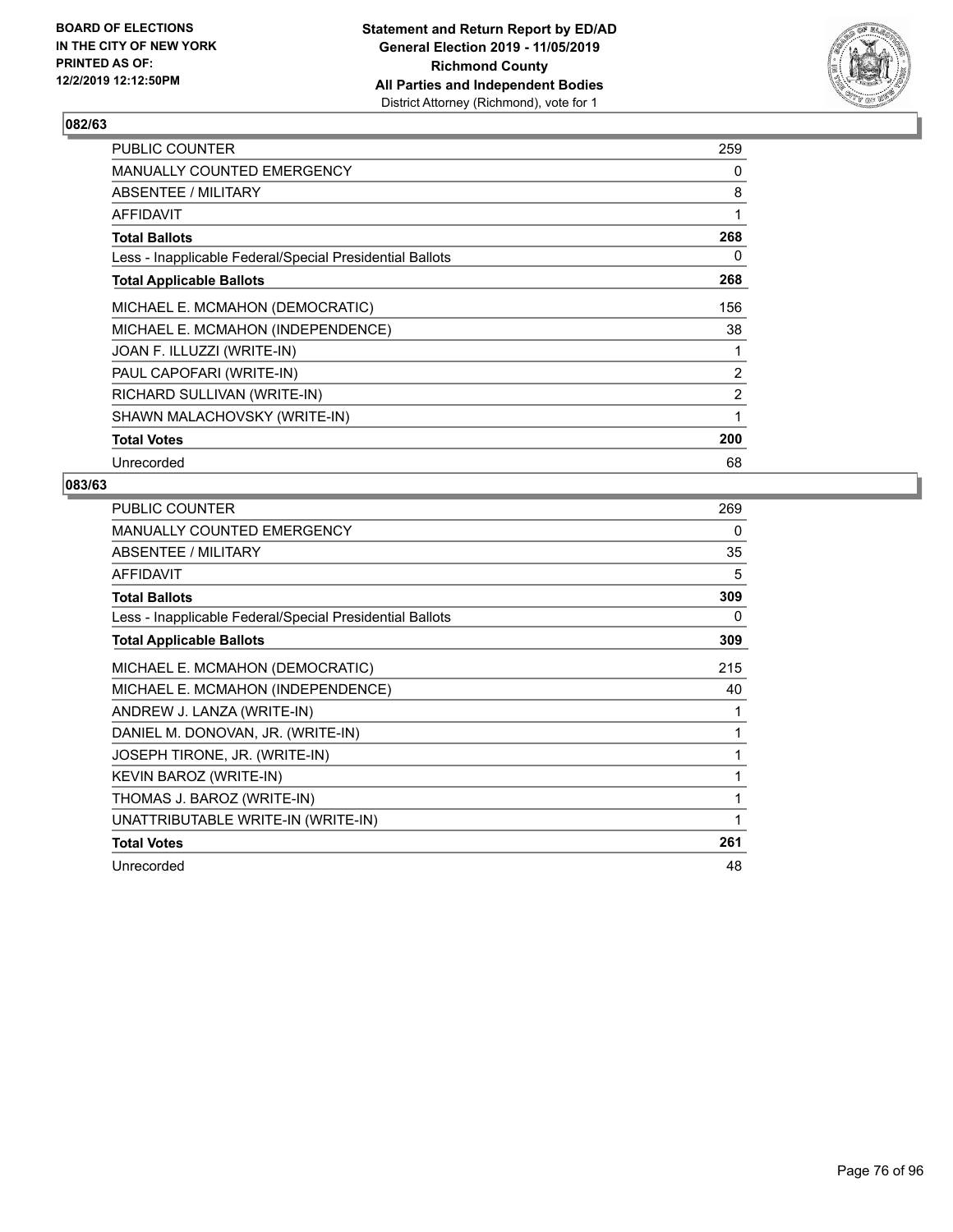

| <b>PUBLIC COUNTER</b>                                    | 168 |
|----------------------------------------------------------|-----|
| <b>MANUALLY COUNTED EMERGENCY</b>                        | 0   |
| <b>ABSENTEE / MILITARY</b>                               | 9   |
| <b>AFFIDAVIT</b>                                         | 0   |
| <b>Total Ballots</b>                                     | 177 |
| Less - Inapplicable Federal/Special Presidential Ballots | 0   |
| <b>Total Applicable Ballots</b>                          | 177 |
| MICHAEL E. MCMAHON (DEMOCRATIC)                          | 94  |
| MICHAEL E. MCMAHON (INDEPENDENCE)                        | 24  |
| FRANK MORANO (WRITE-IN)                                  | 1   |
| SEAN O' SULLIVAN (WRITE-IN)                              | 1   |
| UNATTRIBUTABLE WRITE-IN (WRITE-IN)                       | 3   |
| WILLIAM COX (WRITE-IN)                                   | 1   |
| <b>Total Votes</b>                                       | 124 |
| Unrecorded                                               | 53  |
|                                                          |     |

**085/63 COMBINED into: 007/63**

**086/63 COMBINED into: 009/63**

**087/63 COMBINED into: 084/63**

**088/63 COMBINED into: 009/63**

**089/63 COMBINED into: 073/63**

**090/63 COMBINED into: 009/63**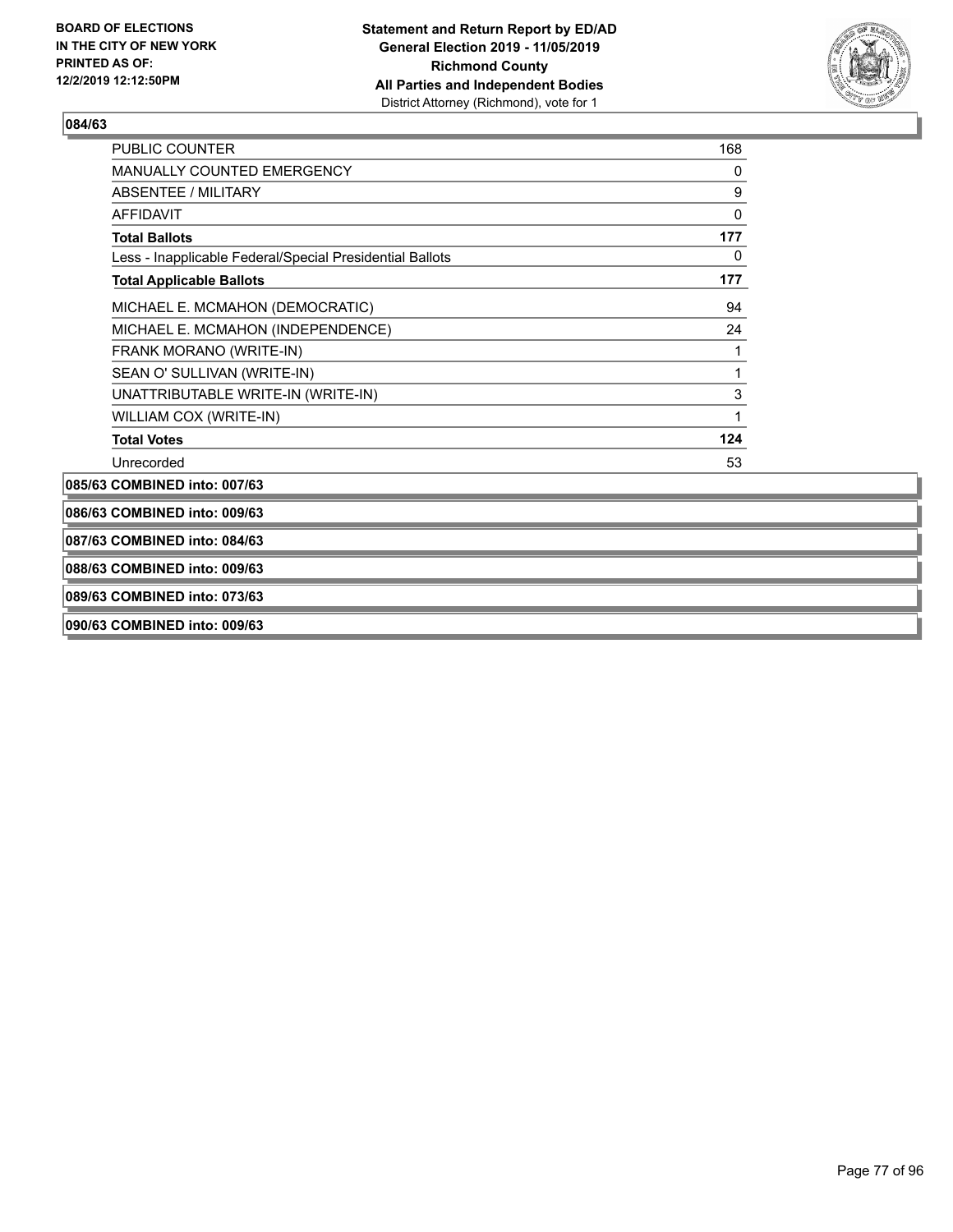

| <b>PUBLIC COUNTER</b>                                    | 154 |
|----------------------------------------------------------|-----|
| <b>MANUALLY COUNTED EMERGENCY</b>                        | 0   |
| ABSENTEE / MILITARY                                      | 3   |
| AFFIDAVIT                                                | 0   |
| <b>Total Ballots</b>                                     | 157 |
| Less - Inapplicable Federal/Special Presidential Ballots | 0   |
| <b>Total Applicable Ballots</b>                          | 157 |
| MICHAEL E. MCMAHON (DEMOCRATIC)                          | 62  |
| MICHAEL E. MCMAHON (INDEPENDENCE)                        | 33  |
| DENISE MORONE (WRITE-IN)                                 | 1   |
| <b>Total Votes</b>                                       | 96  |
| Unrecorded                                               | 61  |

#### **002/64**

| <b>PUBLIC COUNTER</b>                                    | 214            |
|----------------------------------------------------------|----------------|
| <b>MANUALLY COUNTED EMERGENCY</b>                        | 0              |
| ABSENTEE / MILITARY                                      | 8              |
| AFFIDAVIT                                                | 0              |
| <b>Total Ballots</b>                                     | 222            |
| Less - Inapplicable Federal/Special Presidential Ballots | 0              |
| <b>Total Applicable Ballots</b>                          | 222            |
| MICHAEL E. MCMAHON (DEMOCRATIC)                          | 105            |
| MICHAEL E. MCMAHON (INDEPENDENCE)                        | 28             |
| ANTHONY SCIUSCA (WRITE-IN)                               |                |
| <b>BILL GATES (WRITE-IN)</b>                             | 1              |
| RICHARD A. LUTHMANN, JR. (WRITE-IN)                      | $\overline{2}$ |
| ROBERT WALLEN (WRITE-IN)                                 | 1              |
| <b>Total Votes</b>                                       | 138            |
| Unrecorded                                               | 84             |

| <b>PUBLIC COUNTER</b>                                    | 390      |
|----------------------------------------------------------|----------|
| <b>MANUALLY COUNTED EMERGENCY</b>                        | $\Omega$ |
| ABSENTEE / MILITARY                                      | 16       |
| <b>AFFIDAVIT</b>                                         | 3        |
| <b>Total Ballots</b>                                     | 409      |
| Less - Inapplicable Federal/Special Presidential Ballots | $\Omega$ |
| <b>Total Applicable Ballots</b>                          | 409      |
| MICHAEL E. MCMAHON (DEMOCRATIC)                          | 197      |
| MICHAEL E. MCMAHON (INDEPENDENCE)                        | 70       |
| DANIEL M. DONOVAN, JR. (WRITE-IN)                        |          |
| <b>GAITANO ESPOSITO (WRITE-IN)</b>                       | 1        |
| MICHAEL GALGANO (WRITE-IN)                               | 1        |
| SALVATORE VELLA (WRITE-IN)                               | 1        |
| <b>Total Votes</b>                                       | 271      |
| Unrecorded                                               | 138      |
| 004/64 COMBINED into: 003/64                             |          |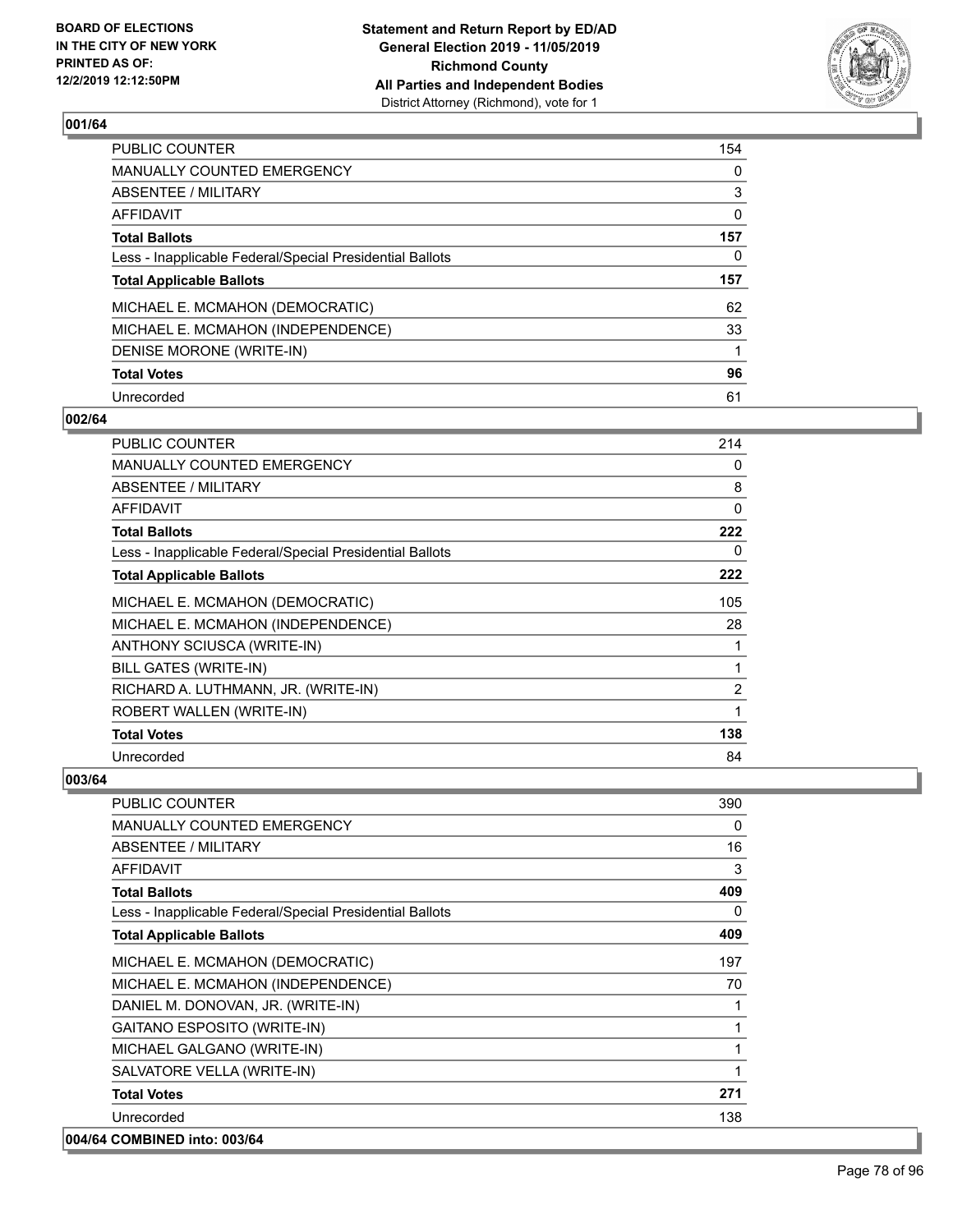

| PUBLIC COUNTER                                           | 429 |
|----------------------------------------------------------|-----|
| <b>MANUALLY COUNTED EMERGENCY</b>                        | 0   |
| ABSENTEE / MILITARY                                      | 20  |
| AFFIDAVIT                                                | 6   |
| <b>Total Ballots</b>                                     | 455 |
| Less - Inapplicable Federal/Special Presidential Ballots | 0   |
| <b>Total Applicable Ballots</b>                          | 455 |
| MICHAEL E. MCMAHON (DEMOCRATIC)                          | 221 |
| MICHAEL E. MCMAHON (INDEPENDENCE)                        | 83  |
| ANDREW J. LANZA (WRITE-IN)                               | 1   |
| ERIC ULRICH (WRITE-IN)                                   | 1   |
| MATTHEW VALDEZ (WRITE-IN)                                | 1   |
| MICHAEL GIORDANO (WRITE-IN)                              | 1   |
| ROBERT TURBIAK (WRITE-IN)                                | 1   |
| UNATTRIBUTABLE WRITE-IN (WRITE-IN)                       | 1   |
| <b>Total Votes</b>                                       | 310 |
| Unrecorded                                               | 145 |

#### **006/64**

| <b>PUBLIC COUNTER</b>                                    | 244 |
|----------------------------------------------------------|-----|
| MANUALLY COUNTED EMERGENCY                               | 0   |
| ABSENTEE / MILITARY                                      | 6   |
| <b>AFFIDAVIT</b>                                         | 2   |
| <b>Total Ballots</b>                                     | 252 |
| Less - Inapplicable Federal/Special Presidential Ballots | 0   |
| <b>Total Applicable Ballots</b>                          | 252 |
| MICHAEL E. MCMAHON (DEMOCRATIC)                          | 114 |
| MICHAEL E. MCMAHON (INDEPENDENCE)                        | 49  |
| UNATTRIBUTABLE WRITE-IN (WRITE-IN)                       |     |
| WILLIAM NEGHERBON (WRITE-IN)                             | 1   |
| <b>Total Votes</b>                                       | 165 |
| Unrecorded                                               | 87  |

| PUBLIC COUNTER                                           | 248 |
|----------------------------------------------------------|-----|
| <b>MANUALLY COUNTED EMERGENCY</b>                        | 0   |
| ABSENTEE / MILITARY                                      | 7   |
| AFFIDAVIT                                                | 0   |
| <b>Total Ballots</b>                                     | 255 |
| Less - Inapplicable Federal/Special Presidential Ballots | 0   |
| <b>Total Applicable Ballots</b>                          | 255 |
| MICHAEL E. MCMAHON (DEMOCRATIC)                          | 111 |
| MICHAEL E. MCMAHON (INDEPENDENCE)                        | 34  |
| NICOLE MALLIOTAKIS (WRITE-IN)                            | 2   |
| UNATTRIBUTABLE WRITE-IN (WRITE-IN)                       | 1   |
| <b>Total Votes</b>                                       | 148 |
| Unrecorded                                               | 107 |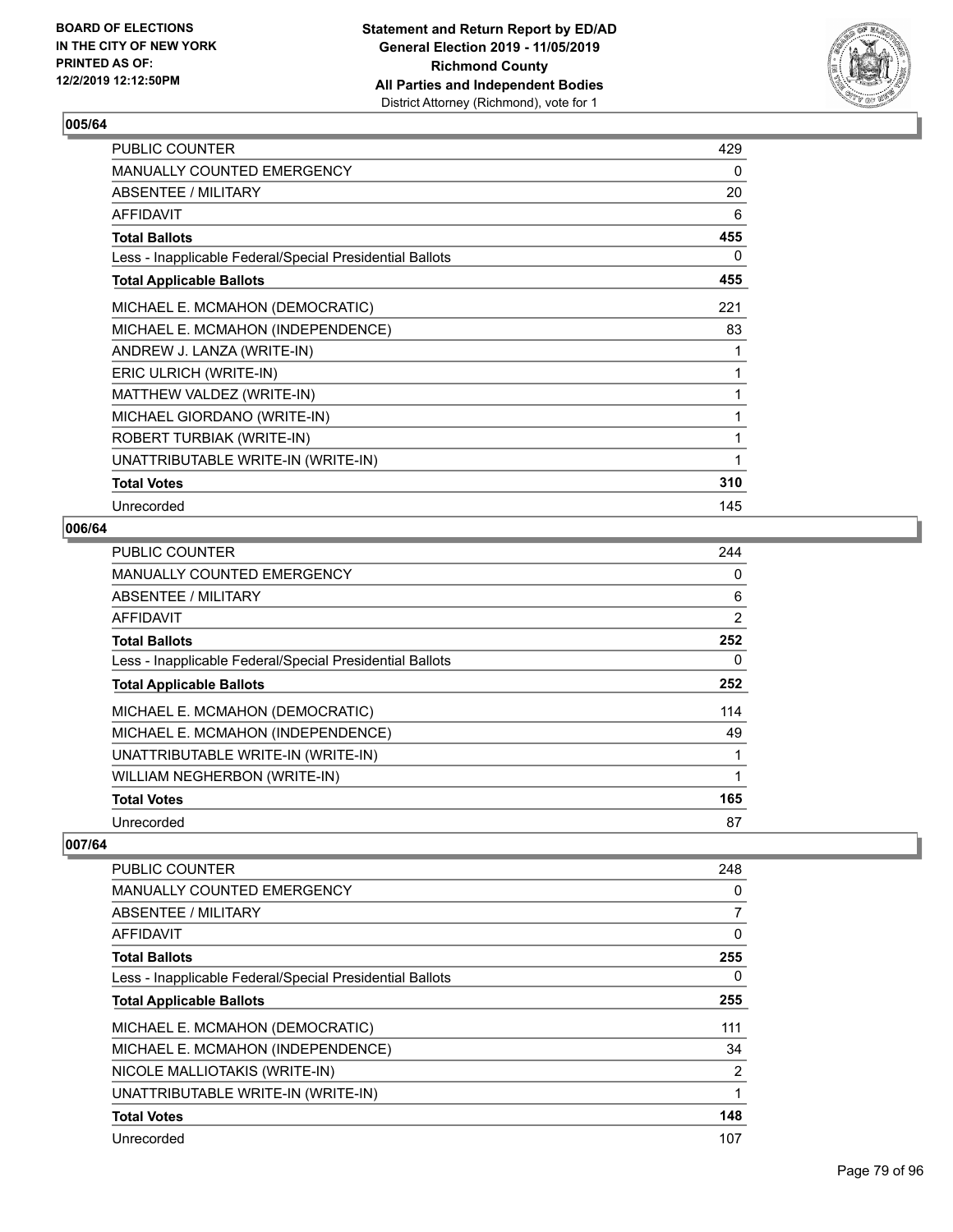

#### **008/64 COMBINED into: 005/64**

| ı<br>- 4 |
|----------|
|----------|

| PUBLIC COUNTER                                           | 321 |
|----------------------------------------------------------|-----|
| <b>MANUALLY COUNTED EMERGENCY</b>                        | 0   |
| ABSENTEE / MILITARY                                      | 7   |
| AFFIDAVIT                                                |     |
| <b>Total Ballots</b>                                     | 329 |
| Less - Inapplicable Federal/Special Presidential Ballots | 0   |
| <b>Total Applicable Ballots</b>                          | 329 |
| MICHAEL E. MCMAHON (DEMOCRATIC)                          | 117 |
| MICHAEL E. MCMAHON (INDEPENDENCE)                        | 76  |
| DANIEL KOGAN (WRITE-IN)                                  |     |
| DONALD J. TRUMP (WRITE-IN)                               | 3   |
| MICHAEL G. GRIMM (WRITE-IN)                              | 1   |
| UNATTRIBUTABLE WRITE-IN (WRITE-IN)                       | 1   |
| <b>Total Votes</b>                                       | 199 |
| Unrecorded                                               | 130 |

#### **010/64 COMBINED into: 009/64**

| <b>PUBLIC COUNTER</b>                                    | 296      |
|----------------------------------------------------------|----------|
| <b>MANUALLY COUNTED EMERGENCY</b>                        | 0        |
| <b>ABSENTEE / MILITARY</b>                               | 10       |
| <b>AFFIDAVIT</b>                                         | $\Omega$ |
| <b>Total Ballots</b>                                     | 306      |
| Less - Inapplicable Federal/Special Presidential Ballots | 0        |
| <b>Total Applicable Ballots</b>                          | 306      |
| MICHAEL E. MCMAHON (DEMOCRATIC)                          | 137      |
| MICHAEL E. MCMAHON (INDEPENDENCE)                        | 54       |
| SPENCER TROELLER (WRITE-IN)                              | 1        |
| UNATTRIBUTABLE WRITE-IN (WRITE-IN)                       | 1        |
| <b>Total Votes</b>                                       | 193      |
| Unrecorded                                               | 113      |
| 012/64 COMBINED into: 011/64                             |          |
| 013/64 COMBINED into: 011/64                             |          |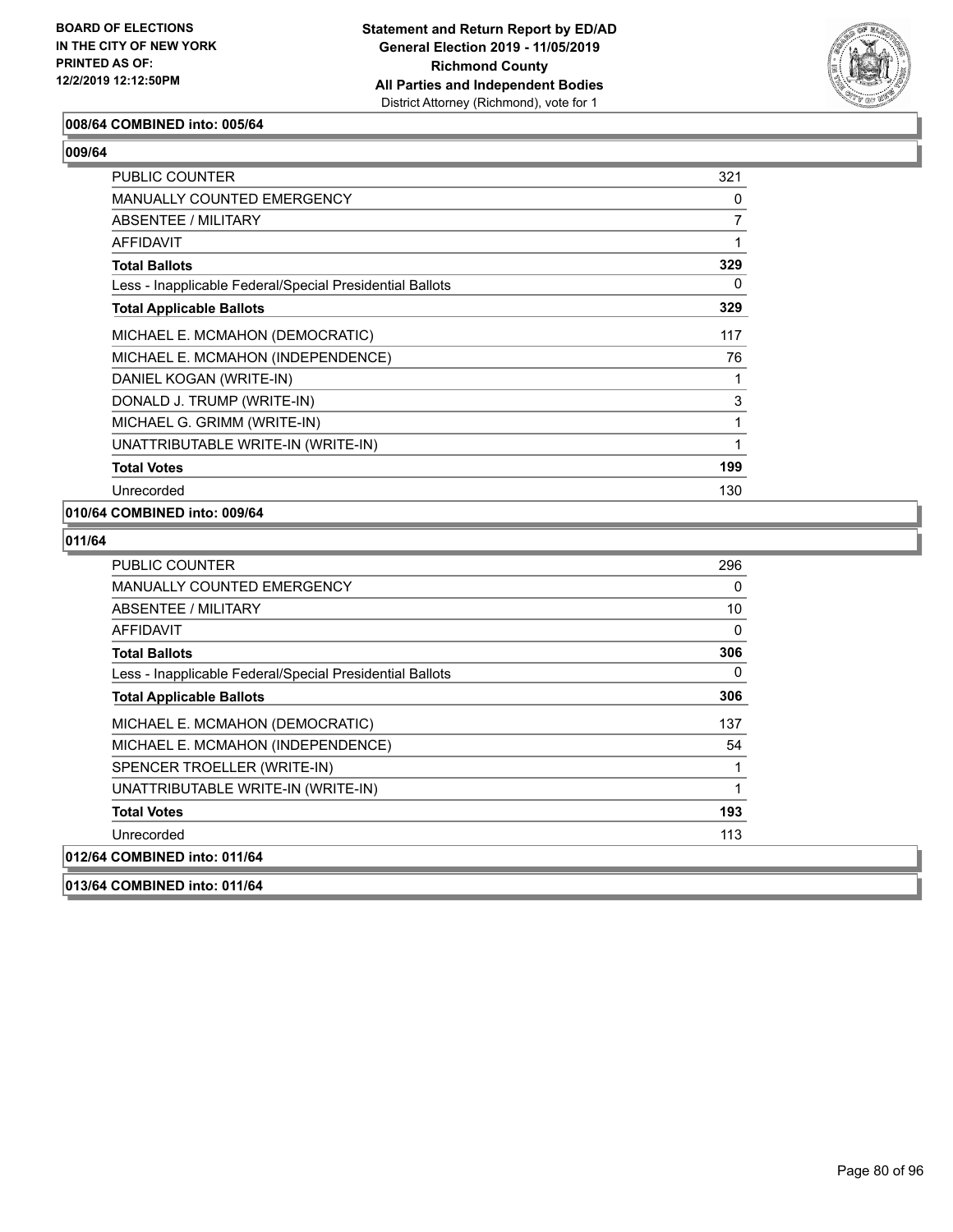

| <b>PUBLIC COUNTER</b>                                    | 409 |
|----------------------------------------------------------|-----|
| <b>MANUALLY COUNTED EMERGENCY</b>                        | 0   |
| <b>ABSENTEE / MILITARY</b>                               | 17  |
| <b>AFFIDAVIT</b>                                         | 0   |
| <b>Total Ballots</b>                                     | 426 |
| Less - Inapplicable Federal/Special Presidential Ballots | 0   |
| <b>Total Applicable Ballots</b>                          | 426 |
| MICHAEL E. MCMAHON (DEMOCRATIC)                          | 219 |
| MICHAEL E. MCMAHON (INDEPENDENCE)                        | 77  |
| DONALD J. TRUMP (WRITE-IN)                               | 1   |
| JOE SMITH (WRITE-IN)                                     | 2   |
| NICHOLAS GENTILE (WRITE-IN)                              | 1   |
| SCOTT RILEY BROWN (WRITE-IN)                             | 1   |
| UNATTRIBUTABLE WRITE-IN (WRITE-IN)                       | 1   |
| <b>Total Votes</b>                                       | 302 |
| Unrecorded                                               | 124 |

# **015/64 COMBINED into: 014/64**

| <b>PUBLIC COUNTER</b>                                    | 436      |
|----------------------------------------------------------|----------|
| MANUALLY COUNTED EMERGENCY                               | $\Omega$ |
| <b>ABSENTEE / MILITARY</b>                               | 23       |
| <b>AFFIDAVIT</b>                                         | 1        |
| <b>Total Ballots</b>                                     | 460      |
| Less - Inapplicable Federal/Special Presidential Ballots | 0        |
| <b>Total Applicable Ballots</b>                          | 460      |
| MICHAEL E. MCMAHON (DEMOCRATIC)                          | 226      |
| MICHAEL E. MCMAHON (INDEPENDENCE)                        | 62       |
| DANIEL M. DONOVAN, JR. (WRITE-IN)                        |          |
| MICHAEL G. VALLONEY (WRITE-IN)                           | 1        |
| TEA LEONI (WRITE-IN)                                     | 1        |
| WILLIAM BARR (WRITE-IN)                                  | 1        |
| <b>Total Votes</b>                                       | 292      |
| Unrecorded                                               | 168      |
| 017/64 COMBINED into: 016/64                             |          |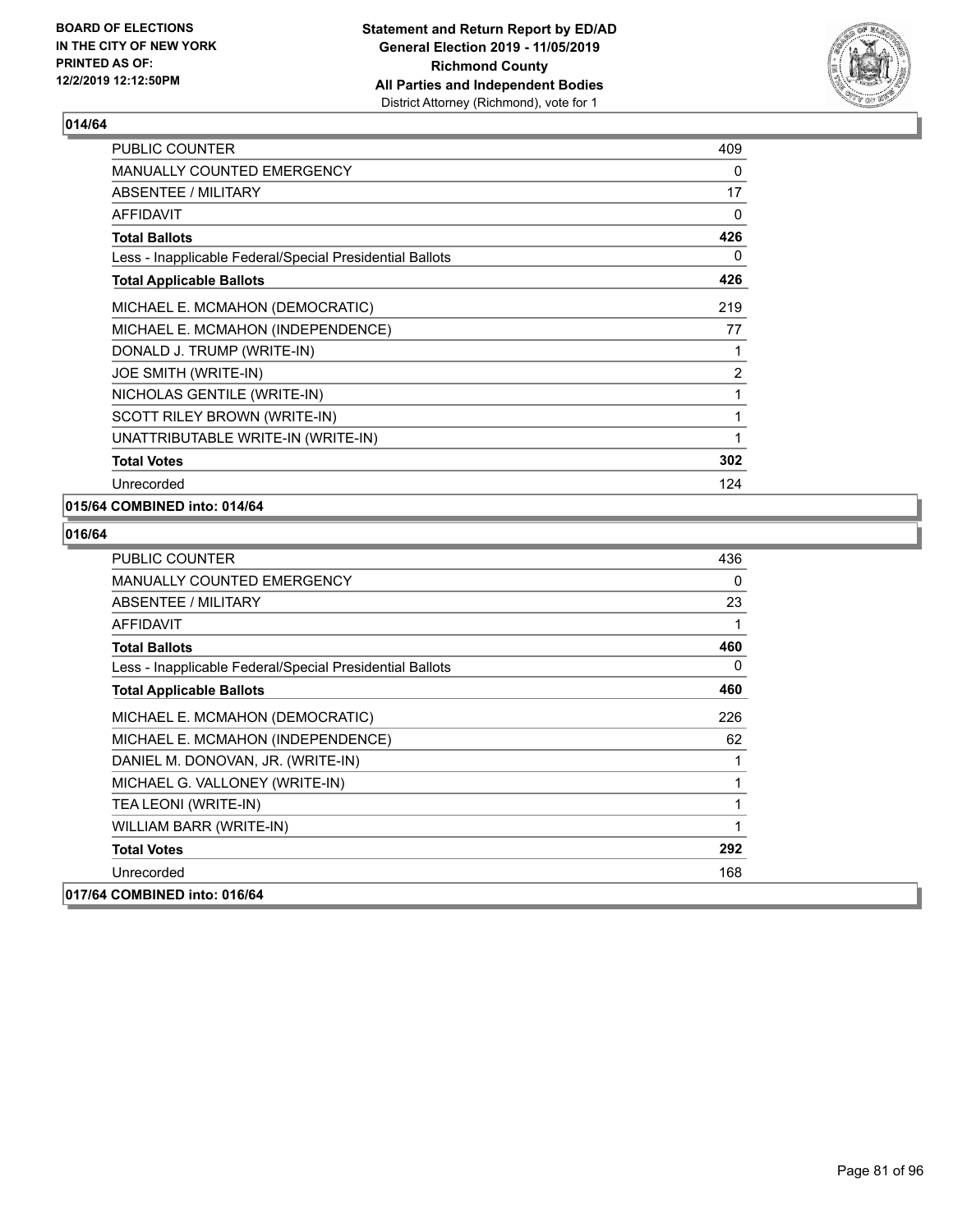

| <b>PUBLIC COUNTER</b>                                    | 145 |
|----------------------------------------------------------|-----|
| <b>MANUALLY COUNTED EMERGENCY</b>                        | 0   |
| ABSENTEE / MILITARY                                      | 8   |
| <b>AFFIDAVIT</b>                                         | 0   |
| <b>Total Ballots</b>                                     | 153 |
| Less - Inapplicable Federal/Special Presidential Ballots | 0   |
| <b>Total Applicable Ballots</b>                          | 153 |
| MICHAEL E. MCMAHON (DEMOCRATIC)                          | 82  |
| MICHAEL E. MCMAHON (INDEPENDENCE)                        | 25  |
| MICHAEL PERMUITER (WRITE-IN)                             |     |
| MICHAEL SILEO (WRITE-IN)                                 |     |
| <b>Total Votes</b>                                       | 109 |
| Unrecorded                                               | 44  |

#### **019/64**

| <b>PUBLIC COUNTER</b>                                    | 109 |
|----------------------------------------------------------|-----|
| <b>MANUALLY COUNTED EMERGENCY</b>                        | 0   |
| <b>ABSENTEE / MILITARY</b>                               | 29  |
| AFFIDAVIT                                                |     |
| <b>Total Ballots</b>                                     | 139 |
| Less - Inapplicable Federal/Special Presidential Ballots | 0   |
| <b>Total Applicable Ballots</b>                          | 139 |
| MICHAEL E. MCMAHON (DEMOCRATIC)                          | 97  |
| MICHAEL E. MCMAHON (INDEPENDENCE)                        | 12  |
| JAMES A. ALFANO (WRITE-IN)                               |     |
| <b>Total Votes</b>                                       | 110 |
| Unrecorded                                               | 29  |

| PUBLIC COUNTER                                           | 149 |
|----------------------------------------------------------|-----|
| <b>MANUALLY COUNTED EMERGENCY</b>                        | 0   |
| ABSENTEE / MILITARY                                      | 5   |
| AFFIDAVIT                                                | 0   |
| <b>Total Ballots</b>                                     | 154 |
| Less - Inapplicable Federal/Special Presidential Ballots | 0   |
| <b>Total Applicable Ballots</b>                          | 154 |
| MICHAEL E. MCMAHON (DEMOCRATIC)                          | 72  |
| MICHAEL E. MCMAHON (INDEPENDENCE)                        | 16  |
| DANIEL M. DONOVAN, JR. (WRITE-IN)                        | 1   |
| JOAN F. ILLUZZI (WRITE-IN)                               | 2   |
| UNATTRIBUTABLE WRITE-IN (WRITE-IN)                       | 2   |
| <b>Total Votes</b>                                       | 93  |
| Unrecorded                                               | 61  |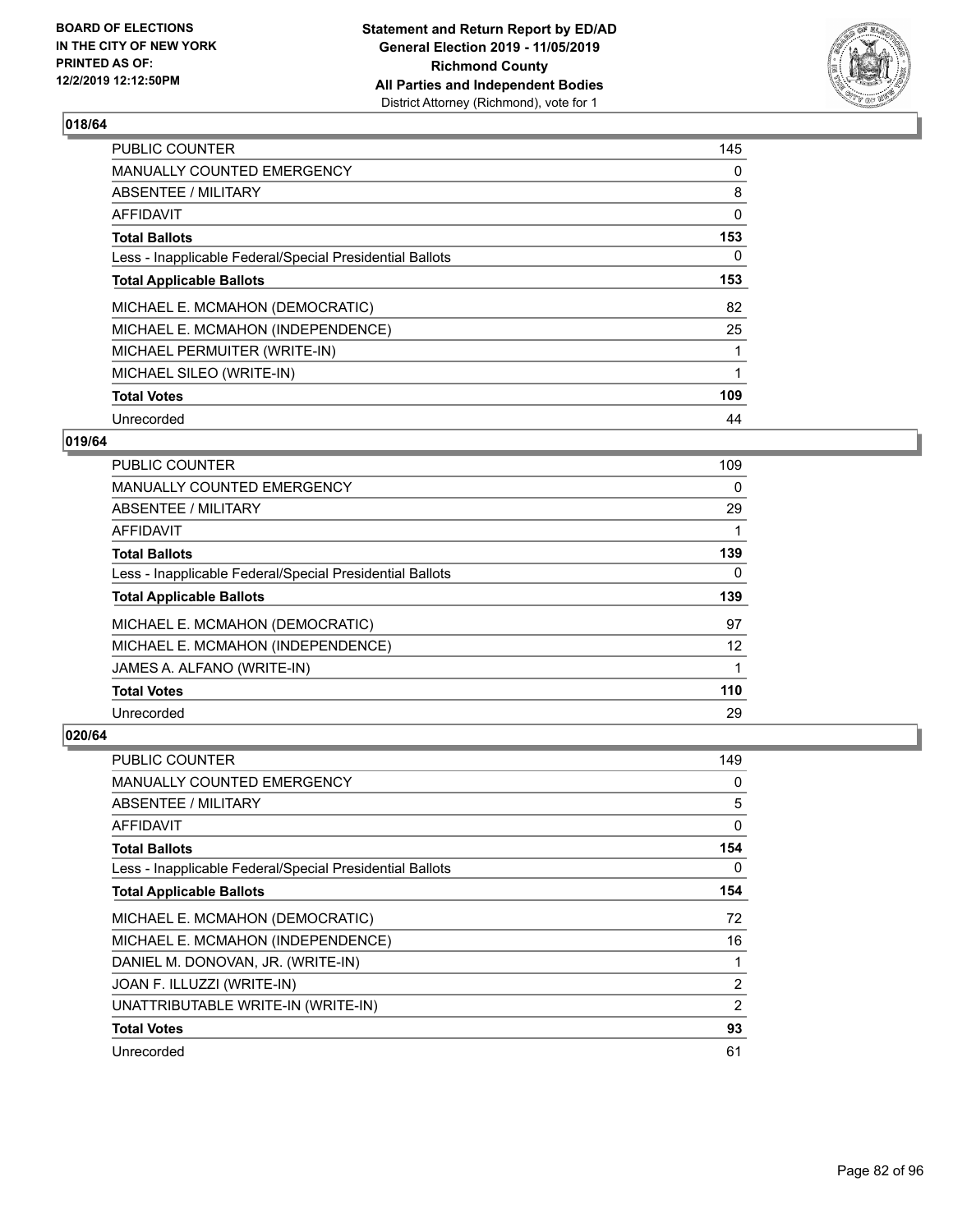

| <b>PUBLIC COUNTER</b>                                    | 158            |
|----------------------------------------------------------|----------------|
| <b>MANUALLY COUNTED EMERGENCY</b>                        | 0              |
| ABSENTEE / MILITARY                                      | 9              |
| <b>AFFIDAVIT</b>                                         | $\overline{2}$ |
| <b>Total Ballots</b>                                     | 169            |
| Less - Inapplicable Federal/Special Presidential Ballots | 0              |
| <b>Total Applicable Ballots</b>                          | 169            |
| MICHAEL E. MCMAHON (DEMOCRATIC)                          | 77             |
| MICHAEL E. MCMAHON (INDEPENDENCE)                        | 38             |
| GERALD A. DENARO (WRITE-IN)                              |                |
| RUDOLPH W. GIULIANI (WRITE-IN)                           |                |
| UNATTRIBUTABLE WRITE-IN (WRITE-IN)                       |                |
| <b>Total Votes</b>                                       | 118            |
| Unrecorded                                               | 51             |

| <b>PUBLIC COUNTER</b>                                    | 424 |
|----------------------------------------------------------|-----|
| <b>MANUALLY COUNTED EMERGENCY</b>                        | 0   |
| <b>ABSENTEE / MILITARY</b>                               | 27  |
| AFFIDAVIT                                                |     |
| <b>Total Ballots</b>                                     | 452 |
| Less - Inapplicable Federal/Special Presidential Ballots | 0   |
| <b>Total Applicable Ballots</b>                          | 452 |
| MICHAEL E. MCMAHON (DEMOCRATIC)                          | 243 |
| MICHAEL E. MCMAHON (INDEPENDENCE)                        | 75  |
| DANIEL M. DONOVAN, JR. (WRITE-IN)                        |     |
| JEFF TKACKHUK (WRITE-IN)                                 |     |
| JOAN F. ILLUZZI (WRITE-IN)                               |     |
| UNATTRIBUTABLE WRITE-IN (WRITE-IN)                       | 2   |
| <b>Total Votes</b>                                       | 323 |
| Unrecorded                                               | 129 |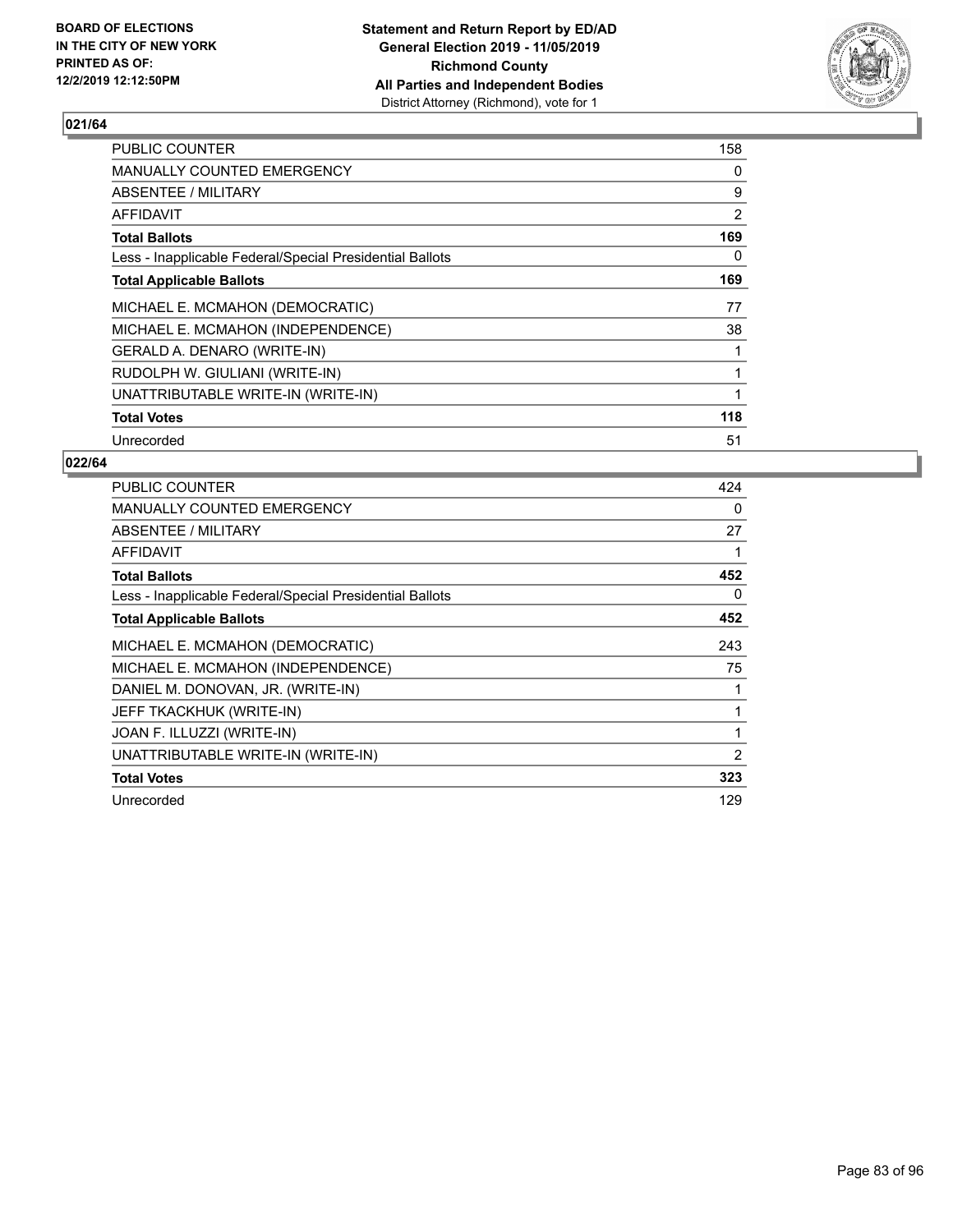

| PUBLIC COUNTER                                           | 352            |
|----------------------------------------------------------|----------------|
| MANUALLY COUNTED EMERGENCY                               | 0              |
| ABSENTEE / MILITARY                                      | 8              |
| AFFIDAVIT                                                | 0              |
| <b>Total Ballots</b>                                     | 360            |
| Less - Inapplicable Federal/Special Presidential Ballots | 0              |
| <b>Total Applicable Ballots</b>                          | 360            |
| MICHAEL E. MCMAHON (DEMOCRATIC)                          | 195            |
| MICHAEL E. MCMAHON (INDEPENDENCE)                        | 66             |
| ADAM SILBERLIGHT (WRITE-IN)                              |                |
| ALFERD E. NEWMAN (WRITE-IN)                              | 1              |
| ANDREW J. LANZA (WRITE-IN)                               | $\overline{2}$ |
| KAYLEE NIEVES (WRITE-IN)                                 | 1              |
| <b>Total Votes</b>                                       | 266            |
| Unrecorded                                               | 94             |

| PUBLIC COUNTER                                           | 288 |
|----------------------------------------------------------|-----|
| <b>MANUALLY COUNTED EMERGENCY</b>                        | 0   |
| ABSENTEE / MILITARY                                      | 16  |
| AFFIDAVIT                                                | 1   |
| <b>Total Ballots</b>                                     | 305 |
| Less - Inapplicable Federal/Special Presidential Ballots | 0   |
| <b>Total Applicable Ballots</b>                          | 305 |
| MICHAEL E. MCMAHON (DEMOCRATIC)                          | 153 |
| MICHAEL E. MCMAHON (INDEPENDENCE)                        | 54  |
| ANTHONY CRECCA (WRITE-IN)                                | 1   |
| DANIEL M. DONOVAN, JR. (WRITE-IN)                        | 1   |
| FRANCIS SAJDAK (WRITE-IN)                                | 1   |
| JOSEPH THOMPSON, JR. (WRITE-IN)                          | 1   |
| MIKE MEAGHER (WRITE-IN)                                  | 1   |
| SHAWN MALACHOVSKY (WRITE-IN)                             | 1   |
| TACKO FALL (WRITE-IN)                                    | 1   |
| TOM MODDEN (WRITE-IN)                                    | 1   |
| UNATTRIBUTABLE WRITE-IN (WRITE-IN)                       |     |
| <b>Total Votes</b>                                       | 216 |
| Unrecorded                                               | 89  |
|                                                          |     |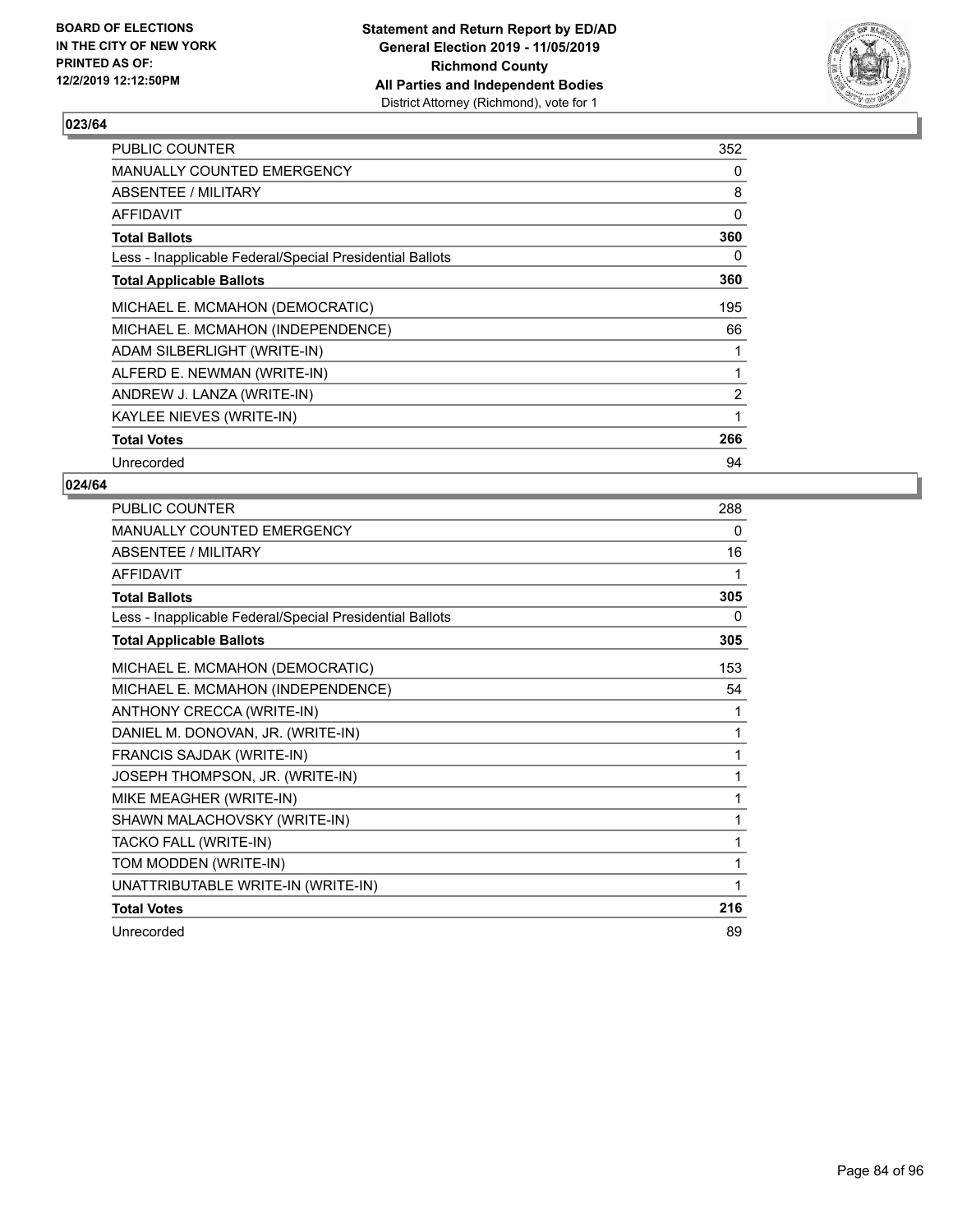

| PUBLIC COUNTER                                           | 165 |
|----------------------------------------------------------|-----|
| <b>MANUALLY COUNTED EMERGENCY</b>                        | 0   |
| ABSENTEE / MILITARY                                      | 13  |
| <b>AFFIDAVIT</b>                                         | 2   |
| <b>Total Ballots</b>                                     | 180 |
| Less - Inapplicable Federal/Special Presidential Ballots | 0   |
| <b>Total Applicable Ballots</b>                          | 180 |
| MICHAEL E. MCMAHON (DEMOCRATIC)                          | 92  |
| MICHAEL E. MCMAHON (INDEPENDENCE)                        | 29  |
| DANIEL BYRNES (WRITE-IN)                                 | 1   |
| DONALD J. TRUMP (WRITE-IN)                               | 1   |
| JOHN SMITH (WRITE-IN)                                    | 1   |
| RAY TURNER (WRITE-IN)                                    | 1   |
| UNATTRIBUTABLE WRITE-IN (WRITE-IN)                       | 1   |
| XHELAL BOLJEVIK (WRITE-IN)                               | 1   |
| <b>Total Votes</b>                                       | 127 |
| Unrecorded                                               | 53  |
|                                                          |     |

# **026/64 COMBINED into: 023/64**

| <b>PUBLIC COUNTER</b>                                    | 150 |
|----------------------------------------------------------|-----|
| <b>MANUALLY COUNTED EMERGENCY</b>                        | 0   |
| <b>ABSENTEE / MILITARY</b>                               | 3   |
| <b>AFFIDAVIT</b>                                         | 0   |
| <b>Total Ballots</b>                                     | 153 |
| Less - Inapplicable Federal/Special Presidential Ballots | 0   |
| <b>Total Applicable Ballots</b>                          | 153 |
| MICHAEL E. MCMAHON (DEMOCRATIC)                          | 69  |
| MICHAEL E. MCMAHON (INDEPENDENCE)                        | 27  |
| DONALD J. TRUMP (WRITE-IN)                               | 1   |
| JOSEPH H. CUCCO, JR. (WRITE-IN)                          | 3   |
| UNATTRIBUTABLE WRITE-IN (WRITE-IN)                       | 1   |
| <b>Total Votes</b>                                       | 101 |
| Unrecorded                                               | 52  |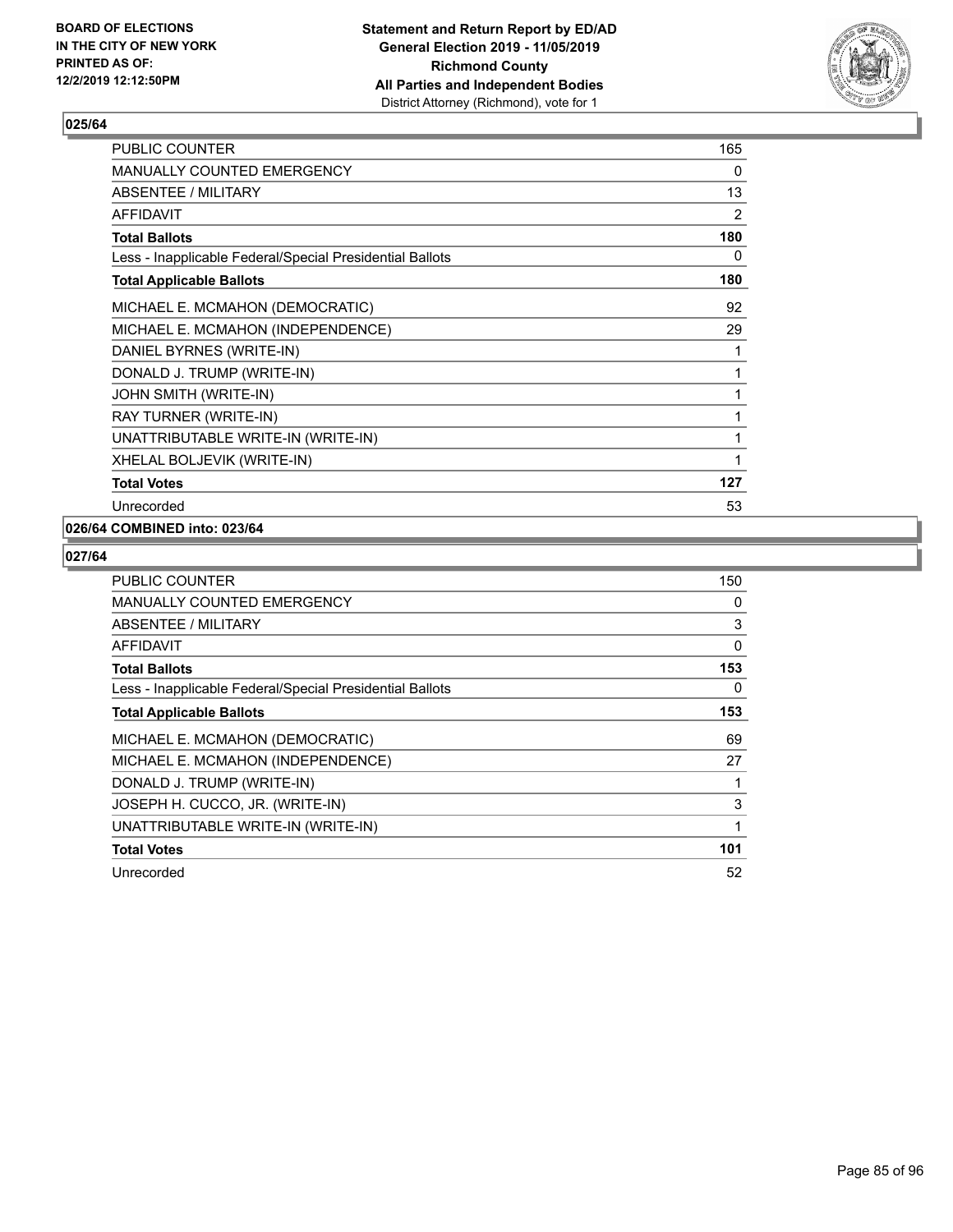

| <b>PUBLIC COUNTER</b>                                    | 300 |
|----------------------------------------------------------|-----|
| <b>MANUALLY COUNTED EMERGENCY</b>                        | 0   |
| ABSENTEE / MILITARY                                      | 5   |
| AFFIDAVIT                                                |     |
| <b>Total Ballots</b>                                     | 306 |
| Less - Inapplicable Federal/Special Presidential Ballots | 0   |
| <b>Total Applicable Ballots</b>                          | 306 |
| MICHAEL E. MCMAHON (DEMOCRATIC)                          | 149 |
| MICHAEL E. MCMAHON (INDEPENDENCE)                        | 62  |
| DANIEL M. DONOVAN, JR. (WRITE-IN)                        |     |
| UNATTRIBUTABLE WRITE-IN (WRITE-IN)                       | 2   |
| <b>Total Votes</b>                                       | 214 |
| Unrecorded                                               | 92  |
| 029/64 COMBINED into: 028/64                             |     |

| × |  |
|---|--|
|   |  |

| <b>PUBLIC COUNTER</b>                                    | 306 |
|----------------------------------------------------------|-----|
| <b>MANUALLY COUNTED EMERGENCY</b>                        | 0   |
| ABSENTEE / MILITARY                                      | 10  |
| <b>AFFIDAVIT</b>                                         | 2   |
| <b>Total Ballots</b>                                     | 318 |
| Less - Inapplicable Federal/Special Presidential Ballots | 0   |
| <b>Total Applicable Ballots</b>                          | 318 |
| MICHAEL E. MCMAHON (DEMOCRATIC)                          | 148 |
| MICHAEL E. MCMAHON (INDEPENDENCE)                        | 82  |
| DARIUSZ MAJEWSKI (WRITE-IN)                              | 1   |
| UNATTRIBUTABLE WRITE-IN (WRITE-IN)                       | 2   |
| <b>Total Votes</b>                                       | 233 |
| Unrecorded                                               | 85  |
| 031/64 COMBINED into: 030/64                             |     |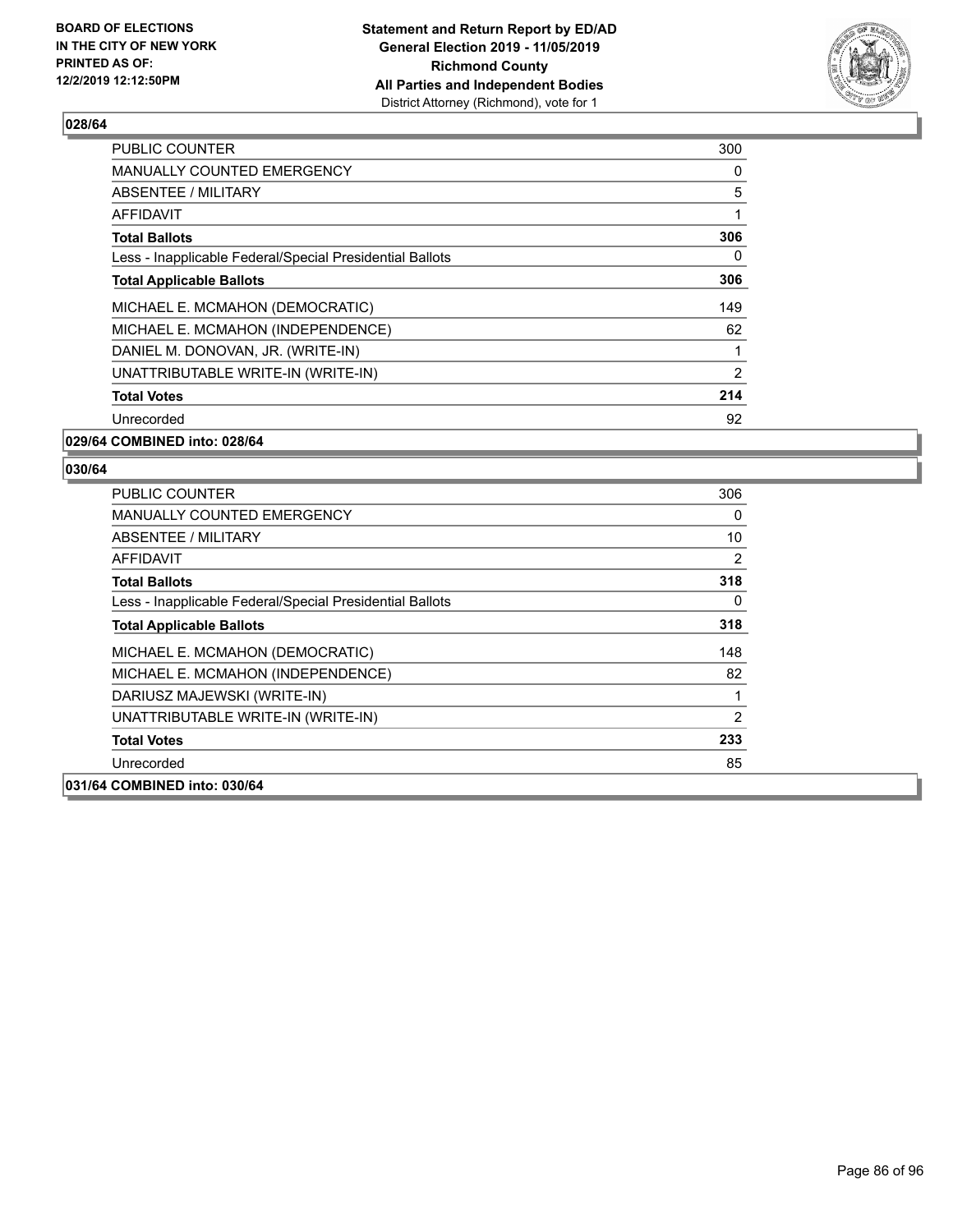

| PUBLIC COUNTER                                           | 323      |
|----------------------------------------------------------|----------|
| <b>MANUALLY COUNTED EMERGENCY</b>                        | $\Omega$ |
| ABSENTEE / MILITARY                                      | 32       |
| <b>AFFIDAVIT</b>                                         | $\Omega$ |
| <b>Total Ballots</b>                                     | 355      |
| Less - Inapplicable Federal/Special Presidential Ballots | 0        |
| <b>Total Applicable Ballots</b>                          | 355      |
| MICHAEL E. MCMAHON (DEMOCRATIC)                          | 191      |
| MICHAEL E. MCMAHON (INDEPENDENCE)                        | 61       |
| DONALD J. TRUMP, JR. (WRITE-IN)                          | 1        |
| JOAN F. ILLUZZI (WRITE-IN)                               | 1        |
| LEE HANORM (WRITE-IN)                                    | 1        |
| MICHAEL CATALANO (WRITE-IN)                              | 1        |
| PAUL CAPOFARI (WRITE-IN)                                 | 1        |
| RUDOLPH W. GIULIANI (WRITE-IN)                           | 1        |
| <b>SCOTT HIGGINS (WRITE-IN)</b>                          | 1        |
| THOMAS EDWARD O'CONNOR (WRITE-IN)                        | 1        |
| TOM SEAVER (WRITE-IN)                                    | 1        |
| <b>Total Votes</b>                                       | 261      |
| Unrecorded                                               | 94       |

| <b>PUBLIC COUNTER</b>                                    | 147      |
|----------------------------------------------------------|----------|
| <b>MANUALLY COUNTED EMERGENCY</b>                        | 0        |
| ABSENTEE / MILITARY                                      | 6        |
| AFFIDAVIT                                                | $\Omega$ |
| <b>Total Ballots</b>                                     | 153      |
| Less - Inapplicable Federal/Special Presidential Ballots | $\Omega$ |
| <b>Total Applicable Ballots</b>                          | 153      |
| MICHAEL E. MCMAHON (DEMOCRATIC)                          | 68       |
| MICHAEL E. MCMAHON (INDEPENDENCE)                        | 26       |
| MICHAEL G. GRIMM (WRITE-IN)                              |          |
| RICHARD A. LUTHMANN, JR. (WRITE-IN)                      | 1        |
| <b>Total Votes</b>                                       | 96       |
| Unrecorded                                               | 57       |
| 034/64 COMBINED into: 032/64                             |          |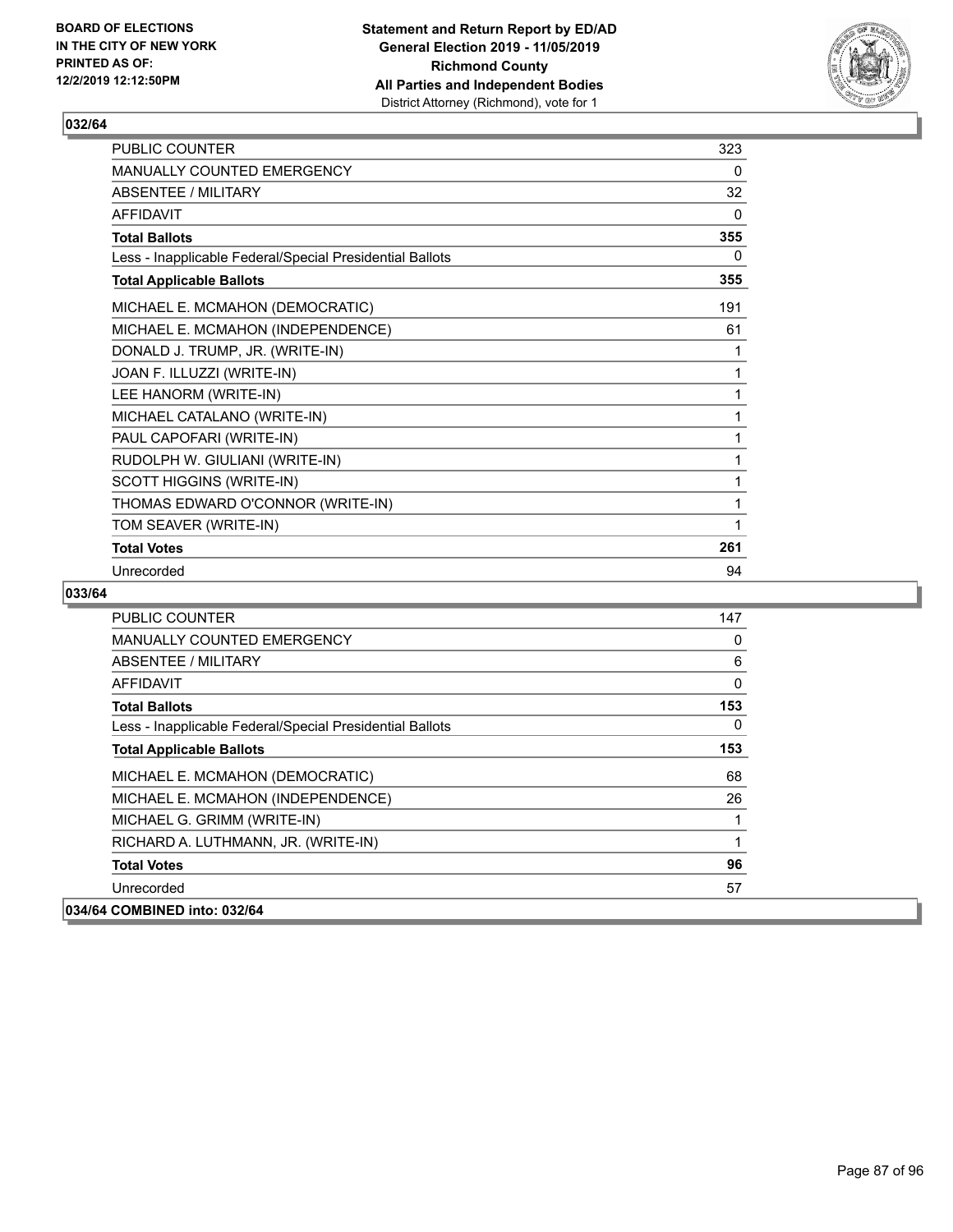

| <b>PUBLIC COUNTER</b>                                    | 169          |
|----------------------------------------------------------|--------------|
| <b>MANUALLY COUNTED EMERGENCY</b>                        | 0            |
| ABSENTEE / MILITARY                                      | 11           |
| <b>AFFIDAVIT</b>                                         | 0            |
| <b>Total Ballots</b>                                     | 180          |
| Less - Inapplicable Federal/Special Presidential Ballots | $\mathbf{0}$ |
| <b>Total Applicable Ballots</b>                          | 180          |
| MICHAEL E. MCMAHON (DEMOCRATIC)                          | 98           |
| MICHAEL E. MCMAHON (INDEPENDENCE)                        | 24           |
| UNATTRIBUTABLE WRITE-IN (WRITE-IN)                       | 2            |
| <b>Total Votes</b>                                       | 124          |
| Unrecorded                                               | 56           |

| <b>PUBLIC COUNTER</b>                                    | 320            |
|----------------------------------------------------------|----------------|
| <b>MANUALLY COUNTED EMERGENCY</b>                        | 0              |
| ABSENTEE / MILITARY                                      | 13             |
| <b>AFFIDAVIT</b>                                         | 1              |
| <b>Total Ballots</b>                                     | 334            |
| Less - Inapplicable Federal/Special Presidential Ballots | 0              |
| <b>Total Applicable Ballots</b>                          | 334            |
| MICHAEL E. MCMAHON (DEMOCRATIC)                          | 173            |
| MICHAEL E. MCMAHON (INDEPENDENCE)                        | 57             |
| <b>BOB HELBOCK (WRITE-IN)</b>                            | 1              |
| JOAN F. ILLUZZI (WRITE-IN)                               | 1              |
| JOHN SMITH (WRITE-IN)                                    | 1              |
| LAURA LUCCHESI (WRITE-IN)                                | $\overline{2}$ |
| MARKO KEPI (WRITE-IN)                                    | $\overline{2}$ |
| MICHAEL FITZGERALD (WRITE-IN)                            | 1              |
| UNATTRIBUTABLE WRITE-IN (WRITE-IN)                       | 1              |
| <b>Total Votes</b>                                       | 239            |
| Unrecorded                                               | 95             |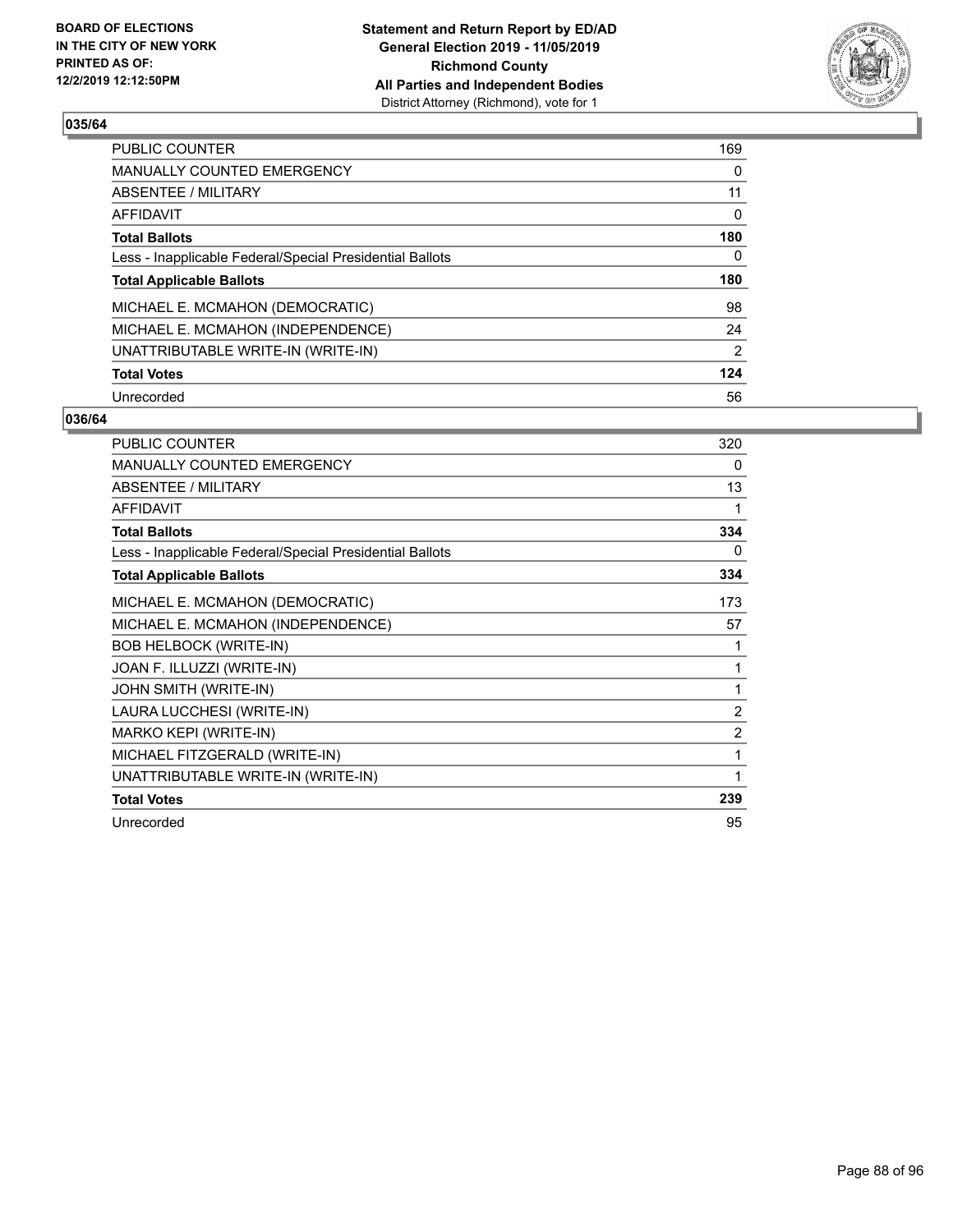

| PUBLIC COUNTER                                           | 290            |
|----------------------------------------------------------|----------------|
| MANUALLY COUNTED EMERGENCY                               | 0              |
| <b>ABSENTEE / MILITARY</b>                               | 13             |
| <b>AFFIDAVIT</b>                                         |                |
| <b>Total Ballots</b>                                     | 304            |
| Less - Inapplicable Federal/Special Presidential Ballots | 0              |
| <b>Total Applicable Ballots</b>                          | 304            |
| MICHAEL E. MCMAHON (DEMOCRATIC)                          | 157            |
| MICHAEL E. MCMAHON (INDEPENDENCE)                        | 51             |
| CHRIS CAPUTO (WRITE-IN)                                  | 1              |
| GIUSEPPE GRIPPI (WRITE-IN)                               | 1              |
| JOAN F. ILLUZZI (WRITE-IN)                               | $\overline{2}$ |
| SEAN MULLIGAN (WRITE-IN)                                 | 1              |
| UNATTRIBUTABLE WRITE-IN (WRITE-IN)                       | 3              |
| <b>Total Votes</b>                                       | 216            |
| Unrecorded                                               | 88             |

#### **038/64**

| <b>PUBLIC COUNTER</b>                                    | 159            |
|----------------------------------------------------------|----------------|
| <b>MANUALLY COUNTED EMERGENCY</b>                        | 0              |
| <b>ABSENTEE / MILITARY</b>                               | 9              |
| <b>AFFIDAVIT</b>                                         | 2              |
| <b>Total Ballots</b>                                     | 170            |
| Less - Inapplicable Federal/Special Presidential Ballots | 0              |
| <b>Total Applicable Ballots</b>                          | 170            |
| MICHAEL E. MCMAHON (DEMOCRATIC)                          | 98             |
| MICHAEL E. MCMAHON (INDEPENDENCE)                        | 30             |
| ANDREW J. LANZA (WRITE-IN)                               | 1              |
| PATRICK BUTTERMARK (WRITE-IN)                            | 1              |
| UNATTRIBUTABLE WRITE-IN (WRITE-IN)                       | $\overline{2}$ |
| <b>Total Votes</b>                                       | 132            |
| Unrecorded                                               | 38             |
| 039/64 COMBINED into: 037/64                             |                |

| <b>PUBLIC COUNTER</b>                                    | 138 |
|----------------------------------------------------------|-----|
| <b>MANUALLY COUNTED EMERGENCY</b>                        | 0   |
| ABSENTEE / MILITARY                                      | 8   |
| AFFIDAVIT                                                |     |
| <b>Total Ballots</b>                                     | 147 |
| Less - Inapplicable Federal/Special Presidential Ballots | 0   |
| <b>Total Applicable Ballots</b>                          | 147 |
| MICHAEL E. MCMAHON (DEMOCRATIC)                          | 116 |
| MICHAEL E. MCMAHON (INDEPENDENCE)                        | 17  |
| <b>Total Votes</b>                                       | 133 |
| Unrecorded                                               | 14  |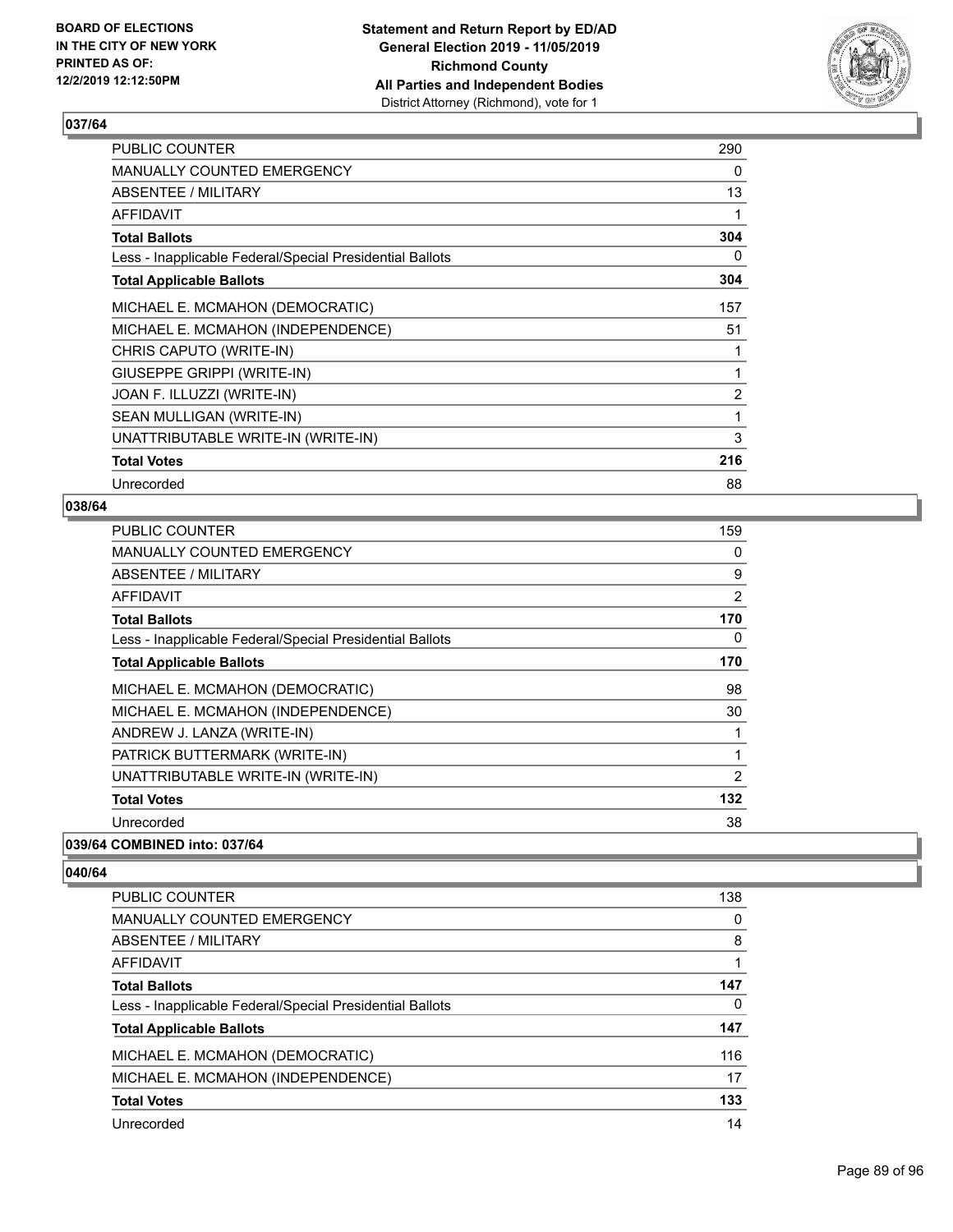

| PUBLIC COUNTER                                           | 247 |
|----------------------------------------------------------|-----|
| <b>MANUALLY COUNTED EMERGENCY</b>                        | 0   |
| ABSENTEE / MILITARY                                      | 5   |
| AFFIDAVIT                                                | 2   |
| <b>Total Ballots</b>                                     | 254 |
| Less - Inapplicable Federal/Special Presidential Ballots | 0   |
| <b>Total Applicable Ballots</b>                          | 254 |
| MICHAEL E. MCMAHON (DEMOCRATIC)                          | 128 |
| MICHAEL E. MCMAHON (INDEPENDENCE)                        | 45  |
| ADAM COLE (WRITE-IN)                                     | 1   |
| DANIEL M. DONOVAN, JR. (WRITE-IN)                        | 1   |
| <b>EMANUEL PEPITONE (WRITE-IN)</b>                       | 1   |
| MATTHEW SCIANNINO JR. (WRITE-IN)                         | 1   |
| NICOLE MALLIOTAKIS (WRITE-IN)                            | 1   |
| PATRICK DELUCA (WRITE-IN)                                | 1   |
| <b>Total Votes</b>                                       | 179 |
| Unrecorded                                               | 75  |

#### **042/64**

| PUBLIC COUNTER                                           | 128 |
|----------------------------------------------------------|-----|
| <b>MANUALLY COUNTED EMERGENCY</b>                        | 0   |
| ABSENTEE / MILITARY                                      | 5   |
| AFFIDAVIT                                                | 0   |
| <b>Total Ballots</b>                                     | 133 |
| Less - Inapplicable Federal/Special Presidential Ballots | 0   |
| <b>Total Applicable Ballots</b>                          | 133 |
| MICHAEL E. MCMAHON (DEMOCRATIC)                          | 94  |
| MICHAEL E. MCMAHON (INDEPENDENCE)                        | 11  |
| ALEX KUPER (WRITE-IN)                                    |     |
| <b>Total Votes</b>                                       | 106 |
| Unrecorded                                               | 27  |

| <b>PUBLIC COUNTER</b>                                    | 214           |
|----------------------------------------------------------|---------------|
| <b>MANUALLY COUNTED EMERGENCY</b>                        | 0             |
| ABSENTEE / MILITARY                                      | 13            |
| AFFIDAVIT                                                |               |
| <b>Total Ballots</b>                                     | 228           |
| Less - Inapplicable Federal/Special Presidential Ballots | 0             |
| <b>Total Applicable Ballots</b>                          | 228           |
| MICHAEL E. MCMAHON (DEMOCRATIC)                          | 125           |
| MICHAEL E. MCMAHON (INDEPENDENCE)                        | 34            |
| MATTHEW DEVITO (WRITE-IN)                                |               |
| UNATTRIBUTABLE WRITE-IN (WRITE-IN)                       | $\mathcal{P}$ |
| <b>Total Votes</b>                                       | 162           |
| Unrecorded                                               | 66            |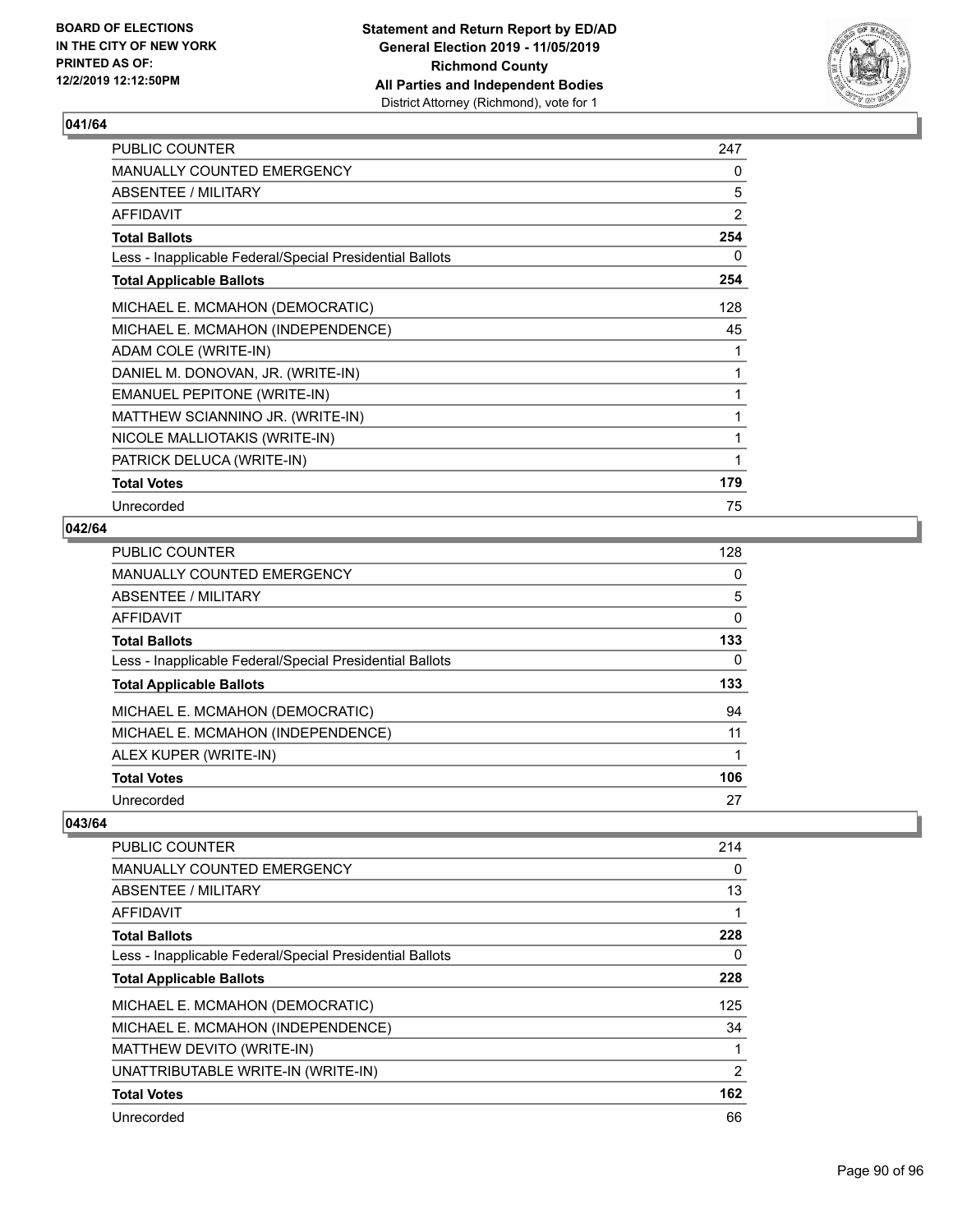

| <b>PUBLIC COUNTER</b>                                    | 144 |
|----------------------------------------------------------|-----|
| MANUALLY COUNTED EMERGENCY                               | 0   |
| ABSENTEE / MILITARY                                      | 5   |
| AFFIDAVIT                                                | 1   |
| <b>Total Ballots</b>                                     | 150 |
| Less - Inapplicable Federal/Special Presidential Ballots | 0   |
| <b>Total Applicable Ballots</b>                          | 150 |
| MICHAEL E. MCMAHON (DEMOCRATIC)                          | 92  |
| MICHAEL E. MCMAHON (INDEPENDENCE)                        | 22  |
| MURIEL RICHARDS (WRITE-IN)                               | 1   |
| <b>Total Votes</b>                                       | 115 |
| Unrecorded                                               | 35  |
|                                                          |     |

**045/64 COMBINED into: 043/64**

#### **046/64 COMBINED into: 036/64**

#### **047/64**

| <b>PUBLIC COUNTER</b>                                    | 367            |
|----------------------------------------------------------|----------------|
| <b>MANUALLY COUNTED EMERGENCY</b>                        | 0              |
| ABSENTEE / MILITARY                                      | 15             |
| <b>AFFIDAVIT</b>                                         | 0              |
| <b>Total Ballots</b>                                     | 382            |
| Less - Inapplicable Federal/Special Presidential Ballots | 0              |
| <b>Total Applicable Ballots</b>                          | 382            |
| MICHAEL E. MCMAHON (DEMOCRATIC)                          | 242            |
| MICHAEL E. MCMAHON (INDEPENDENCE)                        | 64             |
| CARA BUONINCONTRI (WRITE-IN)                             |                |
| JOSEPH H. CUCCO, JR. (WRITE-IN)                          | $\overline{2}$ |
| ROBERT APPLEBAUM (WRITE-IN)                              |                |
| <b>Total Votes</b>                                       | 310            |
| Unrecorded                                               | 72             |

| <b>PUBLIC COUNTER</b>                                    | 211 |
|----------------------------------------------------------|-----|
| <b>MANUALLY COUNTED EMERGENCY</b>                        | 0   |
| ABSENTEE / MILITARY                                      | 6   |
| AFFIDAVIT                                                | 0   |
| <b>Total Ballots</b>                                     | 217 |
| Less - Inapplicable Federal/Special Presidential Ballots | 0   |
| <b>Total Applicable Ballots</b>                          | 217 |
| MICHAEL E. MCMAHON (DEMOCRATIC)                          | 98  |
| MICHAEL E. MCMAHON (INDEPENDENCE)                        | 45  |
| RICHARD A. LUTHMANN, JR. (WRITE-IN)                      |     |
| UNATTRIBUTABLE WRITE-IN (WRITE-IN)                       | 2   |
| <b>Total Votes</b>                                       | 146 |
| Unrecorded                                               | 71  |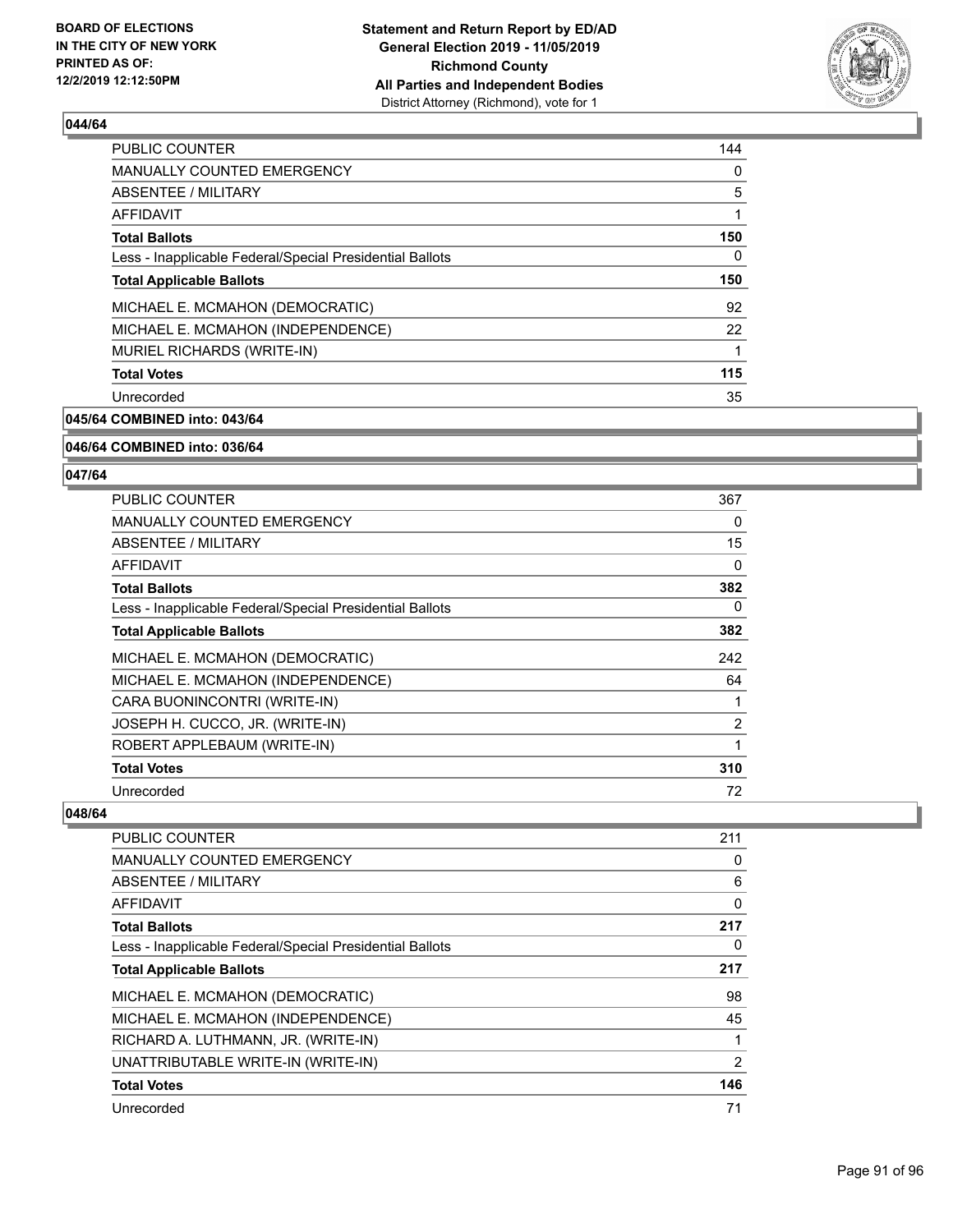

| <b>PUBLIC COUNTER</b>                                    | 205      |
|----------------------------------------------------------|----------|
| <b>MANUALLY COUNTED EMERGENCY</b>                        | $\Omega$ |
| ABSENTEE / MILITARY                                      | 15       |
| <b>AFFIDAVIT</b>                                         |          |
| <b>Total Ballots</b>                                     | 221      |
| Less - Inapplicable Federal/Special Presidential Ballots | 0        |
| <b>Total Applicable Ballots</b>                          | 221      |
| MICHAEL E. MCMAHON (DEMOCRATIC)                          | 137      |
| MICHAEL E. MCMAHON (INDEPENDENCE)                        | 39       |
| <b>Total Votes</b>                                       | 176      |
| Unrecorded                                               | 45       |
|                                                          |          |

#### **050/64 COMBINED into: 047/64**

#### **051/64**

| <b>PUBLIC COUNTER</b>                                    | 303            |
|----------------------------------------------------------|----------------|
| <b>MANUALLY COUNTED EMERGENCY</b>                        | 0              |
| <b>ABSENTEE / MILITARY</b>                               | 8              |
| <b>AFFIDAVIT</b>                                         | 1              |
| <b>Total Ballots</b>                                     | 312            |
| Less - Inapplicable Federal/Special Presidential Ballots | 0              |
| <b>Total Applicable Ballots</b>                          | 312            |
| MICHAEL E. MCMAHON (DEMOCRATIC)                          | 202            |
| MICHAEL E. MCMAHON (INDEPENDENCE)                        | 46             |
| DANIEL M. DONOVAN, JR. (WRITE-IN)                        | $\overline{2}$ |
| HOWARD STERN (WRITE-IN)                                  | 1              |
| JOSEPH SALADINO (WRITE-IN)                               | 1              |
| RON KUBY (WRITE-IN)                                      | 1              |
| UNATTRIBUTABLE WRITE-IN (WRITE-IN)                       | 1              |
| <b>Total Votes</b>                                       | 254            |
| Unrecorded                                               | 58             |
| 052/64 COMBINED into: 051/64                             |                |

| 266 |
|-----|
| 0   |
| 11  |
| 0   |
| 277 |
| 0   |
| 277 |
| 176 |
| 29  |
| 1   |
| 206 |
|     |
|     |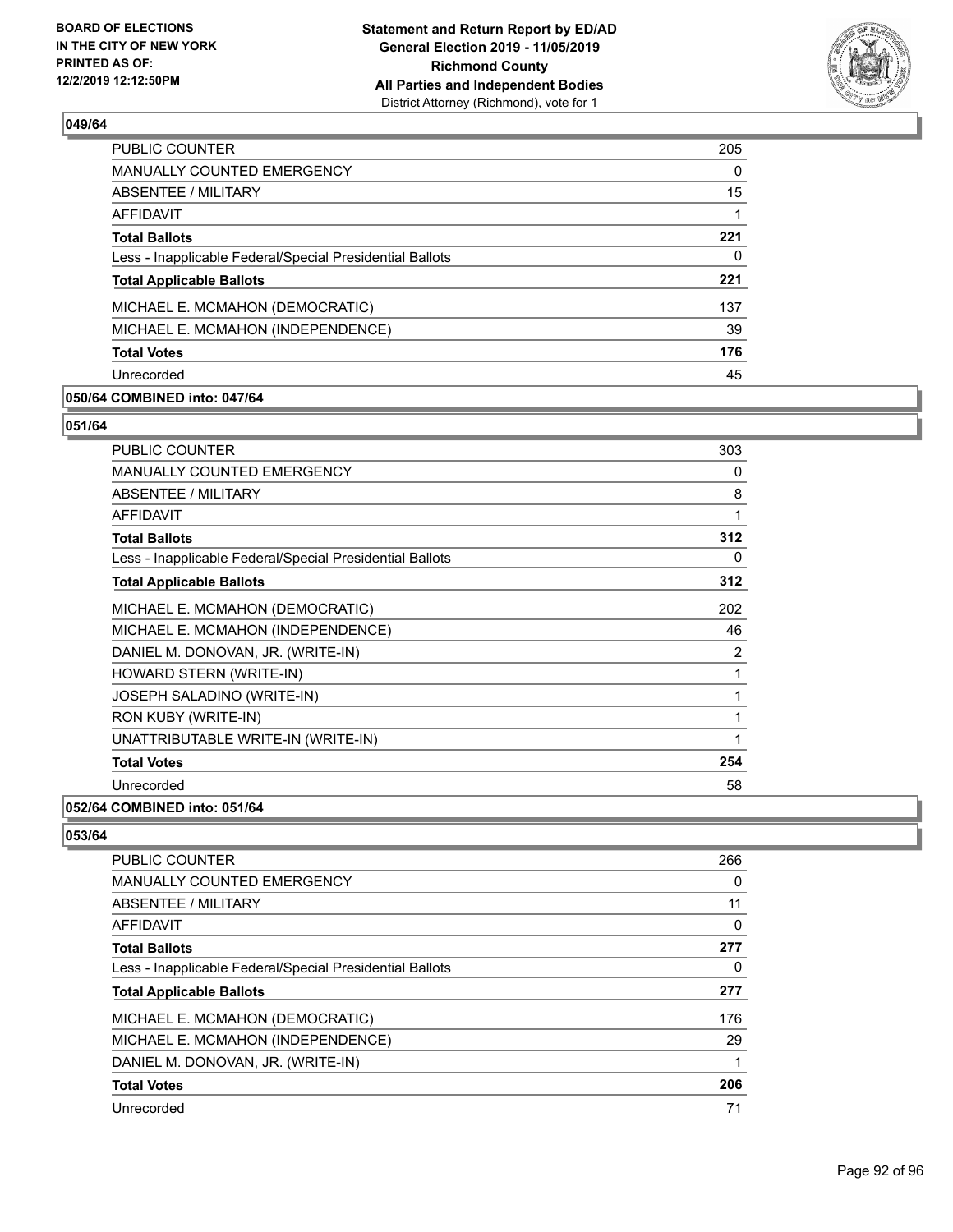

| <b>PUBLIC COUNTER</b>                                    | 229 |
|----------------------------------------------------------|-----|
| <b>MANUALLY COUNTED EMERGENCY</b>                        | 0   |
| <b>ABSENTEE / MILITARY</b>                               | 9   |
| AFFIDAVIT                                                | 1   |
| <b>Total Ballots</b>                                     | 239 |
| Less - Inapplicable Federal/Special Presidential Ballots | 0   |
| <b>Total Applicable Ballots</b>                          | 239 |
| MICHAEL E. MCMAHON (DEMOCRATIC)                          | 117 |
| MICHAEL E. MCMAHON (INDEPENDENCE)                        | 36  |
| DANIEL M. AJELLO (WRITE-IN)                              | 1   |
| G. GORDON LIDDY (WRITE-IN)                               | 1   |
| LOUIS A. ITALIANO III (WRITE-IN)                         | 1   |
| RAFAEL MORALES (WRITE-IN)                                | 1   |
| ROBERT BLECKER (WRITE-IN)                                | 1   |
| RUDOLPH W. GIULIANI (WRITE-IN)                           | 1   |
| <b>Total Votes</b>                                       | 159 |
| Unrecorded                                               | 80  |

| PUBLIC COUNTER                                           | 176 |
|----------------------------------------------------------|-----|
| <b>MANUALLY COUNTED EMERGENCY</b>                        | 0   |
| ABSENTEE / MILITARY                                      | 6   |
| AFFIDAVIT                                                | 1   |
| <b>Total Ballots</b>                                     | 183 |
| Less - Inapplicable Federal/Special Presidential Ballots | 0   |
| <b>Total Applicable Ballots</b>                          | 183 |
| MICHAEL E. MCMAHON (DEMOCRATIC)                          | 95  |
| MICHAEL E. MCMAHON (INDEPENDENCE)                        | 34  |
| AUSTIN POYERS (WRITE-IN)                                 |     |
| UNATTRIBUTABLE WRITE-IN (WRITE-IN)                       | 1   |
| <b>Total Votes</b>                                       | 131 |
| Unrecorded                                               | 52  |
| 056/64 COMBINED into: 022/64                             |     |
| 057/64 COMBINED into: 024/64                             |     |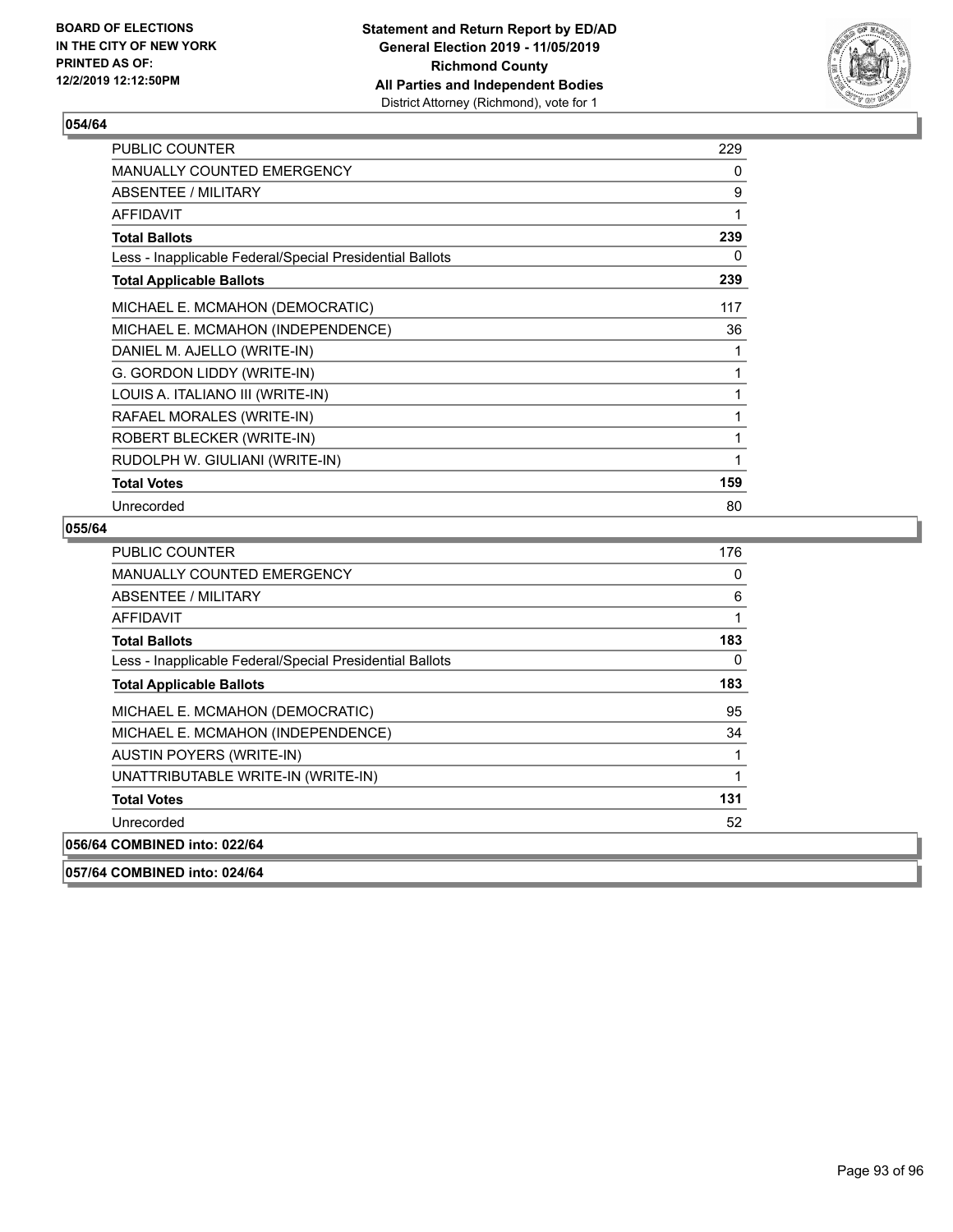

| <b>PUBLIC COUNTER</b>                                    | 175            |
|----------------------------------------------------------|----------------|
| <b>MANUALLY COUNTED EMERGENCY</b>                        | 0              |
| ABSENTEE / MILITARY                                      |                |
| AFFIDAVIT                                                |                |
| <b>Total Ballots</b>                                     | 177            |
| Less - Inapplicable Federal/Special Presidential Ballots | 0              |
| <b>Total Applicable Ballots</b>                          | 177            |
| MICHAEL E. MCMAHON (DEMOCRATIC)                          | 68             |
| MICHAEL E. MCMAHON (INDEPENDENCE)                        | 34             |
| SEAN KILCULLEN (WRITE-IN)                                |                |
| UNATTRIBUTABLE WRITE-IN (WRITE-IN)                       | $\overline{2}$ |
| <b>Total Votes</b>                                       | 105            |
| Unrecorded                                               | 72             |

#### **059/64**

| 138 |
|-----|
| 0   |
| 4   |
| 0   |
| 142 |
| 0   |
| 142 |
| 70  |
| 22  |
| 1   |
| 1   |
| 1   |
| 95  |
| 47  |
|     |

# **060/64 COMBINED into: 041/64**

#### **061/64 COMBINED into: 053/64**

| <b>PUBLIC COUNTER</b>                                    | 172            |
|----------------------------------------------------------|----------------|
| <b>MANUALLY COUNTED EMERGENCY</b>                        | 0              |
| <b>ABSENTEE / MILITARY</b>                               | 16             |
| AFFIDAVIT                                                | 0              |
| <b>Total Ballots</b>                                     | 188            |
| Less - Inapplicable Federal/Special Presidential Ballots | 0              |
| <b>Total Applicable Ballots</b>                          | 188            |
| MICHAEL E. MCMAHON (DEMOCRATIC)                          | 94             |
| MICHAEL E. MCMAHON (INDEPENDENCE)                        | 33             |
| MARIETTA CANNING (WRITE-IN)                              | 1              |
| RUDOLPH W. GIULIANI (WRITE-IN)                           | 1              |
| THOMAS PETTI (WRITE-IN)                                  | $\overline{2}$ |
| <b>Total Votes</b>                                       | 131            |
| Unrecorded                                               | 57             |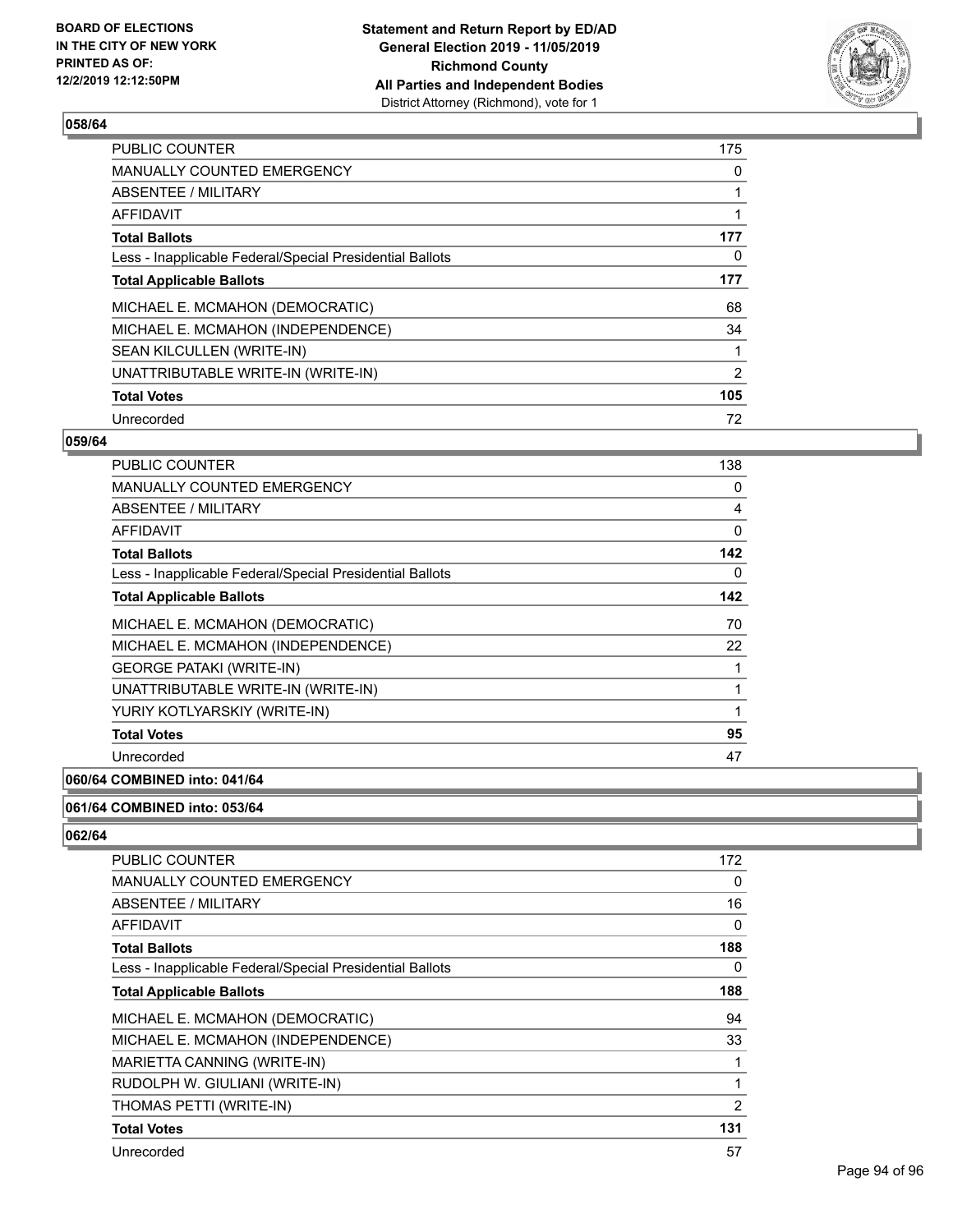

| <b>PUBLIC COUNTER</b>                                    | 166          |
|----------------------------------------------------------|--------------|
| <b>MANUALLY COUNTED EMERGENCY</b>                        | 0            |
| <b>ABSENTEE / MILITARY</b>                               | 4            |
| AFFIDAVIT                                                |              |
| <b>Total Ballots</b>                                     | 171          |
| Less - Inapplicable Federal/Special Presidential Ballots | $\mathbf{0}$ |
| <b>Total Applicable Ballots</b>                          | 171          |
| MICHAEL E. MCMAHON (DEMOCRATIC)                          | 88           |
| MICHAEL E. MCMAHON (INDEPENDENCE)                        | 24           |
| UNATTRIBUTABLE WRITE-IN (WRITE-IN)                       | 1            |
| <b>Total Votes</b>                                       | 113          |
| Unrecorded                                               | 58           |
| 064/64 COMBINED into: 009/63                             |              |
| 065/64 COMBINED into: 048/64                             |              |
| 066/64 COMBINED into: 009/63                             |              |
| 067/64 COMBINED into: 009/63                             |              |
| 068/64 COMBINED into: 009/63                             |              |
| 069/64 COMBINED into: 048/64                             |              |
| 070/64 COMBINED into: 009/63                             |              |